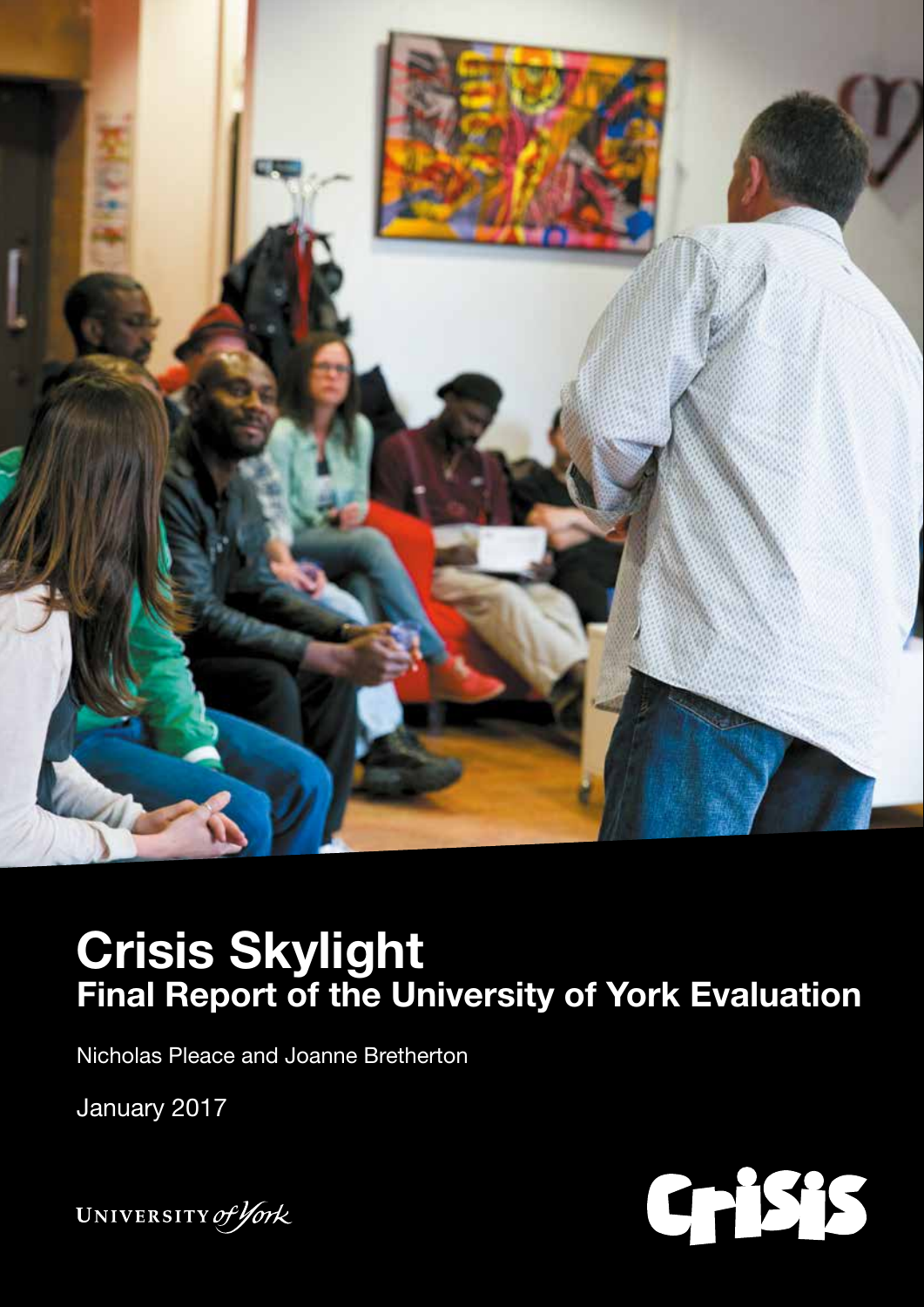# **About Crisis**

Crisis is the national charity for homeless people. We are determined to end homelessness. We do it person by person and by influencing policies to ensure everyone has a place to call home.

Homelessness is devastating, leaving people vulnerable and isolated.

Crisis offers ground breaking housing, health, education and employment services. We work with thousands of homeless people across the UK every year.

We are determined campaigners. We draw on our research, partnerships and years of experience of working directly with homeless people to deliver change and a vision to end homelessness for good.

### Acknowledgements

This report and the research on which it is based would not have been possible without the patience and generosity of all the members of Crisis Skylight who supported the research, particularly those who remained engaged with the research team over three years. We are also very grateful to the staff and volunteers at the Crisis Skylights in Birmingham, Edinburgh, London, Merseyside, Newcastle and Oxford for all their support and, within Crisis HQ, to Lígia Teixeira, Tom Schlosser and Claire Bénard. Thanks also go to Alison Wallace for conducting some of the Stage 4 interviews.

Nicholas Pleace, Joanne Bretherton

January 2017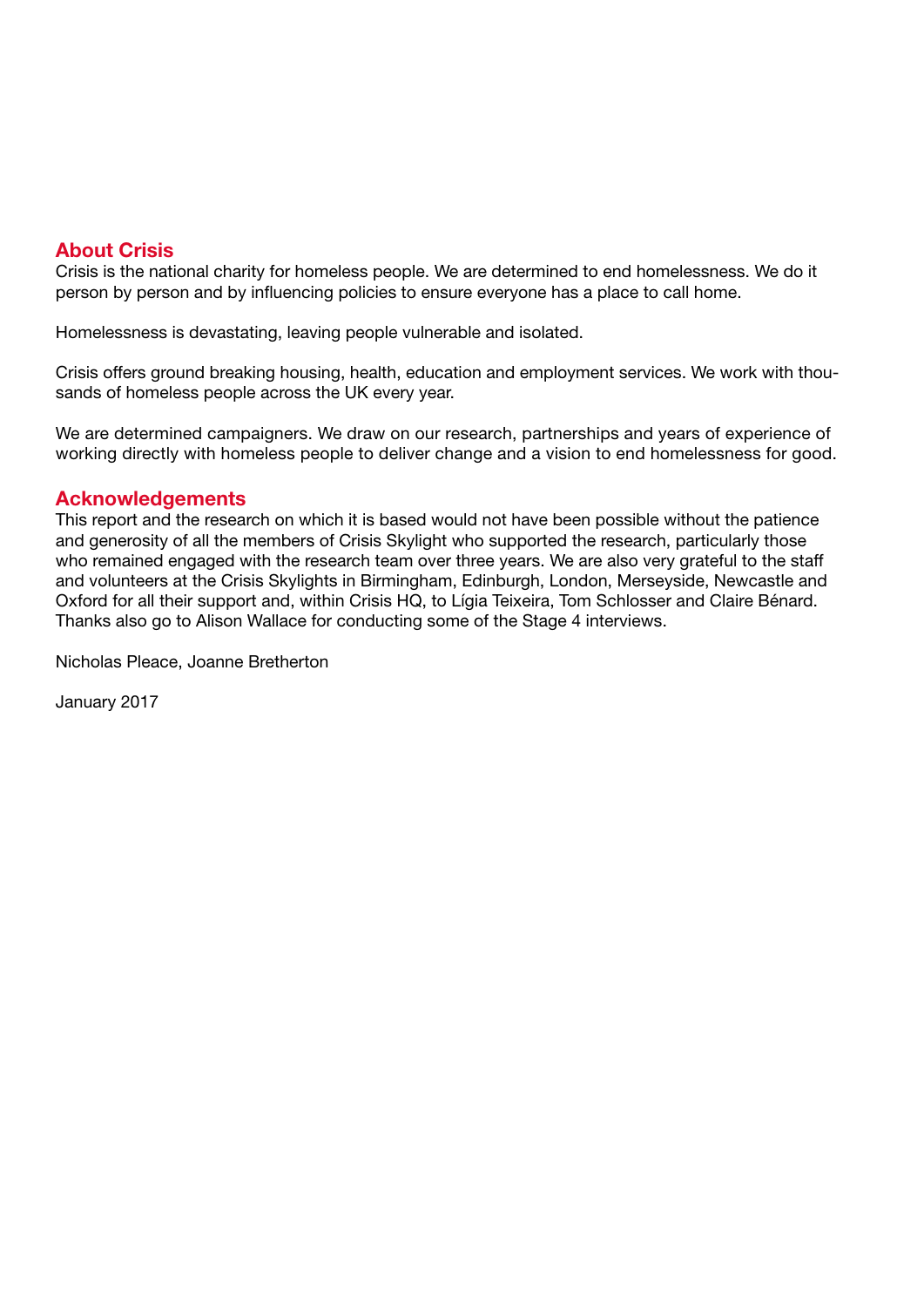# **Disclaimer**

This report draws on administrative data collected by Crisis. The University had no input into the collection or validation of these data. The statistical analysis within this report was undertaken by the authors and they are responsible for any errors in that analysis.

Views expressed in this report are not necessarily those of Crisis or of the University of York.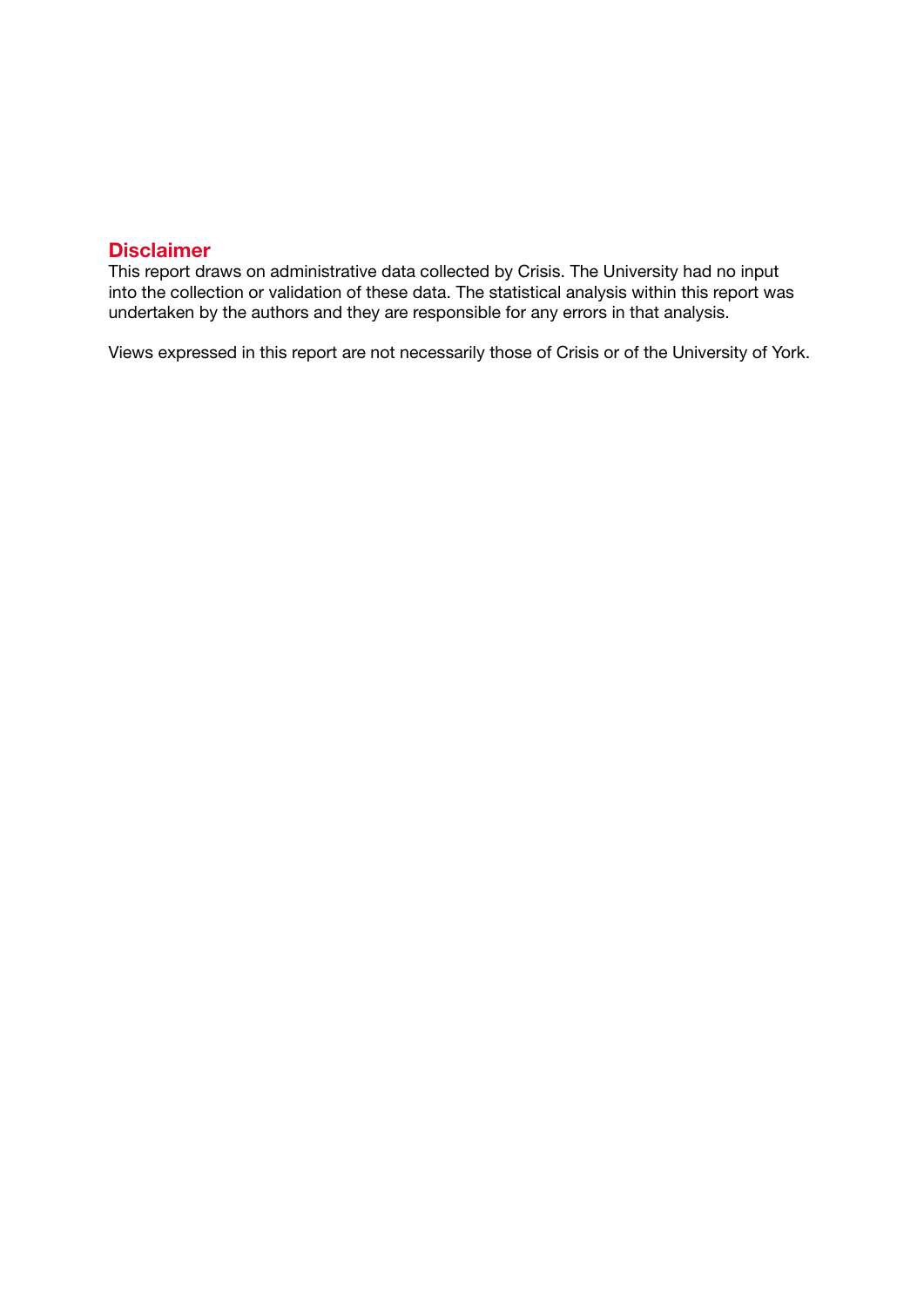# **Contents**

| 1              |  |
|----------------|--|
|                |  |
|                |  |
|                |  |
|                |  |
|                |  |
| $\overline{2}$ |  |
|                |  |
|                |  |
|                |  |
|                |  |
|                |  |
|                |  |
|                |  |
|                |  |
|                |  |
|                |  |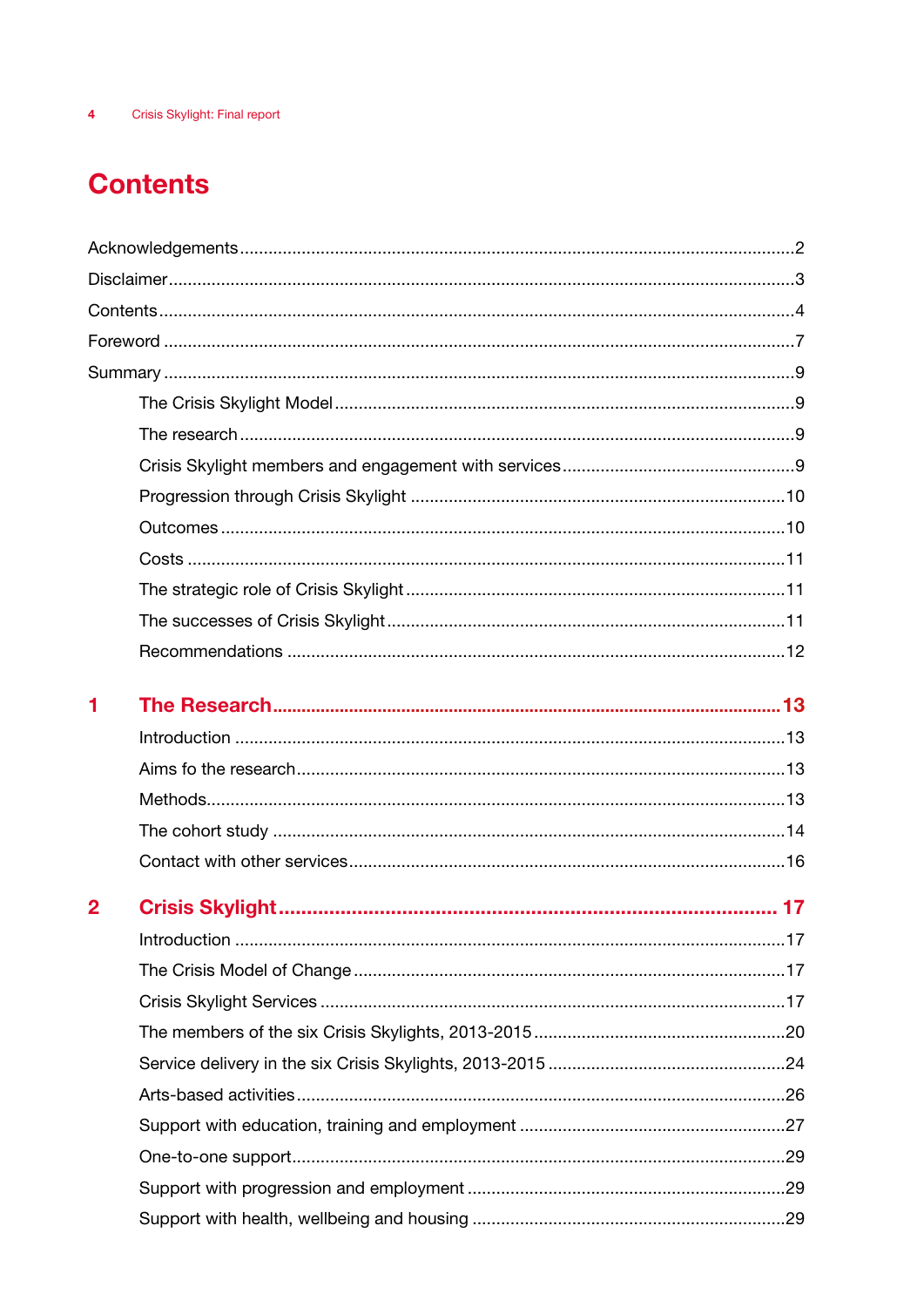| 3 |  |
|---|--|
|   |  |
|   |  |
|   |  |
|   |  |
|   |  |
|   |  |
|   |  |
|   |  |
|   |  |
|   |  |
|   |  |
|   |  |
|   |  |
|   |  |
|   |  |
|   |  |
|   |  |
|   |  |
|   |  |
|   |  |
|   |  |
|   |  |
|   |  |
|   |  |
|   |  |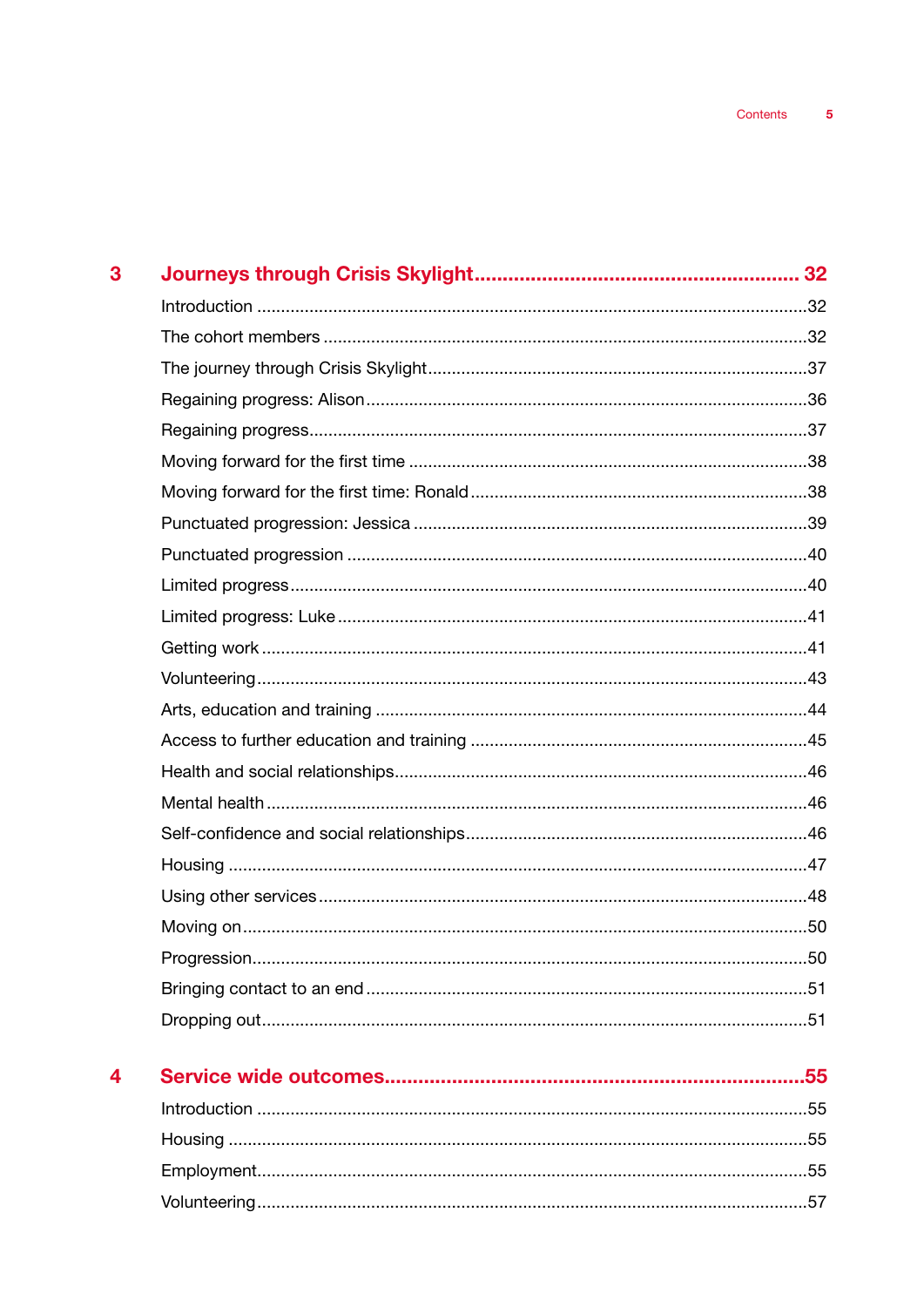| 5              |  |
|----------------|--|
|                |  |
|                |  |
|                |  |
| 6              |  |
|                |  |
|                |  |
| $\overline{7}$ |  |
|                |  |
|                |  |
|                |  |
|                |  |
|                |  |
|                |  |
|                |  |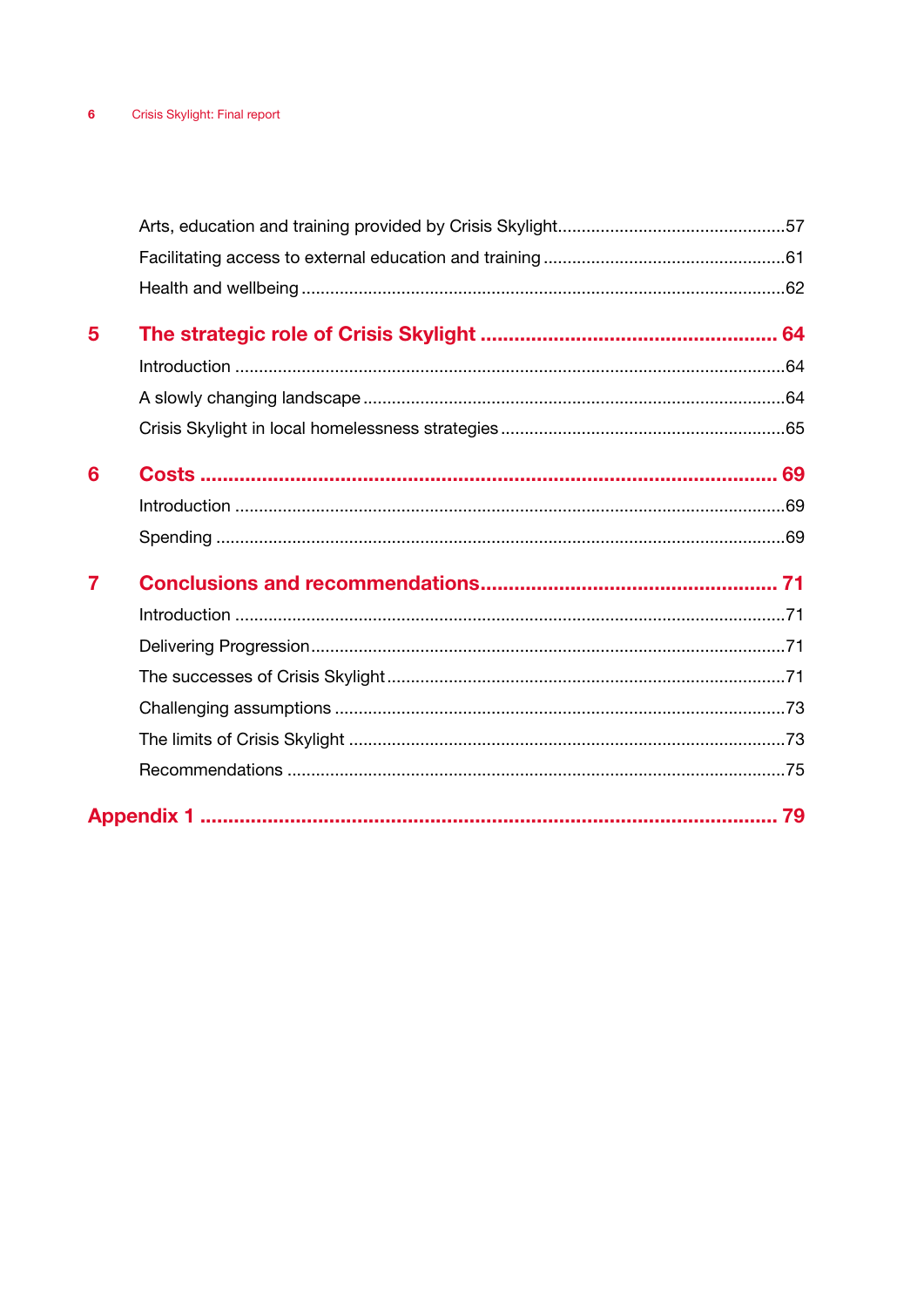# Foreword

Crisis has come a long way since we were founded as a Christmas appeal to raise awareness of homelessness and destitution in East London. We now have 11 Crisis Skylight teams across England, Wales and Scotland, supporting homeless people through year round services.

In 2017 we mark our 50th anniversary. While reflecting on what has been achieved over this period to help homeless people, it will also be an opportunity to examine what needs to be done to end homelessness and ensure we are not here in another 50 years. A crucial part of this is using evidence to inform what works and what needs to change to help us meet our goal of ending homelessness. Objectively examining our own services is a fundamental part of this.

This final evaluation report in a series of three provides robust evidence of the impact of Crisis Skylight services on our members. It represents the culmination of three years' work to understand how members progress through Crisis Skylight, and how Crisis Skylight supports them to progress towards independence, and away from homelessness.

The areas for improvement identified by the interim reports have already led to refinement of the Crisis Skylight model. Elements of our building-based and outreach services have been brought together, enabling members to access a combination of group learning and one-toone support. Through the evaluation we now know this is linked to greater success in meeting their goals including gaining employment, and improving their wellbeing and self-esteem. We are also focusing on better supporting members who might struggle to engage with Crisis Skylight services. We now have a more developed housing offer, and continue to innovate in its delivery to meet the needs of our members against a changing context.

I am proud that Crisis is committed to investing in evidence and I am confident that the learning from this final report will inspire further action to ensure that Crisis Skylight services are the best they can be for our members at a time when they are needed more than ever.

 $\sqrt{5}$ 

Jon Sparkes Chief Executive, Crisis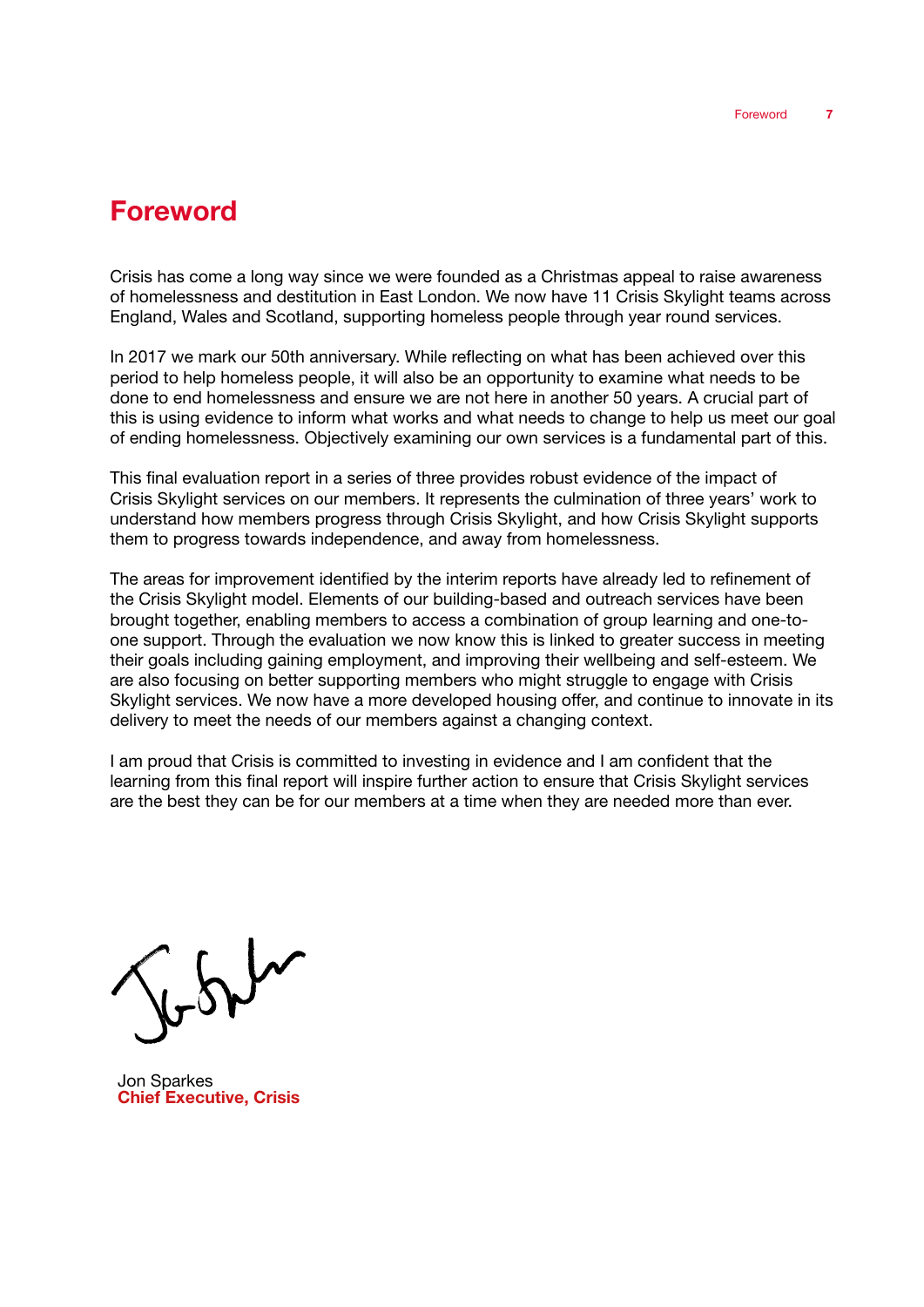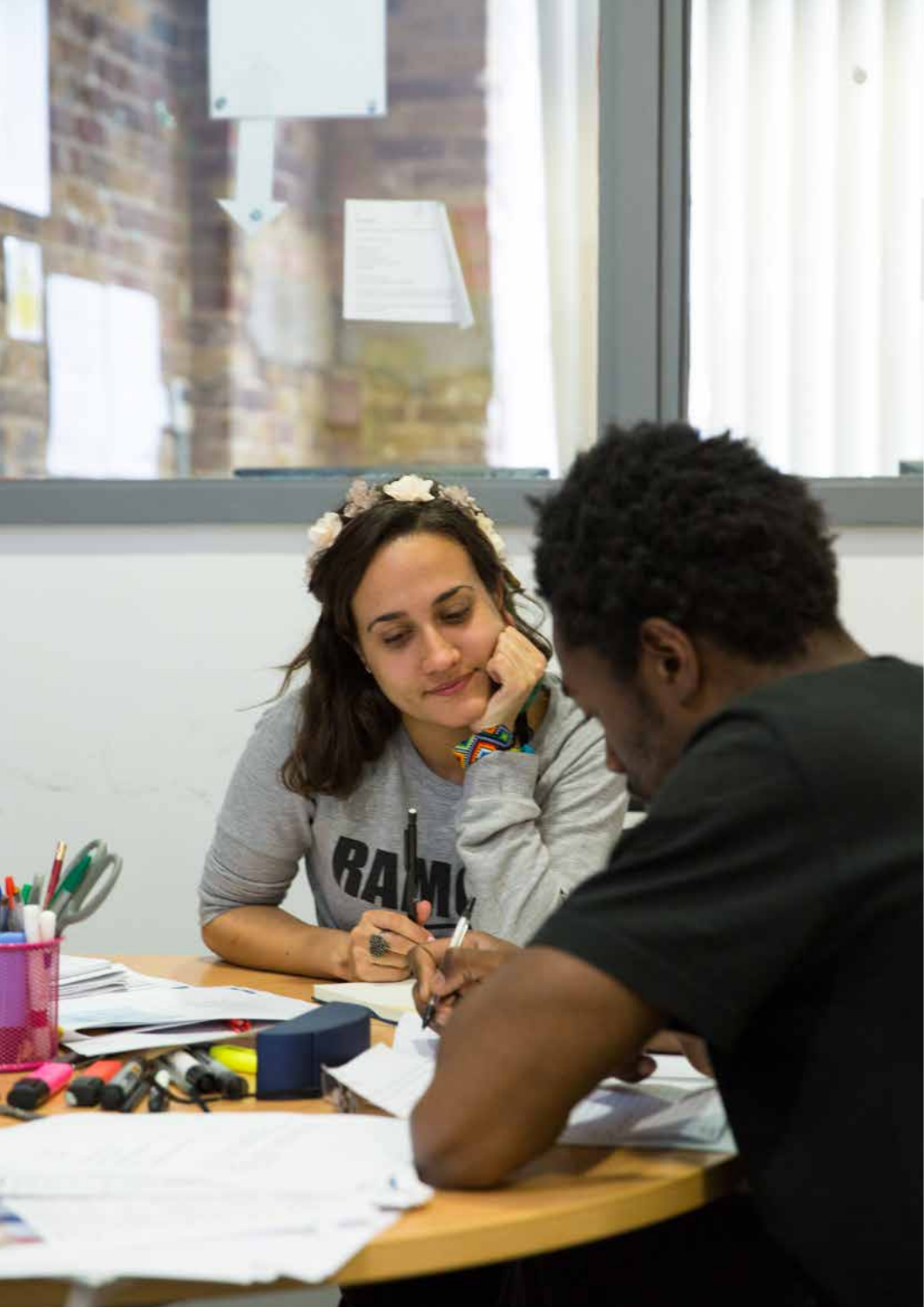# **Summary**

### The Crisis Skylight model

- Crisis Skylight is an array of services focused on promoting social integration primarily for single homeless people, people at risk of homelessness and those with a recent history of homelessness. Crisis Skylight is structured around the Crisis Model of Change, which seeks to promote good health and wellbeing, housing stability, good relationships and social networks and employment and financial stability.
- Crisis Skylight services provide arts-based activities, basic skills education, training, support with housing and health and extensive one-to-one support designed to help single homeless people progress towards paid work. Crisis Skylight also provides extensive access to volunteering opportunities and facilitates access to further and higher education and professional training. The *Changing Lives* grants provided by Crisis Skylights can pay for externally provided education or support someone starting their own business.
- Crisis Skylight is a flexible service designed to respond positively to the expressed needs and wishes of single homeless people. Staff teams are expected to be respectful, nonjudgemental and to follow a broadly strength based approach with service users. Crisis Skylight is, however, not a passive service. It actively supports service users, referred to as *members*, towards what is termed *progression* to paid work, education, training, volunteering, housing stability and better health and social supports.

### The research

- The aims of this research centred on assessing the capacity of Crisis Skylight to deliver the goals of the Crisis Model of Change:
- Good health and wellbeing
- Housing stability
- Good relationships and social networks
- Employment and financial stability
- This research explored the outcomes for six Crisis Skylight services, in Birmingham, Edinburgh, London, Merseyside, Newcastle and Oxford over the period 2013-2015. Three of these services were building-based and three were outreachbased. The research employed a mixedmethods approach. This centred on a large scale qualitative longitudinal study that explored the experience of using Crisis Skylight from the perspectives of 158 homeless people. The research team also examined anonymised administrative data and conducted a range of other interviews and focus groups.

### Crisis Skylight members and engagement with services

• During 2013-2015, 14,922 people joined the six Crisis Skylight services as members. Seventy per cent were homeless at the point of their first contact with Crisis Skylight, the others were at risk of homelessness or had a history of homelessness. One third (33%) reported a history of mental health problems, 27 per cent reported problematic drug/alcohol use and 21 per cent were ex-offenders. Just under one third of members were women (32%), of whom just over one quarter reported experiencing domestic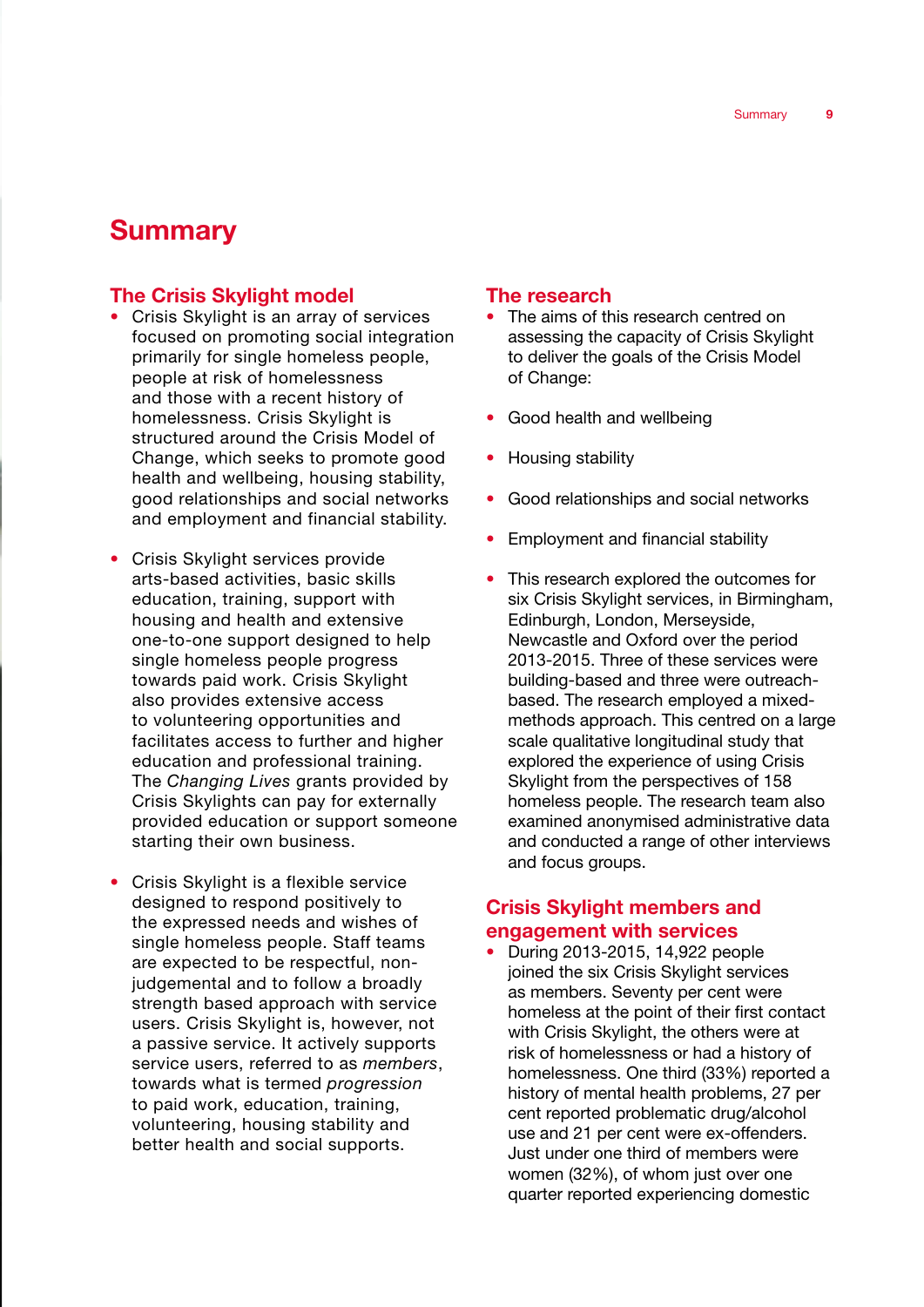violence (26%). Rates of educational attainment varied, but were generally quite low; 20 per cent of members had no formal qualifications at first contact with a Crisis Skylight.

• Participation in arts-based activities was extensive, with 3,773 members participating in creative arts and 2,289 in performing arts. Basic skills education was attended by 5,514 members during the course of 2013-2015. Collectively, 3,053 Crisis Skylight members passed 7,554 exams and certificates during 2013- 2015. Overall, 3,819 members received one-to-one support with progression in education, training and seeking paid work during 2013-2015. Seven per cent of members became involved in volunteering, within Crisis Skylight and externally, during the course of 2013- 2015 and 8 per cent progressed to further and higher education and training. Over the course of the evaluation, 904 members received support with housing from specialist housing coaches, with additional housing support being provided by other members of staff. The housing coach service expanded over the course of the evaluation. A total of 1,685 members received support from specialist mental health coordinators over the course of the evaluation. The service was being expanded during the three years covered by this report.

### Progression through Crisis Skylight

- There was clear evidence that Crisis Skylight was able to progress members into paid work. Overall, 1,452 members had found paid work. As available work could be temporary or part time, some members had secured two or more jobs via support from Crisis Skylight.
- Distinct pathways through Crisis Skylight existed. Members were sometimes characterised by *regaining progress*, when a previous career, higher or further

education had been disrupted by homelessness. Crisis Skylight services could help someone restore their life as it was before homelessness. Other members could be described as *making progress for the first time*. Following sustained experience of social and economic marginalisation, of which homelessness was one part, they moved away from homelessness and into education, training, volunteering and employment as a result of using Crisis Skylight.

Some Crisis Skylight members made *punctuated progress.* These were people who had engaged with Crisis Skylight and started to see positive changes. However, illness or a change in their situation had created obstacles to education, training, volunteering and job-seeking. This group experienced steps forward and steps back during their contact with Crisis Skylight. Other members made only *limited progress*, again linked to their health and wellbeing, but also sometimes to not wanting Crisis Skylight services or, in a few cases, encountering problems with these services.

### **Outcomes**

- **Extensive use of Crisis Skylight services,** particularly one-to-one support and education, appeared to lead to paid employment. Previous reports from this study, listed in Appendix 1, have reported very positive views of Crisis Skylight services among members. This finding can also be reported here; one-to-one support, education, training and artsbased activities were widely praised.
- Gains in health, wellbeing and social support occurred among Crisis Skylight members. While successes were achieved in respect of improvements to mental health, selfesteem and wellbeing, outcomes could be more uneven than progression in respect of arts-based activities, education, training and securing paid work.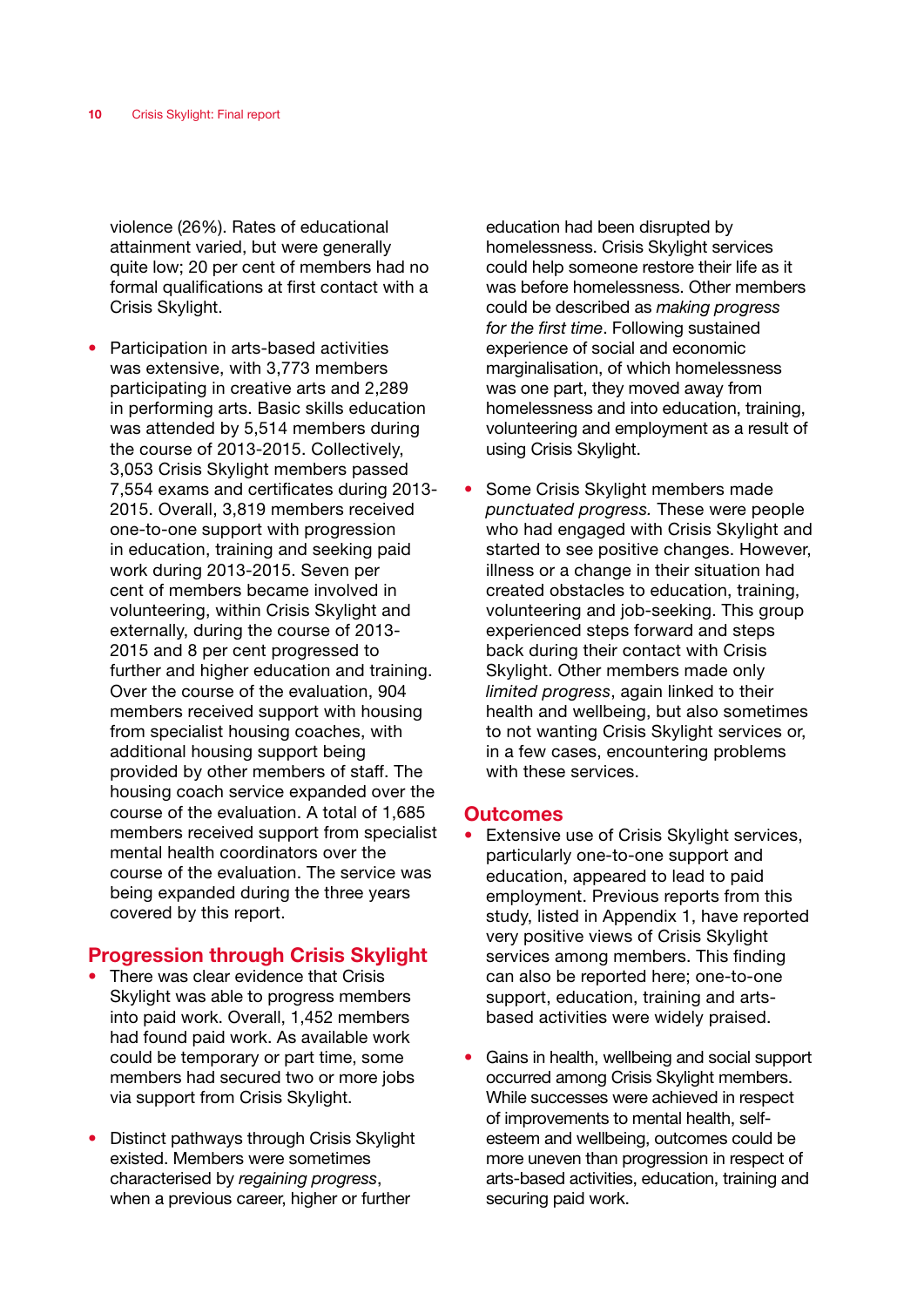- Improvements in housing security were also delivered by Crisis Skylight. However, challenges existed because of the high housing stress in two of the areas – London and Oxford – where Crisis Skylights were operational. Housing coach services had mixed effects, sometimes beneficial, sometimes not. Although members participating in the cohort study tended to view structural problems with housing markets as at the root of difficulties. Housing costs in London and Oxford were often higher than the wages that Crisis Skylight members could realistically earn.
- A large group of people appeared to only have short-term contact with Crisis Skylight, dropping out after only a few weeks (25% of members engaged for less than five weeks during 2013-2015). The views of members who sustained contact with Crisis Skylight was that this dropout occurred because of changes in circumstances, particularly moving out of the reach of Crisis Skylight services, or because Crisis Skylight did not offer the kinds of support they wanted to engage with.

### **Costs**

• Total per capita spending, covering the entire costs of service delivery, averaged less than £5,000 for each member who had secured paid work with a median cost of under £2,500.

### The strategic role of Crisis Skylight

• Crisis Skylight was initially viewed with some uncertainty by local authorities and other homelessness services, when it first began operating outside London. However, other agencies reported that Crisis Skylight was a valued addition to the services on offer to single homeless people, worked effectively and productively with other services and enhanced local homelessness strategies.

- Crisis Skylight showed particular strengths in relation to inter-agency working and the development of productive working partnerships with local authorities and with other homelessness services.
- Crisis Skylight can provide services for people at risk of homelessness. It has the potential to contribute to local homelessness strategies within a national policy framework that will become increasingly orientated toward homelessness prevention.
- The evidence base is shifting in favour of service interventions that give real choice and control to single homeless people, including those with high support needs. Crisis Skylight is following good practice established by highly effective service innovations that give control to single homeless people, including those with high support needs. The emphasis on choice, on working with single homeless people in ways that allow them to exercise real control over what happens to them, is a feature of the Crisis Skylight model that sits comfortably alongside this development.

### The successes of Crisis Skylight

- Crisis Skylight is an innovative service that mixed-methods research has shown can deliver economic and social integration, particularly in relation to progression towards paid work. Crisis Skylight often made a real, positive difference to the lives of many single homeless people, those at risk of homelessness and people with histories of homelessness. The Crisis Skylight programme can end and prevents homelessness through progressing single homeless people towards social integration.
- Crisis Skylight challenges some popular assumptions about single homeless people, who can be stereotyped as unwilling, or unable, to work. The willingness of large numbers of single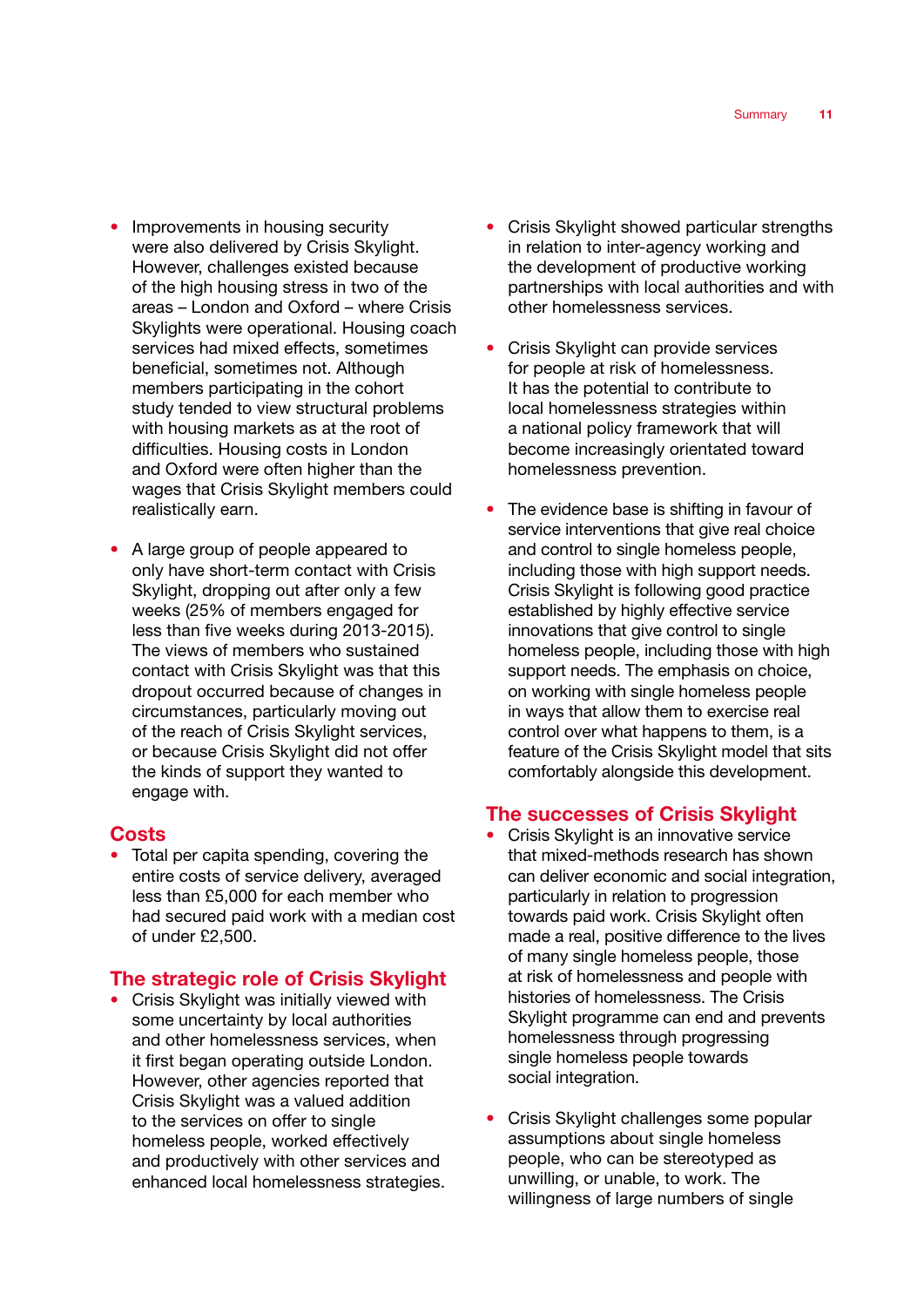homeless people to engage with Crisis Skylight, actively and voluntarily seeking progress towards paid work, shows the dangers of making assumptions about who single homeless people are or what they want from life.

• Crisis Skylight uses a model of change that emphasises good health and wellbeing, employment and financial stability, housing stability and the building of good relationships and social networks. The effectiveness of Crisis Skylight varied across different aspects of the Crisis Model of Change during the period 2013-2015. Crisis Skylight was most successful in respect of education, training and employment, with positive engagement in arts-based activity, which facilitated and supported these activities, also being evident.

### Recommendations

- Success in education, training and related areas was closely linked to the provision and use of flexible, non-judgemental one-to-one support which used a choiceled approach, allowing members to work with Crisis Skylight to set their own goals and trajectory. Where this support was provided and engaged with, outcomes were at their best. Ensuring universal access to one-to-one support is a clear developmental goal for Crisis Skylight and a recommendation of this research.
- Overall, 825 members also reported improvements in their housing situation, but results here were more mixed. There was evidence from the cohort study showing that housing outcomes were not always positive. Crisis Skylight members in London and Oxford were encountering challenges in finding affordable housing. Results could also be more variable around health and wellbeing and social networks, in part because the services on offer were less extensive than those centred on employment and education.

More broadly, the strategic emphasis of Crisis Skylight was clearly on education and training, it was less focused on other aspects of the Crisis Model of Change. Over the course of the evaluation, the mental health and housing services on offer from Crisis Skylight increased, but the bulk of activity remained focused on education, training, job-seeking and artsbased activities.

• Questions exist about the service balance within Crisis Skylight. For example whether it should place greater emphasis on ensuring service users, the *members* of Crisis Skylight, avoid homelessness where possible and are as rapidly rehoused as possible, when they present as homeless to a Crisis Skylight. There are wider strategic questions about the role of Crisis Skylight and whether it presents sufficient return on investment for Crisis. This will need to consider developing the Skylight model to reflect changes in the external environment and incorporating learning from Crisis' future evaluation of its services.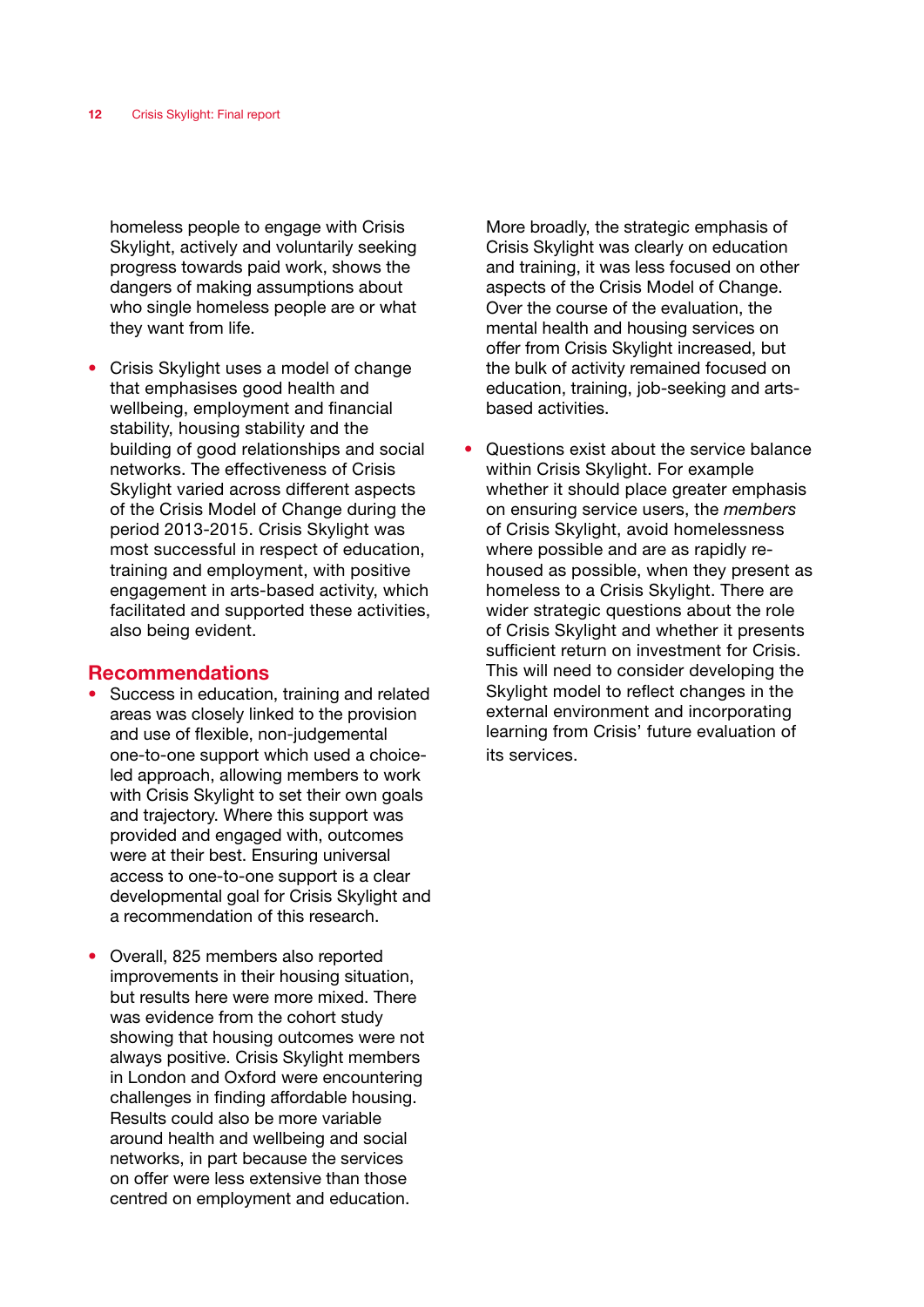# 1. The research

### **Introduction**

This research explored the performance of six Crisis Skylight services, designed to promote social integration for single homeless people, in Birmingham, Edinburgh, London, Merseyside, Newcastle and Oxford, during 2013-2015. The research also reviewed the wider Crisis Skylight model. This chapter provides an outline of the methods employed.

### Aims of the research

The aims of the research centred on the extent to which Crisis Skylight was delivering the goals of the Crisis Model of Change, which seeks to deliver the following for single homeless people and those at risk of homelessness:

- good health and wellbeing
- housing stability
- good relationships and social networks
- employment and financial stability.

Using the terminology employed by the Crisis Skylight programme, the research sought to explore the extent to which *progression* towards these core goals was being achieved by Crisis Skylight. To determine success in a broader sense, it was also necessary to examine a series of related questions.

- How effectively were Crisis Skylights engaging with single homeless people?
- How effectively was contact being sustained with single homeless people?
- How enduring were any positive outcomes that Crisis Skylight achieved?
- How well did Crisis Skylight work in coordination with local authorities, other

homelessness services and within the local homelessness strategies of the cities and metropolitan areas where Crisis Skylights were operational?

The research was specifically designed to focus on the lived experience of people using Crisis Skylights, who in the terminology employed by Crisis, are *members* of Crisis Skylight. This meant understanding their whole experience in detail, from before they used Crisis Skylight, during their time with Crisis Skylight and in terms of their lives afterwards. The goal was to understand what it was like for single homeless people to use Crisis Skylight, moving beyond the outcome measures recorded in the administrative data collected by Crisis.

The research had a formative role, which meant that results were fed back to Crisis and to the individual Skylights as the research progressed over 2013-2015. The research team produced a series of grant-specific reports, focusing mainly on performance of individual Crisis Skylights in relation to goals set by the Big Lottery Fund and other funders. Two interim reports described the emerging findings across the six Crisis Skylights (see Appendix 1). This report represents the cumulative stage of the research, in which the findings of the past three years are brought together.

### Methods

The research employed five main methods.

- A large-scale qualitative longitudinal cohort study, focused on understanding the experience of members in using Crisis Skylight services, through a series of interviews carried out over the course of 2013-2015.
- A series of focus groups with members who were not part of the cohort study, providing alternative perspectives on Crisis Skylight.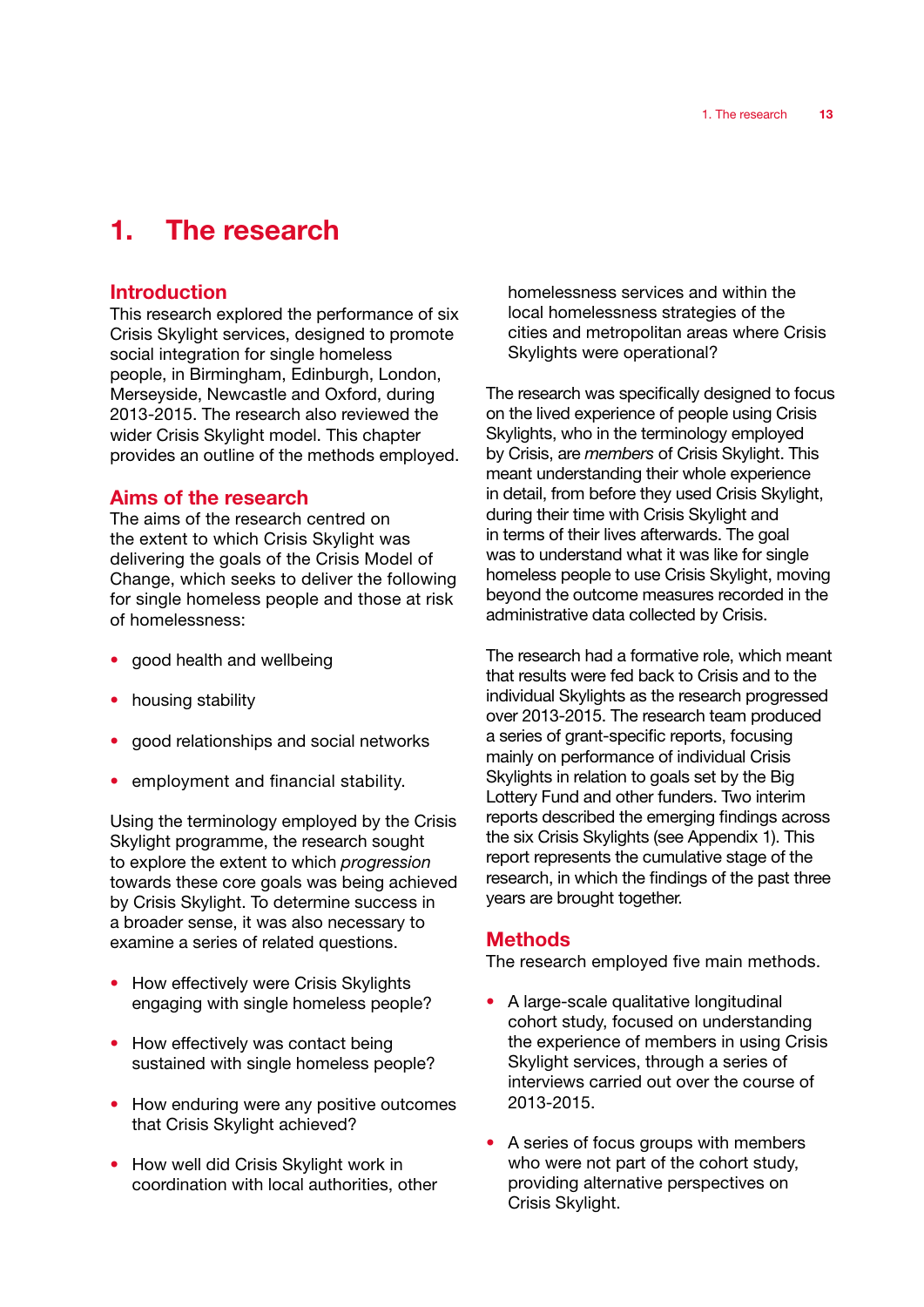- Interviews and focus groups with the directors and staff of the Crisis Skylights.
- Interviews with external agencies, working in partnership with Crisis Skylight.
- Detailed examination of the administrative dataset collected and maintained by Crisis, which provided details on the characteristics and outcomes of everyone who used Crisis Skylight during 2013-2015.

Earlier reports from this research have drawn extensively on two of these methods; the focus groups and interviews conducted with Crisis Skylight staff (see Appendix 1). In total, 20 focus groups with 145 members of Crisis Skylight, who were not part of the cohort study, were conducted over the three years of the research. 30 interviews and focus groups were completed with the staff in each Crisis Skylight service. In total, 20 interviews were conducted with staff from external agencies, including local authorities and other homelessness services, in the areas where Crisis Skylights were operational.

Therefore this final research report centres on the results of the other three of these methodologies:

- the cohort study
- interviews with external agencies
- analysis of anonymised data from Crisis's administrative systems.

In drawing heavily on longitudinal data, this report is focused on the experience of using Crisis Skylight for individual members and their trajectories through the Crisis Skylight model.

#### The cohort study

The goal of the research was to conduct a detailed examination of how individuals

progressed towards the goals of the Crisis Model of Change, tracking their progress in terms of their health and wellbeing, their housing stability, the relationships and social networks and their employment and financial security. The research was designed around 150 participants, completing four interviews, conducted during 2013-2015.

Longitudinal research with single homeless people presents a number of challenges. Single homeless people can have high and complex needs. There is an inherent precariousness in experiencing single homelessness, which can mean that people exercise only limited control over where they live. Sometimes temporary and insecure living arrangements break down. At other times someone engaging with the statutory homelessness system, or other homelessness services, will be moved by those services. This makes maintaining continuity in care, treatment and support challenging for any service working with homeless people and researchers face essentially the same challenges.

The method for retaining contact was a 'permission to locate' form, which asked participants to provide their own contact details and the details of other people or services who would be likely to know where they were. At each stage, the research team checked whether this list needed to be amended and if the participant was themselves happy to continue participating and for the research team to contact the other individuals, or agencies, they had named when looking for them. The research was approved by the University of York's ethical procedures.

Ethical conduct in social research centres on ensuring participants are giving consent that is free, ie they do not feel pressured to participate and also informed, ie they knew what the research was and every possible use to which the results might be put. In addition, the researchers had to guarantee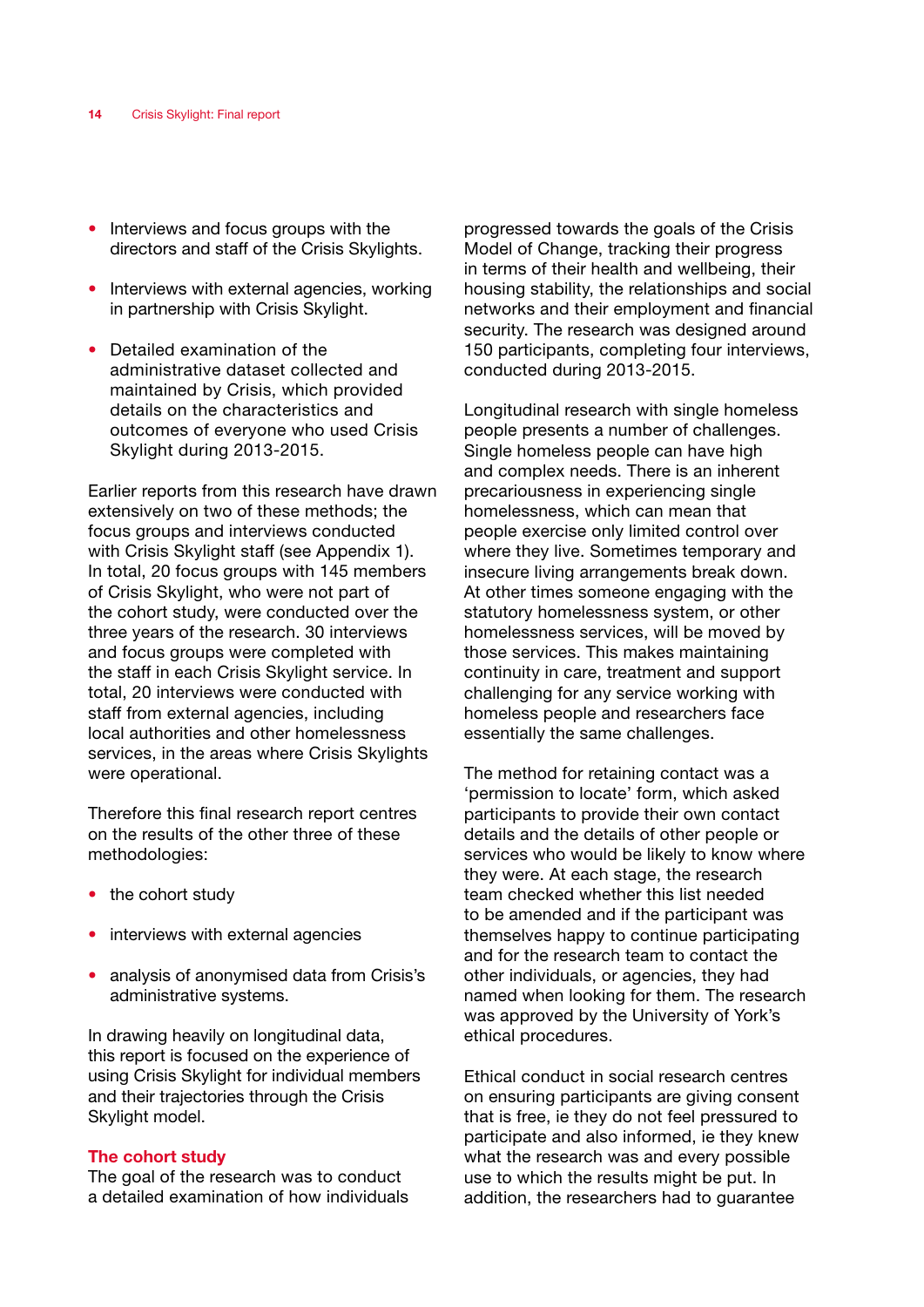that no harm or detrimental effects should result from participating in research, nor from choosing not to participate.

Interviews were digitally recorded. transcribed and analysed in Atlas TI and NVivo. Tracking information was destroyed once the fieldwork was complete. The data from the recordings were entirely anonymised, but participants could also opt not to use the recorder, with interviewers making notes when this was the case. Participants could opt to stop the interview at any time and were told they were not expected to answer any question, unless they were happy to do so.

To encourage participation, the financial 'thank you' increased at each stage of the cohort study, from £10 at stage 1 to £25 at stage 4. In addition, participants could opt to participate in a draw at each stage, which offered a £100 and a £50 prize. As the six Crisis Skylights differed in size, the two largest were intended to have 40 participants (London) and 30 participants (Newcastle). The remaining four Crisis Skylights, Birmingham, Edinburgh, Merseyside and Oxford were intended to have 20 participants each.

In total, 158 members of Crisis Skylight participated in the cohort study. At stage 1,

135 people agreed to an interview. Some attrition, based on previous experience of longitudinal research with single homeless people, was anticipated, so there was provision to recruit replacement participants at stage 2. At stage 2, retention from the stage 1 was 64 per cent, with an additional 23 interviews with new participants being completed. At stage 3, 79 per cent of the members interviewed at stage 2 were re-interviewed and at stage 4, 85 per cent of the members interviewed at stage 3 were re-interviewed.

56 cohort members completed all four interviews, a further 27 completed three interviews and 22 completed two interviews. 53 people completed one interview. The total number of cohort study interviews completed was 406, typically lasting approximately 25 minutes, or around 169 hours of material (just over seven days' worth) in which members talked about the experiences of using Crisis Skylight.

Knowing exactly why attrition occurs in longitudinal research is of course not possible, as the people one needs to talk to have disengaged. A small number of Crisis Skylight members did refuse to participate in a second interview when asked to do so at stage 1. One person was known to have died between the first and second stages.

|                                     | <b>Birmingham</b> | Edinburgh      | <b>London</b> | Merseyside     | <b>Newcastle</b> | Oxford | All |
|-------------------------------------|-------------------|----------------|---------------|----------------|------------------|--------|-----|
| <b>Cohort interviews</b>            |                   |                |               |                |                  |        |     |
| Stage 1                             | 18                | 11             | 40            | 16             | 31               | 19     | 135 |
| Stage 2                             | 16                | 9              | 39            | 11             | 22               | 13     | 110 |
| New participants at<br>second round |                   | $\overline{4}$ | 9             | $\overline{4}$ | 5                | 0      | 23  |
| Stage 3                             | 12                | 6              | 33            | 9              | 18               | 9      | 87  |
| Stage 4                             | 9                 | $\overline{4}$ | 28            | 8              | 16               | 9      | 74  |
| <b>Total</b>                        | 55                | 30             | 140           | 44             | 87               | 50     | 406 |

#### Table 1.1 The cohort study

Total at stage 2 and overall totals include new participants recruited at stage 2.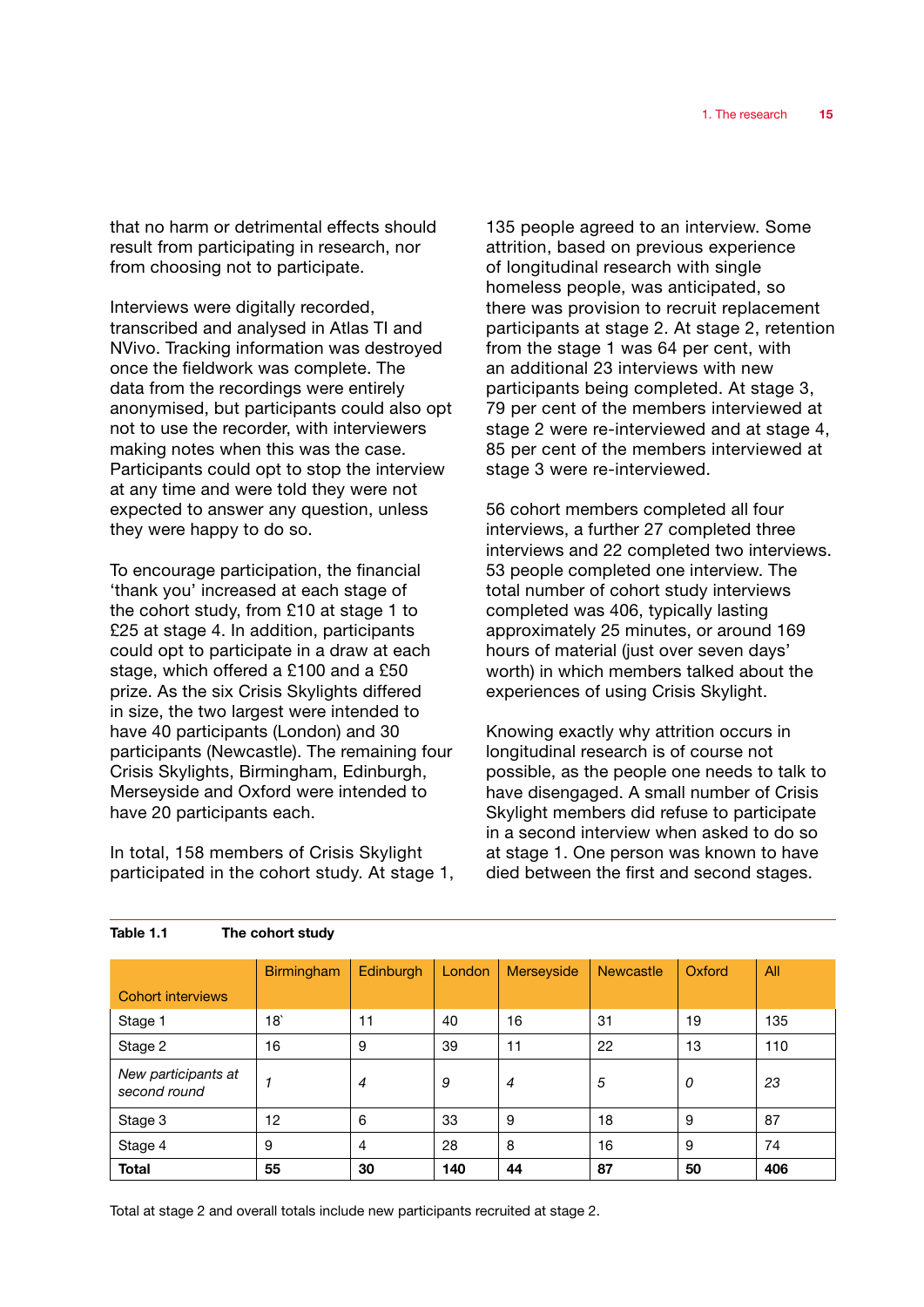Recruitment for the cohort study had to involve members of Crisis Skylight who were engaged with the services being offered. This is because the purpose of the fieldwork was to explore the experience of using Crisis Skylight and the outcomes that were achieved by people using its services. However, an issue arose with how the participants in the cohort study were selected, centring on how their level of engagement was determined. As the goal of the research was to explore the detail of the experience of using Crisis Skylight, the contact between the Crisis Skylight and a cohort member had to be meaningful. When seeking to understand the impacts of a service on someone using that service, there must be enough contact to – at least potentially – allow that service to make a difference. The proxy measure for 'engagement' of Crisis Skylight members for inclusion in the cohort study was duration of contact, set at one 'term' of participation in classes, activities and receiving one-to-one support<sup>1</sup>. As the research progressed, it became clear this proxy measure had two limitations.

- It included people who had been members of Crisis Skylight for several months, but who had not significantly engaged with Crisis Skylight services. These members were unlikely to maintain contact after the first interview, because their service use had been so low as to mean Crisis Skylight had not really played a role in their lives.
- Using a basic metric of at least one term of engagement with Crisis Skylight meant that the cohort study engaged with some members whose contact with Crisis Skylight was nearly complete at interview one. In one way, this added depth to the cohort study, because the stage 1 interviews included many people

who could already talk about an entire experience of using Crisis Skylight<sup>2</sup>. However, some of these participants were already moving on with their lives and becoming more remote from the experience of single homelessness and thus from Crisis Skylight. Again, this seems to have lessened the chances that they would continue to participate.

### Contact with other services

In the cohort study, the members of Crisis Skylight were asked to list the other services they were using and then to 'weight' the relative impact of Crisis Skylight compared to other service inputs. In practice, this meant that, for example, if someone had secured paid work while using Crisis Skylight, but thought it had played no part in their securing that job, this was not recorded as an outcome delivered by a Crisis Skylight. The administrative data collected by Crisis, covering 14,922 people, was designed to only record outcomes achieved directly achieved by Crisis Skylight (see Chapter 3).

See Chapter 2.

<sup>2</sup> 67% reported using Skylight for between several months and one year; 18% reported using Skylight for 1-2 years and 13% reported using Skylight for 2 years or more. See: Bretherton, J. and Pleace, N. (2016) *Crisis Skylight: Pathways to Progression* (Second Interim Report) London: Crisis for analysis of this process.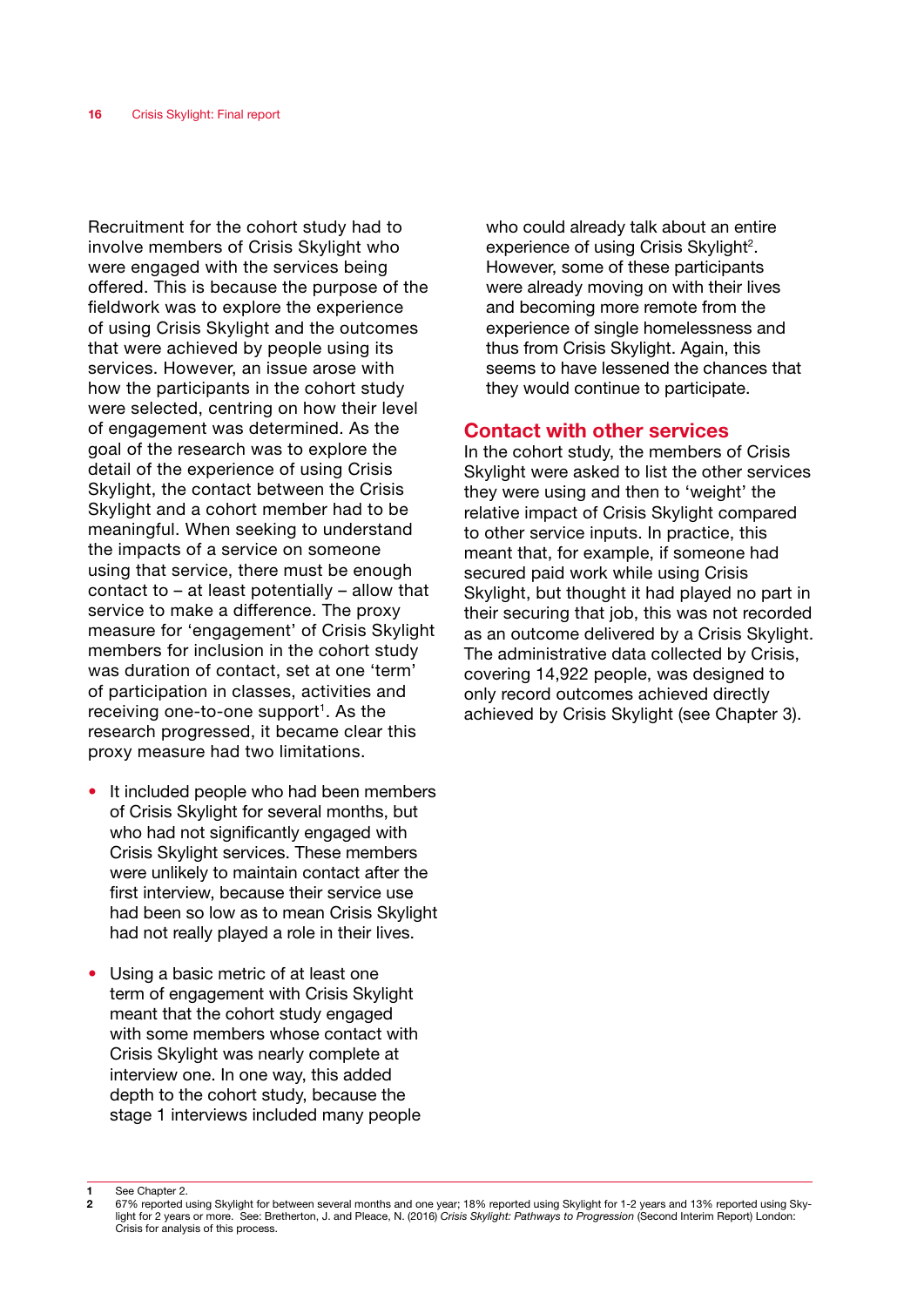# 2 Crisis Skylight

### Introduction

This chapter provides an overview of the six Crisis Skylight services that were the subject of this research over the course of 2013- 2015. The chapter begins by describing the goals of Crisis Skylight, before moving on to provide a description of the Crisis Model of Change, which provides the framework for Crisis Skylight services. After outlining Crisis Skylight services, the chapter concludes by describing the homeless people using Crisis Skylight and the ways in which they engaged.

### The Crisis Model of Change

Crisis Skylight exists to counteract the inequity, stigmatisation and marginalisation that may arise in association with single homelessness $3$ . Crisis Skylight is designed to transform the lives of single homeless people. Transformation centres on social integration which in practice means progressing away from isolation, poor health, and a lack of structure and meaning to life, and the sustained worklessness associated with homelessness.

Crisis Skylight services are built around the Crisis Model of Change which has four domains.

- Promotion of *good health and wellbeing*, centring on good physical health and stable mental health, including management of problematic drug/alcohol use, healthy living and access to treatment.
- Working towards *employment and financial security*, including maximisation of benefits (welfare rights support), budgeting skills, financial literacy and, in particular, access to and sustainment of paid work.
- Enhancing *housing stability*, centring on securing and sustaining adequate, affordable housing with reasonable security of tenure.
- Enabling single homeless people to build *good relationships and social networks*, working to increase self-confidence and self-esteem and working with others.

### Crisis Skylight services

Crisis Skylight is focused primarily on single homeless people, people at risk of homelessness within three to six months and people who have been homeless in the last two years. The people using Crisis Skylight are referred to as members.

Over the course of the research, the access criteria for Crisis Skylight tightened, with time limits being set on how recent history of homelessness could be and on how soon someone could be at risk of homelessness. Prior to these changes, Crisis Skylight was accessible to anyone regarding themselves as at risk of homelessness, or with any sort of history of homelessness<sup>4</sup>. This process was largely complete by the end of 2015.

The six Crisis Skylights covered by this research are Birmingham, Edinburgh, London, Merseyside, Newcastle and Oxford. Crisis Skylights also operate in Coventry, South Wales and South Yorkshire. Two further Crisis Skylights have also begun work in London, based in Brent and Croydon<sup>5</sup>. The six Crisis Skylight services covered by this research exist in two broad forms.

<sup>3</sup> Dobie, S. et al (2014) *Turned Away: the treatment of single homeless people by local authority homelessness services in England* London: Crisis; Jones, A. and Pleace, N. (2010) *A Review of Single Homelessness in the UK 2000 - 2010.* London: Crisis; Busch-Geertsema, V.; Edgar, W.; O'Sullivan, E. and Pleace, N. (2010) *Homelessness and Homeless Policies in Europe: Lessons from Research.* Brussels: European Commission.

<sup>4</sup> See: Pleace, N. and Bretherton, J. (2014) *Crisis Skylight: An Evaluation* (Year One Interim Report) London: Crisis and Bretherton, J. and Pleace, N. (2016) *Crisis Skylight: Pathways to Progression* (Second Interim Report) London: Crisis for analysis of this process.

<sup>5</sup> http://www.crisis.org.uk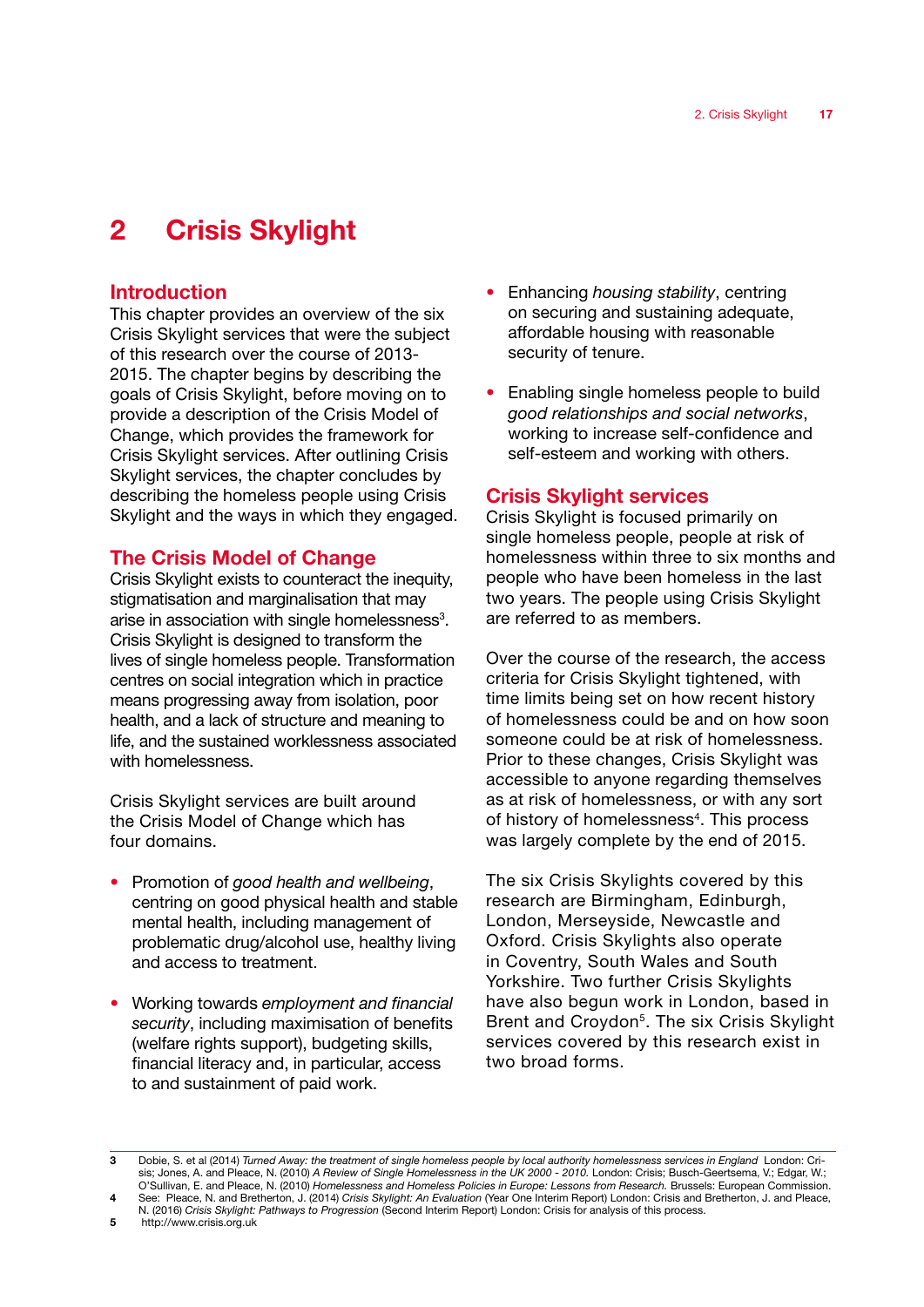- Building-based Crisis Skylights, which use a dedicated building to deliver services, operating in London, Newcastle and Oxford. These services also each have an on-site social enterprise, Café from Crisis, which provides training and work experience in catering.
- Outreach-based Crisis Skylights, providing mobile services to homeless people in supported housing, hostels, day centres and other venues. The three outreachbased Crisis Skylights are Birmingham, Edinburgh and Merseyside.

The specifics of the operation of each individual Crisis Skylight have been described in some depth in the previous reports produced by the research team over the period 2013-2016 (see Appendix 1). However it is useful to briefly note some of the broad characteristics of the six Crisis Skylights.

- London is the largest service and has the most extensive array of services available. A number of established arts-based services for homeless people, including *Streetwise Opera* and *Cardboard Citizens* (theatre group) work in coordination with Crisis Skylight London.
- Crisis Skylight Oxford shares a building with The Old Fire Station, a social enterprise and charity promoting engagement with the arts in Oxford, with which it works in close collaboration<sup>6</sup>.
- Edinburgh was not fully operational through much of 2013, which meant the scale of its early operation was smaller than that of the other five Crisis Skylights.
- Outreach-based Crisis Skylights have made increasing use of fixedsite classrooms and facilities and the building-based Crisis Skylights started

to provide some outreach services over the course of this evaluation. While the core of each model remains as originally designed, both have adapted to try to address practical issues that the authors reported in 20147 . These centred on the accessibility of a building-based service which required homeless people to travel and the limitations inherent in what sorts of education and training an entirely mobile service can provide.

- Birmingham after encountering some early issues with engagement – reorientated itself towards higher provision of short-run, accredited courses.
- While Crisis Skylight services are not uniform, there has been a steady movement towards greater consistency in service provision. All Crisis Skylights follow these service delivery key principles:
- *• flexibility*, emphasising listening to members and seeking to facilitate whichever route to progression they wish to take
- *• a respectful, non-judgemental, strengthbased* approach to working with homeless people, emphasising their strengths and capacity, rather than focusing on their support needs
- *• positive encouragement without coercion*. Crisis Skylight is not a passive service model, it seeks to actively promote positive changes in the lives of single homeless people, but at the same time it is a service that is used only on a voluntary basis and which emphasises service user choice.

In practical terms, people joining Crisis Skylight as members can engage with the services and activities in multiple ways.

<sup>6</sup> http://www.oldfirestation.org.uk/ 7 Pleace, N. and Bretherton, J. (2014) *Crisis Skylight: An Evaluation* (Year One Interim Report) London: Crisis.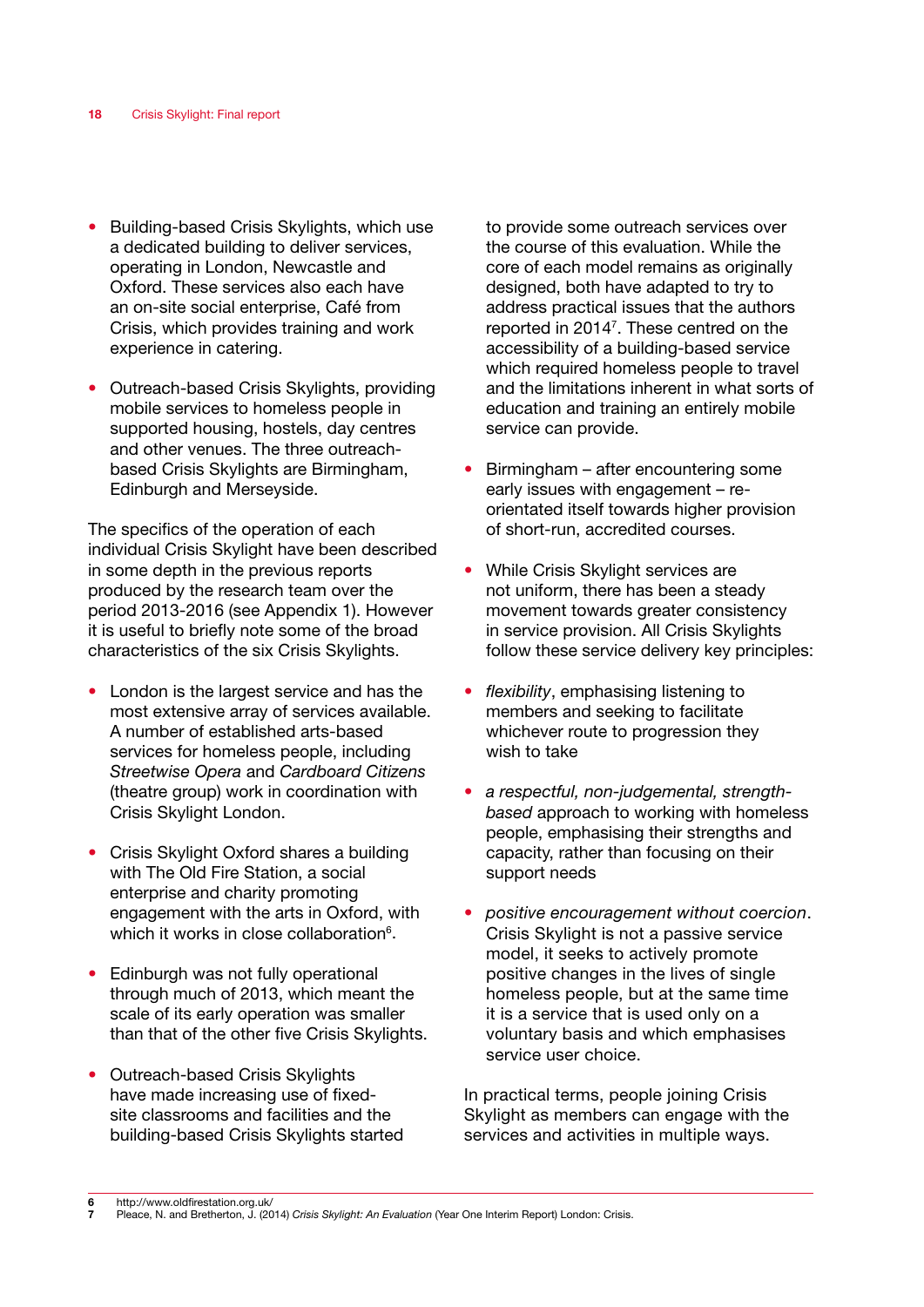The research reported here showed there could be several trajectories through Crisis Skylight services and more than one route to initial engagement (see Chapter 3).

- Single homeless people may be remote from the experience of learning and training. The research showed that Crisis Skylight can respond by offering arts-based activities that build self-confidence and get someone used to working in groups with others. In turn, this could facilitate engagement with basic skills education, training and eventually job-seeking.
- Equally, if a homeless person is effectively work-ready when they seek help from a Crisis Skylight, the research showed they can immediately be provided with support for job-searching and attending interviews (see Chapter 3).
- Multiple paths to employment through different sets of support, education and arts-based activities can be delivered by a Crisis Skylight. If someone can make a living from the arts, the Crisis Skylight can support them, but the model is equally designed to enable someone to enter catering, train as a plumber, or learn the basics of office computing.

Crisis Skylight is best described as a network of services that operate following a set of core principles, centred on the Crisis Model of Change and a flexible, nonjudgemental system of service delivery. The array of support and services offered differed between the six Crisis Skylights during the period 2013-2015 and more detail is available in the earlier reports listed in Appendix 1.

The package of services delivered by each Crisis Skylight was within a shared framework:

- participation and tutoring in creative and performing arts
- basic skills education
- training (vocational)
- one-to-one support with progression
- volunteering opportunities
- support with job-seeking
- support with housing
- support with health and wellbeing.

In practice, Crisis Skylight services included the following:

- *• arts-based activities*; in both creative arts and performance. The arts are used to promote self-confidence, emotional literacy and to help some members adjust to structured, supervised activity. Art is used as a stepping stone towards more formal education, but can be an end in itself. A few members have developed careers in creative and performance art as a direct result of their engagement with Crisis Skylight<sup>8</sup>
- *• basic skills education*; centring on English, Maths and Computer skills, all of which are accredited
- *• training qualifications*; which in the case of London, Newcastle and Oxford can include work experience and training in a social enterprise Café from Crisis. Merseyside offers specific qualifications in building and decorating. Crisis Skylights also offer CSCS cards, ECDL and CLAIT qualifications<sup>9</sup>
- workshops, training and one-to-one support with *job-seeking*. This can include mock interviews, CV preparation and

<sup>8</sup> Bretherton, J. and Pleace, N. (2016) *Crisis Skylight: Pathways to Progression* (Second Interim Report) London: Crisis for analysis of this process.<br>8 Construction Skills Certification Scheme (CSCS) see: http://www.cscs. 9 Construction Skills Certification Scheme (CSCS) see: http://www.cscs.uk.com/ European Computer Driving Licence (ECDL) see: http://www. ecdl.com/ Computer Literacy and Information Technology (CLAiT) qualifications see: https://nationalcareersservice.direct.gov.uk/advice/courses/typeso earning/Pages/computerskills.aspx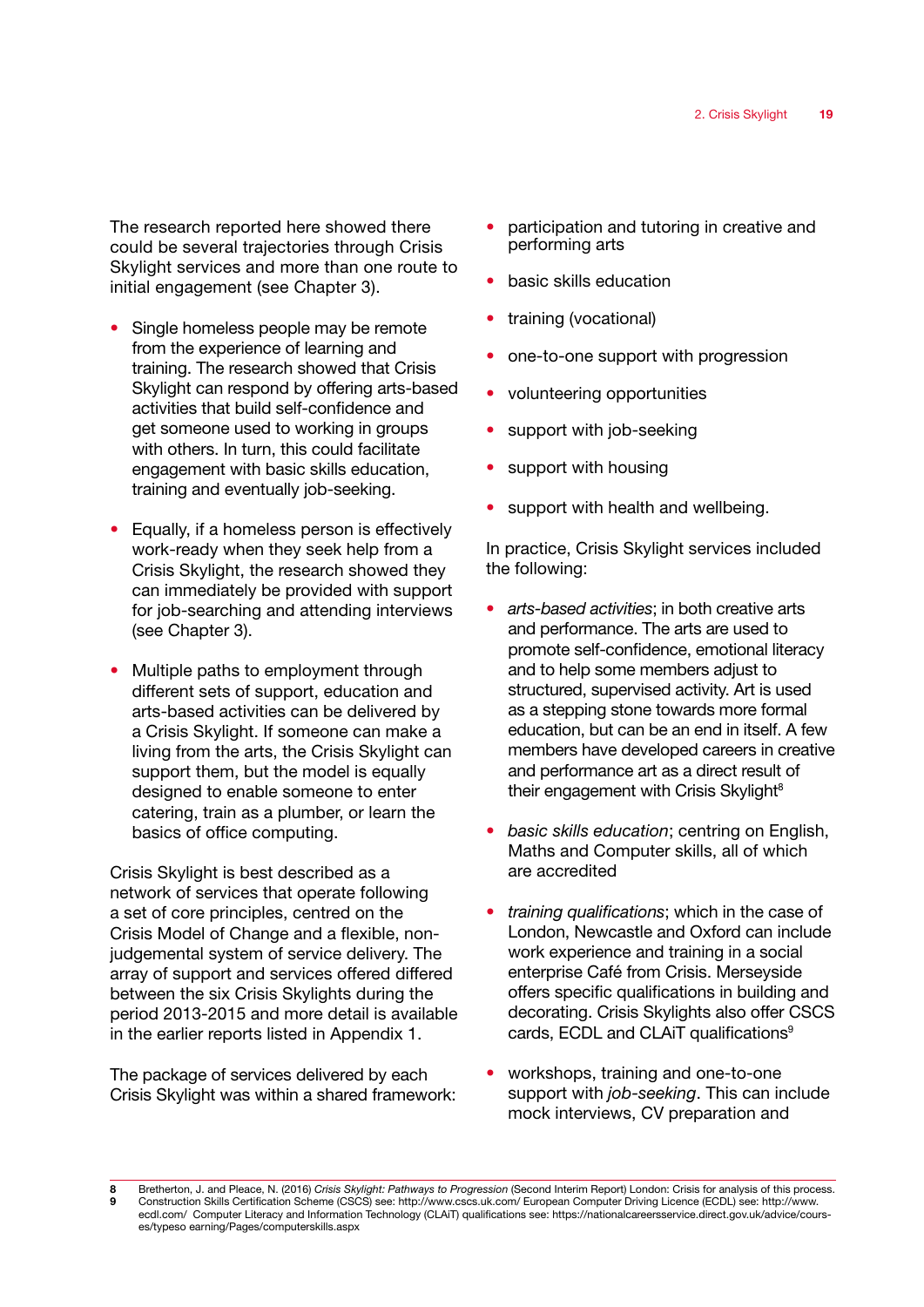assistance with meeting the costs of attending and dressing for job interviews

- one-to-one support with *progression*. Essentially this involves working flexibly and collaboratively with Crisis Skylight members to help them pursue the activities, education, training and employment that they want to secure
- help with mental health issues is provided through specialist mental health coordinator services<sup>10</sup>. One-toone progression support also provides practical and emotional support
- one-to-one *help with housing*, including access to the private rented sector, dealing with local authority housing options teams and help with housing problems, including threatened eviction. This is provided through dedicated housing coaches and by one-to-one support with progression
- facilitating *access to externally provided education and training* and to further and higher education, which is arranged through one-to-one support with progression and employment
- support with *wellbeing and life skills*, which can include yoga, sport, trips, wellness groups, cookery classes and 'renting-ready' programmes for living independently
- support with *volunteering*, both within Crisis Skylight and via external opportunities, which promote self-esteem and may help someone secure employment
- The *Changing Lives* grants which members can apply for to fund external

training or further education, or to facilitate self-employment.

# The members of the six Crisis Skylights, 2013-2015

One attendance and the completion of a first contact form (which collects data on demographics, living situation, training and education, employment status, health and support needs) automatically provides membership of Crisis Skylight. The six Crisis Skylights in Birmingham, Edinburgh, London, Merseyside, Newcastle and Oxford worked with 14,922 people over the course of 2013-201511. Figure 2.1 shows the approximate<sup>12</sup> age and gender distribution as recorded by Crisis administrative data. Overall, 32 per cent of members in the period 2013-2015 were women.

Most of the members attending during 2013- 2015 were White (67%), with Black and Black British people being the next largest group (16%), followed by Asian and Asian British people (6%). A wide variety of other ethnic backgrounds were reported among the remaining 11 per cent of members<sup>13</sup>. In Birmingham and in London, reflecting the diverse ethnic composition of those two cities, members were more likely to have an ethnic minority background.

Approximately14 70 per cent of the people who attended a Crisis Skylight were recorded as homeless at first contact with that Crisis Skylight. This group included people who were in a homeless hostel, staying at a B&B because they had no other alternative, in direct access or night-shelter (ie emergency accommodation) and temporary supported housing services and people sofa-surfing, or temporarily staying with someone, because they had no home of their own (ie concealed

10 Pleace, N. and Bretherton, J. (2013) *A Review of Crisis Skylight's Mental Health Services* London: Crisis. 11 Analysis of administrative data from 2012/13 can be found in Pleace, N. and Bretherton, J. (2014) *Crisis Skylight: An Evaluation* (Year One Inter-

im Report) London: Crisis.

<sup>12</sup> Data collection was voluntary and sometimes age and gender were not specified (see Figure 2.1)<br>13 Data collection was voluntary and not everyone chose to share their ethnic background with Cris

Data collection was voluntary and not everyone chose to share their ethnic background with Crisis, these figures are based on 13,466 Crisis Skylight members during the period 2013-2015.

<sup>14</sup> Data collection was voluntary and not everyone shared their exact situation, although everyone presenting at a Crisis Skylight is asked whether they are homeless or at risk of homelessness.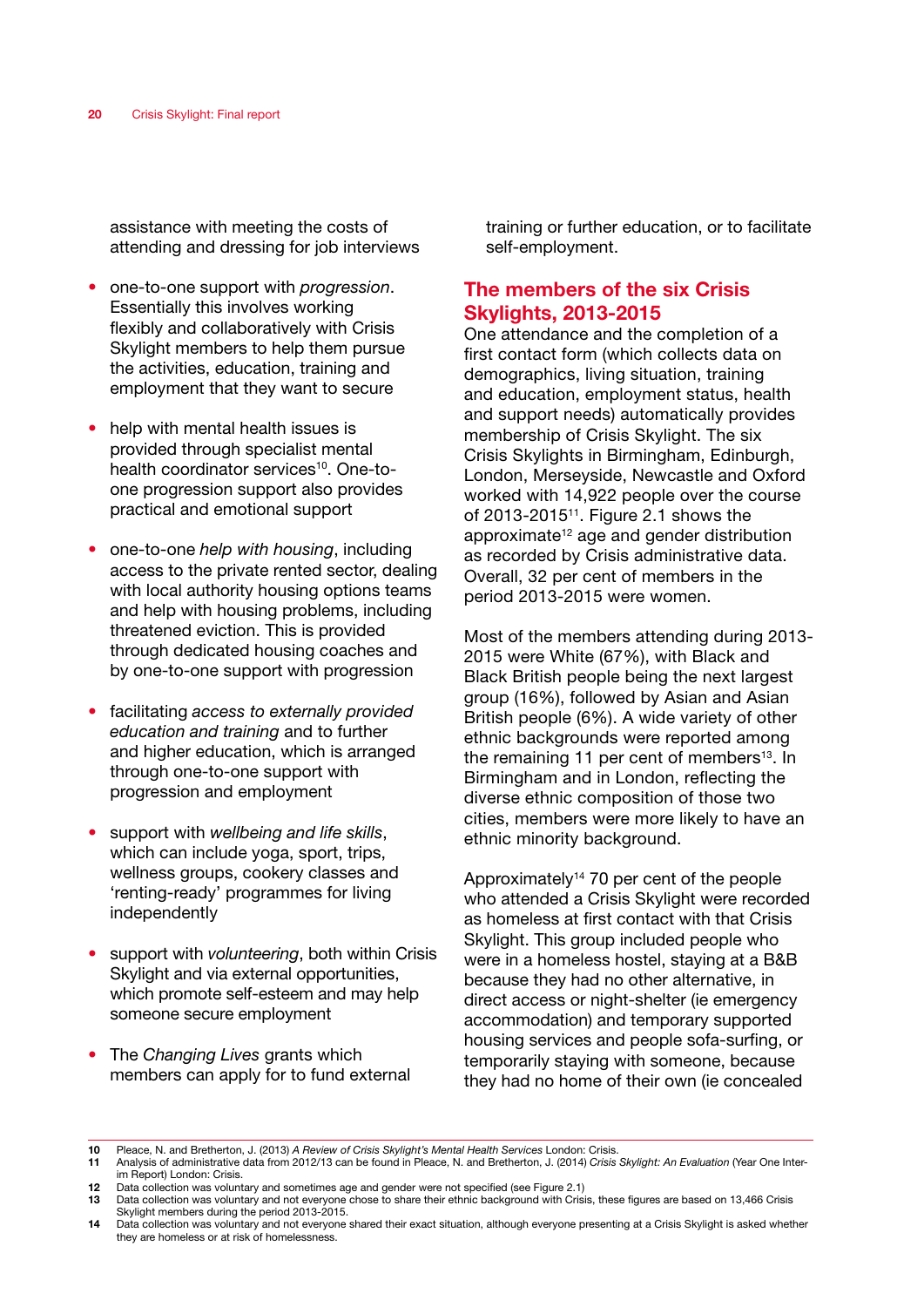

Figure 2.1 Age and gender of Crisis Skylight members

Source: Administrative data for Crisis Skylight members 2013 to 2015, (anonymised) age and gender were provided by 13,758 (92% of all members). Percentages are rounded.

or hidden homelessness). Also within this group were people squatting and living rough. A further 30 per cent of people were living in the private rented sector, social rented sector, or occasionally were owner occupiers, all of whom were people self-reporting themselves as being at risk of homelessness (Figure 2.2).

Self-reported support needs, recorded at the first contact with a Crisis Skylight, were high. A large number of members reported a limiting illness or disability (39%), with a further 33 per cent reporting a history of mental health problems and 27 per cent reporting problematic use of drugs and/or alcohol. One fifth reported they were former offenders

(21%), 13 per cent reported experience of domestic violence and 9 per cent had been in care as children. Experience of being in the armed forces was unusual (3%), but homeless veterans were present among the Crisis Skylight members (Figure 2.3).

The strong associations between domestic violence and women's homelessness have been documented elsewhere<sup>15</sup>. Seven per cent of men reported one or more experiences of domestic violence, compared to a much higher proportion of 26 per cent of women, at first contact with Crisis Skylight<sup>16</sup>. Both men and women who had experienced domestic violence were

15 Reeve, K. et al (2007) *Homeless Women: Homelessness Careers, Homelessness Landscapes*. London: Crisis.

 $Sig$  at  $p < 0.001$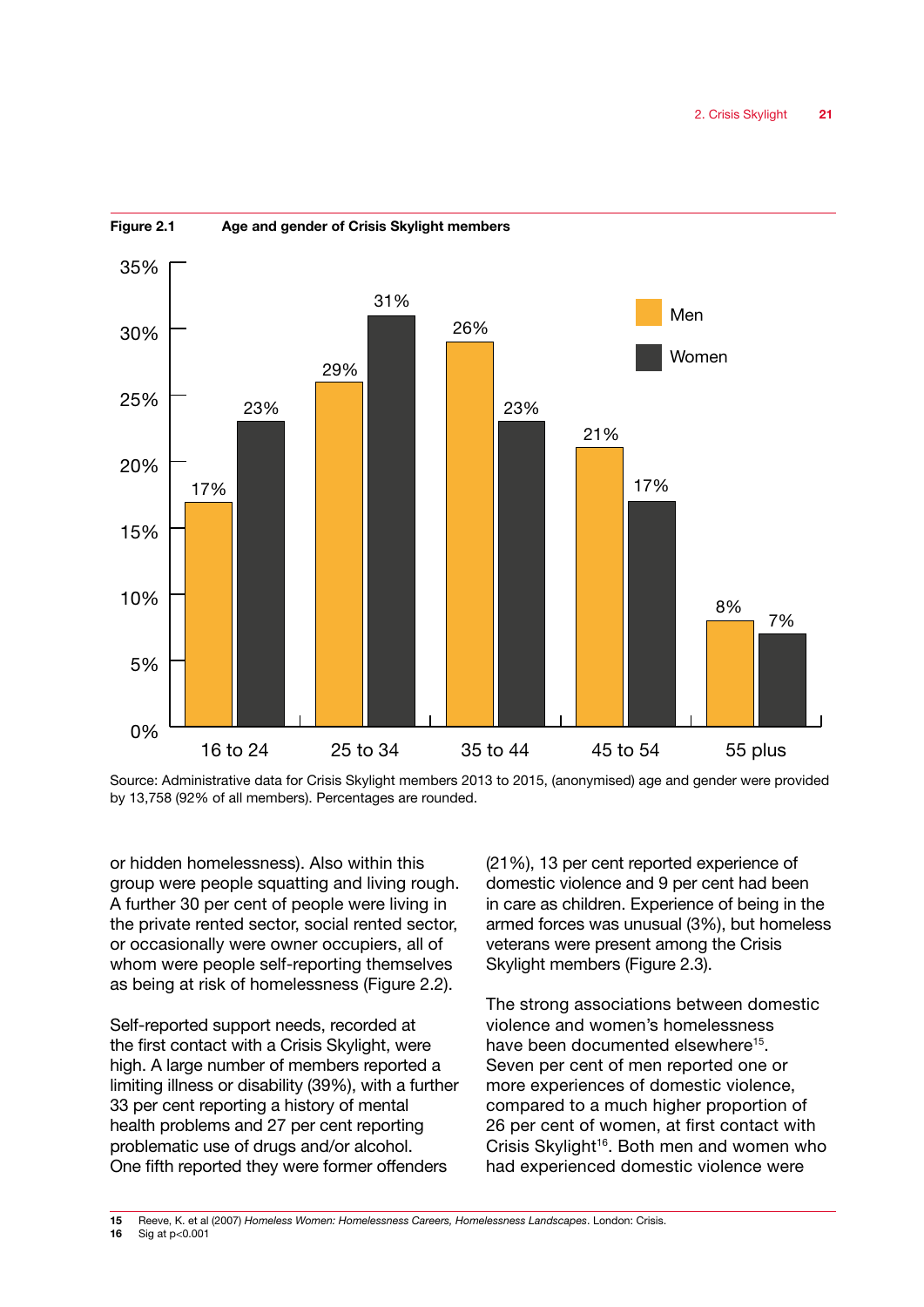

Source: Administrative data for Crisis Skylight members 2013 to 2015 (anonymised). Information on housing status was shared by 14,134 members. Percentages are rounded.

significantly more likely to report a history of mental health problems (64% compared to 28% of those not reporting an experience of domestic violence)<sup>17</sup>.

Administrative recording of the reasons why homelessness had occurred varied over the course of 2013-2015. The systems in place in 2013 to capture living situation at first contact evolved over the course of the evaluation to improve consistency. Therefore the results reported are from

2014-15 and should be viewed as a sample. (Figure 2.4).

The patterns here reflect the findings of earlier research<sup>18</sup>. Relationship breakdown predominates, with rent arrears and being discharged from prison (with nowhere to go) also being important. Eviction and the ending of assured shorthold tenancies also figured. Domestic violence was again reported as a cause of homelessness, as to a lesser extent were drugs and alcohol use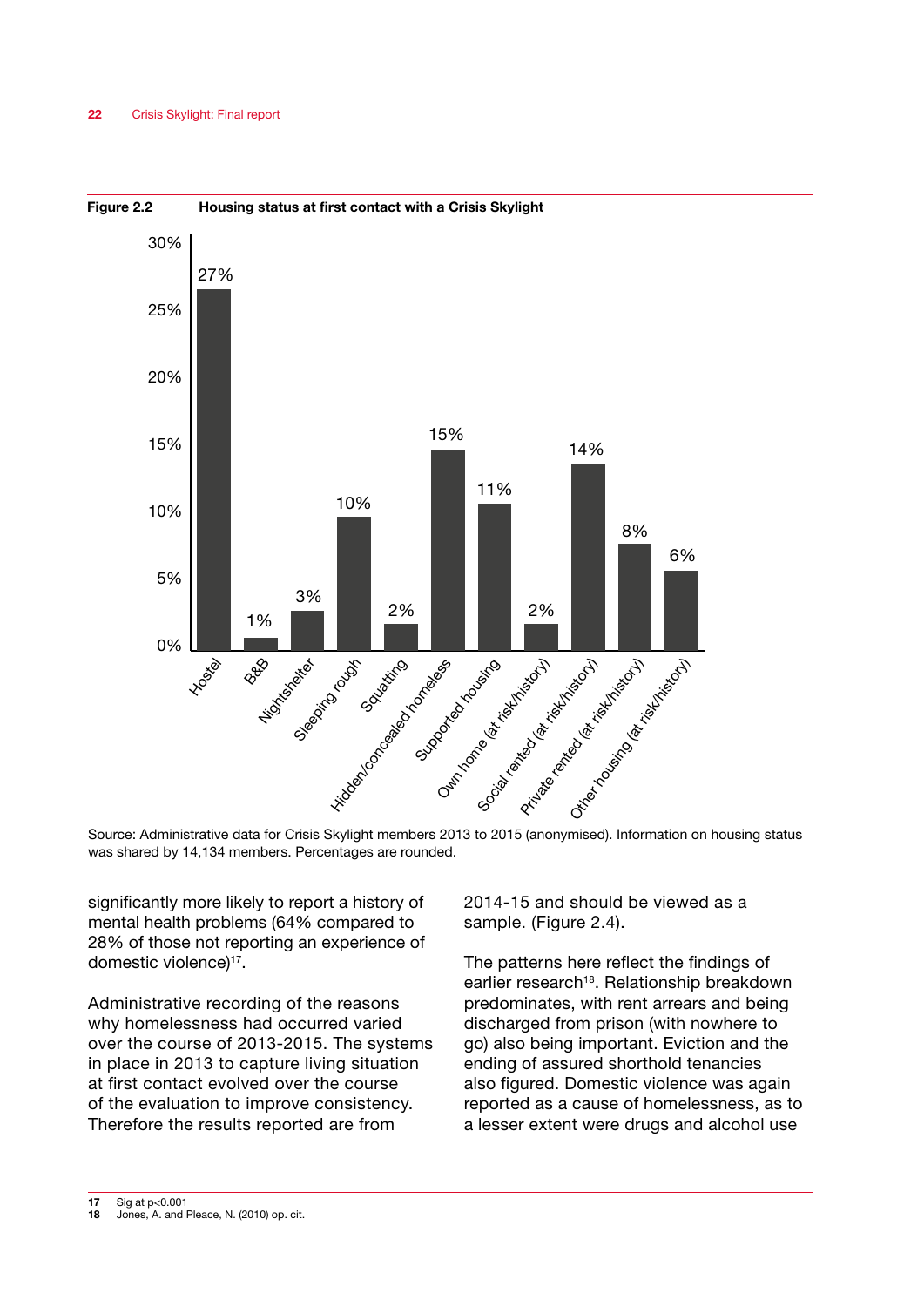

Figure 2.3 Self-reported support needs at first contact with a Crisis Skylight

Source: Administrative data for Crisis Skylight members 2013 to 2015 (anonymised). Base: 14,922 (100% of members). Percentages are rounded.

and mental or physical health issues.

Data were again not complete, but the available administrative data showed that educational attainment was mixed at first contact with a Crisis Skylight. One fifth of members were without any formal qualifications (20%). Just over one third (36%) of members reported that their highest level qualification in the UK was no higher than GCSE level (Figure 2.5). Nine per cent of Crisis Skylight members reported having an undergraduate and/or postgraduate degree. A similarly sized group (11%) reported that A levels (or Scottish Highers) were their highest educational attainment at

first contact with a Crisis Skylight. A wide variety of other qualifications were reported.

There was some variation between the six Crisis Skylights. Edinburgh (27%) and Merseyside (26%) had a higher proportion of members presenting with no qualifications than Oxford (20%) or Newcastle (21%). Birmingham (18%) and London (17%) recorded the lowest proportions of members presenting without any formal qualifications.

Recording of unemployment levels indicated very high levels of worklessness at first contact. Results from the other fieldwork indicated unemployment at first contact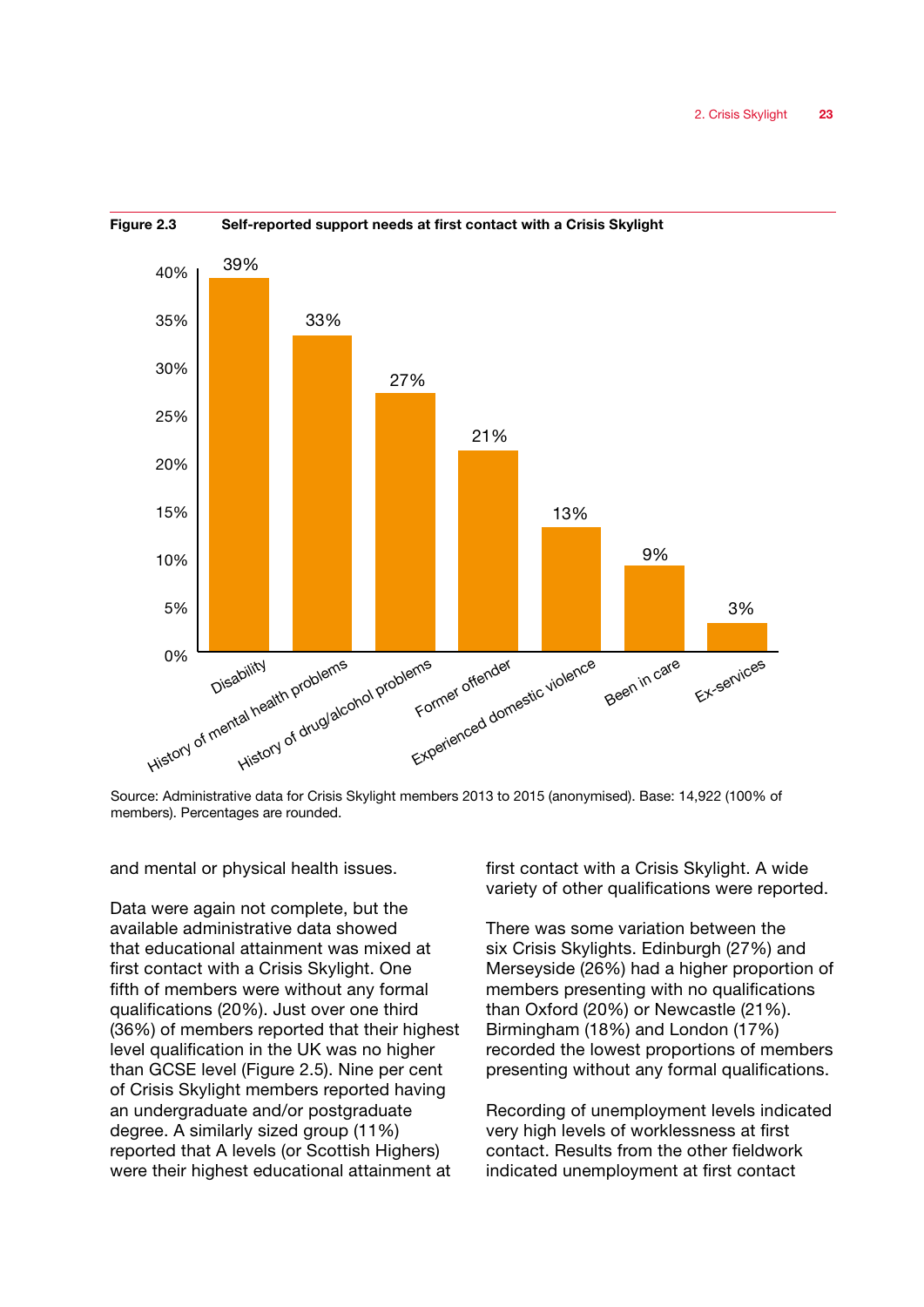

Figure 2.4 Self-reported causes of homelessness at first contact with a Crisis Skylight

Source: Administrative data for Crisis Skylight members, 2014-2015 (Base: 4,729 respondents, 31% of members). Percentages are rounded.

with a Crisis Skylight was near-universal at first contact.

### Service delivery in the six Crisis Skylights, 2013-2015

Referral routes to the six Crisis Skylights remained as described in earlier reports<sup>19</sup>. The three building-based services, in London, Newcastle and Oxford had a mixture of referral routes, based on links with other homelessness services, but were also set up to take walk-in self-referrals from homeless people. The three outreachbased services, Birmingham, Edinburgh and Merseyside functioned through joint working with an array of local homelessness services and could also take referrals from other services and self-referrals.

Table 2.1 summarises the points at which members, who used the Crisis Skylights in 2013-2015, had joined. The more established Crisis Skylights had more longer term members using their services during 2013-2015 than those which were more recently set up.

Table 2.2 shows the duration of contact with Crisis Skylight over the three years covered by this research. The average duration of contact was, with the exceptions of Edinburgh and Merseyside,

19 Pleace, N. and Bretherton, J. (2014) *Crisis Skylight: An Evaluation* (Year One Interim Report) London: Crisis.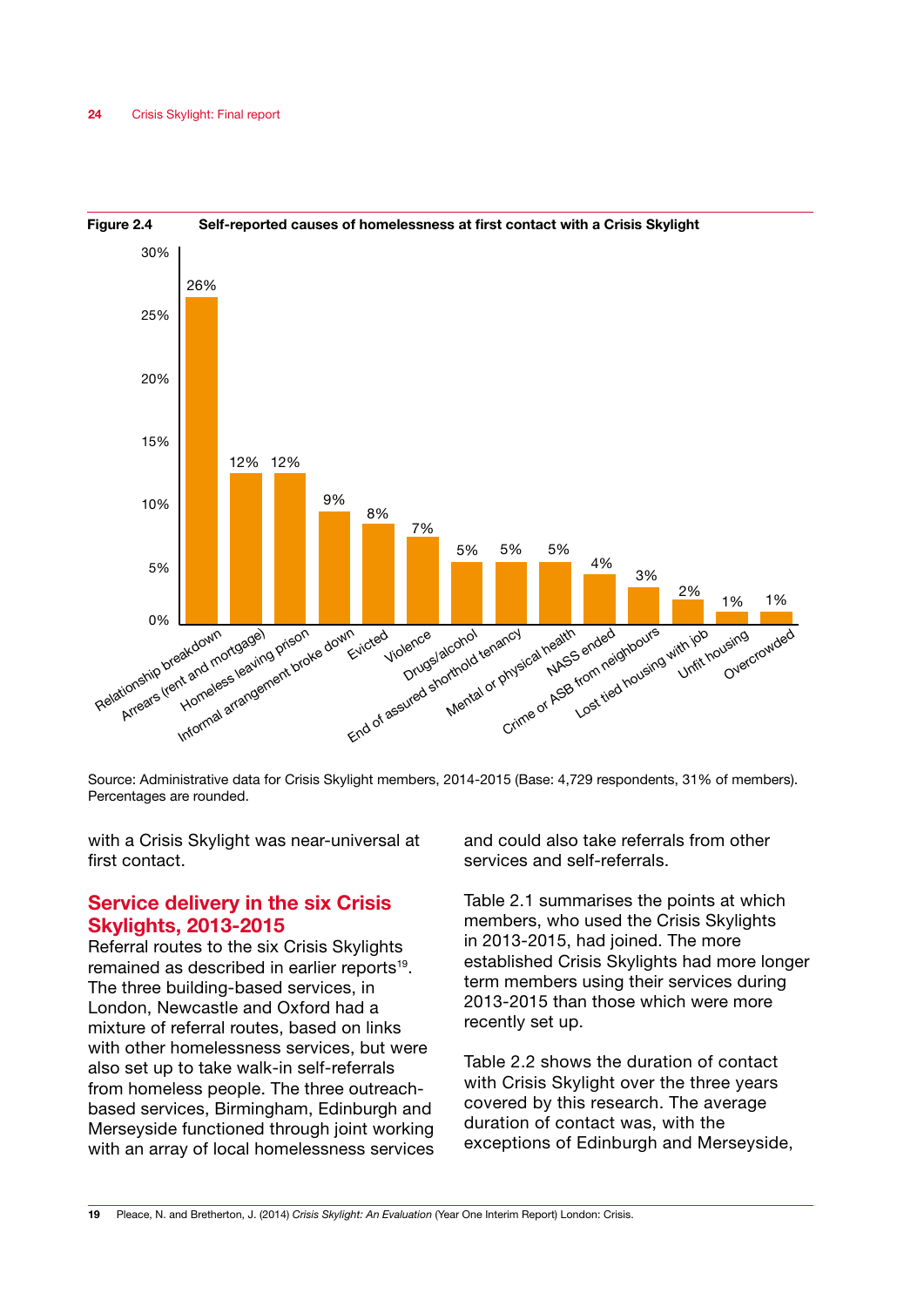

#### Figure 2.5 Highest self-reported qualification at first contact with a Crisis Skylight

Source: Administrative data for Crisis Skylight members, 2013-2015 (Base: 10,680 respondents, 71%). Percentages are rounded.

in excess of one year (52 weeks). The median duration was lower, indicating that the average figure was inflated by some individuals making use of Crisis Skylights for a considerable amount of time.

There was some evidence of contact with Crisis Skylights lasting less than a month, with 25 per cent of members recorded as using Crisis Skylight for under five weeks during the period 2013-201520. Another 25 per cent had contact for approaching half a year (22 weeks), with 25 per cent recorded as having contact for between 23 and 82 weeks. One quarter of the people using Crisis Skylight during 2013-2015 had been in contact for more than 82 weeks.

These data were not necessarily indicative of failure to engage or overlong engagement. As is examined in Chapter 3, Crisis Skylight members could in some instances be assisted within a period of a few weeks into education, training or paid work. While in others an eventual progression to work or education could be a much longer process.

Rates of shorter term contact varied between the Crisis Skylights over the period 2013-2015. Merseyside was the most likely to see members for fewer than five weeks (41% of members) and London the least likely (16% of members). In Birmingham and Oxford, the rates were the same (23%) with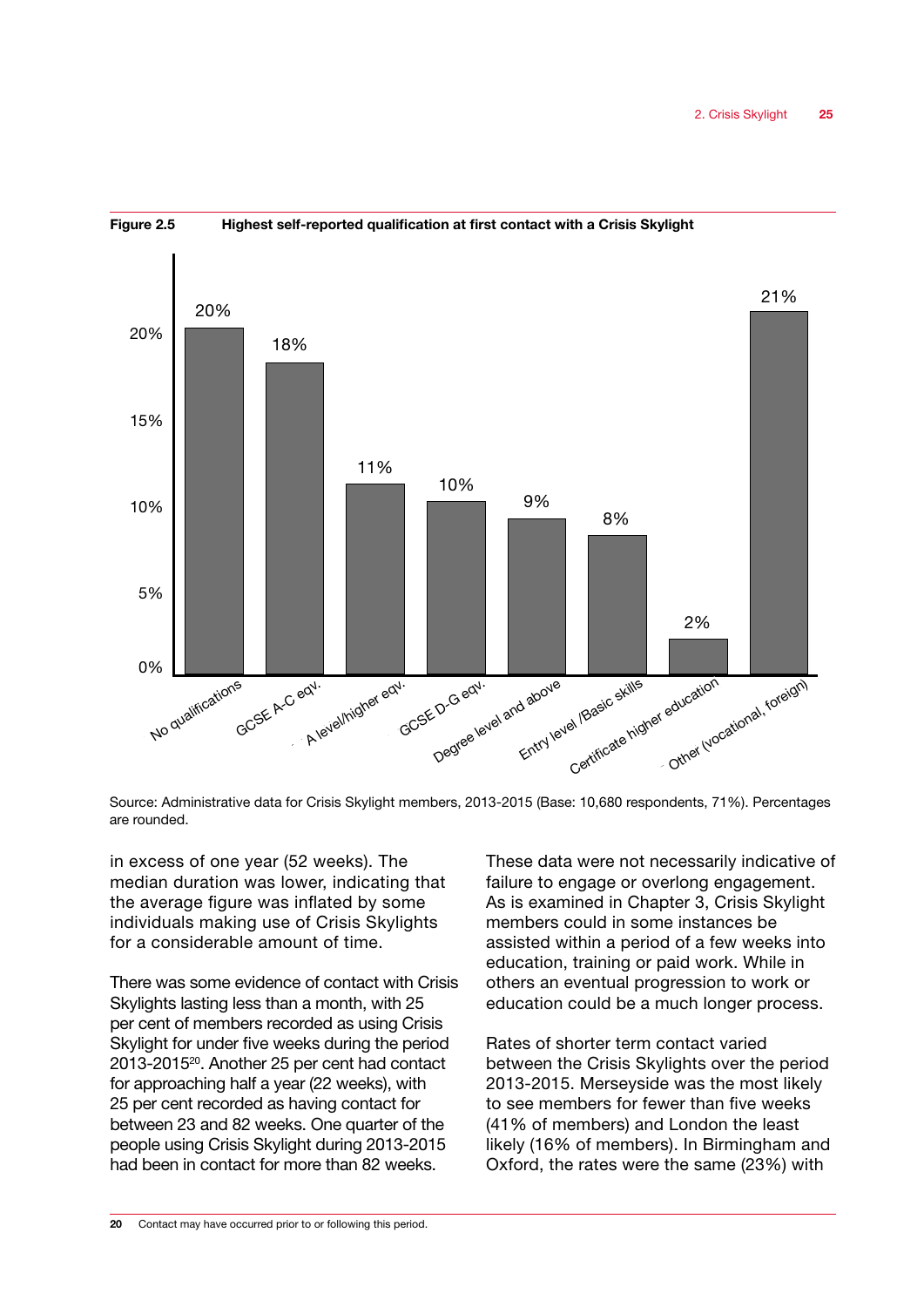### Table 2.1 Points at which members using Crisis Skylight in 2013-2015 had become members

| <b>Crisis Skylight</b> |                                                                                                    |     |     |     |     |     |     |  |  |  |
|------------------------|----------------------------------------------------------------------------------------------------|-----|-----|-----|-----|-----|-----|--|--|--|
|                        | <b>Birmingham</b><br>Edinburgh<br>All<br>London<br><b>Merseyside</b><br><b>Newcastle</b><br>Oxford |     |     |     |     |     |     |  |  |  |
| 2012 or earlier        | 17%                                                                                                | 7%  | 33% | 14% | 30% | 23% | 24% |  |  |  |
| 2013                   | 25%                                                                                                | 41% | 22% | 33% | 30% | 31% | 28% |  |  |  |
| 2014                   | 26%                                                                                                | 28% | 24% | 24% | 23% | 25% | 24% |  |  |  |
| 2015                   | 32%                                                                                                | 25% | 21% | 30% | 18% | 21% | 24% |  |  |  |

Source: Administrative data for Crisis Skylight members, 2013 to 2015.

#### Table 2.2 Duration of contact with Crisis Skylight 2013-2015 (weeks)

| <b>Crisis Skylight</b>                                                                      |       |       |       |       |       |       |        |  |  |
|---------------------------------------------------------------------------------------------|-------|-------|-------|-------|-------|-------|--------|--|--|
| Edinburgh<br>Merseyside<br>Oxford<br><b>Newcastle</b><br>All<br><b>Birmingham</b><br>London |       |       |       |       |       |       |        |  |  |
| <b>Number of members</b>                                                                    | 2,090 | 1,058 | 5,050 | 2,490 | 2,555 | 1,596 | 14,839 |  |  |
| Average duration of<br>contact (weeks)                                                      | 38    | 29    | 82    | 31    | 67    | 57    | 59     |  |  |
| <b>Median duration of</b><br>contact (weeks)                                                | 17    | 10    | 40    | 9     | 18    | 32    | 23     |  |  |

Source: Administrative data for Crisis Skylight members, 2013-2015.

Edinburgh (36%) and Newcastle (35%) being somewhat higher. The possible relationships between duration of contact and outcomes are explored in Chapters 3 and 4.

#### Arts-based activities

A large group of Crisis Skylight members participated in arts-based sessions. Across the six Crisis Skylights during the course of 2013-2015, 33 per cent of members participated in one or more arts-based sessions. Birmingham, Newcastle and London (25%, 24% and 30% of members) had the lowest participation, with Edinburgh, Merseyside and Oxford recording higher figures (38%, 46% and 37%)21.

Figure 2.6 summarises the activities of the Crisis Skylights in providing creative

and performing arts-based activities over 2013-2015. The figure shows the number of attendances at creative and performing arts sessions by Crisis Skylight members. Taking Birmingham as an example, 1,015 attendances at creative arts activities took place and 1,162 at performing arts activities. In total, 363 members in Birmingham participated in creative arts sessions, an average of three times, over the course of 2013-2015, with 271 members participating in an average of four performing arts sessions<sup>22</sup>.

Crisis Skylights tended to be focused on both the creative and performing arts, with the partial exceptions of Merseyside and Newcastle, where there was more emphasis on creative arts. Overall, 3,773 members of the six Crisis Skylights participated in an average of three sessions of creative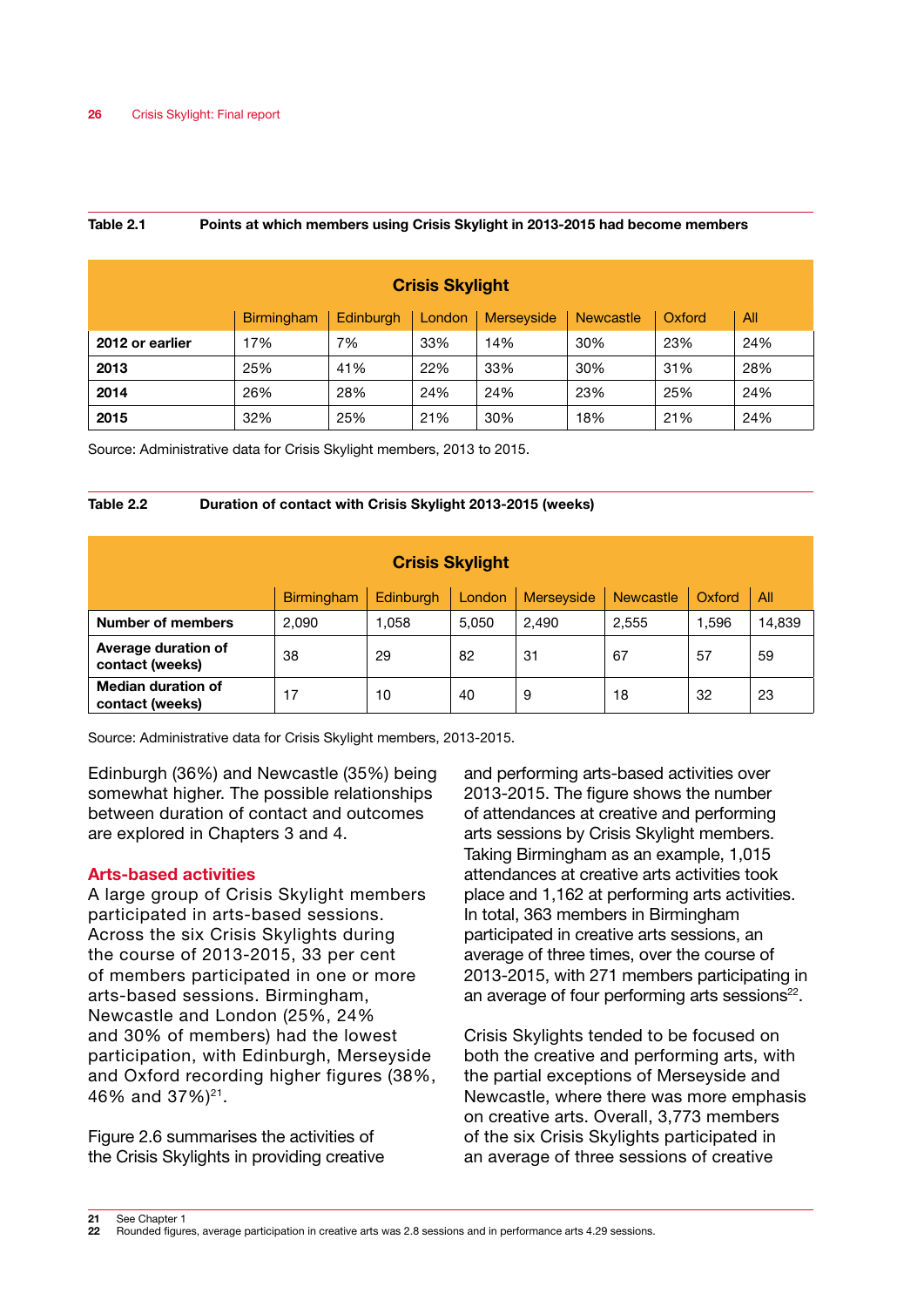

Source: Administrative data for Crisis Skylight members, 2013-2015.

arts and 2,289 members participated in an average of three sessions of performing arts, during the course of 2013 to 2015<sup>23</sup>.

### Support with education, training and employment

Collectively, the Crisis Skylights provided basic skills classes in English, Maths and Computing (IT skills) which were used by members 15,930 times in 2013-2015.

Figure 2.7 shows the patterns of service activity around employability, personal development, and vocational and basic skills training across the six Crisis Skylights. Oxford, for example had 61 per cent of these kinds of activities focused on basic skills education, 14 per cent on vocational training, 5 per

23 Rounded figures, the average for creative arts was 3.38 and for performing arts it was 3.17. Collectively, the six Crisis Skylights reported 12,769 attendances at creative arts sessions and 7,252 attendances at performing arts sessions.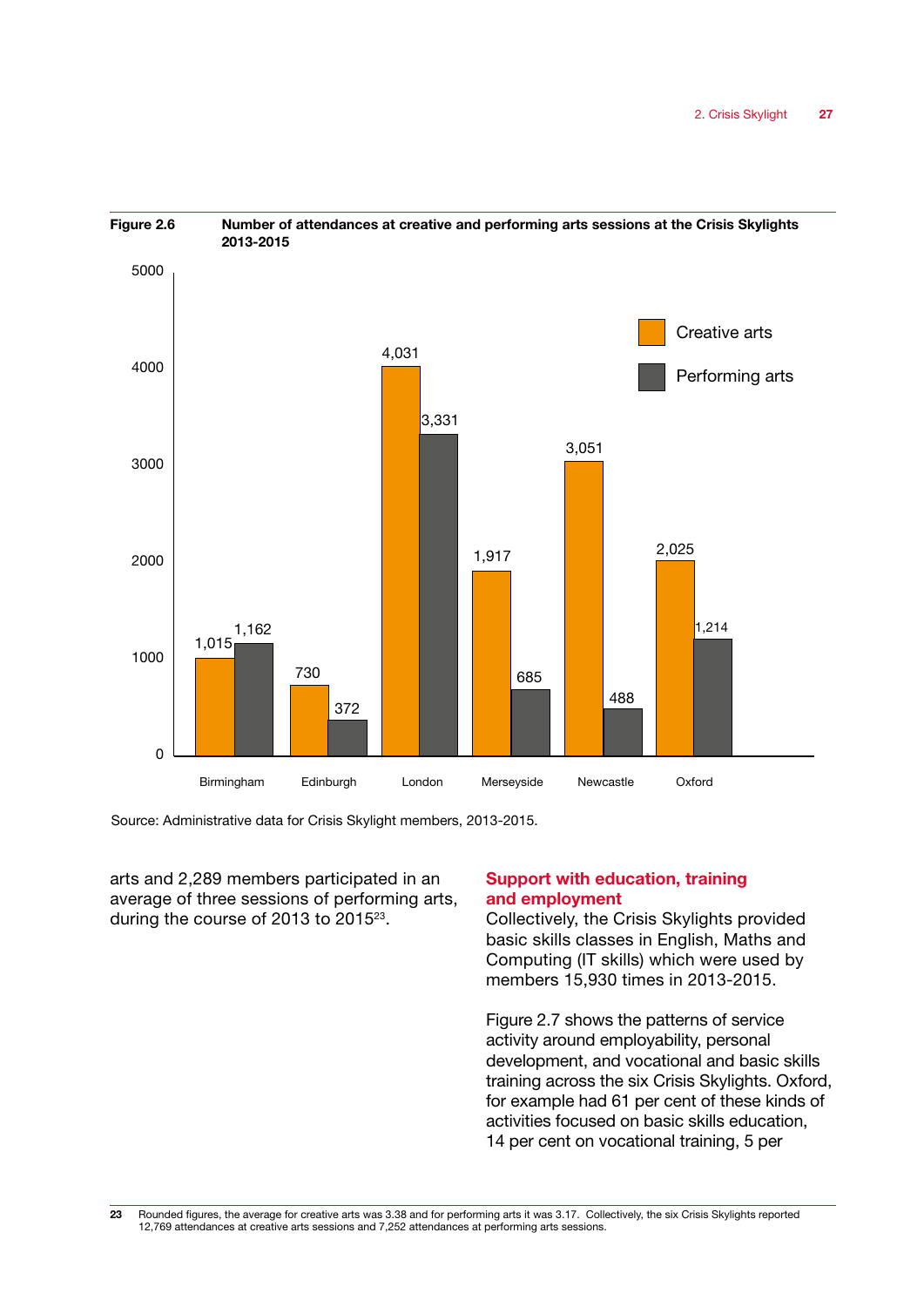cent on personal development and 19 per cent on employability. London was heavily focused on basic skills and employability, while Newcastle had a more mixed pattern of service delivery. One-to-one support with basic skills education was provided by Smart Skills tutors in Merseyside and Birmingham. Over the course of 2013-2015, 481 members received individual tuition in Birmingham and 186 in Merseyside.

As is shown in Figure 2.7, the Crisis Skylights did not provide identical service packages in relation to support with education, training and employment. In part, this was adaptation to the particular circumstances in which the Crisis Skylights were working. Although it also related to differences in their structure, such as size and whether they were building-based or outreach-based. These variations also reflected, for example, the

heavier focus on personal development in Birmingham and Newcastle and the higher provision of vocational training in Merseyside. These variations must be seen in the wider context of a Crisis Skylight-wide emphasis on activity that was designed to directly and actively promote employment. This emphasis on improving employability was strongly evidenced by the fieldwork conducted for this research.

One difference between the building-based Crisis Skylights and the outreach-based Skylights was the presence of the Café from Crisis social enterprises at London, Oxford and Newcastle. This research did not specifically evaluate the cafés, but did include participants who had undertaken training in food hygiene and other aspects of catering at the cafés. In total, 63 members in London, 25 in Newcastle and





Source: Administrative data for Crisis Skylight members, 2013-2015.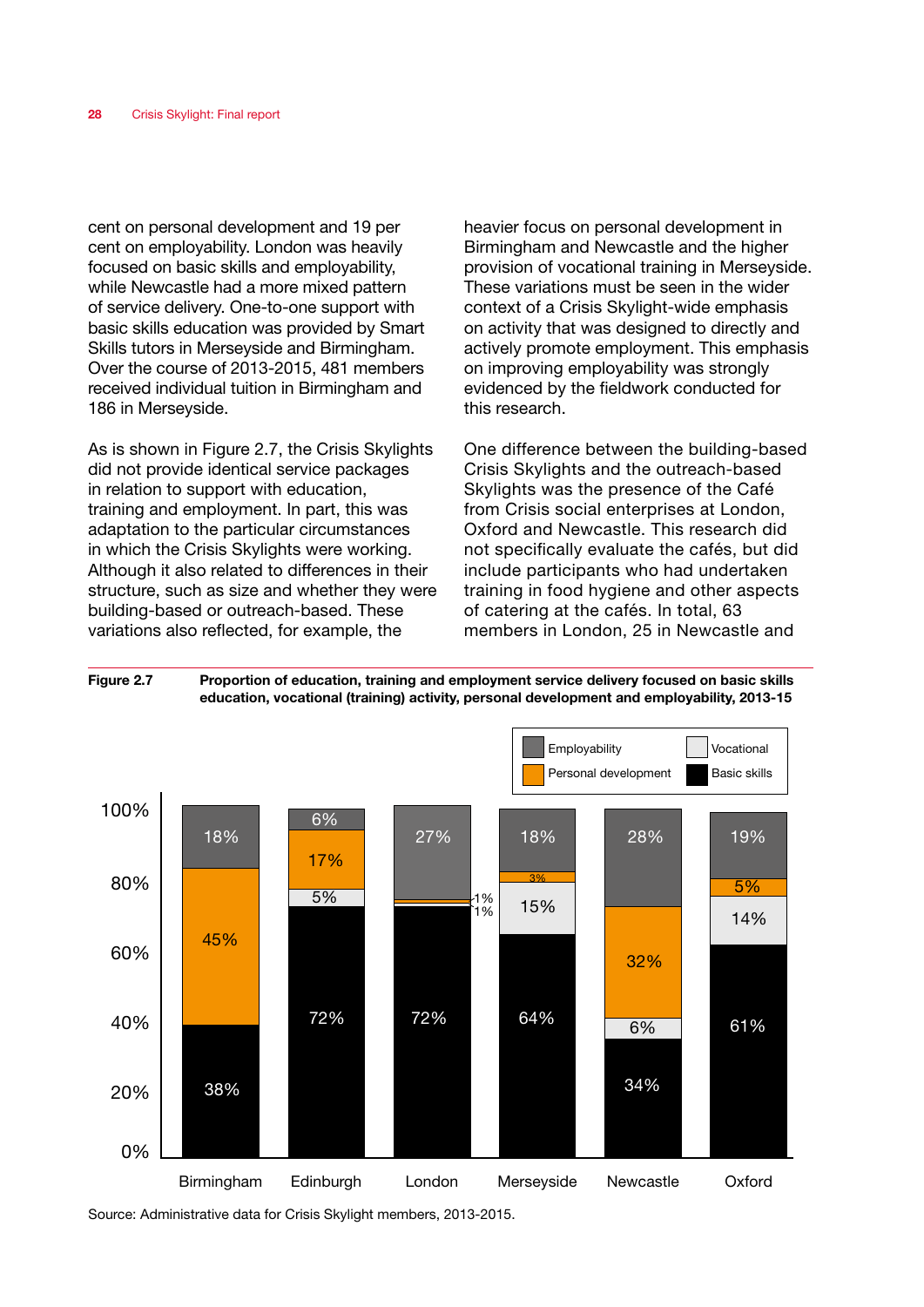21 in Oxford received training in the cafés during 2013-2015.

### One-to-one support

# Support with progression and employment

One-to-one support with progression and with employment was widely provided by the six Crisis Skylights. In overall terms, 3,819 members received one-to-one support with progression, with 3,835 receiving one-to-one support with employment $24$  (Figure 2.8).

### Support with health, wellbeing and housing

Attendance at health and wellbeing sessions varied across the Crisis Skylights. Some, such as Edinburgh and Merseyside, were still in the process of developing these activities over the course of 2013-2015. Others had established mental health coordinator services, which the authors reported on in 201325, which facilitated counselling sessions and group activities centred on promoting mental health. Alongside these sessions, Crisis Skylights

#### Figure 2.8 Summary of Crisis Skylight activity (number of members receiving one-to-one support with progression and/or employment) 2013-2015.



Source: Administrative data for Crisis Skylight members, 2013-2015. Data refer to the number of members receiving one or more sessions of one-to-one support with progression and/or employment.

24 These figures include those who received both forms of support, totalling 1,485 individuals.<br>25 Pleace N and Bretherton J (2013) A Beview of Crisis Skylight's Mental Health Services Lo

25 Pleace, N. and Bretherton, J. (2013) *A Review of Crisis Skylight's Mental Health Services* London: Crisis.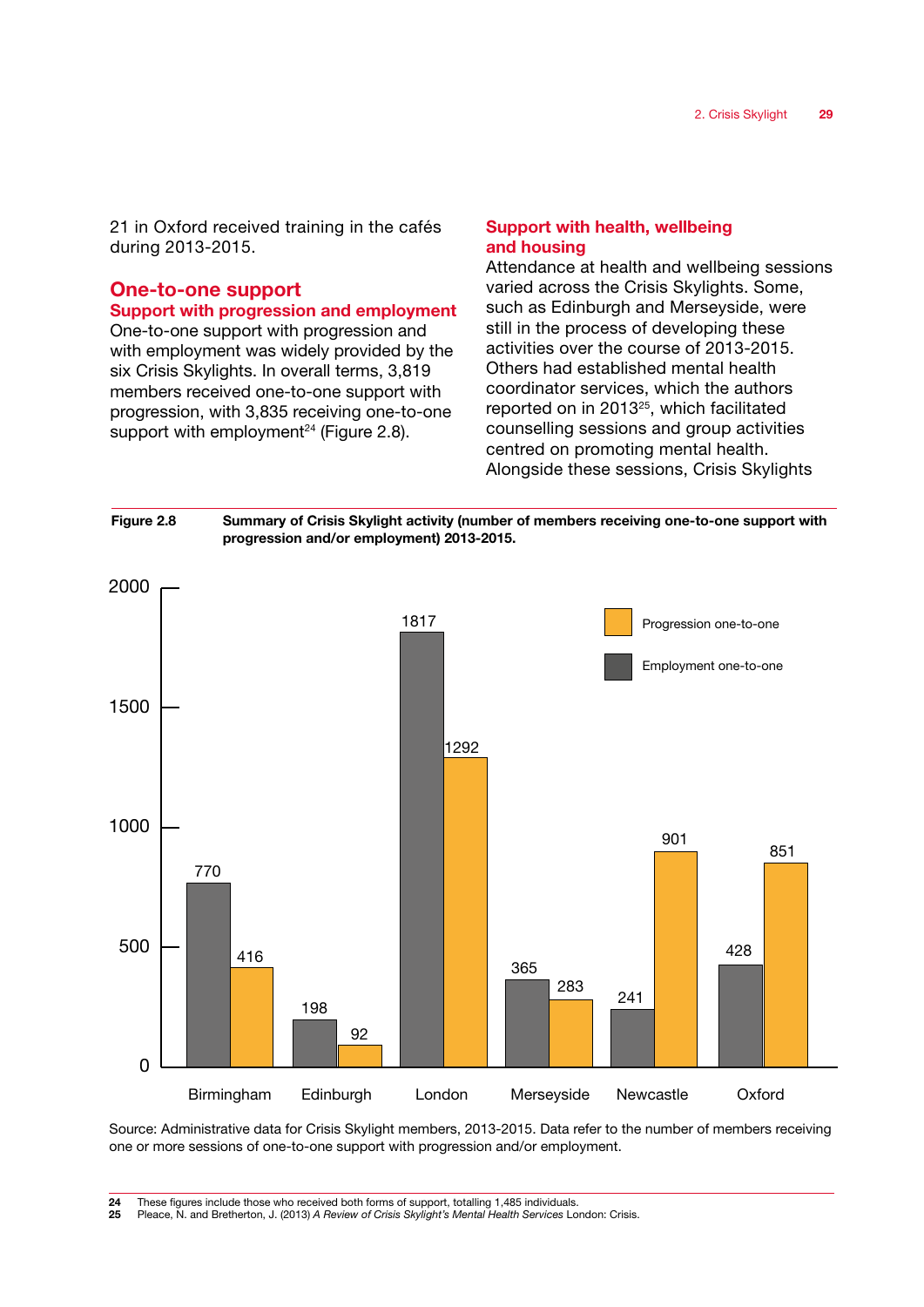provided varying types and levels of activity centred on promoting health and wellbeing (see Chapter 1).

Use of one-to-one support from mental health coordinators varied across the Crisis Skylights. Birmingham, London, Newcastle and Oxford had established mental health coordinator services, prior to the service in Merseyside being developed, so inevitably saw higher total activity over three years. Edinburgh did not have this service during the period covered by the research. In total, 1,685 members received one-to-one support from a mental health coordinator over the course of 2013-2015 (see Chapter 4).

Support with housing took various forms. It was possible for members to get help with housing through a progression coach or someone else providing them with oneto-one support. Crisis rolled out housing coaches, with a specific function to prevention eviction and facilitate access to the private rented sector, through the course of the three years covered by this research report. In total, 904 members of Crisis Skylight were recorded as being assisted by housing coaches during 2013-2015 (see Chapter 4).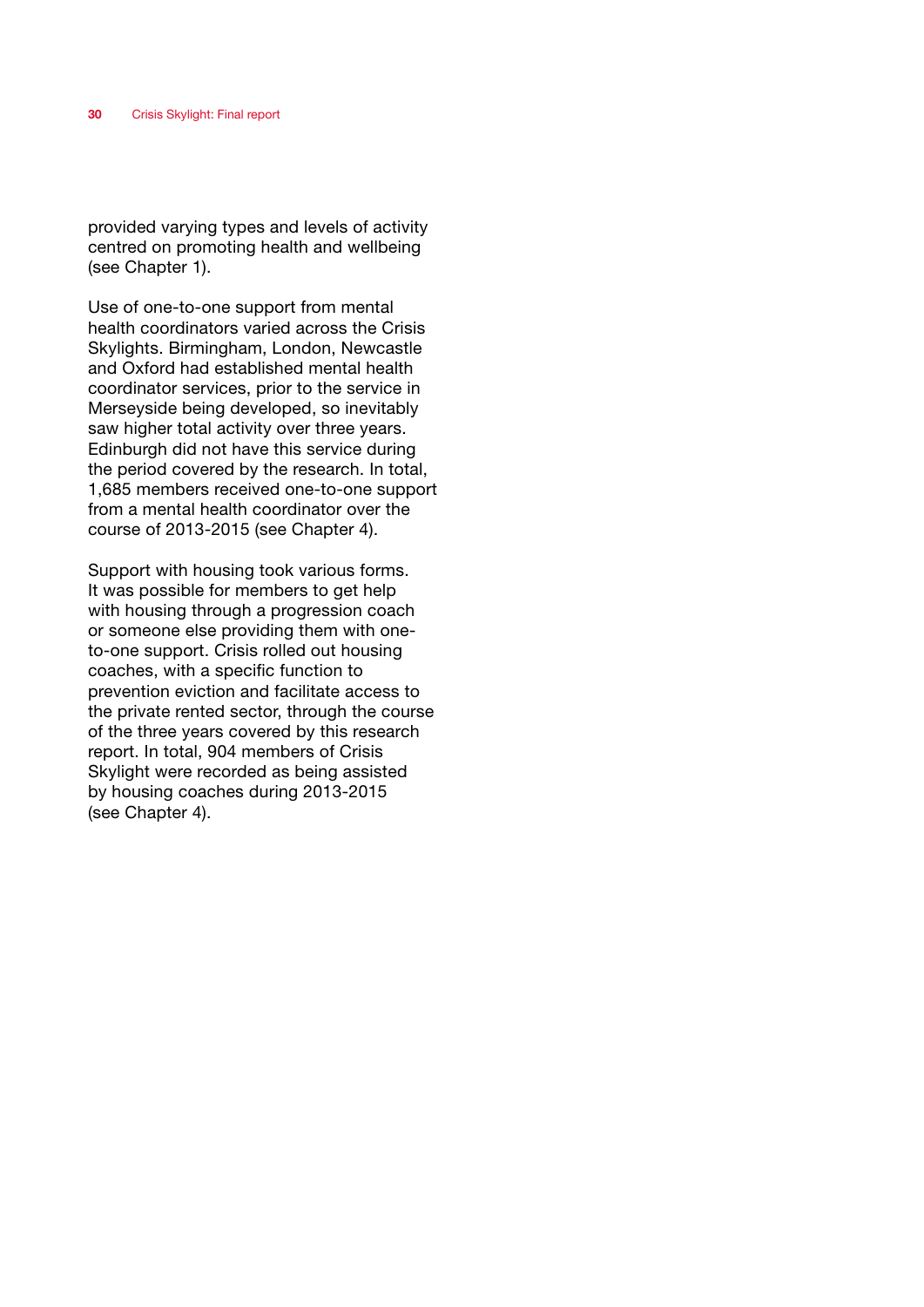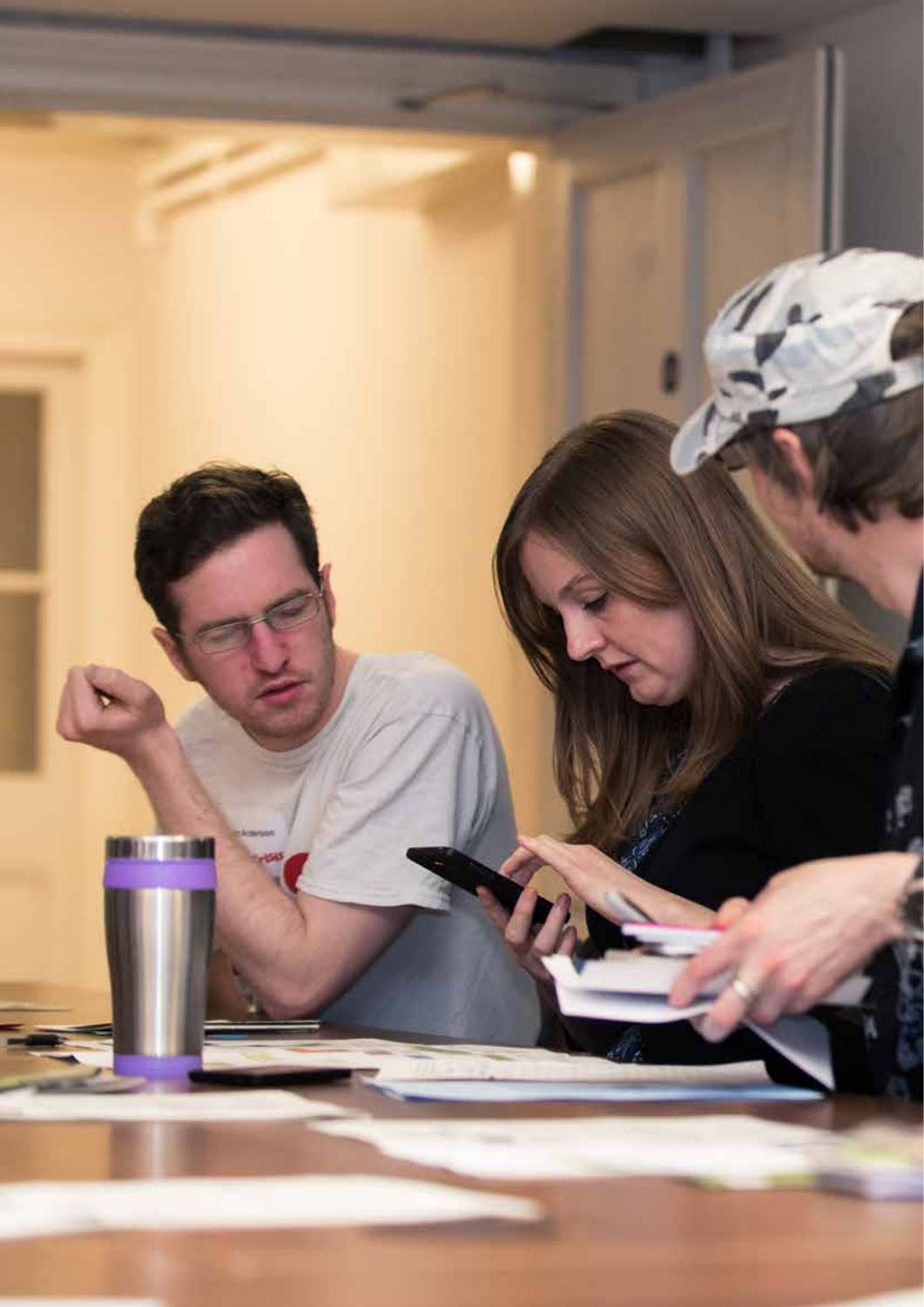# 3 Journeys through Crisis Skylight

## Introduction

This chapter draws on the large scale longitudinal qualitative cohort research described in Chapter 1, in which the trajectories of 158 Crisis Skylight members were explored using in-depth interviews.

The chapter begins by exploring who the cohort members were, looking at the characteristics, what their experiences had been and how their lives had been influenced by contact with Crisis Skylight. This is examined by looking at the nature of their journeys through the services, analysing the differing ways and varying extents to which the goal of progression, grounded on the Crisis Model of Change, had been achieved.

### The cohort members

The experiences of the cohort members varied from being brought back into a mainstream economic and social life that they had recently been a part of, through to leaving long-term homelessness via their contact with Crisis Skylight. There were those who did not progress as far as others or whose contact with Crisis Skylight did not result in many changes.

The characteristics, needs and experiences of the members were described in *Pathways to Progression* (2016)<sup>26</sup>, but are briefly revisited here. Thirty per cent were women and 61 per cent were aged in their 30s and 40s. Older men, aged 50 and above, outnumbered older women (26% of men compared to 15% of women). Sixty-eight percent were White European, with the next largest ethnic group being Black/Black British people (18%).

The cohort was not representative of Crisis Skylight members as a whole. They were

selected on the basis that they had quite sustained contact with Crisis Skylight services. This reflected the main focus of this research, which was on the experience of using Crisis Skylight. In comparison with members as a whole, the cohort members were more likely to report a history of, or current, mental health problems (53% compared to 33% of all members). Drug and alcohol problems were reported at similar rates to members as a whole (31% compared to 27% of all members) as was any history of criminality (16% compared to 21% of all members) (Figure 3.1). Experience of domestic violence was reported by some women, the rate again being equivalent to reported levels of 26 per cent recorded among all women members $27$ .

At their first contact with Crisis Skylight, 41 per cent of the cohort members reported that they were homeless. Only a small proportion of the cohort were at risk of homelessness when they first made contact (15%), with a larger group reporting they had had a history of homelessness when they first started using Crisis Skylight (44%).

Routes into homelessness were diverse among the cohort. In many studies of single homeless people, particularly where the emphasis is on statistical data, there is a tendency to look for patterns of characteristics and experiences, to explore homelessness causation. This can give a broad picture of associated factors, but there is the risk that certain questions will be overemphasised or underemphasised. This is evidenced, for example, in relatively recent misunderstandings about the extent of severe mental illness among single homeless people. This arose from over-reliance on

26 Bretherton, J. and Pleace, N. (2016) *Crisis Skylight: Pathways to Progression* London: Crisis.

27 There was some imprecision in this element of the fieldwork, cohort members sometimes volunteered this information, but were only asked to say what they felt comfortable talking about in terms of their routes into homelessness.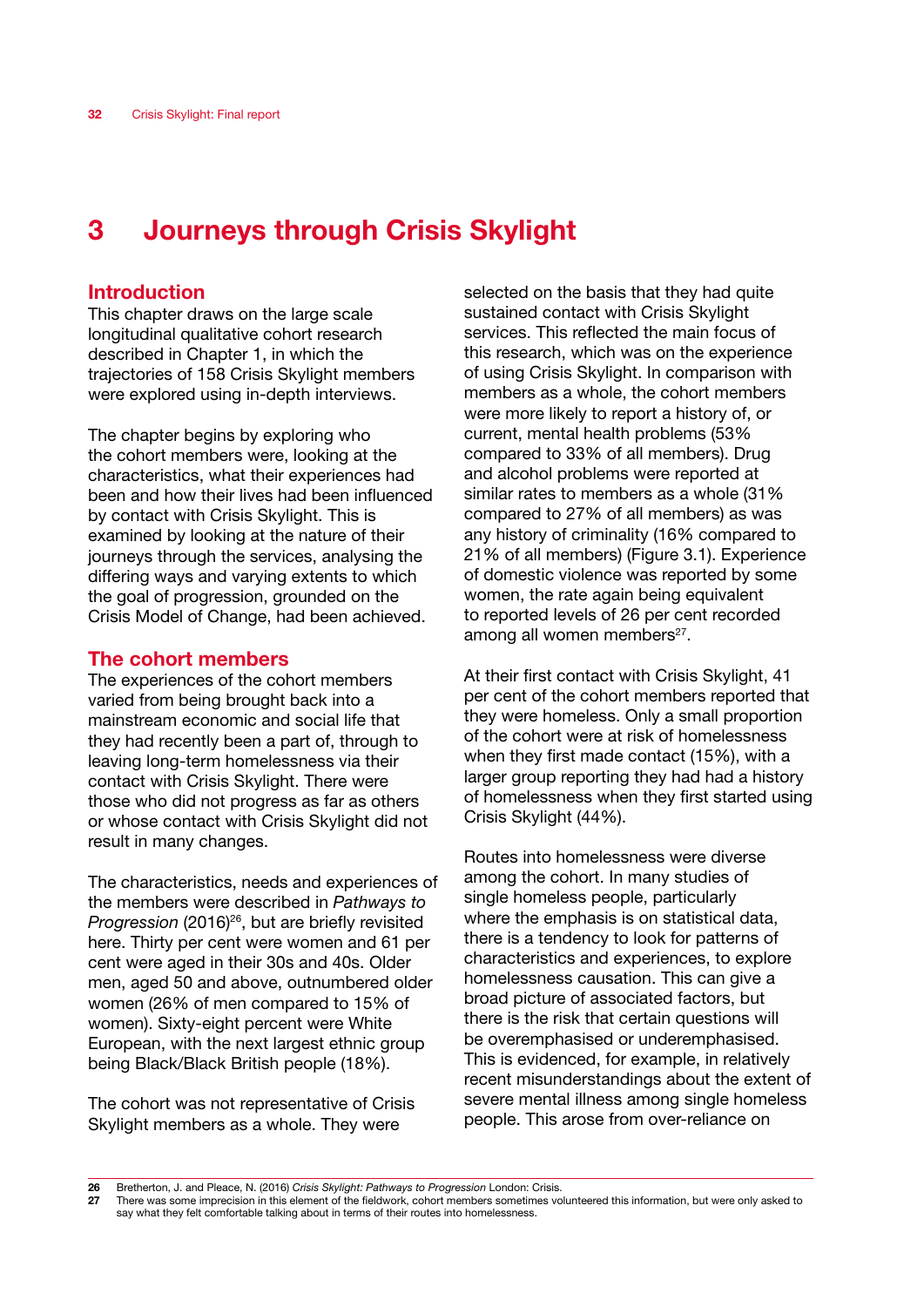

#### Figure 3.1 Self-reported characteristics of cohort members

Base: 158. Source: University of York interviews with cohort members.

cross-sectional methodology<sup>28</sup>. Ethnographic studies of homelessness give a greater degree of insight into the nuances of the experience of single homelessness, but tend to concentrate on only quite small numbers<sup>29</sup>.

The focus of cohort interviews conducted for this research was on the experience of using Crisis Skylight and what it meant to single homeless people. Over the course of several interviews, the research team were able to build up a picture of the lives of the cohort members, their experiences and how these related to the ways in which they engaged with Crisis Skylight.

There were examples of routes into homelessness that reflected the results of earlier research and popular understanding of what single homelessness is. For example, where homelessness had arisen as a consequence of severe mental illness or a drug or alcohol problem, it was difficult to sustain existing housing. Equally, there were examples of a sudden loss of economic position, a job loss leading to problems with sustaining housing, and homelessness resulting from relationship breakdowns, at least some of which had been violent.

The overall impression from the cohort members was often one of precariousness

28 Busch-Geertsema, V. et al  $(2010)$  op. cit.<br>29 May 1. (2000) Of nomeds and vagrants:

<sup>29</sup> May, J. (2000) *Of nomads and vagrants: single homelessness and narratives of home as place*. Environment and Planning D: Society and Space, 18(6), 737-759; Hoolachan, J.E., (2016) *Ethnography and homelessness research.* International Journal of Housing Policy, 16(1), 31-49.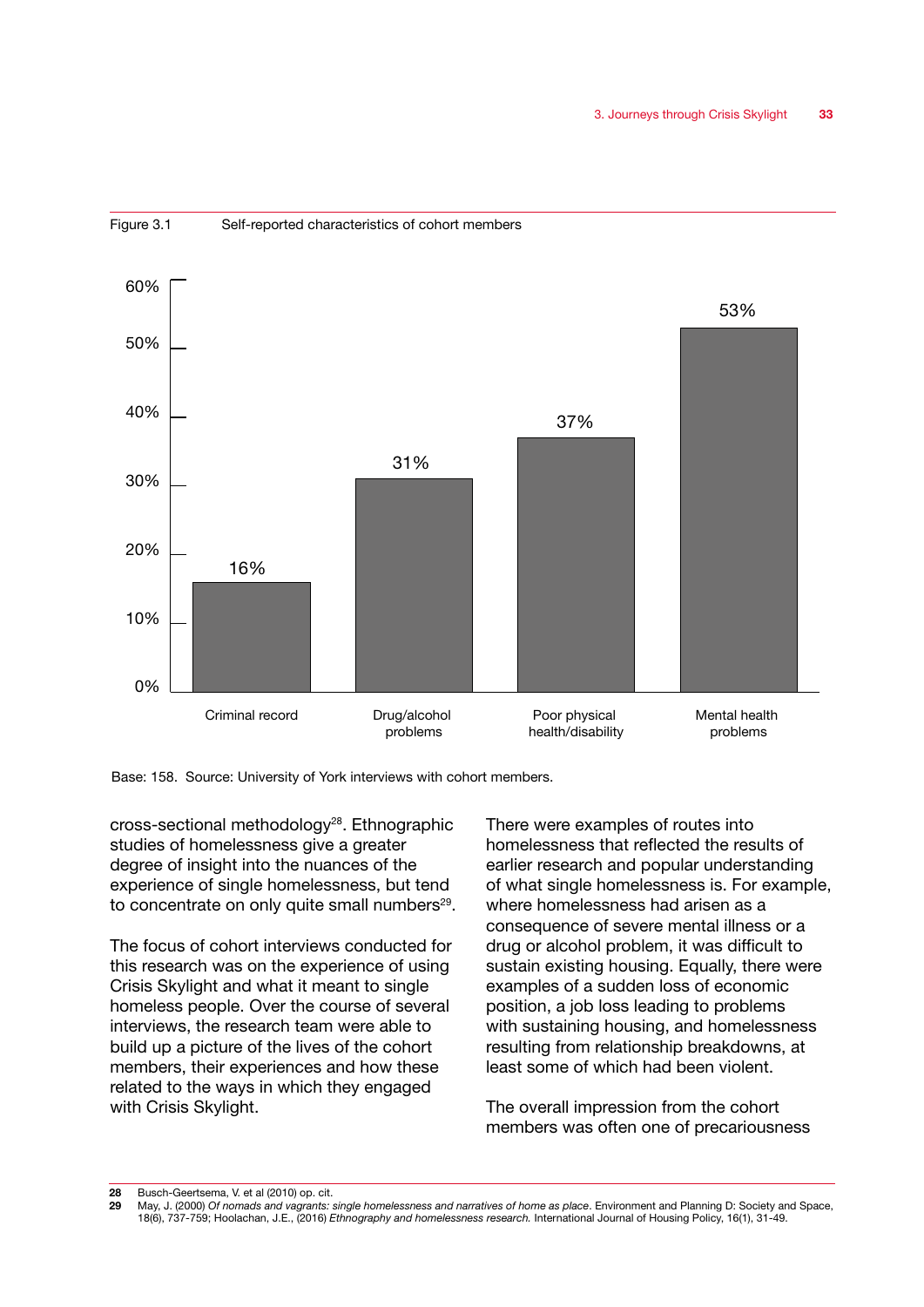in terms of economic position, of housing security and of relationships with other people before their contact with Crisis Skylight. These experiences did not just characterise their lives during homelessness, but had often been there before and had often remained, to an extent, after homelessness.

Unemployment, social isolation and a lack of a settled home had been central to the lives of many of the cohort members for some time prior to their engagement with Crisis Skylight. Another group had been in a relatively secure and settled position until combinations of illhealth, disability and various factors leading to homelessness had undermined their economic and social position.

Alongside this group, were a small number of cohort members who had experienced periods of relative stability and of homelessness in succession. Finally, there was another smaller group, whose lives had been characterised by sustained homelessness and residence in homelessness services, or by sustained worklessness and disability and ill-health.

*Street homeless. And the reason I became homeless is because I lost my job, I lost where I was staying. I stayed with some friends and that for a little while but then it just became too much, imposing myself on people, I didn't like that. So I went to the homeless place in [town] and I asked for help, and because I wasn't a priority, ie I wasn't an alcoholic or a drug addict or anything like that, then they couldn't help me at all. So they said there was nothing they can do for me.*  Cohort member, interview 1.

*I was homeless in 2012 for about six months. Then I ended up in a shelter in the [service] housing scheme, and then after that I was in a women's hostel for 12 months in [town]. And through the women's hostel in [town] I started to* 

*come here.*  Cohort member, interview 1.

*I was working, on contract, but I lost my job, and I ended up homeless. Just a vicious cycle, get a job, get a flat, lose the job, lose the flat. Then being homeless, sleeping in parks and in sheds.* Cohort member, interview 1.

*I've been homeless since…. When I was 14 and then from being homeless… to going back to my family home, to being homeless again, to sofa surfing, to privately renting when I was working, to being homeless to, to prison, to this, that, the other and then I was homeless, and then, and then I finally got somewhere… but its, what do they call it? Like inadequately housed…* Cohort member, interview 1.

*…yeah, I have a history of homelessness which goes back maybe 20 years actually, but it did start from early age drinking and drug taking…in later life on and off homelessness, problems in not staying in employment, things like that.* Cohort member, interview 1.

Educational attainment among the cohort members varied, but 41 per cent had not completed formal education ie they had left school without any qualifications. 32 per cent had finished school and the remaining 27 per cent had reached, although not in every case completed, further and higher education. Disruption to further and higher education had more commonly occurred due to the onset of mental health problems or physical illness, rather than being caused by homelessness, although homelessness had disrupted education in some cases. Unemployment was universal among the cohort members at the point of their first contact with Crisis Skylight services, though contact with Crisis Skylight was later to bring employment for 25 per cent of the cohort members.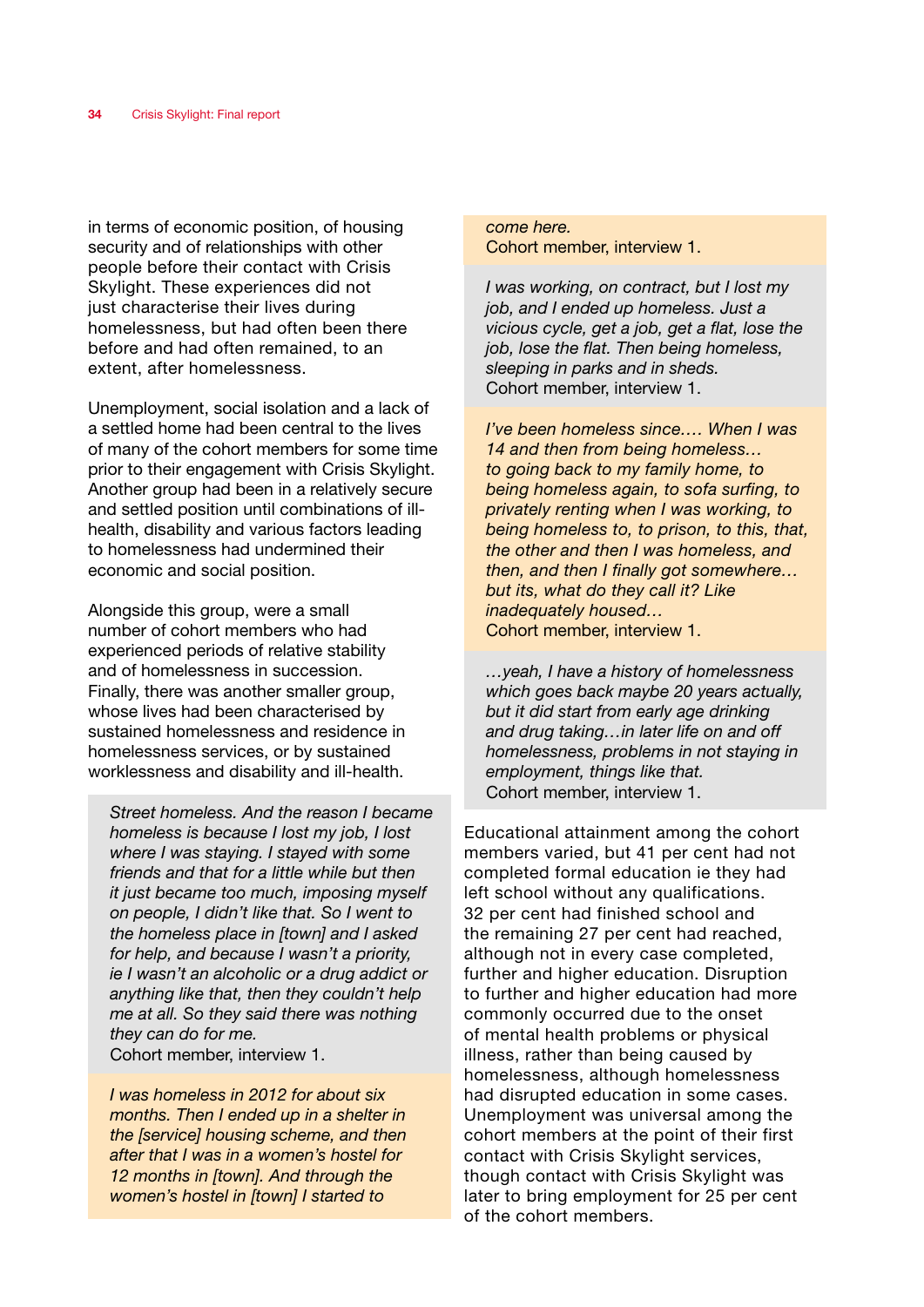Almost all the cohort, when they first approached Crisis Skylight, had a lack of predictability, security and also reported feeling that their lives lacked clear direction and purpose. Their motivations for using Crisis Skylight, the reasons why they engaged with Crisis Skylight, often centred on trying to find a way into the social and economic mainstream, seeking the same ontological security as other people.

Working with Crisis Skylight is entirely voluntary, requiring the initiative to approach Crisis Skylight staff to begin with, in terms of outreach-based services, and to walk into the buildings from which London, Newcastle and Oxford delivered the bulk of their services. To get something tangible from Crisis Skylight requires coming back, a commitment by an individual. The incentives for continued engagement among many cohort members centred on what Crisis Skylight had to offer and in the way in which services were delivered, with what was often seen as empathy, understanding and respect.

*One good thing with Skylight, you get a recognised qualification. And, that was something that gives me that incentive to keep going, knowing that the end of a term, end of the 12 weeks, you get a recognised qualification. And also, the other thing that kept me coming back was, meeting new people, learning new skills, acceptance and being willing and able to change.*

Cohort member, interview 1.

*…when I was in hospital earlier this year and he called me, and just the fact that someone called me to see if I was ok, meant a lot… just, you know, felt like... said, you know, everyone here is missing* 

*me and they were looking forward to me coming back and that made a huge difference to me… completing a course and being more confident because I just lost all confidence in my ability to do anything, so that meant a lot to me. Just to be able to engage and complete something, and get recognition for it.*  Cohort member, interview 1.

*Well what keeps me coming back here is that, is that, is that I've seen myself progress tremendously you know, I mean I'm in a completely different places as to where I was a year ago…its enabled me to, to do other things off the back of feeling slightly more positive.*  Cohort member, interview 1.

*Yes, it has, especially when I was living rough. I didn't have a sense of purpose whatsoever till I came here [Crisis Skylight], or I felt, so yes…I just felt like being outside I was just drifting away because obviously you spend all the time by yourself. I just thought I was no longer part of society so I really wanted to integrate before it was too late, if you know what I mean?*  Cohort member, interview 4.

Research has been reporting for some time that homelessness can be viewed as an absence of ontological security, the physical safety, social support and predictability that most people take for granted30. Johnson and Wylie, writing about the experience of single homelessness in Australia, have described this ontological insecurity in the following terms $31$ .

*In order to feel secure we need to have a safe roof over our heads, and the reassurance that we won't lose our home* 

<sup>30</sup> Padgett, D.K., 2007. *There's no place like (a) home: Ontological security among persons with serious mental illness in the United States*. Social Science and Medicine, 64(9), 1925-1936; Pleace, N. and Quilgars, D. (2013) *Improving Health and Social Integration through Housing First: A Review* DIHAL.

<sup>31</sup> Johnson, G. and Wylie, N. (2010) *THIS IS NOT LIVING: Chronic homelessness in Melbourne*. Melbourne RMIT University., 4-5.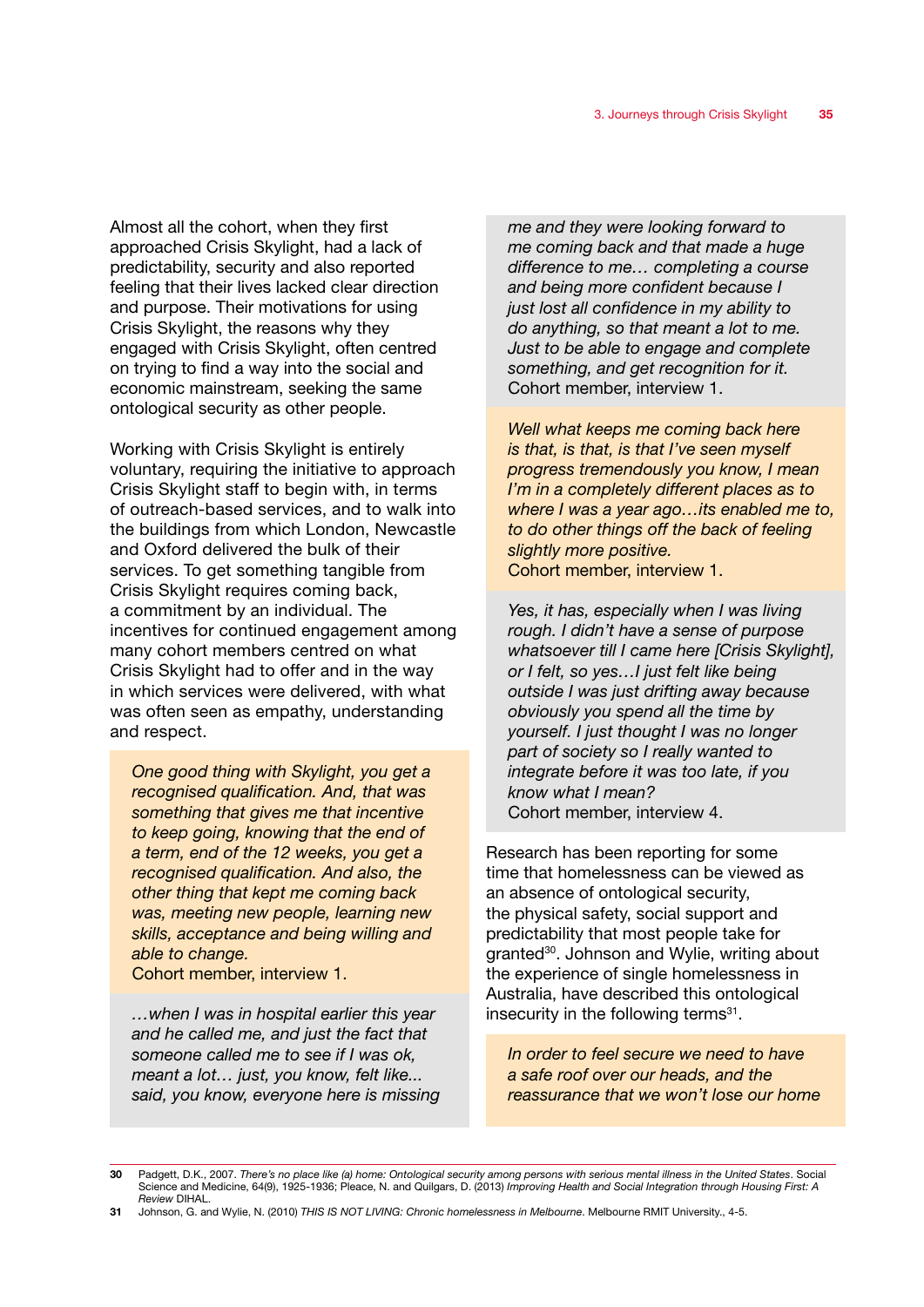*at any time. We need to feel in control of our social and material environment and have power over who enters and leaves our home. We need a safe and private haven that we can return to and escape from the unpredictability and uncertainty of the world around us. Our homes are just one, albeit important, source of ontological security. We also need to have a secure and positive sense of who we are, what our purpose is and where we fit in the world. We need to engage in meaningful social activities, have stable, reliable social networks and feel accepted by others. It is important for all of us to feel socially connected and trust the people around us.*

There are parallels between the arguments in homelessness research which has highlighted ontological security and the ideas underpinning the Crisis Model of Change, which emphasise housing stability, financial stability and employment, health and relationships (see Chapter 2). The concept of ontological security is perhaps broader, but the idea that the solution to homelessness rests with providing ontological security, which is at the core of the design of the more innovative homelessness services, has clear parallels with the logic of the Crisis Model of Change.

Engagement with Crisis Skylight could reduce the level of ontological insecurity being experienced by members of the cohort. It is important to be careful about this, as relative improvements in stability and predictability of life, such as being in a more settled accommodation, or being recently re-housed, had sometimes preceded contact with a Crisis Skylight. The removal of immediate pressures inherent in coping with the day to day reality of single homelessness<sup>32</sup> could mean someone had begun to look for new directions and opportunities and started using Crisis Skylight. In other cases, Crisis Skylight itself was the starting point from which someone was able to begin to move towards greater ontological security.

*…they've [one-to-one worker] literally changed my life around. I didn't believe in myself. Confidence and stuff. Yes, there is certain areas in my life which I'm not really confident but with them, with their help, they've really, really uplifted me… All doors were closed and just having this opportunity and being recognised by* 

# Regaining progress: Alison

*Over the last couple of years, even beyond that, actually, I would say over the last four years, I've been very fortunate in that I came out of treatment and was able to engage with Crisis in many ways. They were incredibly supportive with me…*

Alison had experienced the loss of her career and eventually the loss of her home as a result of the onset of severe mental illness and a range of other factors. She was homeless, unemployed and in her mid-40s at the point she first had contact with Crisis Skylight. She was provided support with housing, her mental health and one-to-one support with progression. The Crisis Skylight also referred her to a specialist external agency. This agency, in combination with Skylight, enabled Alison to enter full time, permanent work.

*It was through the way that Crisis worked with me and the staff at Crisis being patient and then giving me opportunities, if I hadn't had that, I would not have made the links that I've made after that. So it's absolutely critical, it really is, in that step from treatment back into normality, for want of a better description. Crisis played an absolutely essential part in that.* 

At the point of her fourth and final interview with the research team, Alison regarded her experiences of homelessness as being behind her.

I've had some fantastic support in order to get me where I am at the moment. I've been very, very lucky. I feel very fortunate.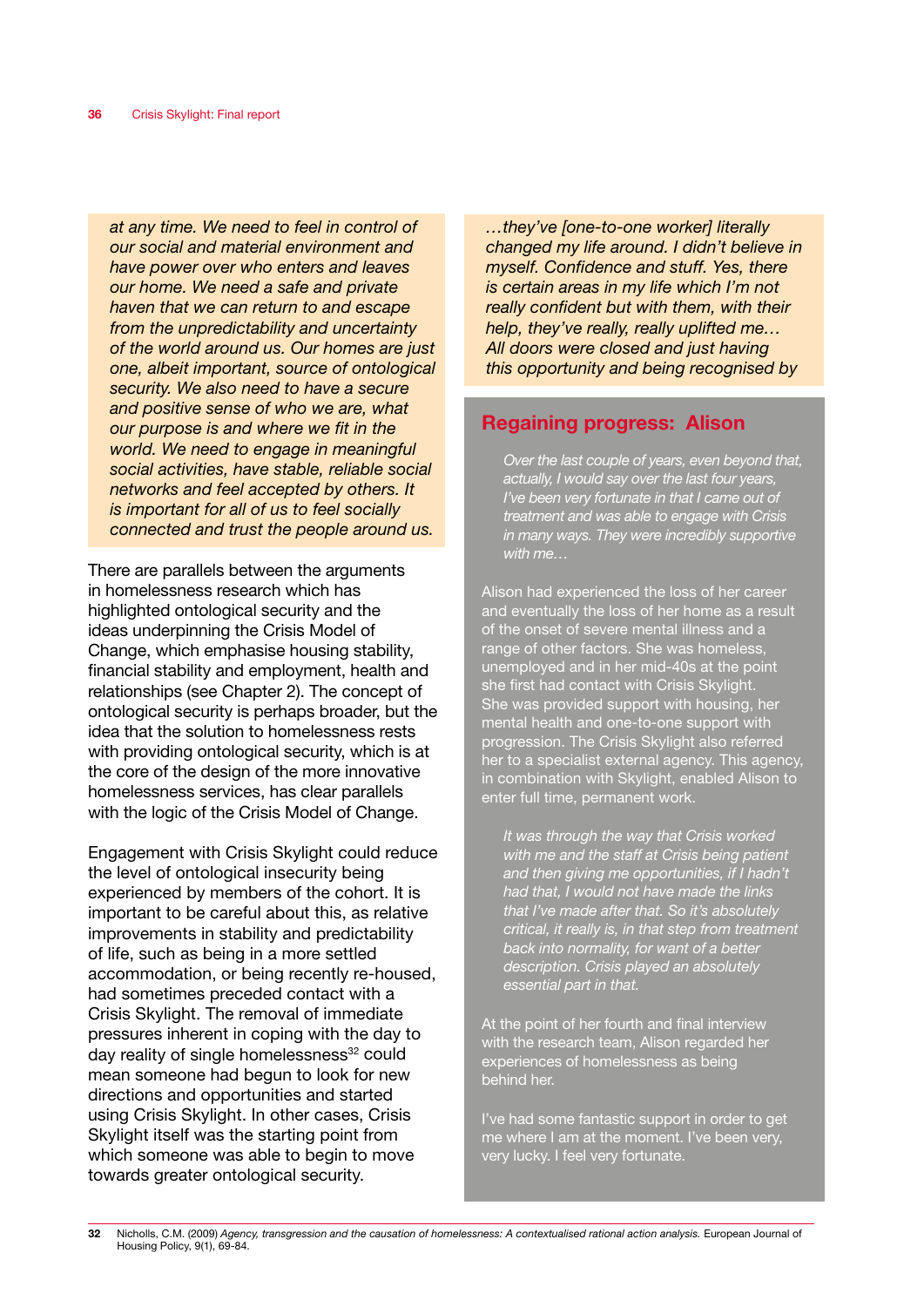*Crisis, it's been brilliant.*  Cohort member, interview 4.

*This is the first time that I've had something…that's actually offering something and is going somewhere, for years. It's the first time in years. It's thanks to Crisis…*  Cohort member, interview 4.

*I think Crisis have given me an alternative… they made it possible for me to get back to where I was, not back to where I was, but back to a job that I know I could do…You need these qualifications or these vocational qualifications to say that you are capable, fit and safe to work in these environments and the people at Crisis as I've already said to you, they paid for that. Nobody else would have paid for that…[Crisis Skylight] changed the map for me, it gave me a new direction to go in, it gave me a bit of optimism…It changed everything.*  Cohort member, interview 4.

## The journey through Crisis Skylight

The second interim report of this study, *Crisis Skylight: Pathways to Progression* (2016)33 looked at the experiences of members in detail and identified four trajectories among Crisis Skylight members:

- *• Regaining progress*
- *• Moving forward for the first time*
- *• Punctuated progression*
- *• Limited progress.*

These trajectories were arrived at through detailed analysis of the results of the interviews with the respondents, exploring their life stories and the ways in which they had interacted with Crisis Skylight. While the detail of every case differed, through use of qualitative analysis software<sup>34</sup>, the research team were able to look for similarities and differences between the cohort members. Categorisation was not complex, merely summarising the extent and nature of progression each cohort member had made, during which process the similarities between four groups of cohort members became evident.

The second interim report, *Pathways to Progression*, focused on the trajectories taken by the cohort members. This analysis was revisited for this final report, to ensure that the four groups had not undergone any changes or that any new pattern had emerged, but each member was found to be in the correct group.

The four groups are defined in terms of pathways through Crisis Skylight, a service with a strong emphasis on promoting economic integration. Previous research with single homeless people has shown that economic integration both supports and is, in turn, supported by wellbeing, community integration and social networks, so that progress towards one goal can reinforce progress towards others, each aspect of improvement contributing to overall levels of ontological security<sup>35</sup>.

#### Regaining progress

Members who regained progress were people whose normal working life, or whose progress through further or higher education, had been disrupted by homelessness. Homelessness had often arisen in association with experience of mental health problems or severe mental illness. Contact with Crisis Skylight enabled members in this group to re-orientate themselves, enabling a return to paid work or the resumption of an earlier

<sup>33</sup> Bretherton, J. and Pleace, N. (2016) *Crisis Skylight: Pathways to Progression* London: Crisis.

Nvivo. Padgett, D. (2007) op. cit.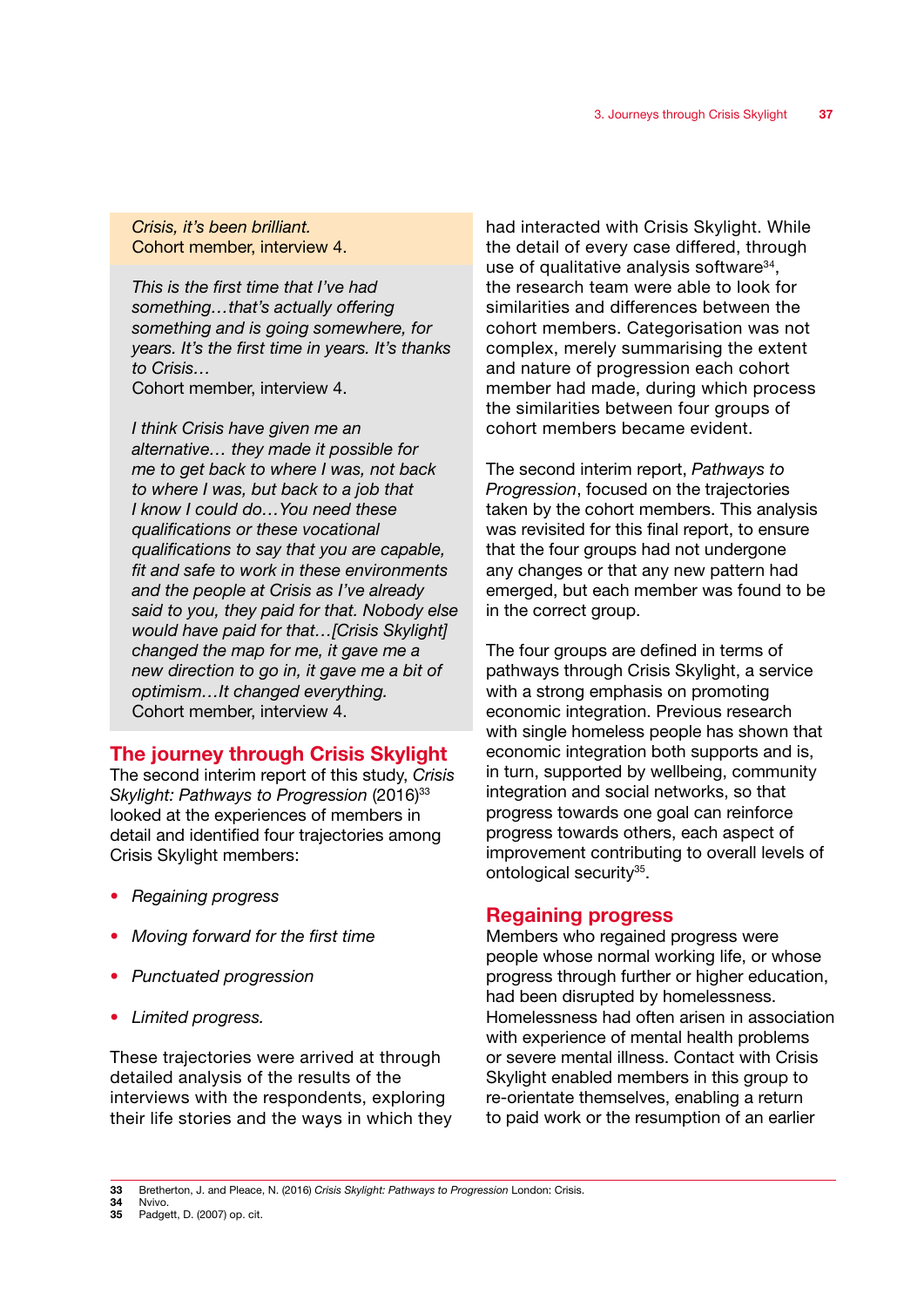trajectory towards paid work. The cohort members were not intended to act as a statistically representative sample<sup>36</sup>. However, to give an idea of the patterns found, 41 per cent could be categorised as regaining progress as a result of contact with Crisis Skylight. Within this group, 36 per cent of the members had got one or more paid jobs.

*[Crisis Skylight] helped me out a lot with my CV and my job hunting and stuff like that…very useful. A lot more useful than the Job Centre….I mean all the staff are Crisis are brilliant, they really are…I was living in a hostel, I had no job, I had no prospects. Now everything has completely changed, I've got my own place, I've got my own job. Money in my pocket, so what could be better? That's all anybody wants.*  Cohort member (regained progress, reentered work) interview 4.

*They were very supportive and, obviously, they put me in the right direction to get a business loan, a start-up loan, when nobody would lend me any money, obviously, because of my past and so on which enabled me to buy the vehicle for the business and tools for the business. I also went on some courses with them: a joinery course, which all helped.*  Cohort member (regained progress, reentered work), interview 4.

#### Moving forward for the first time

Those members moving forward for the first time because of Crisis Skylight were people who had very limited – or often no – work experience and whose formal education tended to be incomplete. This group could be characterised by high support needs, but their main characteristic was systemic disadvantage – their already poor labour market position exacerbated by homelessness. Again, the cohort participants were not a sample of all Crisis Skylight service users, but it was found that 32 per cent could be described as 'moving forward for the first time', of whom 33 per cent had secured paid work.

# Moving forward for the first time: Ronald

*This Crisis, I've stuck with this for the last four and a half, four, nearly five years. They've never let me down, never disappointed me. Everything they've said, they've done it.*

Ronald had a history of homelessness that stretched back years. He had physical health problems, had rarely worked and had never completed formal education. He had been in contact with other homelessness services in a city where a Crisis Skylight was based for many years. When he first made contact with Crisis Skylight he was in his 50s.

Engagement with arts-based activities, basic skills education and volunteering had helped Ronald to the point where he had secured parttime work. Not every issue that Ronald was facing had been resolved when the University of the *Softwa When the Sunditry*<br>York team conducted their fourth and final interview with him in 2015. He still faced some issues around his housing. Although it was stable, it was not good quality. However, support with moving was being provided by Crisis Skylight and other agencies. His physical health still gave him some problems, limiting the work he could do, which meant part-time piece work at a low rate of pay. Yet Ronald was housed, was working, and thought he had come a long way.

*I've done things with Crisis that if you'd have said to me five years ago you'll write stuff and you'll have it printed in a magazine … I'd have laughed at you. I'd have thought you were off your bloody rocker. I've done things with Crisis that I wouldn't have dreamed of doing, karaoke. I never sang in my life. I can't sing. I've done the art…*

Ronald had also begun a process of transition which ultimately meant a movement away from Crisis Skylight and homelessness:

*…it's time to move on. I want to get something long-term, if I can… It's time to move on…With Crisis, it's for the homeless. Well, I'm not homeless.*

36 See Chapter 1, the focus of the cohort study was to explore the lived experience of people using Skylight and particularly, to look at how Skylight influenced their lives after contact with Skylight services ceased. To this end, people who had engaged for at least one term were selected as participants. Full administrative data on everyone using Skylight were also available to the research team.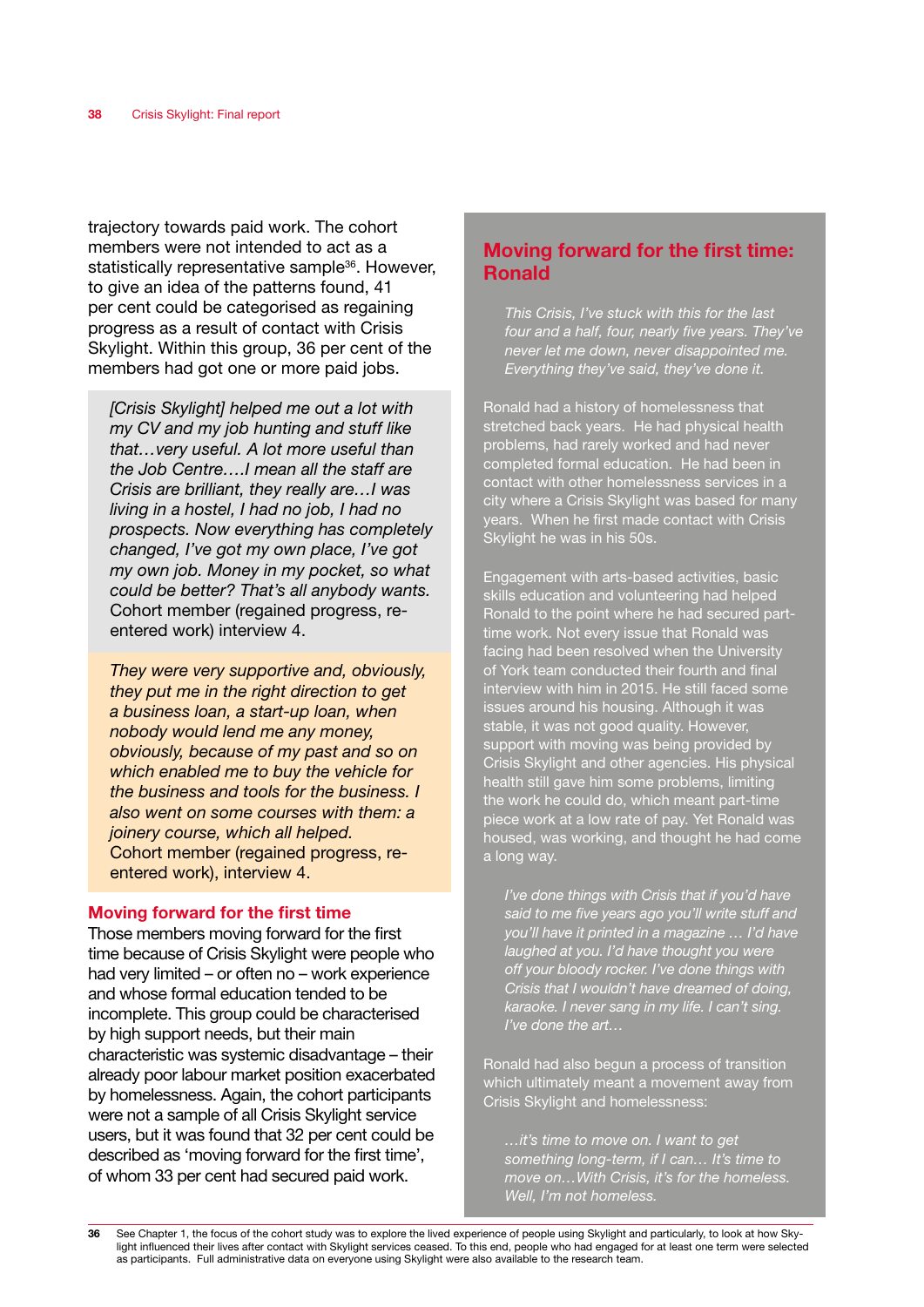*Skylight has been incredibly helpful because there was a time when I came when I was very, very low, when I came to [Crisis Skylight]. I didn't have anybody. I used the counselling service, they were excellent…What Crisis does is they help people to come out of their shells, to start enjoying life, especially if they've been through a difficult and sad period. It helps them to communicate with others and do things that you've never done before, no matter how small…It helps you to enjoy yourself and enjoy life a little bit rather than just worrying about your circumstances or your situation.* 

Cohort member (making progress for the first time, got work) interview 4.

*It was a massive impact just for someone to sit there and listen and take me in, and then to offer me the help that I needed. They didn't just sit there and listen. They offered me ways out of my situation and they tried to help… when I found Crisis, I found myself engaging. I took an art course. I took an IT course. I was engaging with people in those classes, and I found myself here every day… without that I think it would have just, oh I hate to think what would have happened to tell you the truth. I would have just gone in a downward spiral…*

Cohort member (making progress for the first time, got work) interview 4.

*…basically you've got to help yourself. And it was while I was there, I got talking to someone and he told me about Skylight. I came on a Monday morning and I went for an induction, and they explained what I had to do to become a member. I had to take two classes. So I enrolled in IT and art. And I was doing that for a couple of weeks, and then I got a progression worker [Crisis Skylight]. You probably know him. And well, he's helped me so much, I mean, they all have here.* 

Cohort member, interview 1.

# Punctuated progression: Jessica

Jessica was in her late 30s when she began working with Crisis Skylight. Her interests centred on art. She demonstrated sufficient skill in the accredited arts-based courses offered by Crisis Skylight for there to be discussions about her using her skills as the basis for her own business. Jessica had dyslexia and dyscalculia which created challenges around setting up a business of her own and so she sought work elsewhere. She found a range of volunteering opportunities which she took up, but what looked initially like steady progress towards paid work had not, by the time of her fourth interview, resulted in a job.

*Well, I'm working, I'm volunteering but I'm not getting paid. So many people are asking me to do work for them, which sounds great, not one of them wants to pay me. 'We love your work', thank you, it took me four months. 'Will you do me one?' No! If you're paying me, yes, and this is the problem, so I'm still stuck in that poverty trap. I'm still trying to get out of it all.*

Exploring options in relation to further education and other forms of work had not yet proven successful. An additional problem Jessica faced was that her rent (social rented housing) was too high relative to what some of the possible job options open to her would pay, ie she would earn enough to disqualify her for benefit, but not enough to live on after rent. Jessica had, however, remained engaged with Crisis Skylight and was still actively seeking work and also a means to pursue her preferred career.

*In terms of progression…I haven't stopped, I'm still on the ladder and I'm not going to get off it.*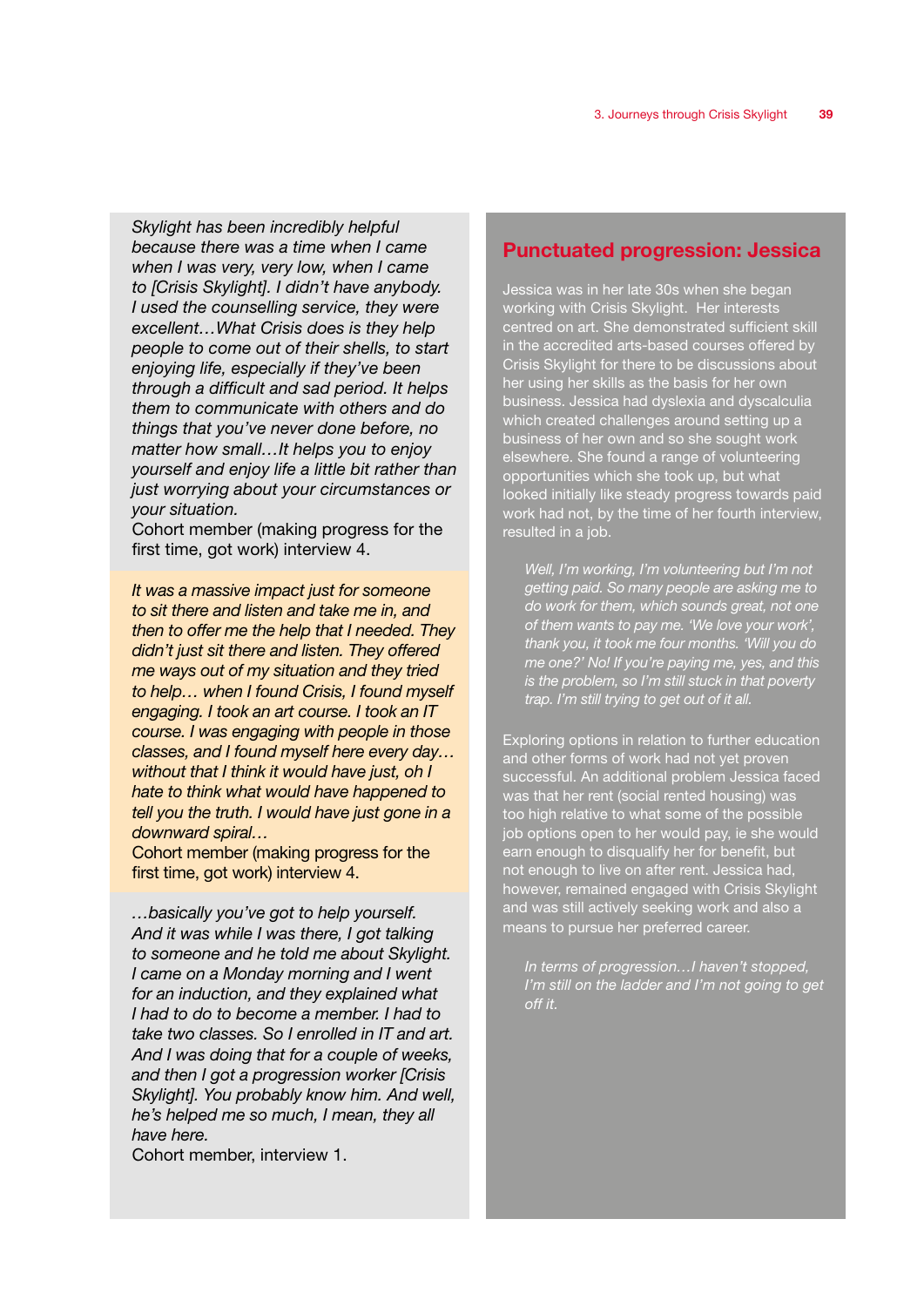#### Punctuated progression

A smaller proportion of participants in the cohort study could be described as experiencing punctuated progression. Here, progress was being made as a consequence of contact with Crisis Skylight, but was interrupted and underwent at least a partial reverse. Overall, 10 per cent of cohort members were within this group, none had sustained paid work over the course of 2013-2015.

Punctuated progression could be a result of the onset, or re-emergence, of physical or mental health problems that were beyond an individual's control.

*I'm not fit, I'm not well and things are not going fine… there was support there, they [Crisis Skylight] kept in touch, they offered to come a couple of times to visit me, but walking around with a walking stick…* Cohort member (punctuated progression) interview 4.

*…having to go into hospital and having the rather upsetting news about my health has kind of put things into perspective. at the time it was like…you're walking out the front door somebody hits you between the eyes with a baseball bat, but afterwards I just thought, well, you know. It happens. So I've just been getting on with things.*  Cohort member (punctuated progression) interview 4.

Circumstances could also change. For some Crisis Skylight members, one temporary job was lost and then another secured, so their progression was not actually interrupted, ie they were not in the punctuated progression group because the process of progression continued. To be within this group meant a loss of progress, where the achievements of having secured work, entered into further education, externally provided training or volunteering being reversed. This was characterised by a period of at least several months, in which no progress was being made.

It is important to note that punctuated progression was most accurately characterised as Crisis Skylight members encountering obstacles in their path. These single homeless people had engaged and continued to engage with Crisis Skylight because they were seeking paid work.

Women could experience punctuated progression due to domestic violence. This was not widespread in the cohort, but there were women whose experience of violence from a partner or ex-partner had disrupted their lives and progression towards paid work.

Members experiencing punctuated progression include people who had reached a point where they had completed all the steps to work, which might include basic skills education, training, volunteering and getting help with job-searching, but had not yet been able to find work.

*Yes, it's easier to find work when you're in work I think, rather than to say I'm out of work because then you go to interviews and say, 'Yes, I've got a job but I'd much rather be doing this.'*  Cohort member (punctuated progression) interview 4.

#### Limited progress

Finally, 17 per cent of the cohort members had experienced limited progress. This was broadly associated with low rates of contact with Crisis Skylight services. In a small number of cases, members had engaged at a fairly low level – particularly in the more informal artsbased activities – for a sustained period, but had not moved closer to work. It is important to note that this group of members was not necessarily characterised by a total absence of progression, but they had sometimes plateaued after advancing a little distance.

*Well, coming here in the first place was just for an understanding about what homeless was, for me. Then to be able to take part in drama activities and singing*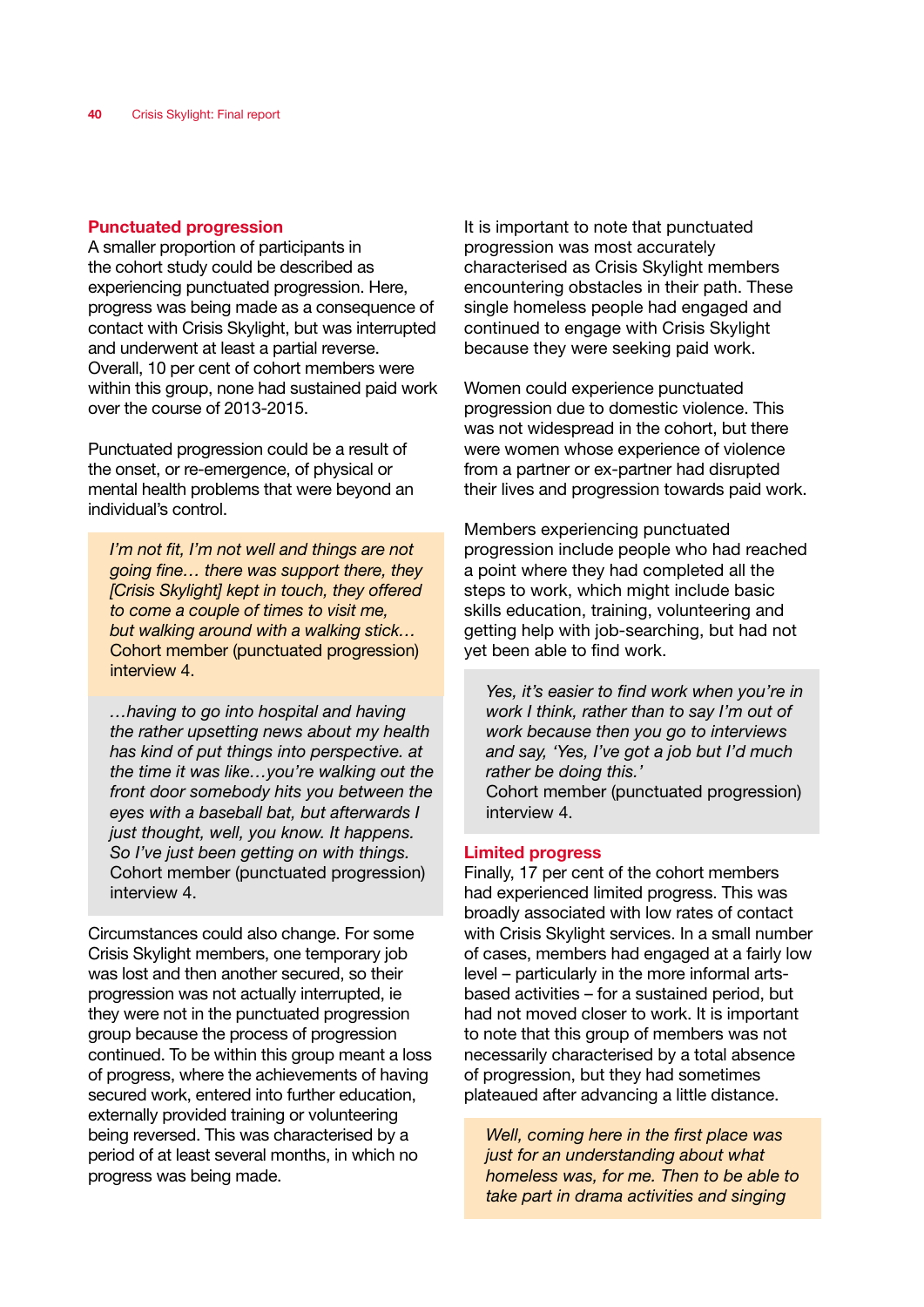# Limited progress: Luke

Luke had been in contact with Crisis Skylight for a couple of years when he was first interviewed by the research team in 2013. Sustained experience of severe mental illness and a lack of access to formal and informal support had resulted in Luke spending a considerable amount of time living in homeless hostels. Contact with Crisis Skylight produced some very positive results over the course of 2013- 2015. Luke was stably housed and in treatment for his mental health problems at the point of his second interview. He continued to make progress and did some volunteering with Crisis, bringing to a point where he reported considerable progress.

*My biggest achievement was with Crisis when I did the voluntary. Looking back at my situation, on my life [before] that time...I told myself, you know, begin on these antidepressants and antipsychotics for the rest of my life, so I thought there's no life here. I was isolated at that time. I used to lock myself in a room in the dark and just sit in the corner.* 

However, Luke's upward trajectory had been interrupted by a sustained deterioration in his mental health.

Progress in respect of volunteering faltered and at the point of his fourth interview in 2015, Skylight was helping him maintain treatment and his housing, but progression towards paid work had –effectively – ceased.

*[The future]…it's too difficult at the moment…you know. there's still things in life out there…[But] I don't know.* 

*activities…this is something I wanted to do. So I was more positively making new friends that I would never have met before. I've learned some skills that increased my confidence.* 

Cohort member (limited progression) interview 4.

*…that's where I am at the moment. I mean, just like I said, I've just come from college. I started a college course in the last year… for me the frustration is that, you know, that I've just come through a three month period of not being able to do anything, not being able to, because I got ill and it's really hard to sort of pull myself up*  Cohort member (limited progression) interview 337 .

The reasons for sustained engagement without progression to the point of further education, externally provided training, volunteering or paid work were varied. They were quite often linked to poor mental and physical health, particularly conditions that could only be mitigated by treatment, or which were progressive.

#### Getting work

Overall, 25 per cent of the cohort study participants secured one, or more<sup>38</sup>, jobs during the period of their contact with the research team. A pattern in experience was evident from the in-depth interviews.

• Those who were regaining progress were the most likely to have secured and sustained work (36%). Those who were not working had engaged in education, further/higher education or training (including externally provided courses) or were seeking work. They were the most likely to have disengaged from Crisis Skylight over the course of the research.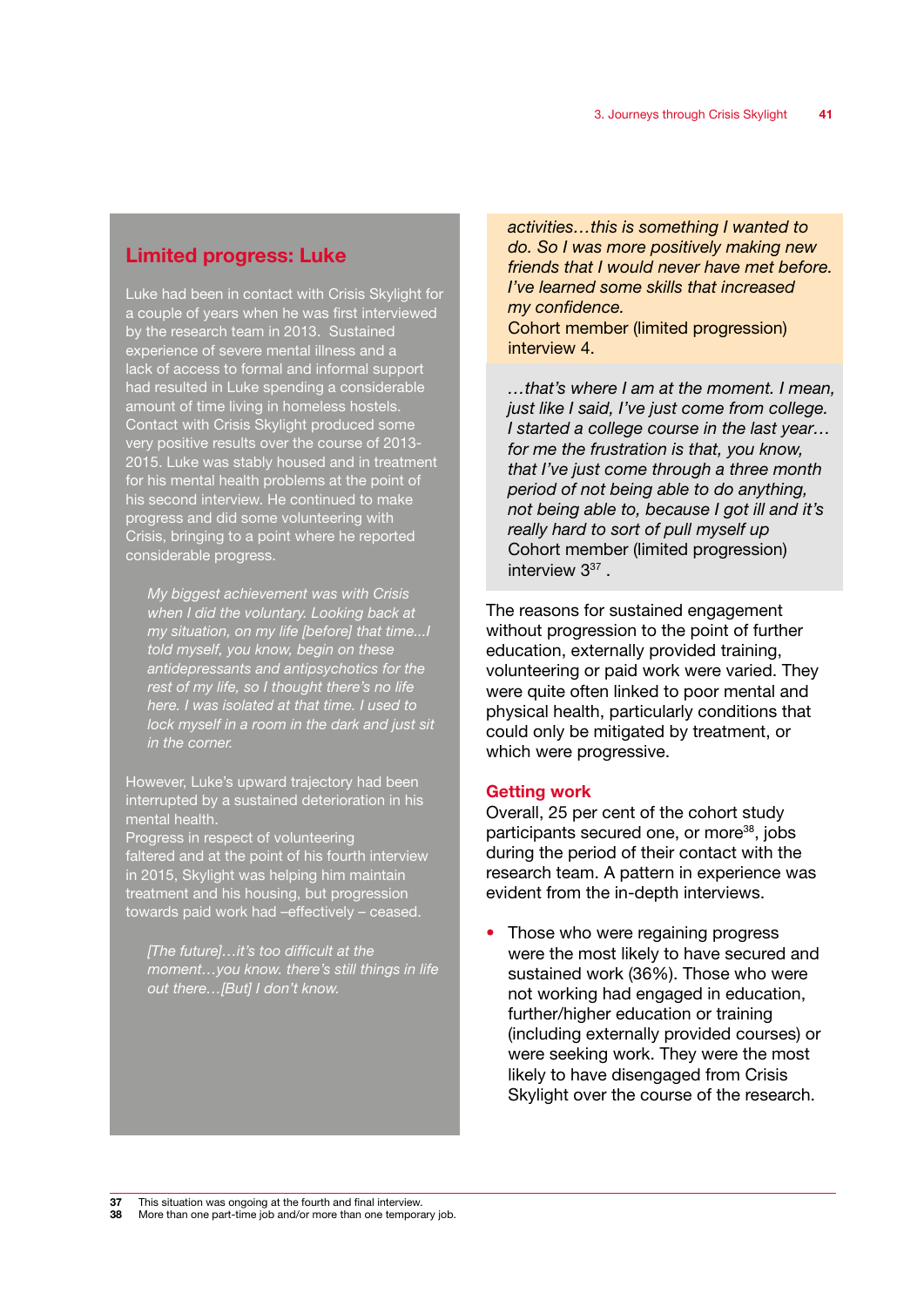- People moving forward for the first time were also more likely to have secured and sustained work (33%). Those who were not working were in education or training, or were advancing through arts-based activities towards more formal activities.
- The small group experiencing punctuated progress had engaged with education and training at high rates, and some had secured work. However, this progress had been disrupted, often by illness, sometimes by loss of temporary employment and sometimes because engagement in training, education, volunteering and job searching had yet to result in paid work.
- Only a minority of those members characterised by limited progress had sustained contact with artsbased activities provided by Crisis Skylight. Most had limited engagement, sometimes by choice, sometimes as a result of their circumstances. None had secured work when last in contact with the research team.

Rates of contact with one-to-one support with work and learning, progression and employment<sup>39</sup> were generally quite high among the cohort. While the cohort was not statistically representative, a broad pattern was evident.

- Cohort members who had secured employment had very high rates of contact with one-to-one support, 92 per cent reporting they had used these services (compared to an overall average of 75 per cent across all members).
- Cohort members who had not progressed to paid work had a lower rate of contact (60%) with one-to-one support, within a broad pattern for very long or sustaining contact or at a low level.

Crisis Skylight members who had secured paid work, or gone on to externally provided further/higher education and training and entered volunteering, tended to praise the quality of the Crisis Skylight services. One-to-one support, internally provided education and training along with support with accessing externally provided education and training, were generally viewed very positively.

*I wouldn't actually ask anybody for any more but the support [one-to-one support] they've given me was tremendous and that support is brilliant support.*  Cohort member, interview 4.

*Yes, I see my coach, yes. Often, very often; and sending email as well, which is very good. I think it's been very helpful.*  Cohort member, interview 4.

*It was always [Crisis Skylight staff member] that I had contact with. She helped me a lot with job applications. When I was going for the [name of job] job, I phoned [staff member] for a bit of advice. I've always just phoned her now and again just to look at applications. She actually met me for a coffee and just did a mock interview. She looked for similar jobs and she said, 'This is the sort of stuff you might get asked.' We just spoke about it and she actually did that little mock interview and it went quite well. So she was involved in my getting the job…* Cohort member, interview 4.

Three further patterns were evident within the cohort study.

Light positive contact was evident among some of the group who regained progress and then secured work. In these cases, contact with Crisis Skylight was not sustained, or intensive. Broadly speaking,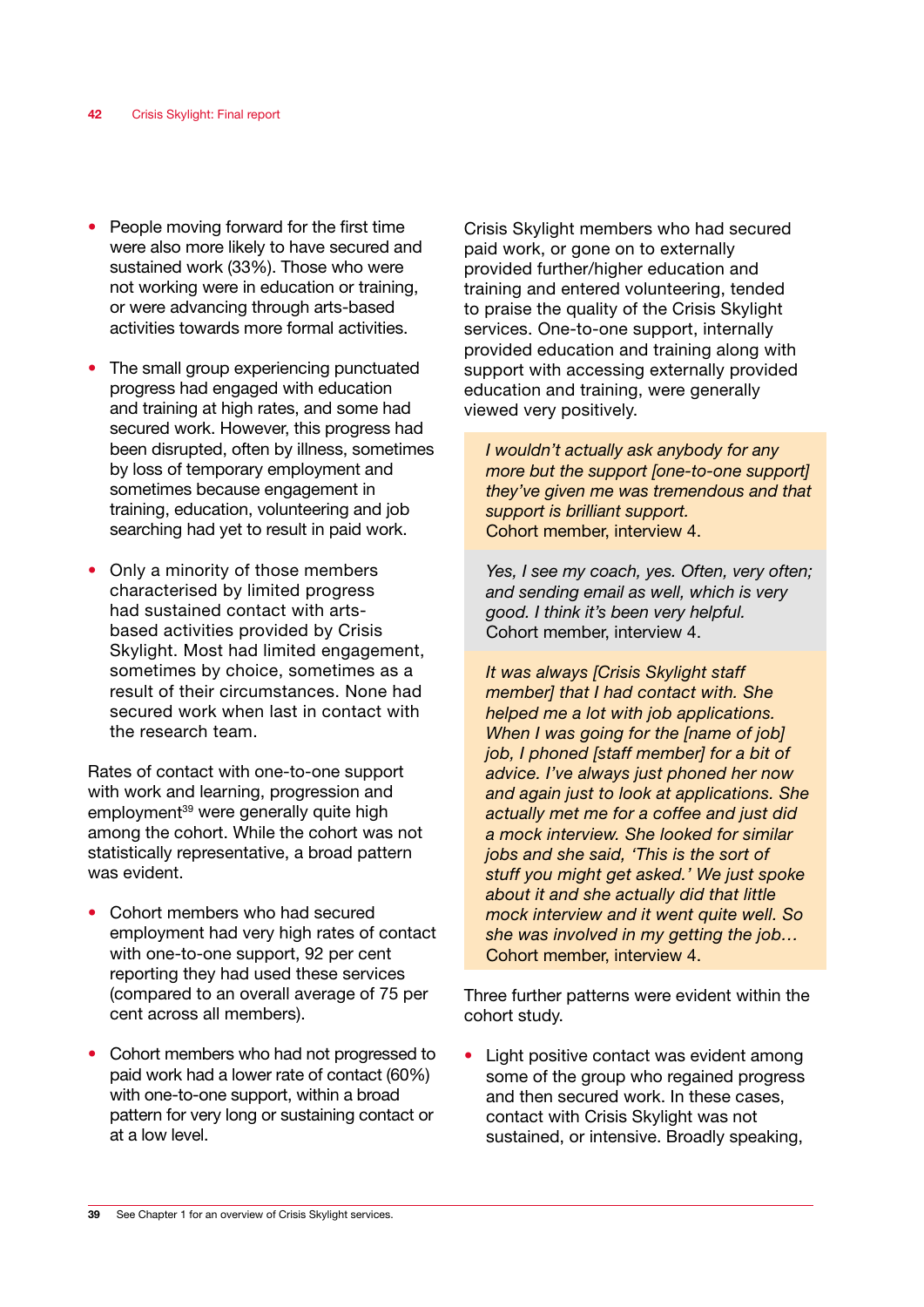light positive contact was associated with people who had recently been in work, did not have high support needs and had limited experience of homelessness. This is not to say that the support provided by a Crisis Skylight had not made a difference – indeed people within this group tended to view Skylight positively. But there were fewer barriers between employment and people in this group and other Crisis Skylight members. In some cases, these members may have eventually been able to secure work on their own, or by using mainstream services. If someone in this group secured temporary work, they appeared more likely to be able to secure their next job without assistance from Crisis Skylight.

- Sustained positive contact involved what could be a prolonged process of progression. In these cases, a Crisis Skylight worked with someone who faced multiple barriers to employment, education and training and/or who had no or limited work experience and had not completed formal education. This contact could be for several months, or sometimes years, but helped members in this group towards entering volunteering, further/higher education, training and also paid work. Members of this group were all characterised by moving forward for the first time.
- A requirement for ongoing support was evident among some cohort members. This could be as simple as a need for additional support when a temporary contract came to an end and they needed some help finding a new job. However, Crisis Skylight members could experience deteriorations in health or other problems.

Evidence from the fieldwork, including interviews with staff, the focus groups with Crisis Skylight members and the results of the cohort study, showed different attitudes towards labour markets. In London and

Oxford, cohort members generally thought jobs were available, but the affordability of housing was a concern, particularly as work was often part-time, on a zero-hours contract or only temporary. In Newcastle and Merseyside, there was less optimism among cohort members that work was readily available, but without the same level of concern about whether, once working, housing could be afforded.

#### **Volunteering**

53 of the members who were cohort study participants (33%) had volunteered for Crisis Skylight, acting as member representatives and/or helping with activities. In a few instances, volunteering had led to work within a Crisis Skylight, with members moving from a volunteer classroom assistant to a paid tutor.

40 members (25%) had taken up external opportunities for volunteering. External volunteering had typically been arranged with support from a volunteer coordinator or oneto-one support from another staff member. Some members had also sought and secured volunteer activity on their own. 18 members had volunteered both for a Crisis Skylight and externally during the course of the research.

Volunteering, particularly when external to Crisis Skylight, was seen by most cohort members as a pathway towards employment. Keeping to a timetable, proving oneself reliable, showing what one was capable of and building up a list of referees were all seen as advantages stemming from volunteering. When volunteering led directly, albeit not always very rapidly, to paid work, members of the cohort study could see paid work as a kind of dividend for investing their time and effort as a volunteer. In other cases, volunteering was undertaken for altruistic reasons, this was particularly the case for some of the members who volunteered for Crisis Skylight, expressing a wish to 'give something back'.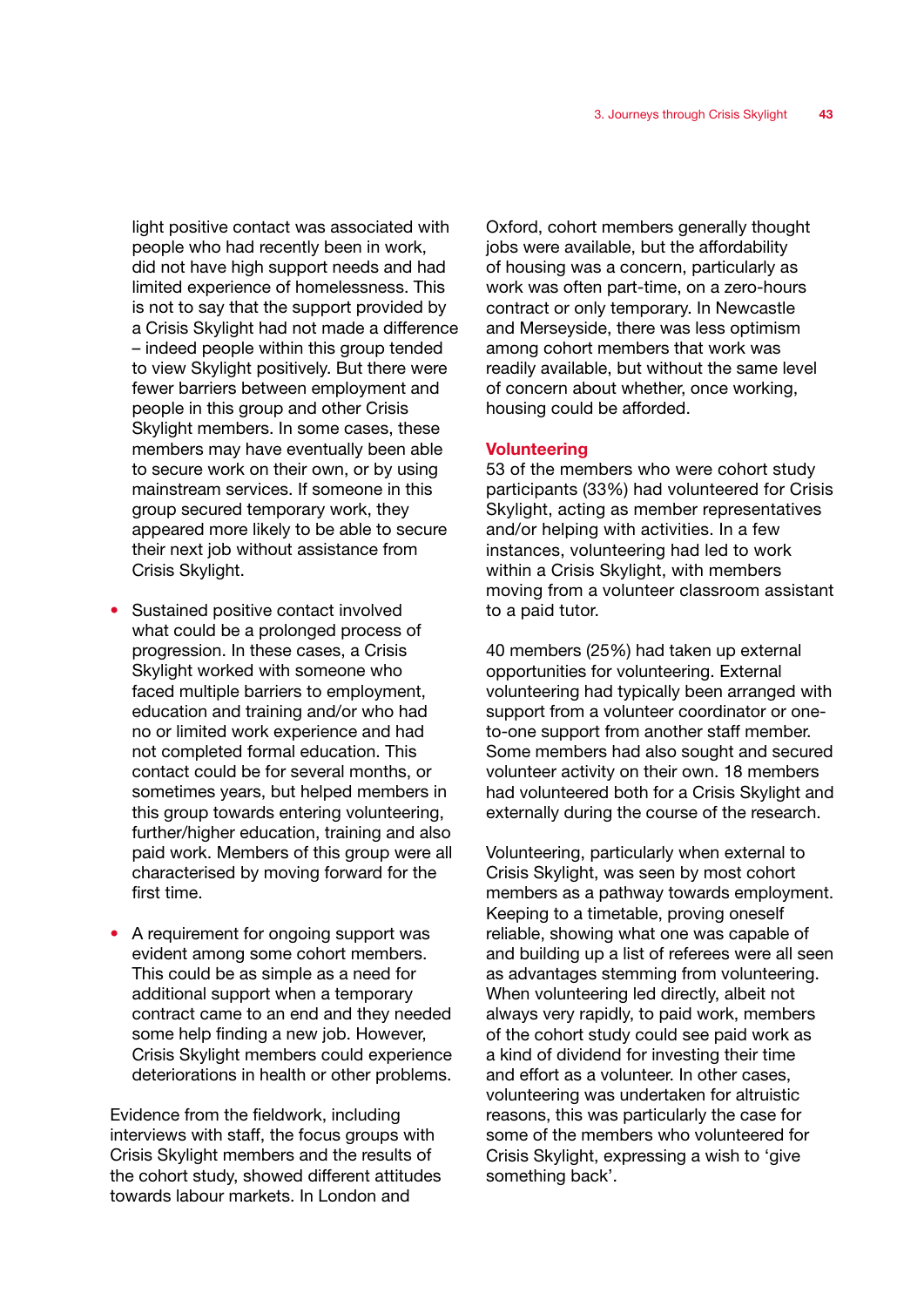*I started volunteering. I'd never got an interview at the university before but as soon as I started volunteering in the library, interviews started rolling in.*  Cohort member, interview 4.

*I've just finished volunteering in the office because I did the members' forum for just over a year. So that's come to an end now. I'm looking to go on to external volunteering.*  Cohort member, interview 4.

*That's another reason I want to do the volunteering. I want to give something back…it's just something I want to get involved in.*  Cohort member, interview 4.

Although volunteering outside Crisis Skylight was seen as contributing to employment chances, there was no clear pattern associating such volunteering with finding paid work among the cohort members.

#### Arts, education and training

To give an idea of how engaged the cohort members were with the arts-based activities, education and training offered by Crisis Skylight, 37 per cent had gained one or more certificates/examination passes and 35 per cent had gained work-related training qualifications<sup>40</sup>.

The results of the cohort study showed that members often linked one-to-one support with success in completing basic skills education and accredited arts-based courses and the training Crisis Skylight provided inhouse. One-to-one support tended to be identified as a catalyst to education.

*…they said, 'Do you want to try volunteering in one of the workshops'. I said, 'Yes, why not?' [staff member] was the progression coach at the time, and* 

*she said, 'Well, I'm after a volunteer in my art class downstairs, sculptures, do you want to come in with me for a while and see how we do it?' And I've been [volunteering] there for three years now.*  Cohort member, interview 4.

*We meet once a week to find out how I'm doing…She's set goals and that's been really good. Then, education-wise I've been speaking to [Crisis Skylight staff worker] about what I can do. She's helping me towards getting into college, hopefully, in January.* 

Cohort member, interview 4.

While a few members of the cohort were critical of the education and training offered by Crisis Skylight, the majority were very positive about their experiences of the courses on offer. Throughout the three years of the research, as recorded in a series of previous reports (see Appendix 1), the quality of the education, training and accredited arts-based activities offered by Crisis Skylight was consistently praised by cohort study members.

*I did the jewellery, how to make the jewellery, many classes. I did art, sculpture. I worked with the materials, that was very interesting. Yoga, the course was free and is very, very good. That helped me. Some other classes, oriental dance; because I used to dance oriental. What else? Also Pilates. I did a bit of everything.*  Cohort member, interview 4.

*Well, because when I come to Skylight about two years ago I was really, really down. I didn't know people like Skylight exist so they could help me and I come to them…the courses and then my confidence, being able to meet with people, being on their programmes. They're fantastic.*  Cohort member, interview 4.

40 The cohort were not a sample of Crisis Skylight users and therefore should not be seen as necessarily representative of Crisis Skylight members as whole, meaning that these percentages describe the cohort, not everyone using Crisis Skylight.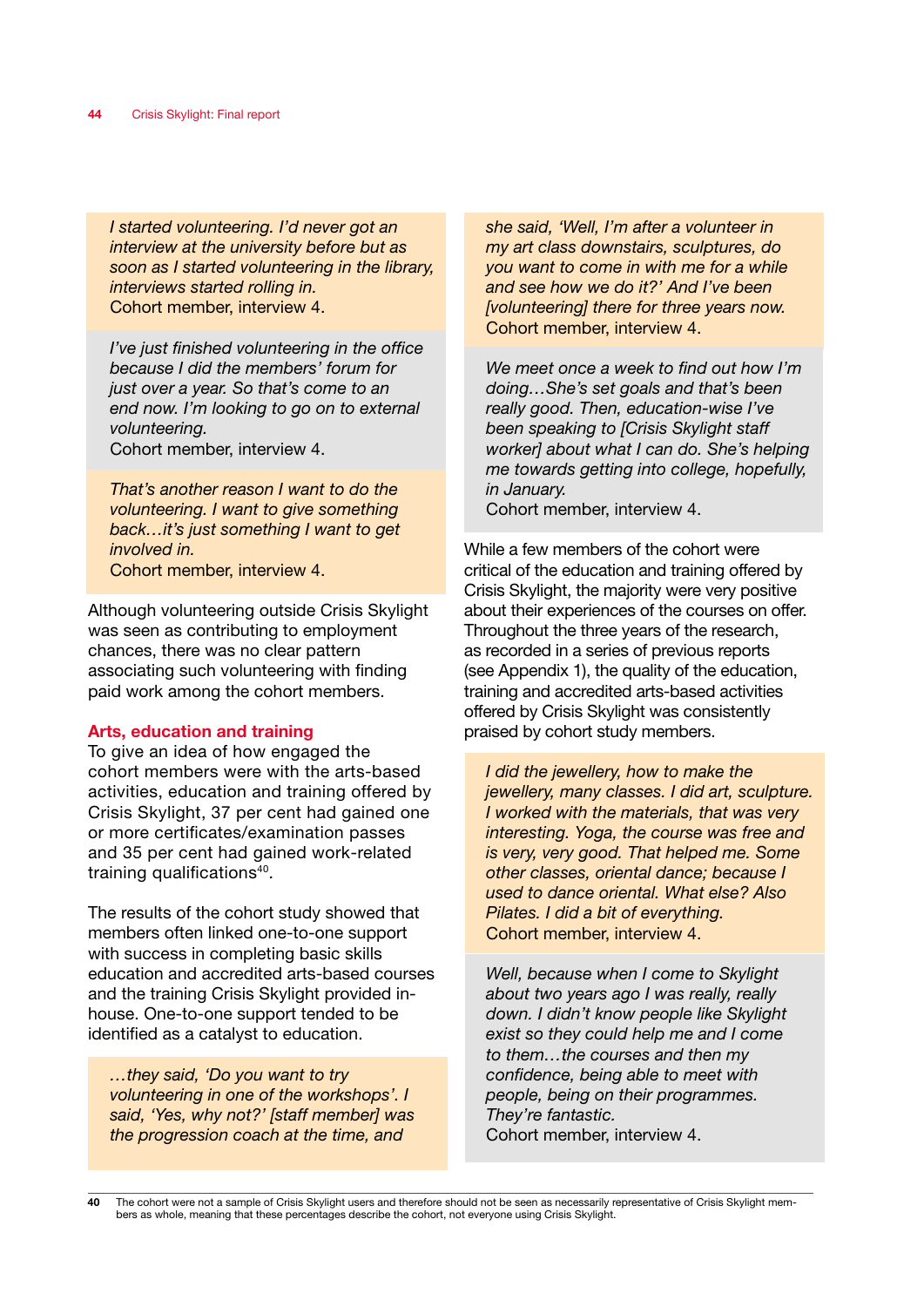Criticism, when it arose, tended to be focused on the level of courses available. Much of what Crisis Skylight offered was, entirely intentionally, designed to provide basic skills or a grounding in a subject, or arts-based activity. If someone was educated, basic skills offered little, although more educated individuals tended to be offered support with accessing further and higher education, external training or went directly to receiving help with job-seeking, not offered classes below their own level.

The duration of classes, for example when someone was working on an arts project, was sometimes criticised, because only a few hours a week were available to work on something. These issues, which were not common, have been discussed in the earlier reports from this research (see Appendix 1).

### Access to further education and training

One third of cohort members had progressed to further or higher education, and/or externally provided accredited training at last contact with the research team $41$ . In most cases, access to externally provided education and training had been facilitated by one-to-one support from Crisis Skylight.

*They started me off very, very good because by then, by the time I joined Crisis I was so depressed. I was so down. I was so low, but then they diverted me with different ways of how I can be myself, or be happy or talk to people. I never used to talk to people, like I'd be quiet, and they were concerned about that. I think they gave me a good push up and confidence… if I didn't get no help from Crisis I don't know what kind of shape I would have been, because they're the ones that led me into every [externally provided] course.*  Cohort member, interview 4.

*They gave me confidence because when I started that place, I didn't have no confidence at all. They introduced me to [College] as well and then I grew from there. Because when I did go to [College] I was very emotional. Skylight they made me as I am today really. If I didn't get introduced to them I don't know if I would be like as I am today, really, yes.*  Cohort member, interview 4.

Criticism of the support given to access further and higher education or training was not common. However, a few members did report that they wanted more ongoing support from Crisis Skylight.

*So there is some with my personal coach, but beyond that it's very limited, an awareness of that I still need ongoing support basically. It's expected that, well you know, you're at university they can support you, which obviously they can't, and they don't really have experience with homelessness.*  Cohort member, interview 4.

While those engaging in further and higher education were less numerous than those who had secured paid work, a striking finding was the diversity of directions that these cohort members had taken. A few members had either entered higher education or restarted degree courses that had been interrupted. Other directions taken by cohort members included plumbing, stonemasonry, catering, hairdressing, acting, becoming a musician and entering the fashion industry.

Crisis Skylight had also provided support to cohort members through the system of Changing Lives grants which could be used to fund external training, further education, or to buy equipment and supplies for becoming self-employed<sup>42</sup>. 24 (15%) of the

<sup>41</sup> 30 members had accessed further education, 32 externally provided training and five had entered or re-entered higher education. There was only a limited cross-over between these groups, only four members were involved in one or more externally provided forms or education and training. 42 See Chapter 2.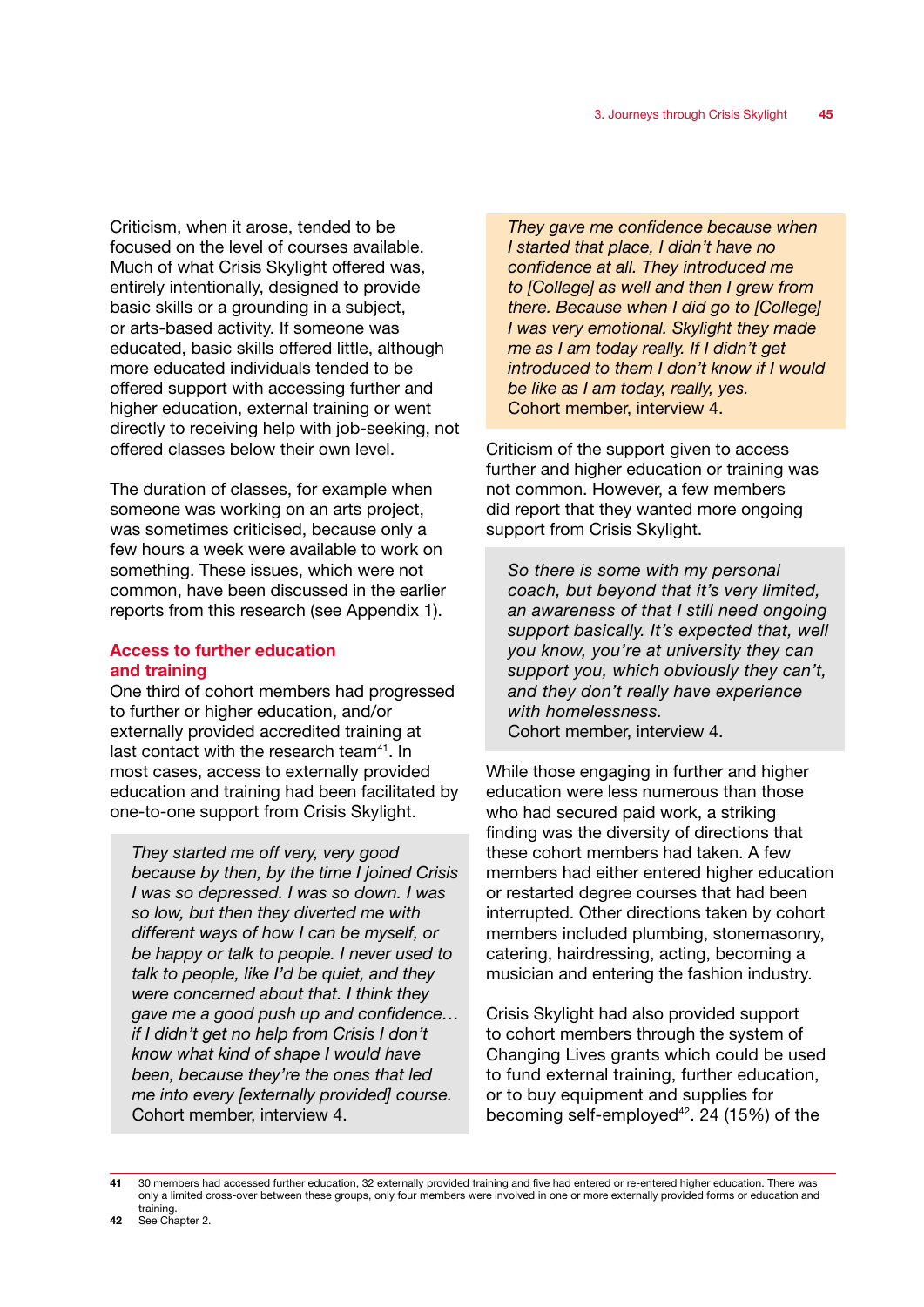cohort members reported receiving this form of financial support and for most, it had enabled access to further education and training.

*Crisis footed the bill for it. It was quite an expensive one as well, it was about £780 plus VAT I think, it was really expensive and they foot the bill, and that's been the thing that's made the biggest difference… you need to have it for health and safety reasons to work in that industry. They got it for me and that's made the biggest difference.* 

Cohort member, interview 4.

# Health and social relationships Mental health

Previous research showed improvements in health and wellbeing were being delivered by the mental health coordinators based in Crisis Skylights<sup>43</sup>. Alongside providing emotional support, the mental health coordinators facilitated access to the NHS, serving as advocates for members seeking a diagnosis, treatment and support. Overall, 21 people in the cohort (13%) reported receiving support from a mental health coordinator, only one of whom reported anything negative about using the service from their perspective.

*Well, it's brought my self-confidence back up. Really Crisis [Skylight] itself has brought my life back together in a sense. Where I know I keep on hitting these brick walls and things like that, I'm keeping Crisis around us at the moment even though I'm branching out. Even my doctor says, 'Don't break away from there completely. Branch out bit by bit.' Eventually I might not need Crisis because I'm branching out all over now. It's helped me to do that.*

Cohort member, interview 4.

*…helped me to build up my confidence. She [Crisis Skylight staff member] helped me to get accommodation. I start living completely – my world changed completely and [staff member]…helped me with the Job Seeker Allowance because I struggled, the accommodation and the situation…helped me to get it.*  Cohort member, interview 4.

*So normally if a person goes into an art class, he's not performing or he's lacking in confidence because what it is, to admit something, it's a big ask, for a male or a female. When you're in that kind of a condition, for somebody to admit it, it takes a lot of a battle for the person to admit that I'm ill, I've got some issues… Crisis can work along with it, to speak with the local NHS or if he's having problems at home, you know, some domestic violence or anything. So Crisis can deal with it.*  Cohort member, interview 4.

Use of other supports around health and wellbeing was not very widespread among the cohort members. A few attended classes on healthy eating, yoga sessions and the occasional football match put on by a Crisis Skylight, and these services tended to be viewed positively.

### Self-confidence and social relationships

There was strong evidence, collected throughout the course of the three years of the research that Crisis Skylight could enhance self-confidence and self-esteem, both of which are positively associated with better mental and physical health<sup>44</sup>. The ways in which Crisis Skylight could achieve this can be summarised as follows.

• A sense of being listened to and respected, particularly with respect to Crisis Skylight operating on the basis of trying to enable members to pursue the

<sup>43</sup> Pleace, N. and Bretherton, J. (2013) *A Review of Crisis Skylight's Mental Health Services* London: Crisis.

<sup>44</sup> Cohen, S. and Wills, T.A. (1985) *Stress, social support, and the buffering hypothesis*. Psychological bulletin, 98(2).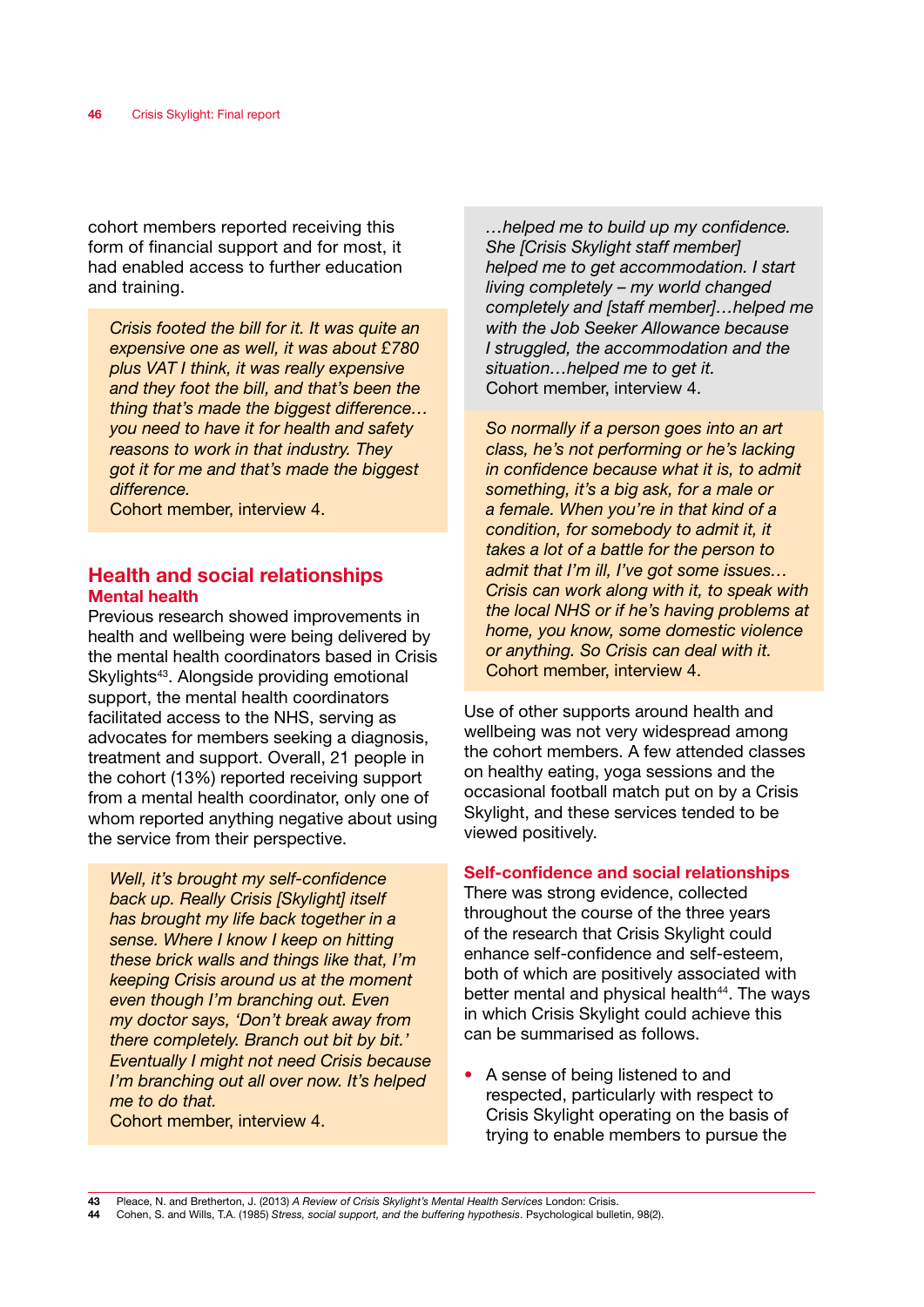career of their choice, rather than being forced into any work that was available.

- A sense of achievement in completing courses and earning exams and certificates.
- A sense of achievement from participating in arts-based activities.
- The emphasis of Crisis Skylight on positive change being possible, so that individuals did not feel they were being responded to as a set of support needs or problems to be addressed, but as someone who had capacity to achieve things.

## Interviewer: *What has it meant to you, your involvement with Skylight? Has it stopped you being bored or built your confidence?*

Crisis Skylight member: *Well, both really. I went through a period when I was, well, it was depression really but I was just sort of sitting and moping. I find that actually having something to do, a reason to get out of bed in the morning basically. Just get up, come down to Crisis or here because I know that I'm going to be doing something and if I'm helping somebody as a volunteer, great, if I'm not, I'm just joining in. It just keeps me occupied, so I don't get a chance to worry.*  Cohort member, interview 4.

*When I first did Skylight I attended a music class. To be fair, at that time, I was very low on confidence. I wasn't interested in anything to be fair, at all. From there I went on to volunteer with them, as I said, I went on to chair their members' meeting forum. As I say, I went to IT, I went to communication. I've been involved in drama. It's made a massive difference to me.*  Cohort member, interview 4.

These feelings were not universal. A few cohort members over the years covered by the research became disillusioned with Crisis

Skylight, particularly in situations where initial achievements, which bolstered self-worth, did not result in further positive changes.

During 2013-2015, Crisis Skylight delivered a range of education, arts-based activities and training, alongside facilitating job seeking, enabling access to external education and training and volunteering opportunities. The primary purpose of Crisis Skylight was on focused activity and support, it was not designed to provide an environment for socialisation, indeed the building-based services at London, Newcastle and Oxford discouraged members from being on-site between classes. Yet the arts-based activities and classes did create opportunities to socialise and to form relationships. The ways in which Crisis Skylight could help promote self-confidence and self-esteem, encouraging some members to socialise and interact with each other, were also valued by members in the cohort study.

*I've enjoyed it immensely. I've made a few friends here as well.*  Cohort member, 4th interview.

*I mean if I was stuck in the house 24 hours a day, I would be going up the wall… Crisis Skylight provides me with…meeting people. Having friends…Yes, well coming here, having good friends.*  Cohort member, interview 4.

Of course, members did not always get along. Some could be put off attending classes if there was someone they took a dislike to, or who took a dislike to them, but this was unusual among the cohort members.

### **Housing**

In Oxford and London, members of the cohort study reported that finding and sustaining housing was challenging. Rents were high in the private rented sector and security of tenure was low. Social housing was, for the most part, seen as effectively inaccessible. When work was secured, particularly if temporary, part-time or offering inconsistent hours (zero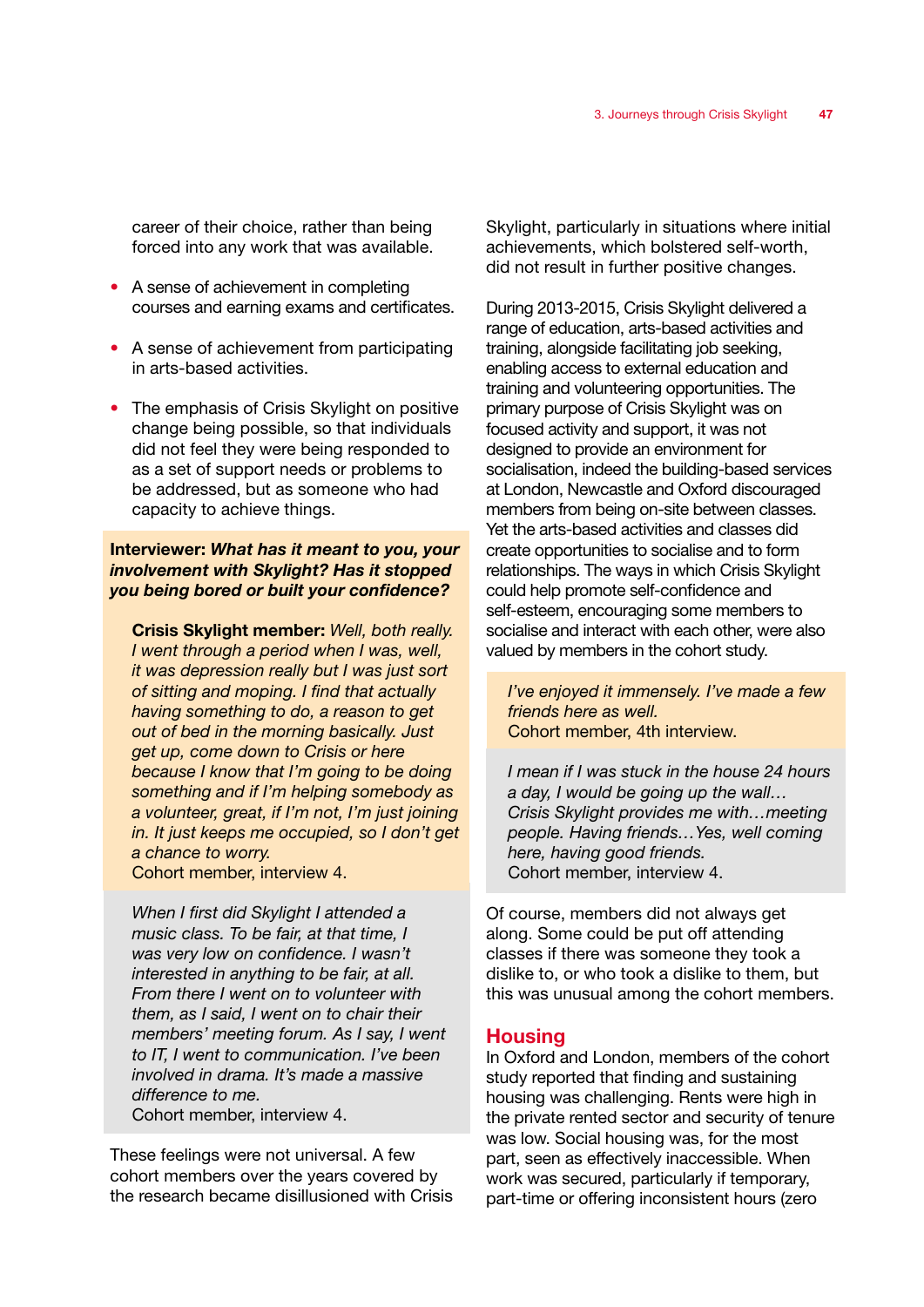hours contracts), there were concerns around whether housing would be affordable.

*It was helpful to get the job. Obviously money has improved but times like this it's not so good especially when you're stuck in limbo and I'm stressed out about my rent and stuff. My rent is high to start with. It's £103.50 a week.*  Cohort member, interview 4.

Elsewhere, access to housing was less challenging, as housing markets were less pressured and there was at least limited access to social housing. This did not always mean that finding or keeping suitable housing was unproblematic, but problems were not reported to the same extent as in Oxford or London.

Outside London and Oxford, only a small number of cohort members had received housing-related support from a Crisis Skylight, either in terms of enabling them to access housing, or to sustain current housing that was at risk. One reason for this was that many members were in contact with other services that were designed, at least in part, to provide them with a route to housing. The three outreach-based services, Birmingham, Edinburgh and Merseyside, all delivered their services to other homelessness services, where assistance with finding housing was a core function. In Newcastle, relatively low pressures on housing supply meant that most members did not report housing issues.

Within London and Oxford, mixed results were reported by cohort members who had sought help with housing. Some members viewed ongoing housing problems as arising from the context in which they were seeking housing, rather than seeing their situation as a failure of Crisis Skylight services. Others were more frustrated that progress had not been made. Negative experiences, with both private and social landlords, were reported by some members in the cohort study.

*I know I did use them [Crisis Skylight] when I'm buying the house… it was through one of the [staff who said] "if you want to look at it on a long-term, why don't you look at buying rather than renting?"* Cohort member, interview 4.

*I've got my progression coach, she always makes sure that everything's okay for me. Then they help(ed) me to get a house, somewhere temporary as well…*  Cohort member, interview 4.

*No, the housing, there have been a lot of problems. We had no hot water for six months, well I had no hot water for six months…There have been loads of issues there. I was really, really stressed because I was challenging [organisation], the housing association, and it's like banging your head off a brick wall, because they just don't listen.*  Cohort member, interview 4.

## Using other services

Contact with other homelessness services was almost universal. There was hardly anyone in the cohort using the six Crisis Skylights who had not had contact with at least one other service. Almost everyone who had made use of the services and courses offered by the three outreach-based services had originally got in contact with Crisis Skylight via another homelessness service and, in many instances, their courses and support were delivered in another homelessness service. For the building-based services too, referrals and information about Crisis Skylight had also come from other homelessness services.

For the outreach-based Crisis Skylights, relationships with other homelessness services were important, since this provided the spaces and opportunities for engagement with single homeless people on which the Crisis Skylights in Birmingham, Edinburgh and Merseyside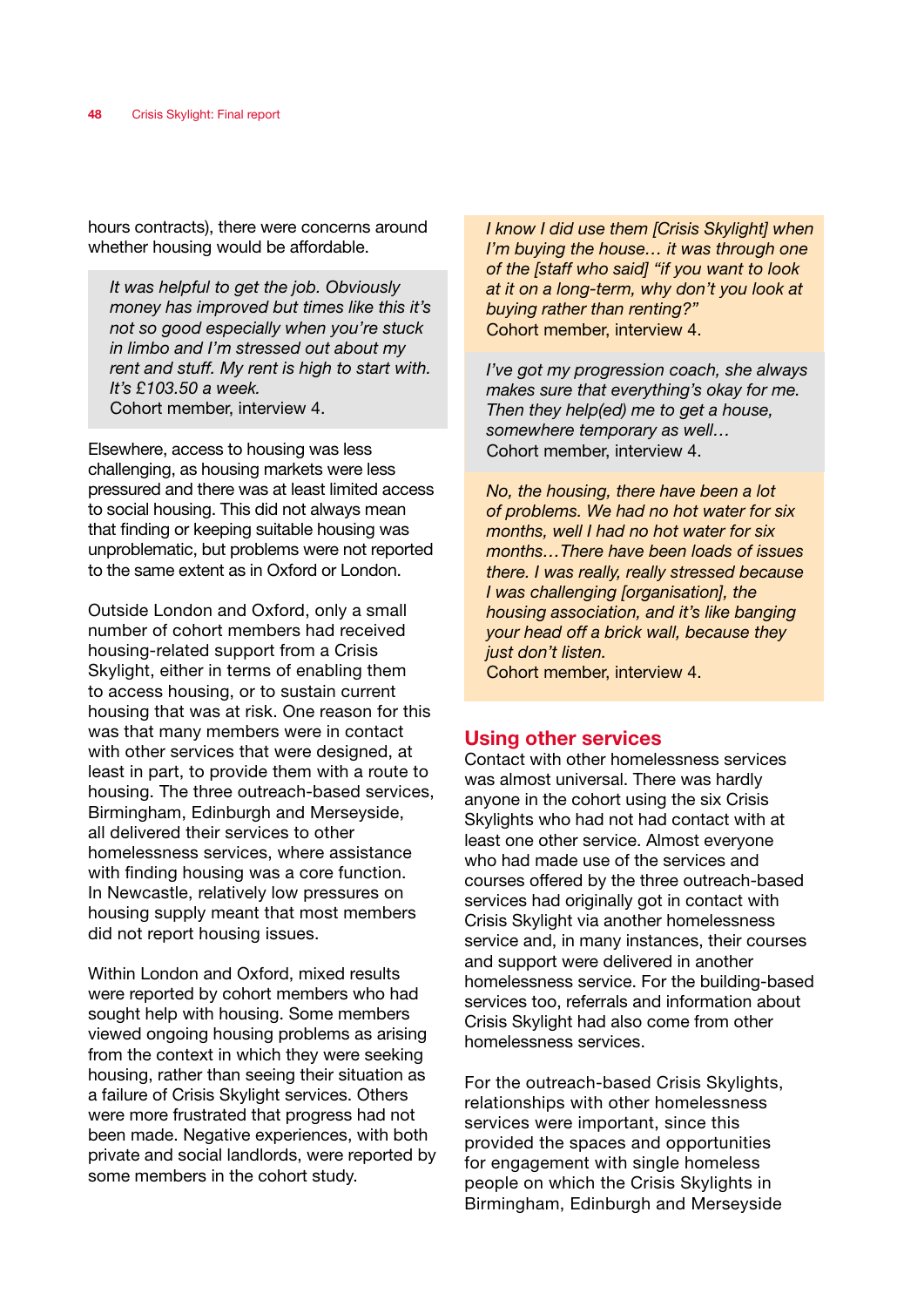relied. Over the course of this research, Merseyside and Birmingham moved towards a more hybrid model, providing some classrooms and spaces for delivering support themselves, but cooperation with other homelessness services remained fundamental to their operation.

Sometimes progression could not be wholly or largely attributed to Crisis Skylight. For example, if someone said another service had been instrumental in getting them into work and that Crisis Skylight had played little or no role, this was not a job that Crisis Skylight had helped someone secure. Equally if someone was housed, or had accessed treatment because of another service, neither of these elements of progression could be attributed to Crisis Skylight.

Crisis Skylight also worked in concert with other services. Regarding further and higher education and more elaborate training courses, it supported some members to access externally provided courses. Through Changing Lives grants it also paid for some externally provided courses. Progression, when it included moving on to this sort of education or training, relied on these other services, such as colleges of further education and on occasion universities, to help complete the process.

However, while contact with other services was extensive, Crisis Skylight was very often highlighted as delivering a higher degree and a better quality of support than other homelessness services. Some other homelessness services were seen as being under pressure, limited in what they could offer, albeit that they were seen as well intentioned or as offering quite restricted support. Cohort members were more likely to be directly critical of other services, such as Jobcentre Plus and sometimes the NHS, than was the case for other homelessness services. Crisis Skylight was often seen as more flexible, more understanding and better resourced than other services.

*Probably because the first time in my life I've come to a place [Crisis Skylight] and people treat me like a human being… It doesn't feel that I'm any sort of less a human being whereas everywhere I've been in my life, institutions for most of it, I've just been treat like a piece of shit.*  Cohort member, interview 1.

*This is a completely different set up to what the Jobcentre or anything like that; there's no comparison actually. I'm actually leaps and bounds and miles ahead of where I would've been if I had just relied on the Jobcentre's services.*  Cohort member, interview 1.

*You can't compare because Crisis is different from this [other homeless service]. It's far better, because they don't do any courses. It's actually good to socialise, but you have to think about...try to do something for the future as well, you know. So they don't do anything like that.*  Cohort member, interview 1.

*I still use Skylight and it's really important to me…[other service] it's not very good. It's there to help people with a huge range of difficulties and really just be a bridge for people when they come out of hospital and they're not really capable of doing anything except drinking tea and complaining.*  Cohort member, interview 2.

A key finding, when cohort members were talking about their relationships with Crisis Skylight and how these compared to other services, was the extent to which Crisis Skylight was highlighted as being their predominant source of support, or as the most important of the services which they had used. This research has produced a large number of reports, all of which have presented the evidence of the degree to which Crisis Skylight services are viewed very positively by their members (see Appendix 1).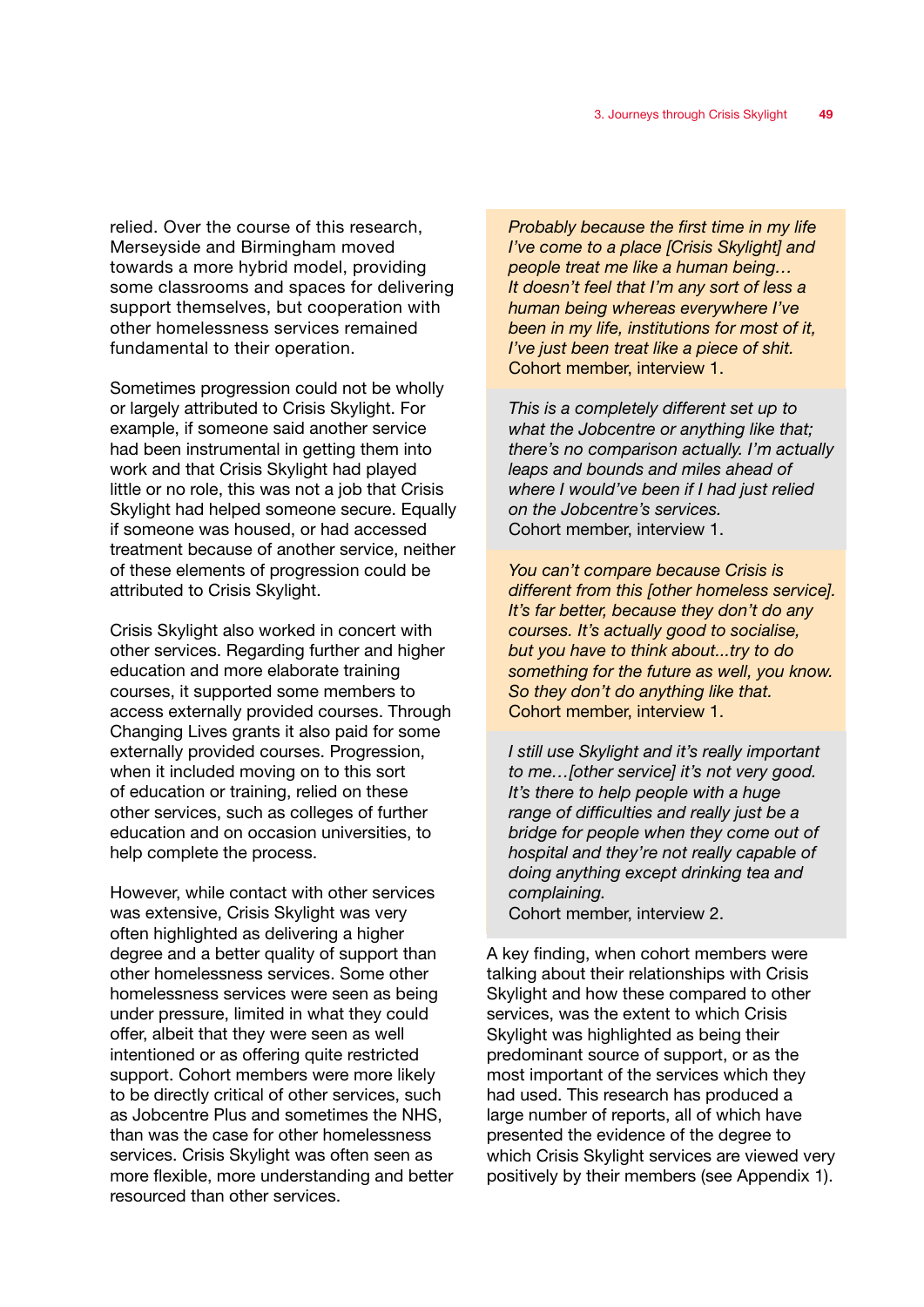Summarising the opinions of the cohort members is possible and 76 per cent reported a very positive view of Crisis Skylight at their last interview. A smaller number were positive in overall terms, but also directed some criticisms at Crisis Skylight (12%), some became less positive over time (9%) and a few were critical (3%). The views of those who were less positive about Crisis Skylight are discussed in the following sections of this chapter.

#### Moving on

For most of the cohort members, moving on from Crisis Skylight was a positive experience, a part of the process of progression. Progression of this sort did not always mean an end to contact between members of the cohort and a Crisis Skylight. Some opted to maintain a role as volunteer, while others had returned, seeking more support, when something had gone wrong or because they needed help.

A minority of the cohort members reported that disengagement with Crisis Skylight was not something they welcomed, but had occurred following a decision that they had been using services for some time, occasionally years, and were not going to progress beyond the point they had reached. Another small group did not regard their experience with Crisis Skylight positively, and had opted to stop using the service because the service had ultimately not suited them, or they had not been happy with one or more aspects of the support or activities on offer.

#### **Progression**

For those cohort members who had entered full-time work, finding the time to continue working with Crisis Skylight was often difficult. For some of these cohort members, regular connection with Crisis Skylight did not necessarily come to a formal end, but they stopped attending classes and stopped using the support and over time, lost all connection with Crisis Skylight. Some cohort members reported the view that, although often grateful to Crisis Skylight, they wanted to put it, and everything that reminded them of homelessness, behind them.

*In my experience, I think that some people want to forget the situation that they were in, so they want to leave that in their past so to speak. They don't want to remember being homeless, and even though Skylight did help them they don't want to remember…*  Cohort member, interview 4.

A small number who were working maintained a connection, through volunteering, sometimes at Crisis at Christmas, occasionally within the Crisis Skylight itself. There was a sense, although it was not really possible to demonstrate clearly because the numbers were small, that those whose progression had taken some time and who had made most extensive use of Crisis Skylight, were the most likely to want to volunteer or offer support in other ways.

Those whose progression was punctuated, for example they got a short-term job, but then needed help to get another one, or who ran into problems due to declining health, did quite often come back to Crisis Skylight. This sense that the Crisis Skylight would be there if required again, was viewed positively by those members who had come back for additional support.

*…the idea of Crisis is that you move on, I mean, I think. I know some people do stay around for a long time, and that's fine, but the idea with the progression team is that you're actually going somewhere. And for your own sake, you don't want to become a piece of furniture.* 

Cohort member, interview 3.

*I haven't been doing anything involved with them [Crisis Skylight] but I'm still in contact with [Crisis Skylight staff member] because she was the person that I was*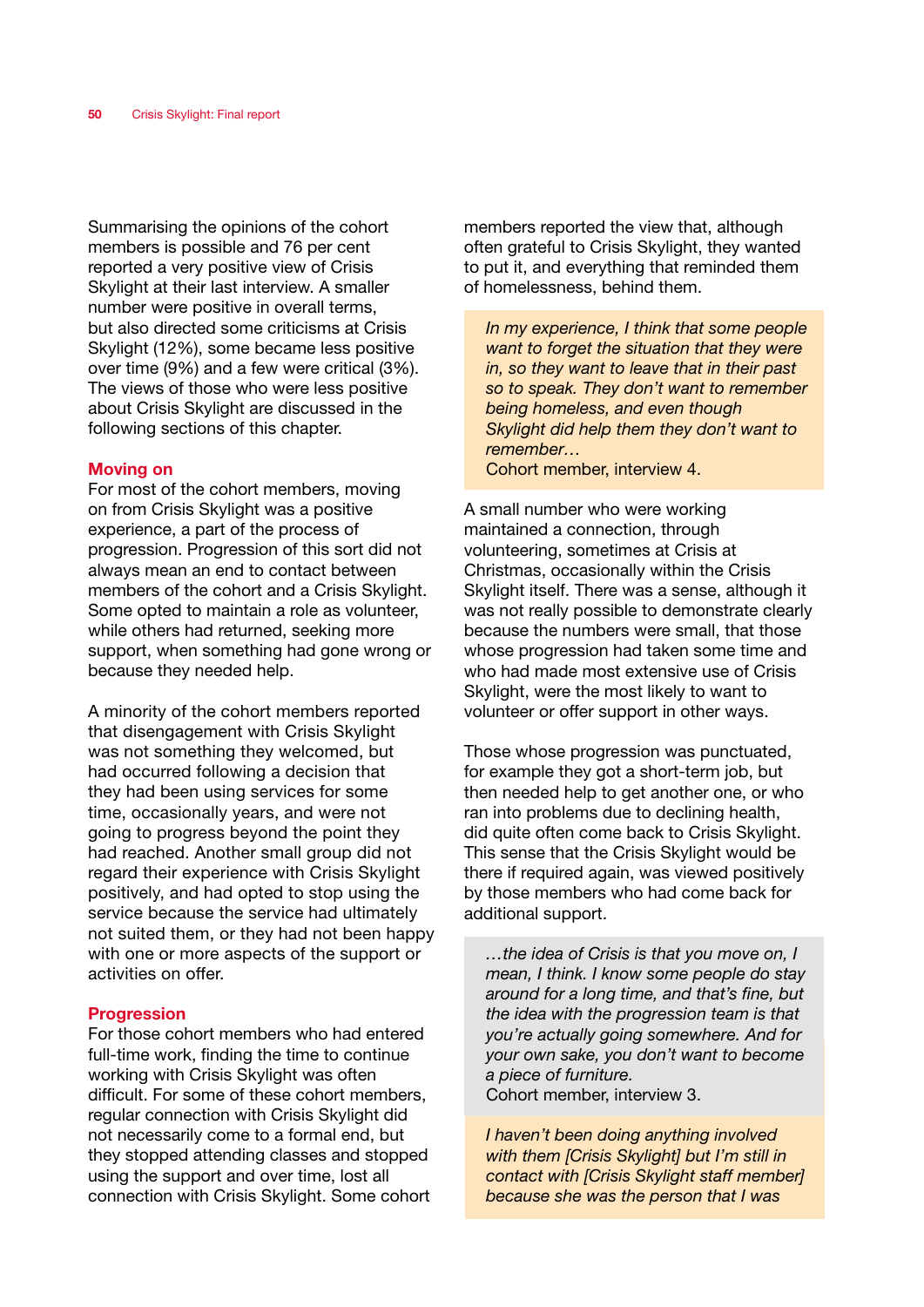*with from [being homeless] until now. So yeah, I'm still in contact with her and giving her updates and she's given me information about certain stuff as well. So I'm not completely away but I'm kind of independent…yeah.*  Cohort member, interview 2.

*I'm not looking at coming to Skylight much more, but looking at progressing on. You don't come as much…It's just a progression…I'm not saying that you don't need the support. You've moved on from the support. The progression, you work to progression, you're working towards independence.* 

Cohort member, interview 4.

#### Bringing contact to an end

Parting from Crisis Skylight was not always a process of mutual agreement, or the result of increasing independence and external responsibilities, such as paid work or full-time externally provided training or further education. While most of the cohort members who had moved on viewed Crisis Skylight positively, indeed often very positively, a few had felt that their support had come to an end rather abruptly.

*I haven't been using Skylight services…the sense I've got is that because they knew I was going to university, there wasn't really, I don't know what's the right word, I don't want to make it sound too harsh, but I've kind of been dropped and like moved on.*  Cohort member, interview 4.

There were a small proportion of the cohort members who, as described above, only made limited progress. The building-based services offered a safe, familiar environment with activities that some members wanted to engage with on a long-term basis. It is important to note that when this happened, which was not frequently, it was not simply a question of mindset. Some of the cohort members who engaged in this way tended to have a limiting illness or recurrent mental health problems; they could manage the

lower level activities offered by Crisis Skylight, but not necessarily much more than that. When these relationships were brought to an end by Crisis Skylight, it could be difficult for the member concerned, who had lost what for them was something they valued. They did not always see Crisis Skylight as a service with a specific focus on progression, but as a source of activities.

*Well, there's nothing I can do here anyway. It's only – used to really enjoy the woodwork. Because I was doing woodwork I was doing art, where I was finishing it off, all the back ends and everything…but now, because I've – you're only meant to have one term in woodwork because it's a popular subject, and I ended up doing nearly a year. I was told I can't go back in now…there's nothing else I want to do. I've tried computers and I can't get on with them. I've done my English and maths, and that's it. I'm not interested in drama or bikes because I can't ride a bike so it's pointless me fixing one. So it's all pretty pointless to me.*  Cohort member, interview 3.

### Dropping out

Through the work with the cohort it was possible to explore the different aspects of drop out among Crisis Skylight members. The loss of members prior to a process of progression being complete, or just after one or two contacts, was an issue for all six of the Crisis Skylights. The cohort interviews and also the focus groups conducted with other members of Crisis Skylight, who were not part of the cohort, all suggested the same four issues could be important in explaining why members were quite frequently lost before progression took place:

• A change in circumstances that took them physically away from Crisis Skylight services. Among the cohort members, this was thought to be quite a widespread issue. For the building based services, at London,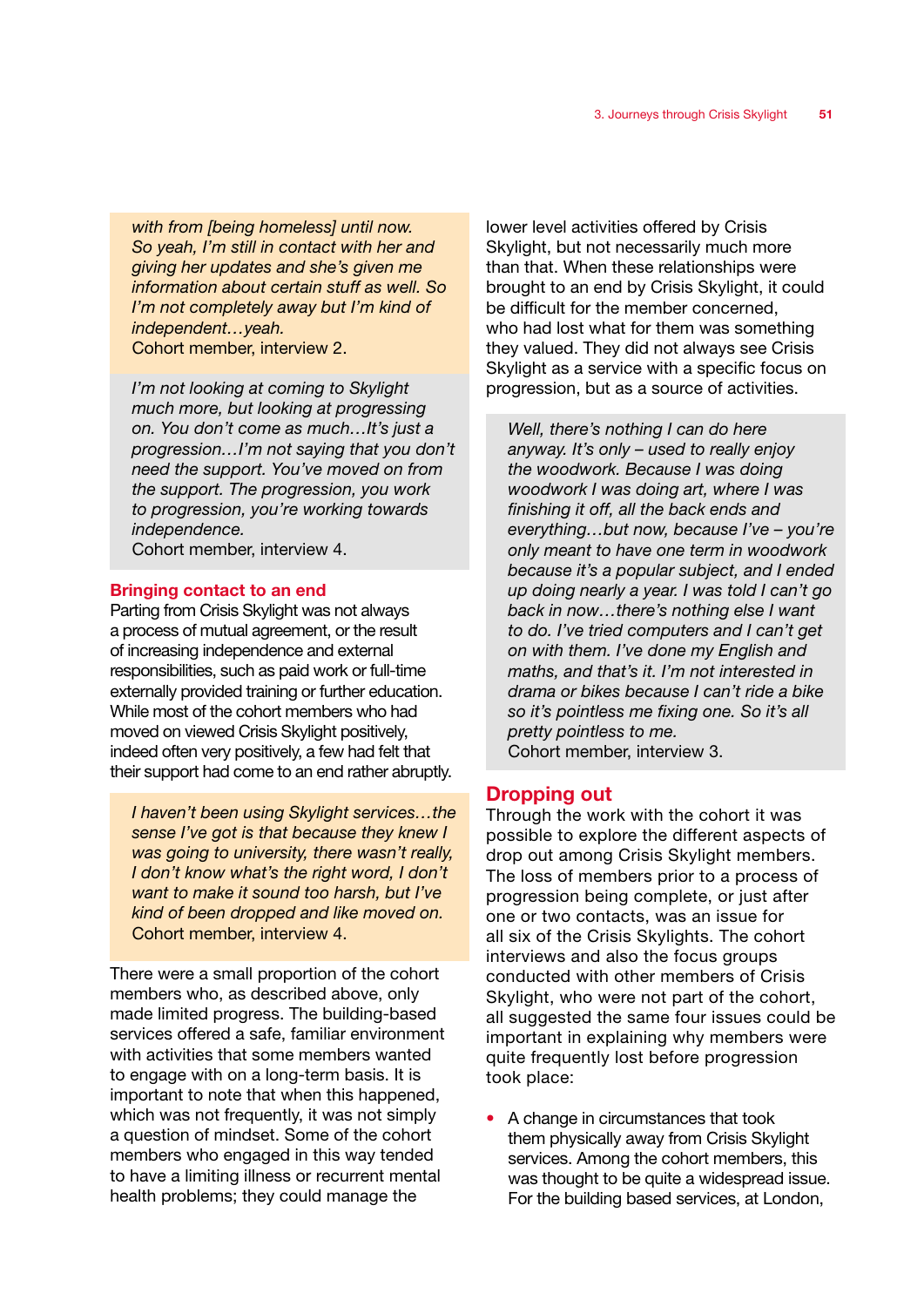Oxford and Newcastle, being re-housed or moving to another part of town to access a different homelessness service could take someone out of affordable or practical reach of a Crisis Skylight. For the outreachbased services, moving out of and away from homelessness services where courses were provided could have the same effect. Connections with Crisis Skylight, among the cohort members, had sometimes stopped because someone was re-housed, or left a specific service and it became problematic to maintain contact.

*…because I live down there now, whereas when I was just living round the corner I could come here. Now I'm living miles away I can't afford £4 a week to come here, do you know what I mean? That's just for one day.*  Cohort member (limited progression), interview 345.

- The focus of Crisis Skylight was also thought by members to be a disincentive for some homeless people. The range of classes and support on offer and the emphasis on progression was not what some homeless people, according to some of the members interviewed for this research, wanted from a service. Sometimes, this seemed to centre on a wish only for assistance with housing, or related issues such as welfare rights (help with benefits and sanctions), rather than necessarily wanting help with education, training or to access arts-based activities.
- Someone might have unmet support needs that were too acute to allow engagement with Crisis Skylight, or they did not engage for long enough for one-toone support to help address those needs.
- There was also some evidence that some people simply did not like Crisis Skylight,

in terms of the environment within the buildings, the way staff or tutors behaved, or sometimes the behaviour of other service users.

Directly talking to people who had engaged with Crisis Skylight for only a very brief period, or simply come along to one class or had one meeting with a worker and then not come back, was not feasible within the resources available for this research. However, it was possible to talk to cohort members and members about why this happened and what the reasons were for it. Sometimes, as noted, members thought the nature of services on offer were not what all single homeless people wanted. Some cohort members also reported that some single homeless people might have mental health or other support needs that were too acute for them to manage engaging with Crisis Skylight. While Crisis Skylight could, through services like the mental health coordinators, potentially help address some of these needs, engagement might not be long enough for this to happen.

*…but this isn't like a day centre as such. It is an activity centre, isn't it? So, you can't really come here to have a seat and a coffee, they like to be seeing you doing things. No, it wasn't a problem for me but, yes, I can imagine some people would be put off by that, yes.*  Cohort member, 4th interview.

*I do occasionally hear people say, 'Oh, I can't put up with so and so, or this.' I've never really understood why. Let's be honest, a lot of the people do have slightly deeper mental health issues, so fair enough but speaking personally, I just seem to fit in.*  Cohort member, interview 4.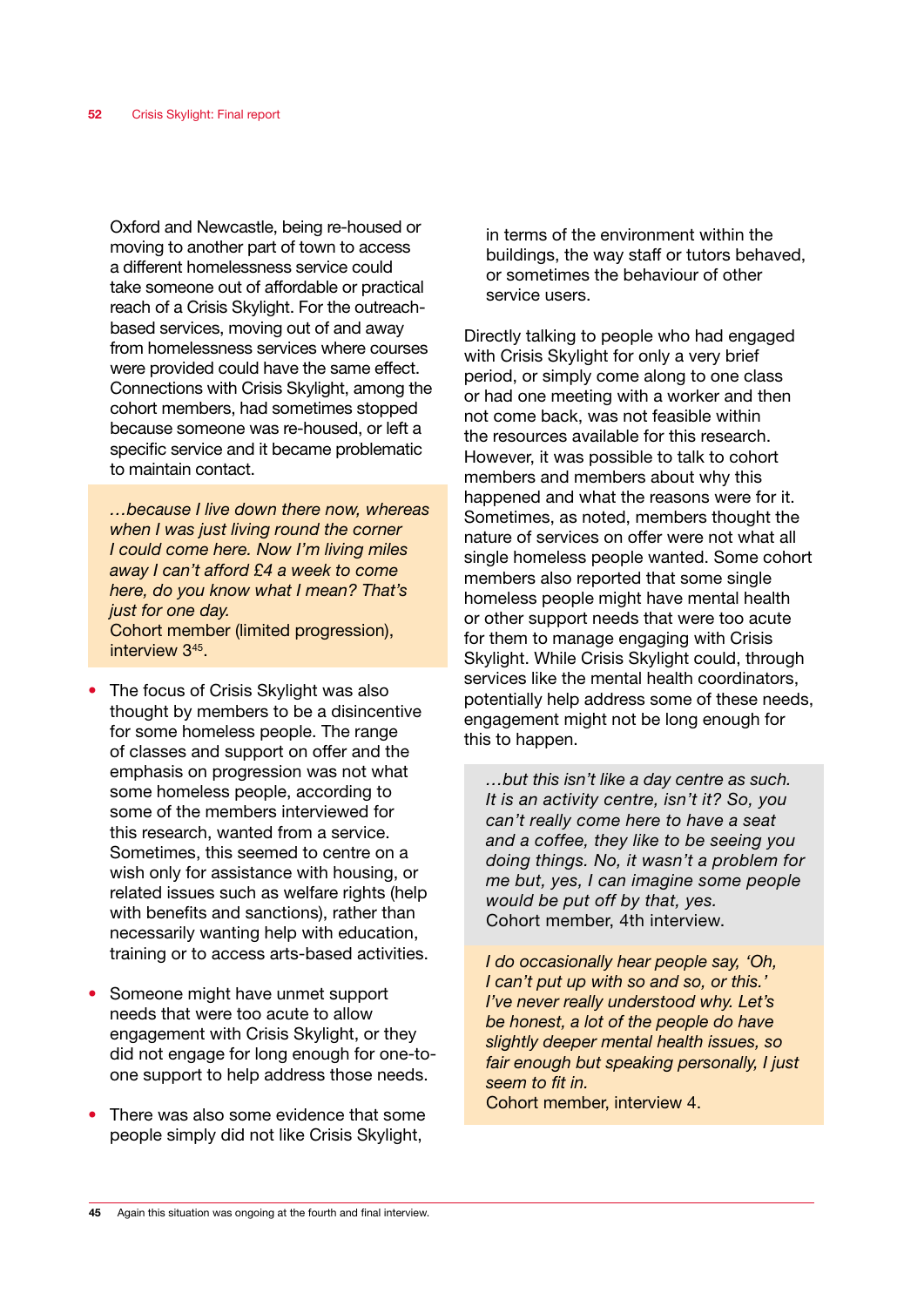A few cohort members who had ceased to engage with Crisis Skylight after a relatively short period (one term) did stay in touch with the research team. Among this small number of respondents, the reasons for disconnecting with Crisis Skylight varied, but a few reported that what Crisis Skylight offered was not what they thought they needed.

*It wasn't I didn't want it, if I don't need their services I won't use them. But if there comes a time in the future where I do need their services then yes, I will use them.* Cohort member, interview 4.

In a few cases, someone in the cohort reported experiencing problems with Crisis Skylight services, which had led them to disengage.

*I've done work for a decade or so and also I've studied as well. I'm sure there are a few people who've done BAs and MAs and they fall through the net as well, like me, but I sometimes feel that I'm not understood… I'm not saying they're patronising but it's just it feels…well, we've got a wide spectrum of people who don't have skills and there are people who do have skills and how can we help or push them in certain things, push them in different ways, they have different needs…* 

Cohort member (limited progression) interview 4.

*Well this is it, because each progression coach, I think, can only have up to ten clients per progression worker and, like I said, I think there's a breakdown of communication between the progression workers or the other members of staff. I did try to request a new progression worker before, but my progression worker said there's none available.*  Cohort member (limited progression) interview 4.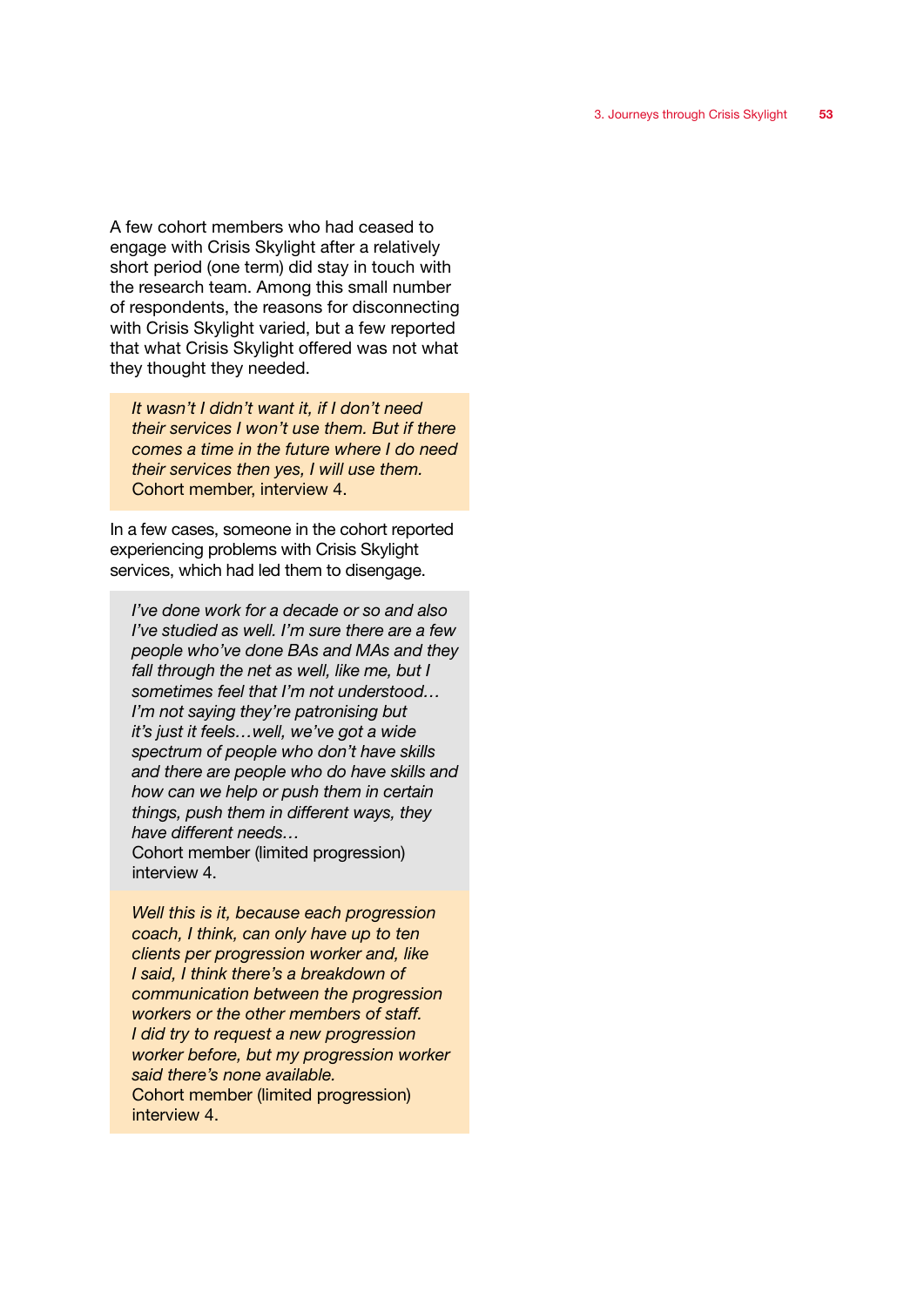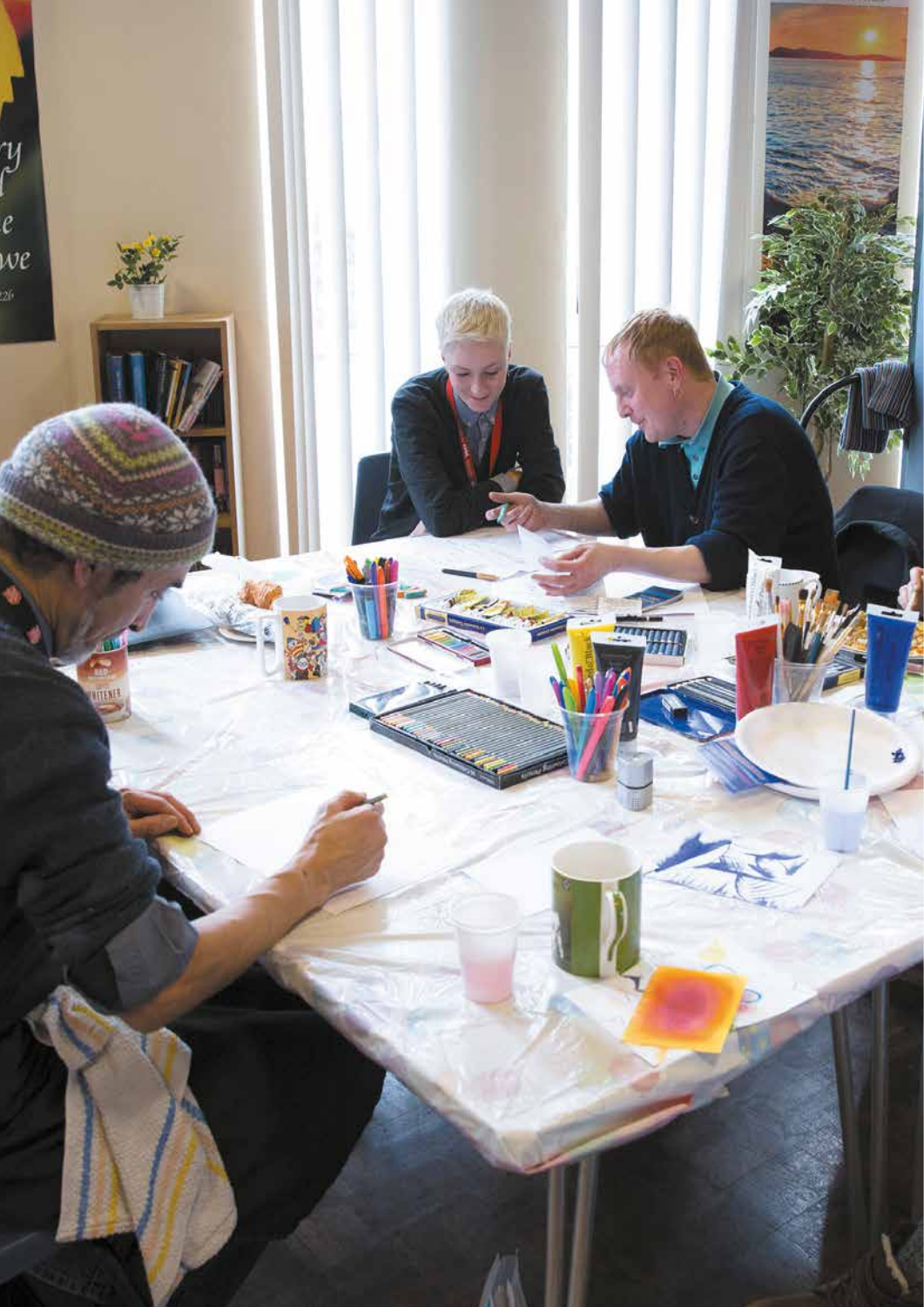# 4 Service wide outcomes

## **Introduction**

This chapter provides a brief overview and commentary on the overall performance of the six Crisis Skylights by drawing on anonymised management information data provided by Crisis.

## **Housing**

Improvements in housing situation were reported by 8 per cent of the Crisis Skylight members during the course of 2013-2015. Sixteen per cent of people sleeping rough at first contact reported improvements in their housing situation, as did 17 per cent of those in night shelters. Other members were not significantly more or less likely to report improvements in their housing situation. Services focused on housing did increase during the period covered by the research, but data were not available on when exactly improvements to housing had occurred, other than within the 2013-2015 period.

### Employment

Administrative data, on all members of the six Crisis Skylights during 2013-2015, showed that Crisis Skylight had helped 1,452 members to secure paid work. The actual number of jobs secured was greater, reflecting the often temporary and part-time nature of employment. Previous attempts at securing access to paid work for single homeless people have often met with less success.

The results of the cohort study suggested that more sustained contact with Crisis Skylight, particularly if it involved use of one-to-one support linked to progression, education or employment, could result in higher rates of employment. It was possible to explore duration of contact with Crisis Skylight in relation to employment (Figure 4.1)

and look at patterns of engagement with oneto-one support.

Average (mean) and median duration of contact, measured between the first contact and the last recorded contact (up until 31 December 2015), showed that those members who had secured paid work tended to have been using Crisis Skylight longer. This was in line with the findings from the cohort study.

Table 4.3 shows the contact that members who had secured paid work had with oneto-one support. It was unusual for members who had secured work to have had no contact with one-to-one support (10%, compared to 56% of all members). Cross tabulation did however indicate a possibly strong relationship, with 62% of all those who secured paid work receiving five or more sessions of one-to-one support from Crisis Skylight $47$  (Table 4.3). Again, this finding was in line with the results of the cohort study.

There were some differences between the rates at which Crisis Skylight members had secured work over the course of 2013-2015. Rates were higher overall in London and Oxford, which may be due to relatively more jobs being available in those areas during this period. The perception of cohort members in Oxford and London (Chapter 2) was that work was available in these areas, whereas those in Merseyside and Newcastle were more likely to view their employment options as limited. Many variables may potentially influence whether or not someone is able to secure work in a particular area, including small variations in labour market characteristics.

<sup>46</sup> Pleace, N. and Bretherton, J. (2014) *Crisis Skylight: An Evaluation (Year One Interim Report)* London: Crisis. Sig at p<0.001.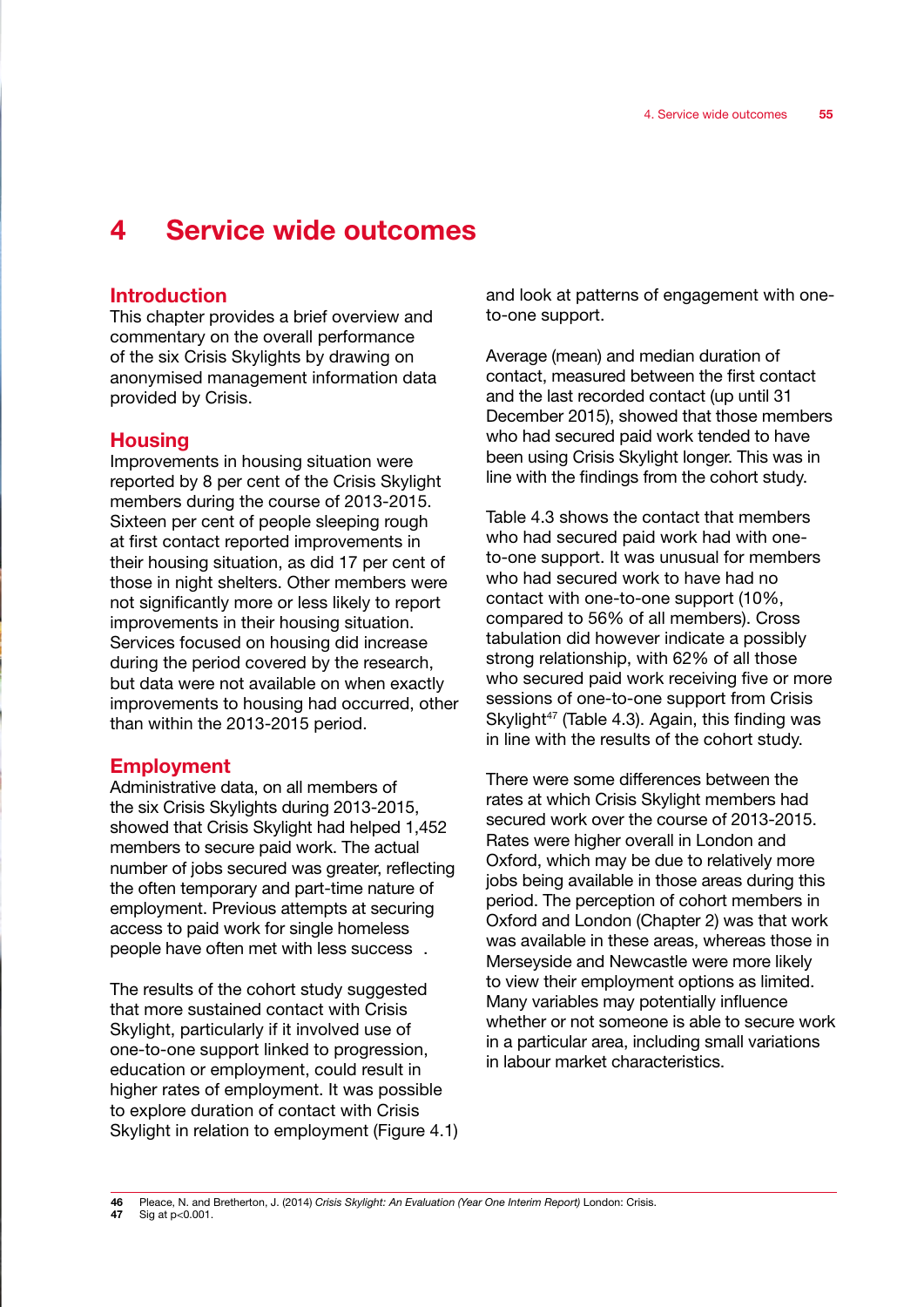Figure 4.2 shows the rates at which the Crisis Skylights reported achieving employment for their members over the course of the evaluation. These data may indicate, as the cohort study and earlier pieces of work in this research have suggested (see Appendix 1), that contextual factors may have had an impact on Crisis Skylight outcomes. Unemployment rates have been consistently lower in London and the South East than in the areas where four of the Crisis Skylights operated.<sup>48</sup>

More sustained contact with Crisis Skylight services appeared to be associated with the likelihood of securing paid work. Members who joined in 2015 had secured work at a lower rate (7%) than those joining in 2013

(10%) and 2014 (11%). This pattern was evident across all the Crisis Skylights, with paid work being secured at slightly lower rates for members joining in 2015 than for other members. This may have reflected shifts in labour market conditions, but may also have been the result of it taking time to help prepare members for paid work and with job-seeking.

Long-term unemployment is usually associated with multiple barriers to work, suggesting that the Crisis Skylight may have been making a positive difference to some longer-term members' prospects of securing work. The results of the cohort study showed that the process of moving into paid work could take a while, particularly for members moving forward for the first time.

#### Table 4.1 Reported improvements in housing by Crisis Skylight 2013-2015

| <b>Crisis Skylight</b>                                                    |                   |           |        |            |           |        |     |  |
|---------------------------------------------------------------------------|-------------------|-----------|--------|------------|-----------|--------|-----|--|
|                                                                           | <b>Birmingham</b> | Edinburgh | London | Merseyside | Newcastle | Oxford | All |  |
| <b>Number of members</b><br>reporting improvement in<br>housing situation | 80                | 50        | 404    | 77         | 102       | 112    | 825 |  |
| As percentage of all<br>members                                           | 5%                | 8%        | 11%    | 4%         | 9%        | 11%    | 8%  |  |

Source: Administrative data for Crisis Skylight members, 2013-2015. Percentages are rounded.

#### Table 4.2 Reported gains of employment by Crisis Skylight 2013-2015

| <b>Crisis Skylight</b>                                             |                   |           |        |            |           |        |       |
|--------------------------------------------------------------------|-------------------|-----------|--------|------------|-----------|--------|-------|
|                                                                    | <b>Birmingham</b> | Edinburgh | London | Merseyside | Newcastle | Oxford | All   |
| <b>Number of members</b><br>reporting gaining one or<br>more jobs* | 181               | 81        | 687    | 148        | 149       | 206    | 1,452 |
| As percentage of all<br>members                                    | 9%                | 8%        | 14%    | 6%         | 6%        | 13%    | 10%   |

Source: Administrative data for Crisis Skylight members, 2013-2015

\*some work was part time or temporary, meaning members could and did sometimes secure multiple jobs while with Crisis. Percentages are rounded.

48 http://www.ons.gov.uk/employmentandlabourmarket/peopleinwork/employmentandemployeetypes/bulletins/regionallabourmarket/oct2016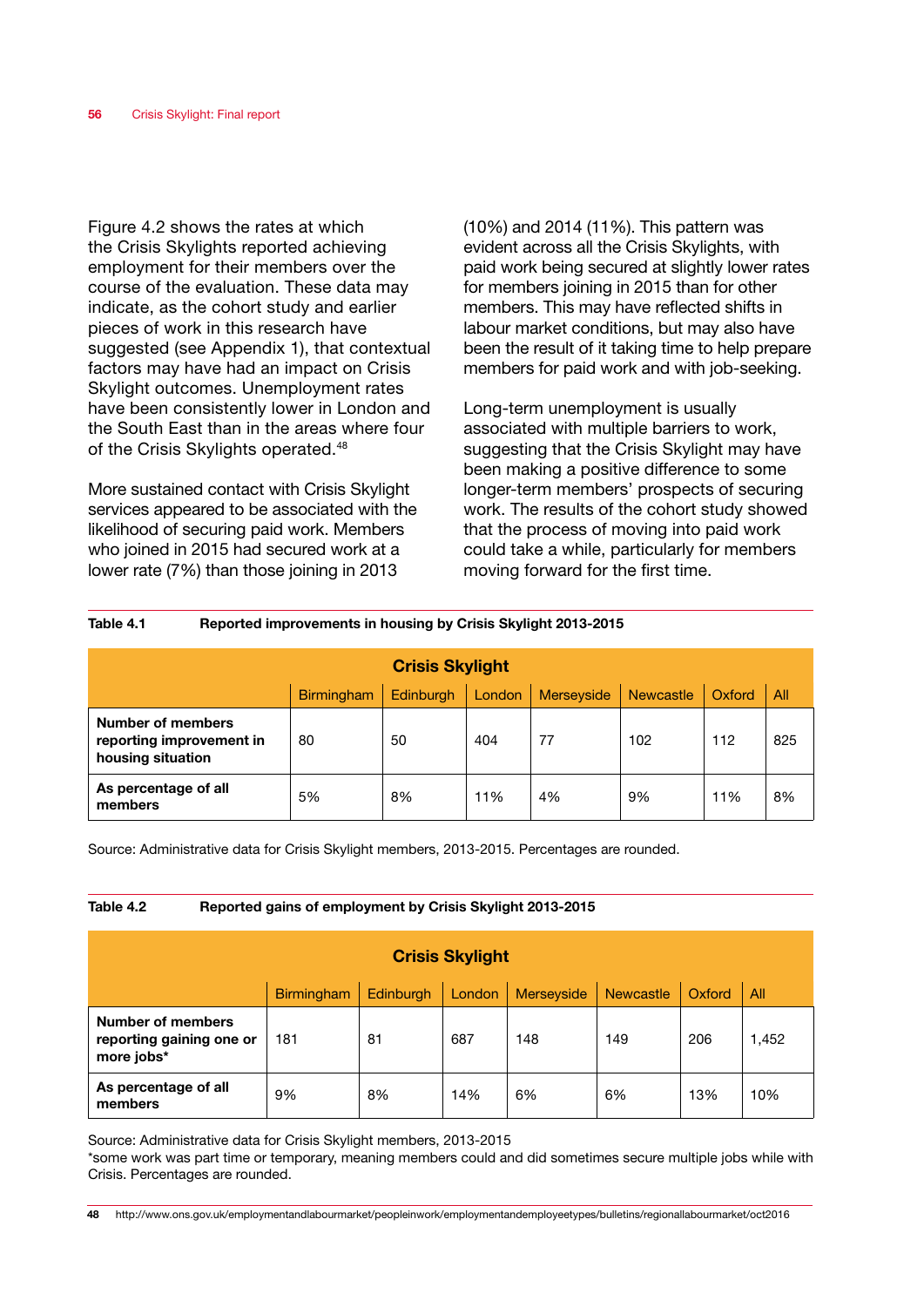| One-to-one support | Did not secure work | Gained one or more jobs* | All Crisis Skylight members |
|--------------------|---------------------|--------------------------|-----------------------------|
| <b>None</b>        | 59%                 | 10%                      | 54%                         |
| 1 to 4 sessions    | 29%                 | 28%                      | 29%                         |
| 5 or more sessions | 12%                 | 62%                      | 17%                         |
| All                | 100%                | 100%                     | 100%                        |

#### Table 4.3 Securing work and one-to-one support sessions 2013-2015

Source: Administrative data for Crisis Skylight members, 2013-2015

\* Some work was part time or temporary, meaning members could and did sometimes secure multiple jobs while with Crisis. Percentages are rounded.

#### **Volunteering**

Overall 7 per cent of Crisis Skylight members became involved in internal or external volunteering over the period 2013-2015. Rates varied between the Crisis Skylights (Figure 4.3), with the highest levels recorded in Birmingham, London and Oxford.

Volunteering was more likely to occur among members who had been in contact with a Crisis Skylight for some time<sup>49</sup>. For some members, volunteering, both within Crisis Skylight and externally, had proven to be a pathway to employment. For others, as illustrated by the cohort study, it was a way in which they could fill their time in a way they found productive and rewarding. Some longer term members, who faced multiple barriers to work, undertook volunteering, both within and outside Crisis Skylight, for this reason.

There appeared to be some association between volunteering and securing paid work, but it was not possible to control for all the factors that might also influence employment outcomes. For example, data on health and wellbeing and educational attainment were self-reported and not always complete (see Chapter 2). Bi-variate analysis

suggested some association, as 26 per cent of those members who had secured paid work had volunteered, compared to 5 per cent of those who had not secured paid work50. Whether volunteering is a direct pathway to paid work will vary on the nature of that volunteering. Some roles are in many respects job-like and provide opportunities to gather relevant experience for work in a specific field, other volunteer roles may only be occasional or low level.

Most of the members who were involved in volunteering had quite sustained contact with a Crisis Skylight. Members who were involved in volunteering had been using Crisis Skylight for an average of 112 weeks (2.15 years), as at the end of 2015 with a median figure of 93 weeks (1.78 years). One quarter of all the members involved in volunteering had been engaged with a Crisis Skylight for less than 46 weeks (0.88 years) as at the end of 2015.

# Arts, education and training provided by Crisis Skylight

Table 4.4 summarises the qualifications and certificates secured by Crisis Skylight members during 2013-2015.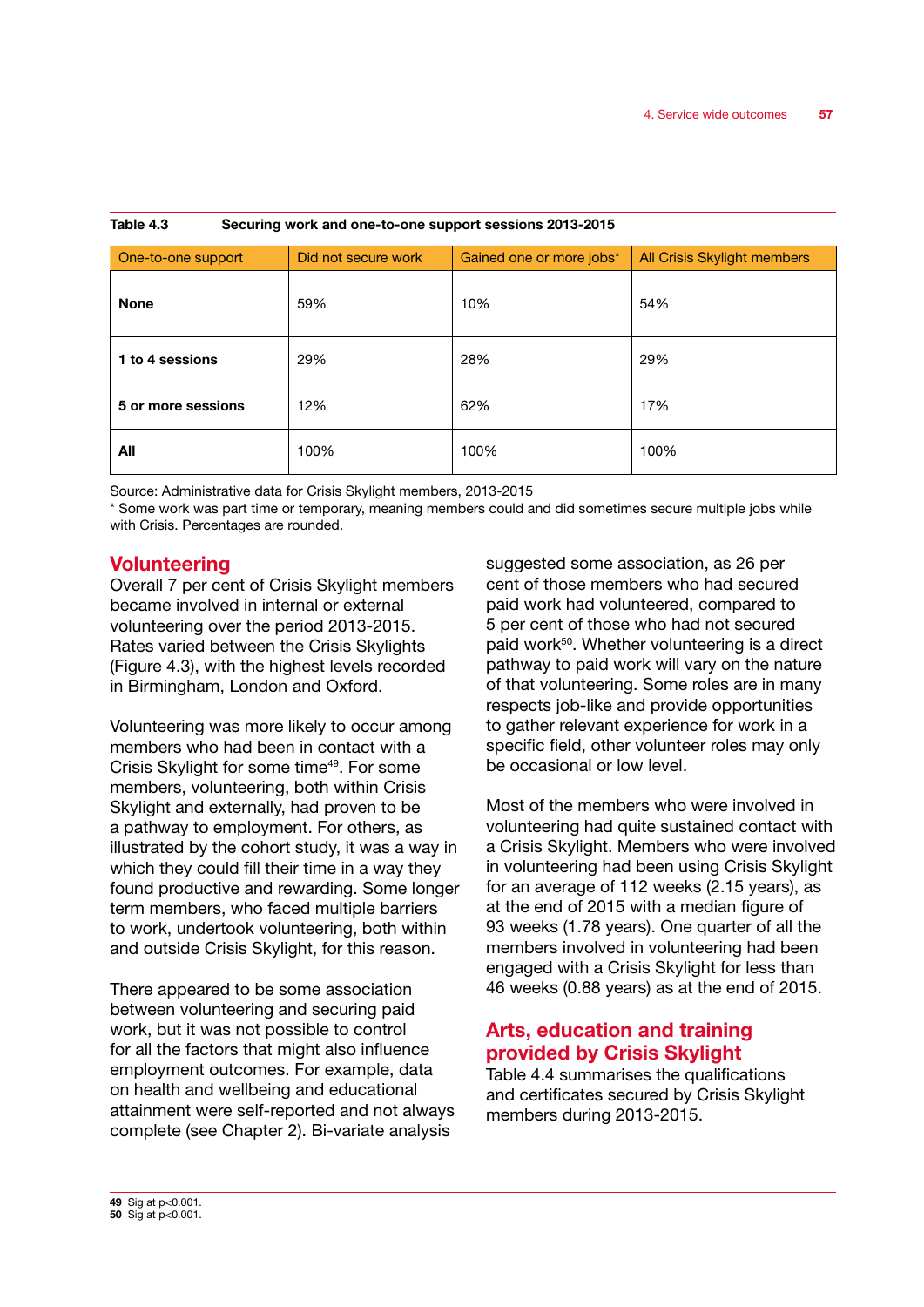

Source: Administrative data for Crisis Skylight members, 2013-2015.

In addition to the qualifications and certificates earned, the Crisis Skylights also ran women-only sessions in the arts, basic skills, health and wellbeing and vocational subjects. Women members earned a further 181 qualifications and certificates in these classes and activities over the course of 2013-201551.

Table 4.5 summarises the differences in emphasis and approach across the Crisis Skylights. In terms of qualifications, a focus on basic skills, employability, vocational and/ or personal development is evident across all six. Certificates and qualifications are less commonly awarded for arts-based activities, so the aspects of Crisis Skylight's work on arts are not as strongly represented here.

More recently arrived members, starting in 2015, were less likely to have achieved qualifications or certificates, but this is likely to have been related to their not always having had sufficient time to complete qualifications.

Data on educational attainment prior to joining Crisis Skylight were incomplete. However, those recorded as already having qualifications did not appear to be more or less likely to secure qualifications from Crisis Skylight.

Figure 4.6 shows the rates at which members had passed examinations or certificates in basic skills education, personal development, vocational training and employability. Birmingham and London were the two Crisis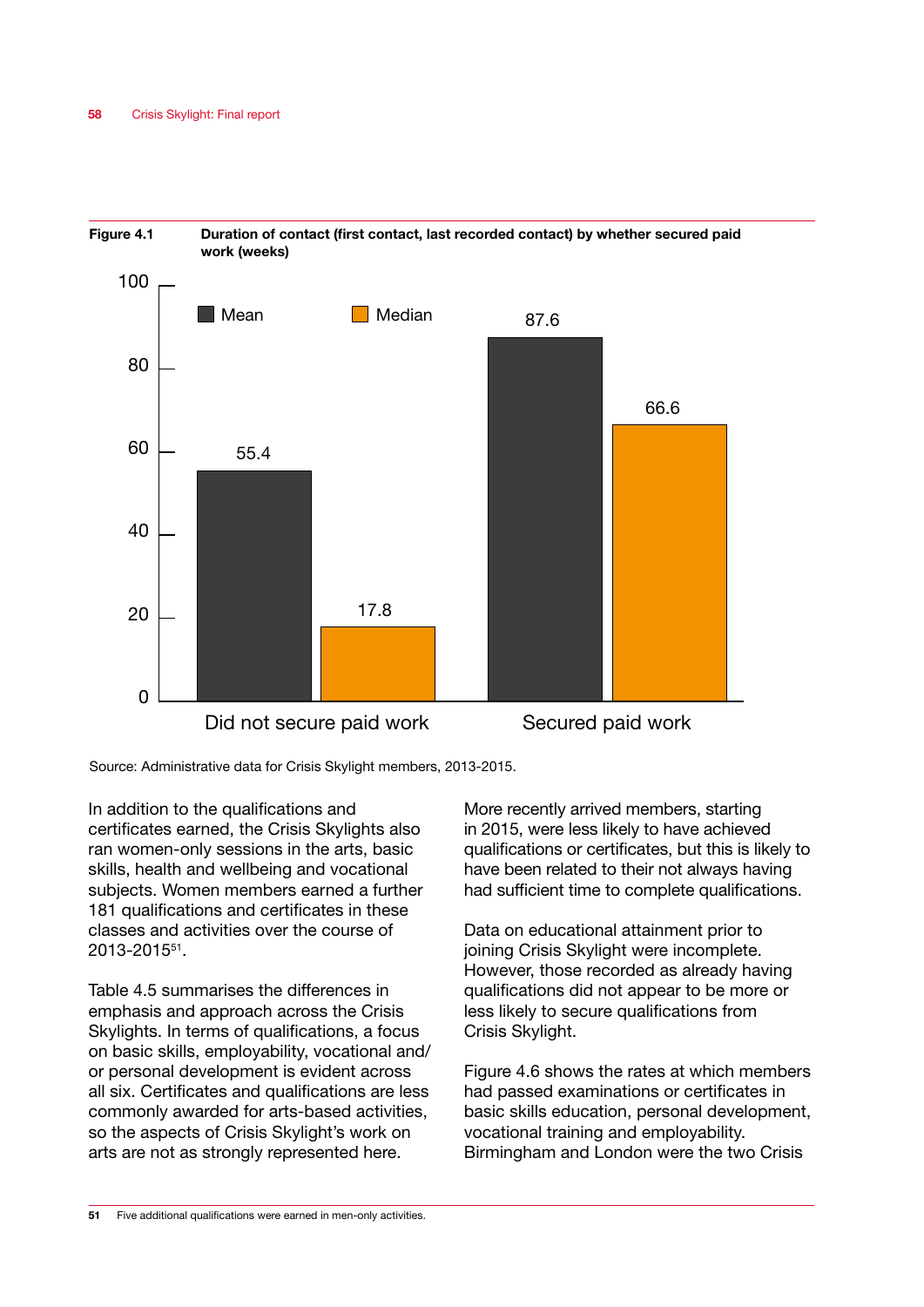

Figure 4.2 Rates at which Crisis Skylight members secured work 2013-2015

Source: Administrative data for Crisis Skylight members, 2013-2015.

Skylights in which the rate at which members secured one or more such qualifications were highest. In Birmingham, there had been a conscious decision to focus more heavily on these aspects of course delivery, in London, the range of options for members to engage with in these areas was wider than elsewhere.

There is also another possible, partial, explanation, which is that members who had been with Crisis Skylight longer tended to have passed such qualifications and certificates at higher rates between 2013- 2015. So, for example, 20 per cent of members who had joined Crisis Skylight before or during 2012, secured one or more these types of examinations and certificates during 2013-2015, with 20 per cent of members who joined in 2013 achieving the same. During 2013-2015, of those members joining in 2014, 18 per cent secured these types of qualifications and certificates,

falling to 14 per cent among members joining in 2015.

As noted above, this could simply be a question of needing time to secure these kinds of qualifications and certificates, with those joining later on not yet being at the point where they had yet achieved this. In Edinburgh, only 12 per cent of members had been active in any way with the initial phase of Crisis Skylight since 2013 or earlier, although Merseyside (29%) and Birmingham (23%) had similar levels of members who had been active since this point.

There was some evidence of a relationship between use of one-to-one support and success in passing the examinations and certificates.

• Among members who received no sessions of one-to-one support, 86 per cent did not secure any qualifications while working with Crisis Skylight (8,093 members)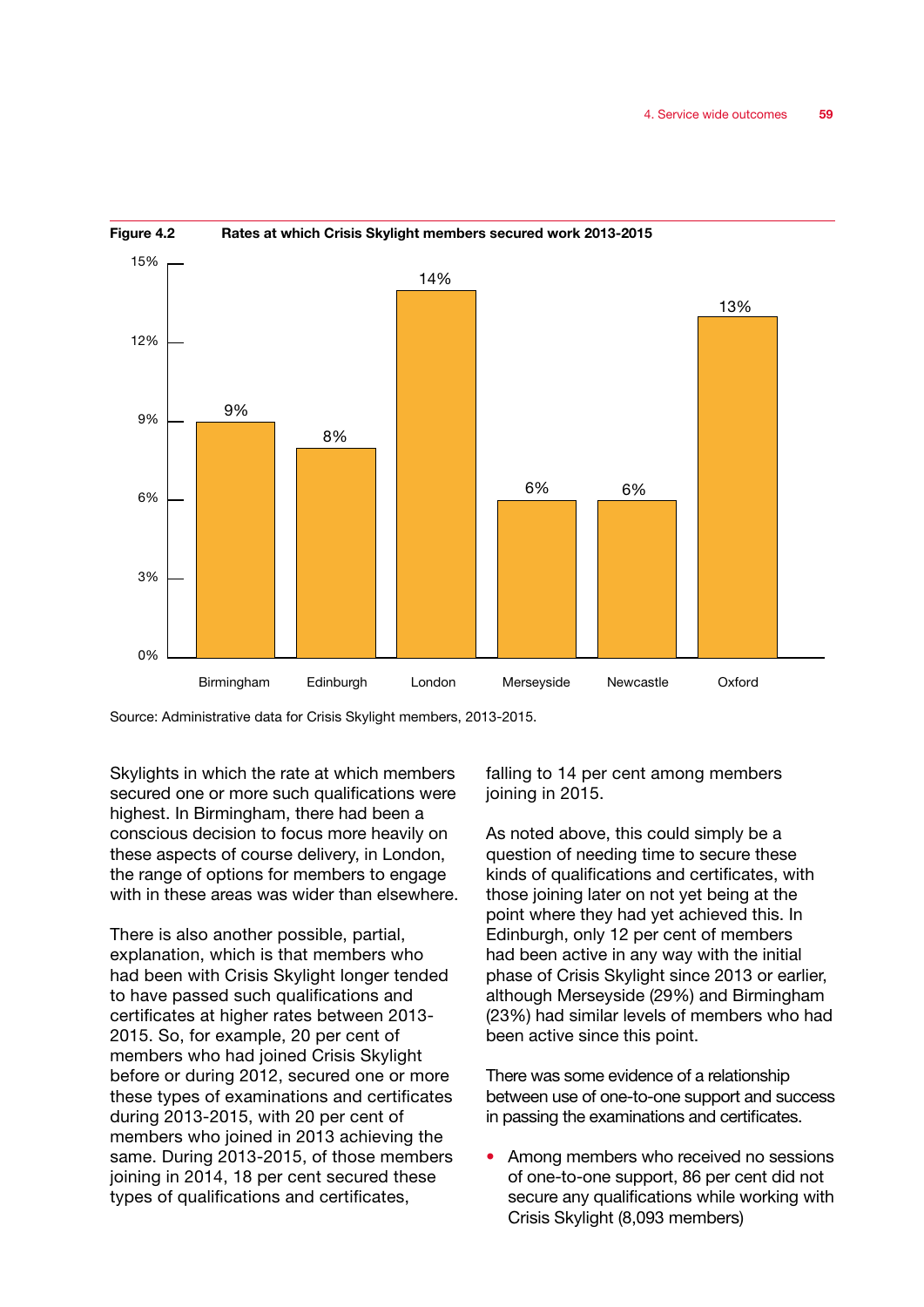

Source: Administrative data for Crisis Skylight members, 2013-2015.

| Table 4.4 | Qualifications and certificates by Crisis Skylight 2013-2015 |  |
|-----------|--------------------------------------------------------------|--|
|-----------|--------------------------------------------------------------|--|

| <b>Crisis Skylight</b>      |                   |                |          |            |                  |        |       |  |  |
|-----------------------------|-------------------|----------------|----------|------------|------------------|--------|-------|--|--|
|                             | <b>Birmingham</b> | Edinburgh      | London   | Merseyside | <b>Newcastle</b> | Oxford | All   |  |  |
| <b>Basic skills</b>         | 435               | 130            | 1,482    | 160        | 629              | 406    | 3,242 |  |  |
| <b>Employability</b>        | 485               | 1              | 1,101    | 95         | 55               | 6      | 1,743 |  |  |
| <b>Creative arts</b>        | 309               | 8              | 1        | 104        | 207              | 37     | 666   |  |  |
| <b>Performing arts</b>      | 250               | $\overline{4}$ | 55       | 41         | 0                | 5      | 355   |  |  |
| <b>Health and wellbeing</b> | 18                | 3              | $\Omega$ | 0          | 24               | 0      | 45    |  |  |
| <b>Vocational</b>           | $\Omega$          | $\overline{4}$ | 37       | 174        | 188              | 158    | 561   |  |  |
| <b>Personal development</b> | 610               | 9              | 6        | 9          | 48               | 27     | 709   |  |  |

Source: Administrative data for Crisis Skylight members, 2013-2015.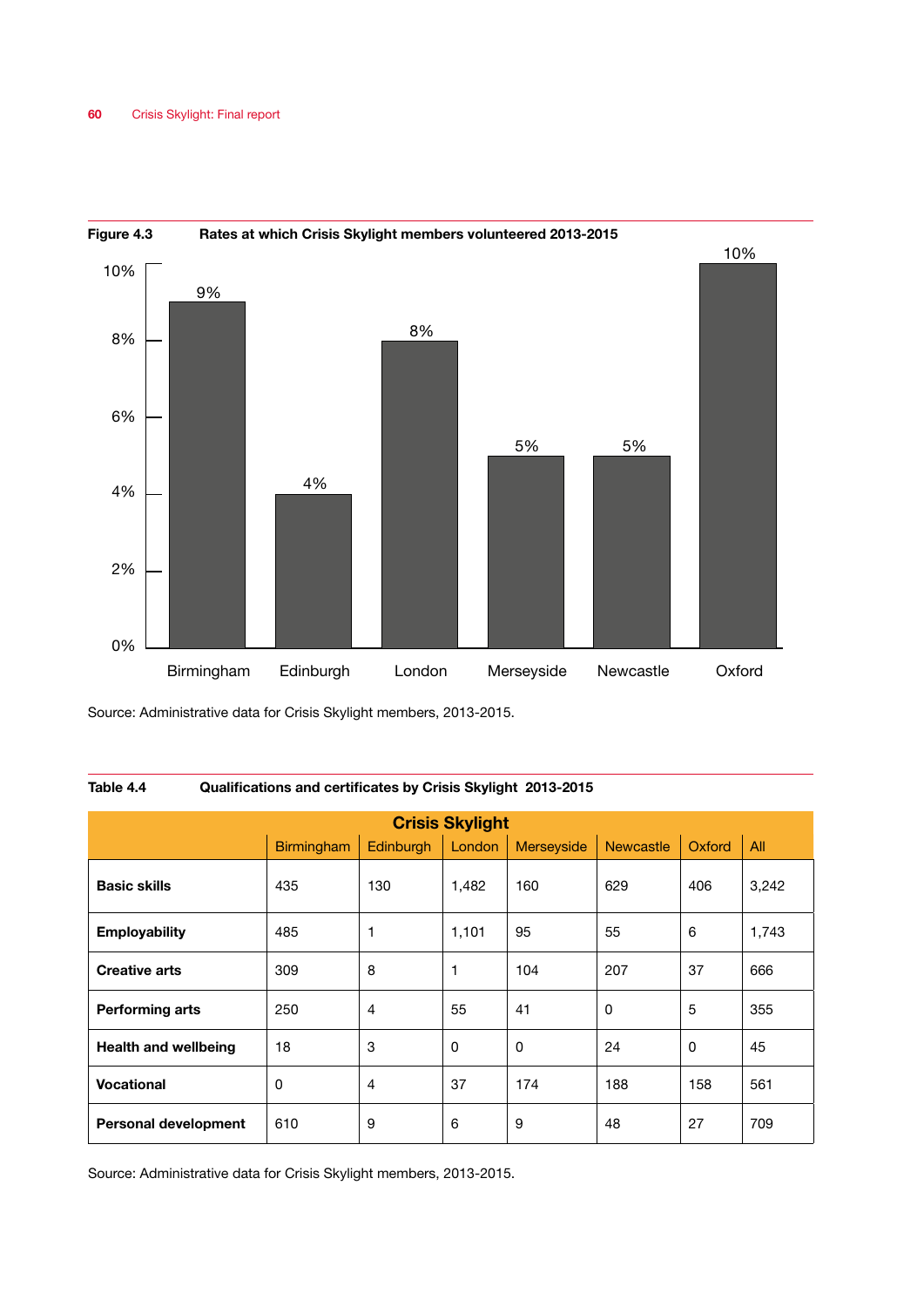| <b>Crisis Skylight</b>      |                   |           |        |            |           |        |     |  |
|-----------------------------|-------------------|-----------|--------|------------|-----------|--------|-----|--|
|                             | <b>Birmingham</b> | Edinburgh | London | Merseyside | Newcastle | Oxford | All |  |
| <b>Basic skills</b>         | 21%               | 82%       | 55%    | 27%        | 55%       | 64%    | 44% |  |
| <b>Employability</b>        | 23%               | 1%        | 41%    | 16%        | 5%        | 1%     | 24% |  |
| <b>Creative arts</b>        | 15%               | 5%        | 0%     | 18%        | 18%       | 6%     | 9%  |  |
| <b>Performing arts</b>      | 12%               | 3%        | 2%     | 7%         | 0%        | 1%     | 5%  |  |
| <b>Health and wellbeing</b> | 1%                | 2%        | 0%     | 0%         | 2%        | 0%     | 1%  |  |
| <b>Vocational</b>           | 0%                | 3%        | 1%     | 30%        | 16%       | 25%    | 8%  |  |
| <b>Personal development</b> | 29%               | 6%        | 0%     | 2%         | 4%        | 4%     | 10% |  |

#### Table 4.5 Qualifications and certificates awarded by Crisis Skylight 2013-2015

Source: Administrative data for Crisis Skylight members, 2013-2015.

cent did not secure any qualifications while working with Crisis Skylight (4,340 members)

• Among members who had received five or more sessions of one-to-one support, 49% secured one or more qualifications while working with Crisis Skylight<sup>52</sup>.

A great many courses were offered by Crisis Skylight – health and safety, IT training, basic skills in maths and English and a wide range of vocational qualifications and certificates were on offer. Crisis administrative data indicated that 1,268 distinct accredited courses and activities were offered across the six Crisis Skylights during the period 2013- 2015. It was possible (tables 4.5 and 4.6) to broadly classify these different activities into groups, but no single accredited course or activity represented more than 1 per cent

2015. A description of the activities and qualifications offered by Crisis Skylight was provided in Chapter 2.

# Facilitating access to external education and training

The rates at which referrals occurred to further and higher education and to externally provided training occurred, appeared again, to possibly be influenced by contact with one-toone support<sup>53</sup>. 34 percent of those members receiving five or more sessions of one-to-one support received such a referral, falling to 7 per cent of those receiving one to four sessions and 2 per cent of those members receiving no oneto-one support<sup>54</sup>. The results generated through bi-variate analysis do however suggest that the positive relationships between one-to-one support and outcomes, reported in the cohort study, were more widely present.

 $\overline{52}$  Sig at p<0.001.<br>53 Outcomes were

<sup>53</sup> Outcomes were recorded for members seeing a coach as the coaches record the outcomes. However, tutors would also have had a role in referring members on to external education and training.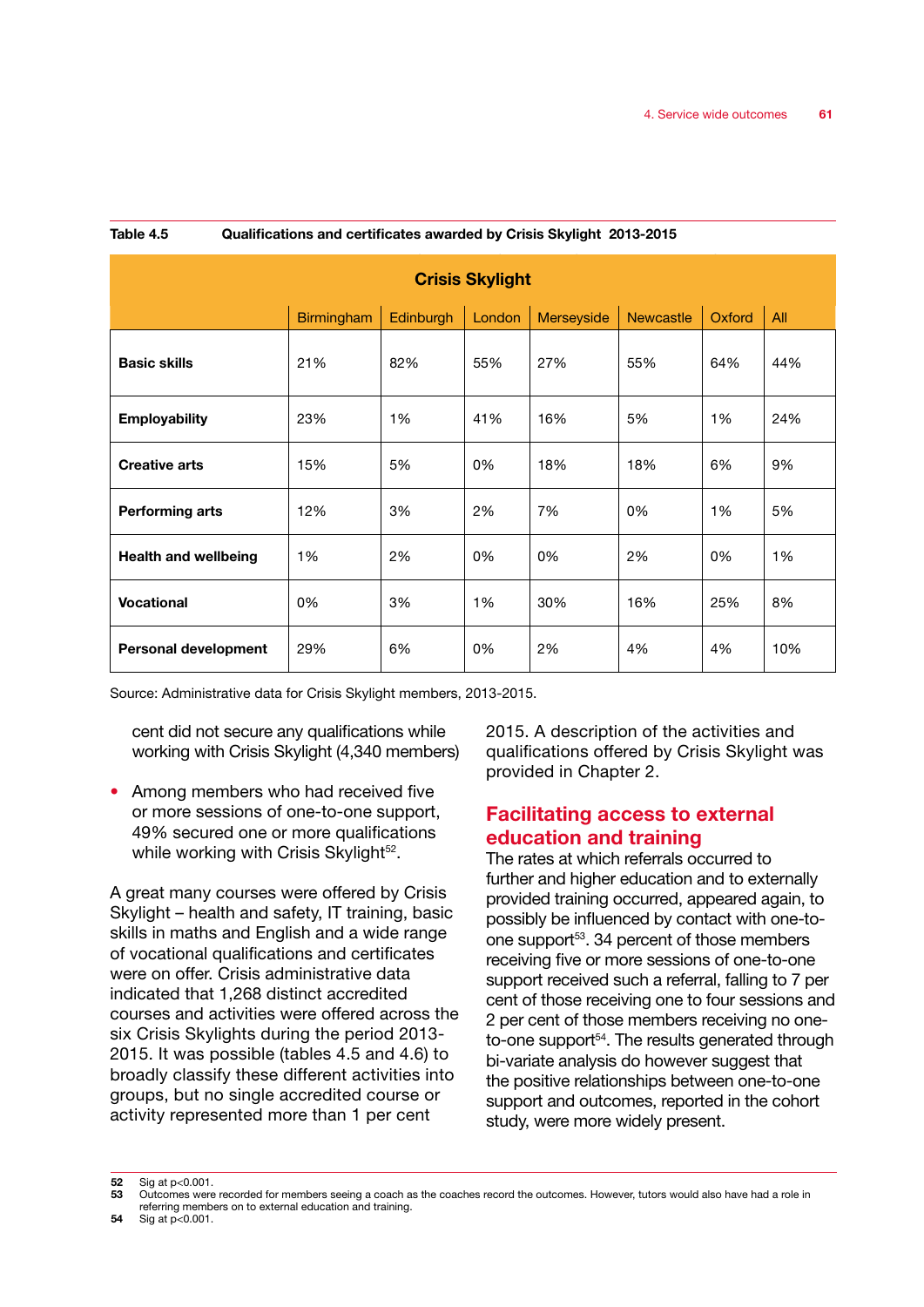Table 4.6 Basic skills, education, personal development, vocational and employability qualifications and certificates awarded by Crisis Skylight 2013-2015

| <b>Crisis Skylight</b>                                         |                   |           |        |            |                  |        |       |  |  |
|----------------------------------------------------------------|-------------------|-----------|--------|------------|------------------|--------|-------|--|--|
|                                                                | <b>Birmingham</b> | Edinburgh | London | Merseyside | <b>Newcastle</b> | Oxford | All   |  |  |
| <b>Members passing</b><br>one or more exams<br>or certificates | 621               | 108       | 1,172  | 341        | 574              | 237    | 3,053 |  |  |
| Average (mean) exam/<br>certificate passes                     | 3.43              | 1.52      | 2.29   | 1.99       | 2.20             | 2.70   | 2.47  |  |  |
| Median exam/certificate<br>passes                              | $\overline{c}$    |           |        | 1          |                  | 2      |       |  |  |
| Total exam or certificate<br>passes                            | 2,133             | 164       | 2,680  | 677        | 1,260            | 640    | 7,554 |  |  |

Source: Administrative data for Crisis Skylight members, 2013-2015.

## Health and wellbeing

Administrative data on health and wellbeing consisted entirely of basic self-reported data, which have a number of limitations. Any support needs not recorded in the first contact form may not be accounted for, and any changes in health and wellbeing were self-reported, again meaning that a negative or positive change that was not reported, was not recorded. Such measurements are, alongside being incomplete, also imprecise. For example if someone reports a current mental health problem or a history of such problems, this potentially covers a very wide range of conditions, diagnoses and needs.

Overall, 11 per cent of members received support related to mental health during the course of 2013-2015. One of the key elements of the support offered by Crisis Skylight, the mental health coordinators, was not available in all the Crisis Skylights during this period (see Chapter 2). Oxford, Newcastle and London provided support at the highest rates (29%, 15% and 13%). The research focused specifically on the mental health coordinators and was conducted by

the authors and the results of the cohort study did indicate that support with mental health could be very beneficial to Crisis Skylight members<sup>55</sup>.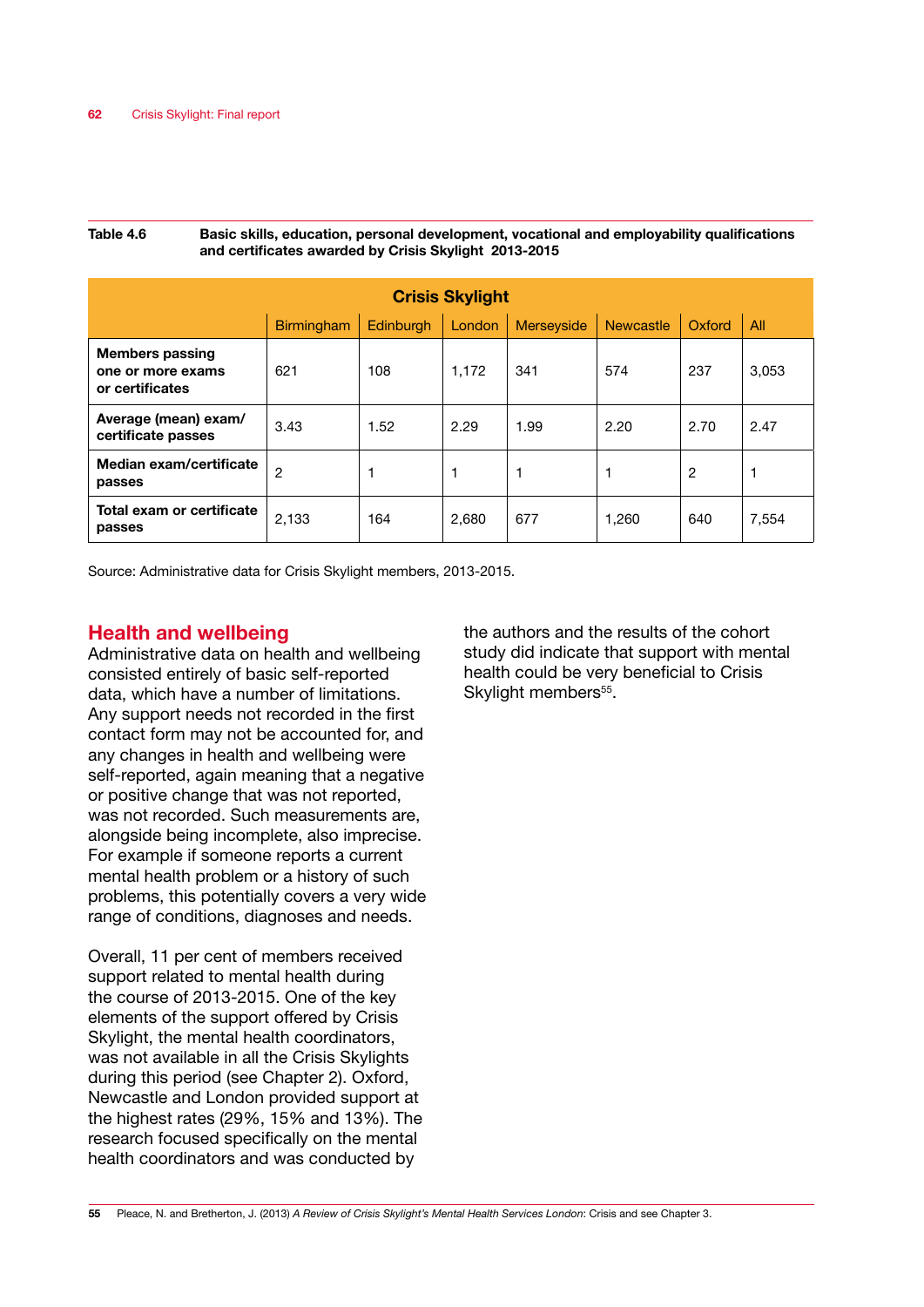

## Figure 4.4 Proportion of members entering external education and training by Crisis Skylight

Source: Administrative data for Crisis Skylight members, 2013-2015.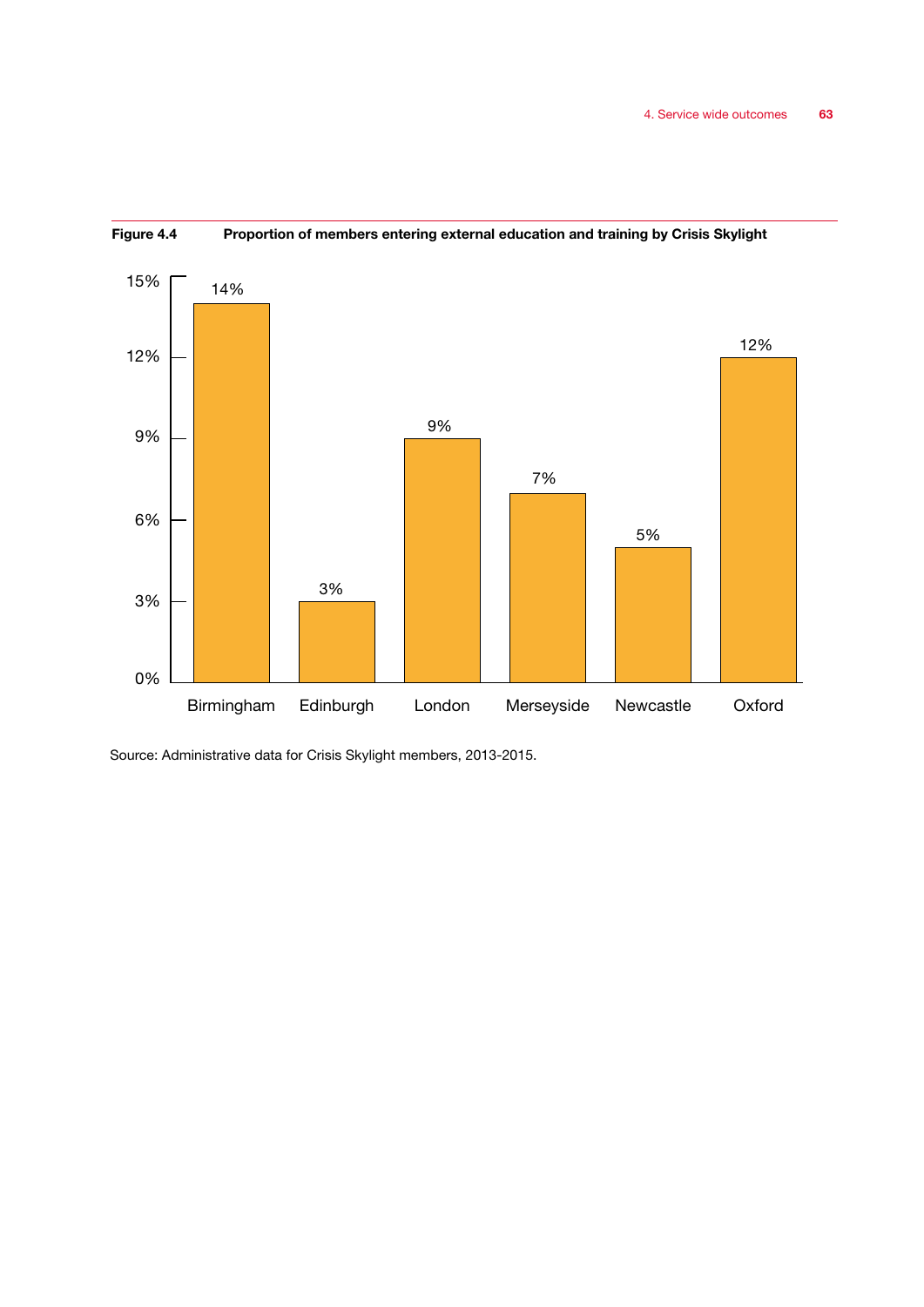# 5 The strategic role of Crisis Skylight

# Introduction

This chapter draws on the results of 20 interviews with homelessness service providers, local authorities, charities and other agencies working with the six Crisis Skylights conducted in 2013 and 2015. This chapter describes the way in which Crisis Skylights were viewed by other agencies and the role they played in local homelessness strategies.

# A slowly changing landscape

Our understanding and response to single homelessness is undergoing a number of changes. During the last 25 years, homelessness research started to show that the relationships between unmet support needs and single homelessness are more complex than was once thought. Globally, the research evidence base shows that some single homeless people initially have low – or no – support needs, experience trigger events, and deteriorate during the course of unresolved longer-term and recurrent homelessness<sup>56</sup>.

This group of single homeless people need ever-increasing levels of support to exit from homelessness, as the duration or frequency of their homelessness increases. Of course, there is still also evidence of homelessness causation that appears linked to pre-existing severe mental illness, problematic drug use and drinking and poor physical health, all of which may worsen during an experience of single homelessness. However, single homeless people are not simply an 'ill' population; indeed some do not start out being 'ill' at all<sup>57</sup>.

The truly common factors are social and economic. Single homeless people have difficulties accessing the formal economy. They may encounter barriers to services and the welfare system and they also tend to lack alternative support, in the form of family, a partner or friends, or having relied on such support, have subsequently lost it<sup>58</sup>.

This research on Crisis Skylight shows there can be exceptions to the relationships between poor life chances and single homelessness, people who fell out of work, further education and mainstream economic life due to serious illness, who had no support to fall back on. The international evidence base indicates that lower support for poorer elements of the population tends to be associated with higher levels of overall homelessness and single homelessness.

However, homelessness data tend to be more restricted in countries with low levels of welfare state spending, so it is difficult to be certain if this is universally true<sup>59</sup>. Countries with a greater tradition of support from extended families may, despite lower provision of welfare, health and social housing, counteract homelessness because families are prepared to offer more support.

As understanding of single homelessness shifts, away from the idea of a universally 'ill' population and towards the idea of single homelessness as a social and economic problem. The policy context in which Crisis Skylight operates will continue to change. This will not necessarily be a single process, nor a smooth one. There has been significant consistency in homelessness policy since 1997, centring on maximising access to paid work as the way to tackle poverty and the extremes of social and economic disadvantage.

- 58 Busch-Geertsema, V. et al (2010) op. cit.<br>59 Benjaminsen L. and Andrade, S. B. (2015)
- 59 Benjaminsen, L. and Andrade, S.B. (2015). *Testing a Typology of Homelessness Across Welfare Regimes: Shelter Use in Denmark and the USA*. Housing Studies, 30(6), 858-876.

<sup>56</sup> Culhane, D.P. et al (2013) The age structure of contemporary homelessness: evidence and implications for public policy. Analyses of Social Issues and Public Policy, 13(1), 228-244; Jones, A. and Pleace, N. (2010) op. cit.; Busch-Geertsema, V. et al (2010) op. cit.

<sup>57</sup> Lee, B.A., Tyler, K.A. and Wright, J.D. (2010) *The new homelessness revisited.* Annual review of sociology, 36, pp. 501-521.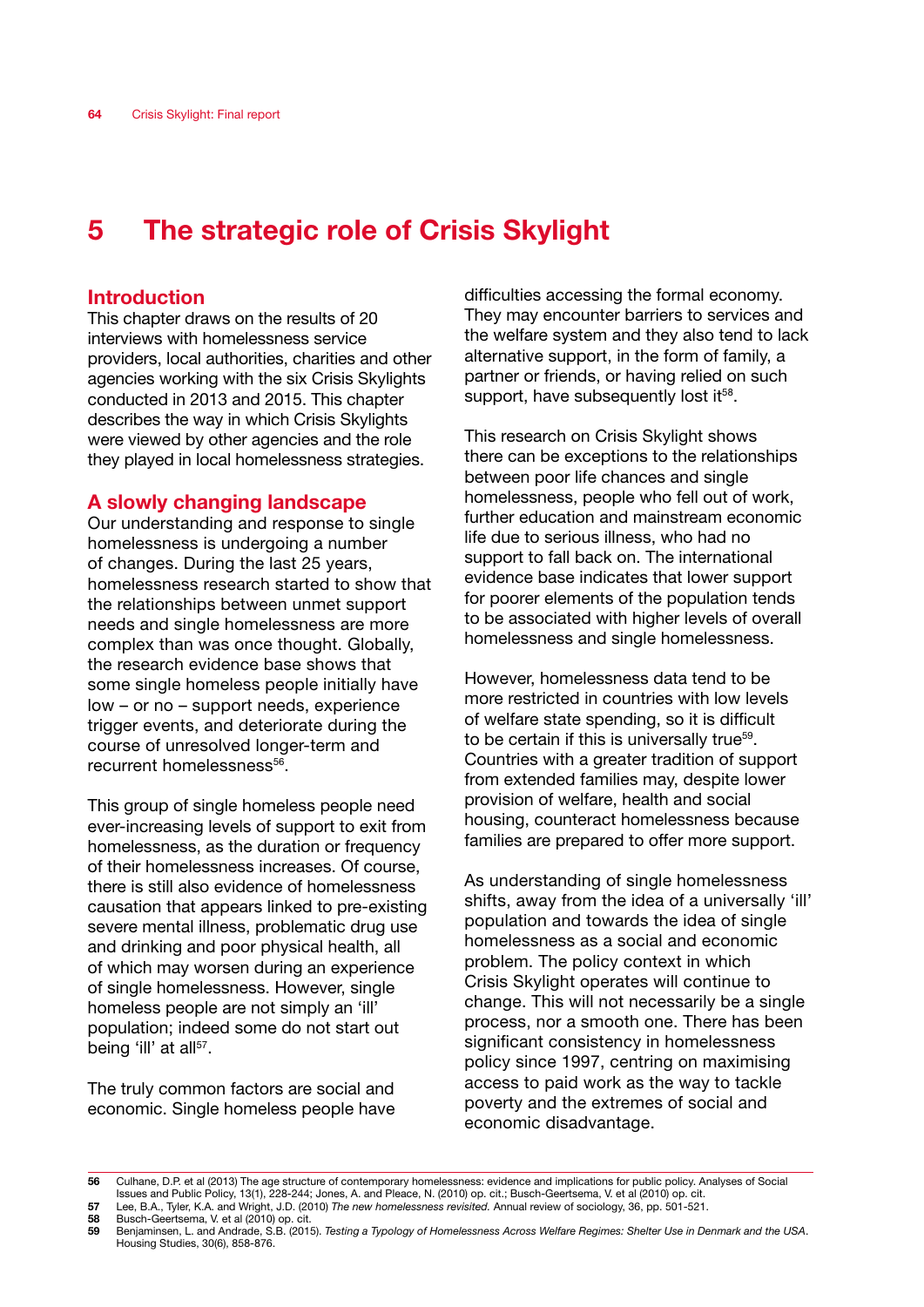Crisis Skylight was and is an innovative response that represents a reconceptualisation of single homelessness. The idea that single homeless people can work and indeed are willing to work represents an approach to this social problem that remains relatively unusual.

Two further developments are worth briefly noting. The first is the ongoing shift towards homelessness prevention as a key strategic response to homelessness. While this began in 2003/4 in England, there is still a clear impetus to push it further, reducing the social damage and the economic costs of homelessness, as evidenced in the recent Welsh legislative reforms. Crisis Skylight is accessible as a preventative response, it is focused on actual homelessness, but can and does support people facing the risk of single homelessness.

Secondly, the evidence base is shifting in favour of service interventions that give control to single homeless people, including those with high support needs. To those familiar with the policy landscape of single homelessness, the obvious example of this is the Housing First model. It emphasises choice, control and the human rights of single homeless people and is an example of a user-led service model<sup>60</sup>. More generally, the shift towards personalisation and co-production, on the basis that this makes services more human, but, crucially, more effective is leading to changes in the strategic response to single homelessness. Again, the emphasis on choice, on working with single homeless people in ways that allow them to exercise real control over what happens to them, is a feature of the Crisis Skylight model that sits comfortably alongside other policy developments.

# Crisis Skylight in local homelessness strategies

Other agencies often praised the Crisis Skylight service in their area for offering an array of services that were not available elsewhere. Crisis Skylight was widely perceived as a comprehensive service that was enhanced by being person-centred and respecting the choices and opinions of single homeless people.

*I don't think, from my knowledge, there's still not one single centre where you could go and in the afternoon do a guitar workshop and in the evening do a full on theatre workshop and the next day to painting and drawing and also have that information, advice and guidance, support and training and education, employment focus as well. There isn't one single place where you can do all of that.*  External agency respondent, 2015.

*I think the unique thing for me that they do is they look at the person as a whole. Rather than just offering a course that people turn up to and take it or leave it, they're far more individually focused and that's the difference for us. That's what we get from it. We can refer someone to them and know that they'll take their time to get to know that person a little bit, maybe tailor their programme to suit them rather than just turn up this day and just do that and that's the offering.*  External agency respondent, 2015.

More generally, Crisis Skylight was seen as offering services that were an important part of local strategic responses to homelessness. Crisis Skylight offered a different kind of service from the perspectives of representatives of external agencies, one which centred on social integration, rather than alleviating the immediate consequences of homelessness. For other service providers, Crisis Skylight was seen as a service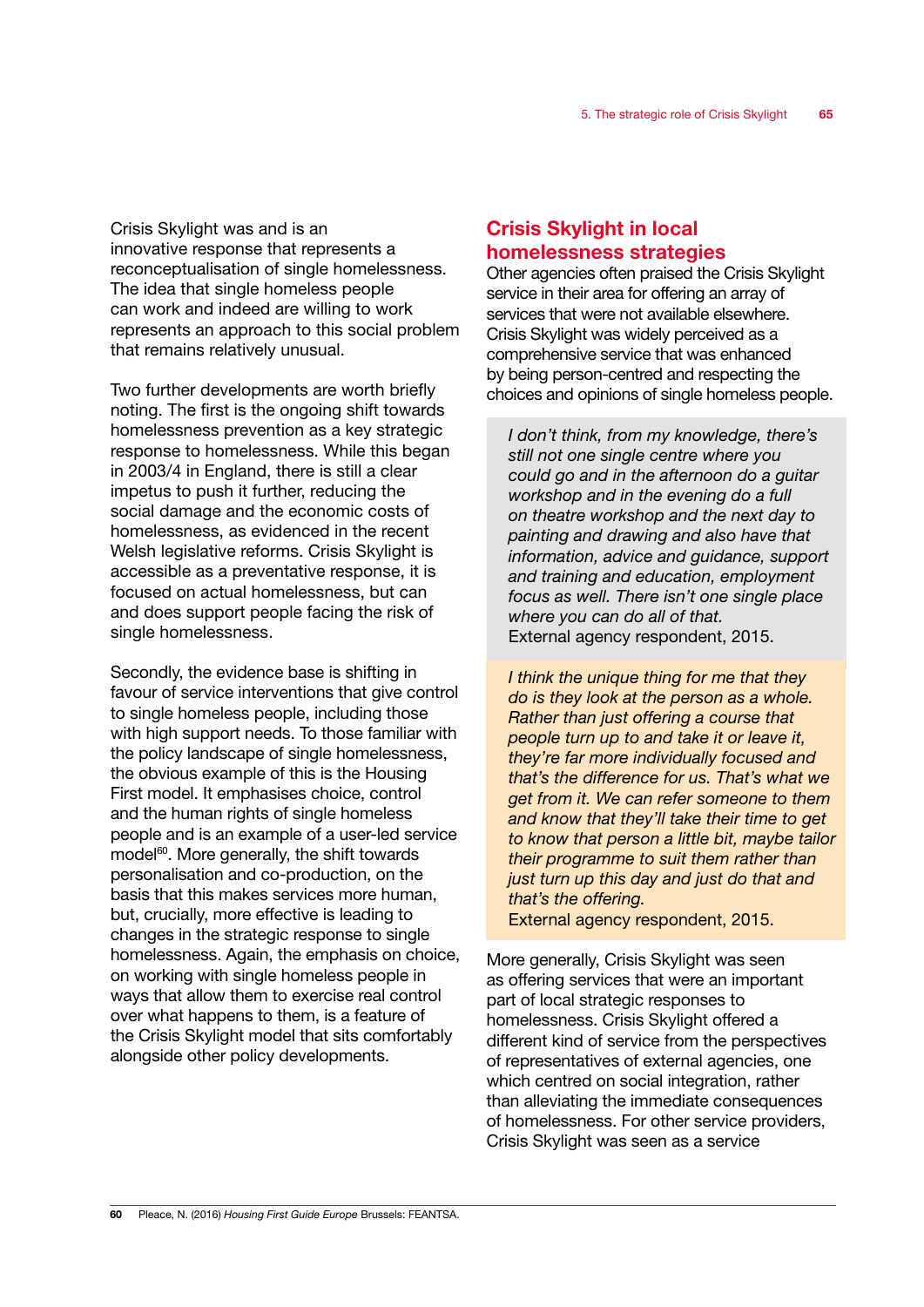model that could help move away from homelessness in a social and economic sense, once their housing needs had been met.

*…it's really, really important that we have Skylight to get people to move to, to get away from homelessness services and then often they will also then go on and engage with more community-based services and with the broader public.*  External agency respondent, 2015.

*Yes. I'll give you an example, if you've got a small organisation that delivers a few accommodation units, mini foodbanks, something like that, it's all very much about keeping the roof over somebody's head and getting them through a crisis in their lives. What they can get from Skylight is a much more calming environment, if they can get those people to the Skylight centre or whether the Skylight people are coming out.* 

*They've really got it in their minds that they want to offer something that that other charities can't offer which are things like wellbeing sessions, volunteer counsellors, all that kind of stuff. It just seems to me that it compliments rather than conflicts.*  External agency respondent, 2015.

Several respondents referred to the widespread cuts to homelessness services that have occurred since 2010, as local authorities in many of the areas where Crisis Skylights operated experienced very large reductions in grants. In 2015, the annual survey of homelessness service provision conducted by Homeless Link reported that 41 per cent of accommodation-based homelessness services had seen a cut in funding. A loss of 1,994 places in supported accommodation services for homeless people in England occurred between 2013 and 2014<sup>61</sup>. In this context, representatives of external agencies reported that Crisis Skylight was increasingly filling gaps, especially when other education, training and social integration services had been cut.

*What I think the strengths of the Skylight approach now is that they have the capacity to deliver the activities and training that actually lots of other homeless services don't have anymore. So for us, we've cut and cut and cut over the last few years. So the bit of flex we had in our budget to say okay, let's have an activities worker and that person will have a complete focus on making sure that people get engaged in meaningful activities and so on.* 

*That's gone from our services now. We're down to the bone really with support workers doing their one-to-one support work. They still do group work but we just don't have the flex and capacity to do it. I think one of the key things about Crisis is that they've got that capacity and they can respond to people's needs in terms of, or people's wants really, I suppose, in terms of the activity and training side of it.*  External agency respondent, 2015.

Coordination with other services had not always been ideal for Crisis Skylight. The authors reported in 2014<sup>62</sup> that other elements of the homelessness sector had initially viewed Crisis Skylights with uncertainty, even sometimes an element of hostility, when Crisis Skylights had been set up outside London. The concerns were centred on a worry that they would absorb existing local funding, essentially putting other homelessness services out of business<sup>63</sup>. By 2015, any idea that Crisis Skylight might drain other homelessness services of resources, or be uncooperative, appeared to have evaporated.

61 Source: Homeless Link (2015) Support for single homeless people in England: Annual Review 2015 London: Homeless Link http://www.homeless.org.uk/sites/default/files/site-attachments/Full%20report%20-%20Single%20homelessness%20support%20in%20England%202015.pdf 62 Pleace, N. and Bretherton, J. (2014) Crisis Skylight An Evaluation (Year One Interim Report) London: Crisis.

Op. Cit.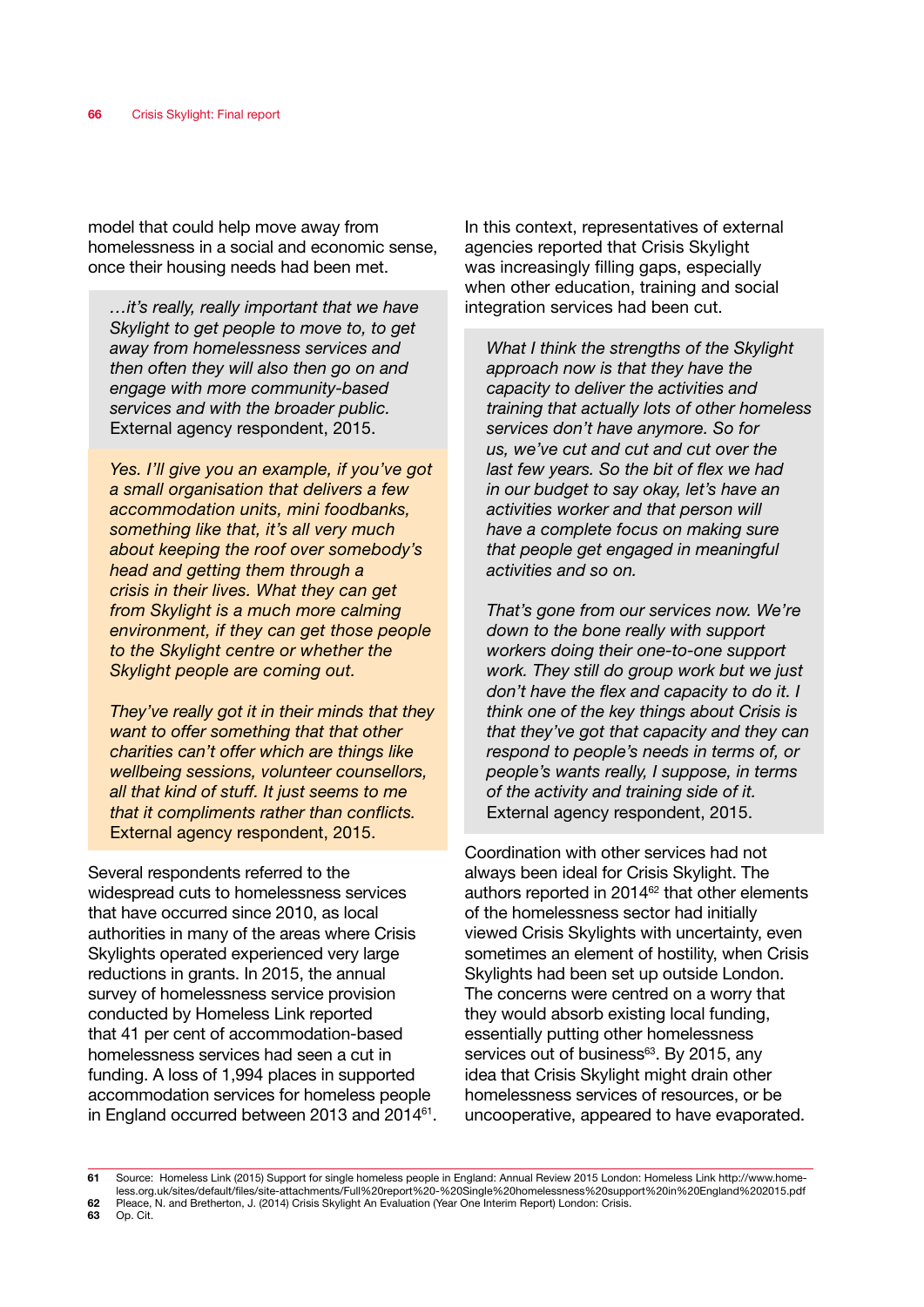*I certainly see Skylight in…being good team players. Of course, when they first came here, everybody was saying, 'Oh, grumble, grumble, big London charity, blah, coming to poach our staff, blah.' I think we really do value what they do...really good to have the partnership working.* 

External agency respondent, 2015.

[That Crisis Skylight would drain resources from other homelessness services or duplicate existing services] *Yes. I think that was certainly an anxiety at first. I think they've managed that pretty well. They've ploughed a furrow that really other people weren't trying to plough particularly, which is down to the learning and accreditation and the Wellness Centre-type stuff. So I think yes, in that respect they've done a good job of alleviating the initial concerns.*  External agency respondent, 2015.

Crisis Skylights were generally seen as enhancing the range of services available to single homeless people and as improving the strategic level response to homelessness in the cities in which they operated. They were often seen as delivering tangible benefits for single homeless people and, in concentrating on social and economic integration, as providing services that had not been available to the same extent prior to their arrival. In addition, the Crisis Skylights were seen as good partners, that other homelessness services and local authorities could work alongside effectively.

*It's useful because no service can do it all nowadays; joint working's a reality in services, or should be a reality in services in order to get the best possible outcomes for people. So it's for those reasons and it's the type of expertise that Crisis Skylight bring in areas that we don't have the same level of expertise. So it's bringing something that's adding value* 

*really…to be perfectly honest. As I say, it's improved outcomes for the people that do participate in it.*  External agency respondent, 2015.

*We've found them very good to work with. I think they've got a good range of different projects and groups which certainly ties in with some of the work that we're doing.* External agency respondent, 2015.

*We talk together. To be able to do the volunteer scheme and the trainee scheme effectively, our staff are talking with Crisis staff all the time and going to them for advice and support and vice versa. So although we are absolutely different organisations with different line management…it also has a sense that we're actually working across teams.* External agency respondent, 2015.

In 2015, external agency representatives were rarely critical of Crisis Skylights in terms of their services or willingness to work cooperatively. However, the issue of effective engagement with some single homeless people was raised, particularly around people with high and complex needs, and single homeless people having to move out of the 'range' of a Crisis Skylight before their support was complete. Sustaining contact with people whose lives were characterised by precariousness, alongside a minority whose high support and treatment needs were not always being met, was however seen as a challenge across the homelessness sector as a whole. A few external agency respondents raised the question, also reported by the authors in  $2014^{64}$ , as to whether building based services were sufficiently accessible to some of those with higher needs.

*Negatives; I don't think there are any. I think it's a win-win for ourselves. The*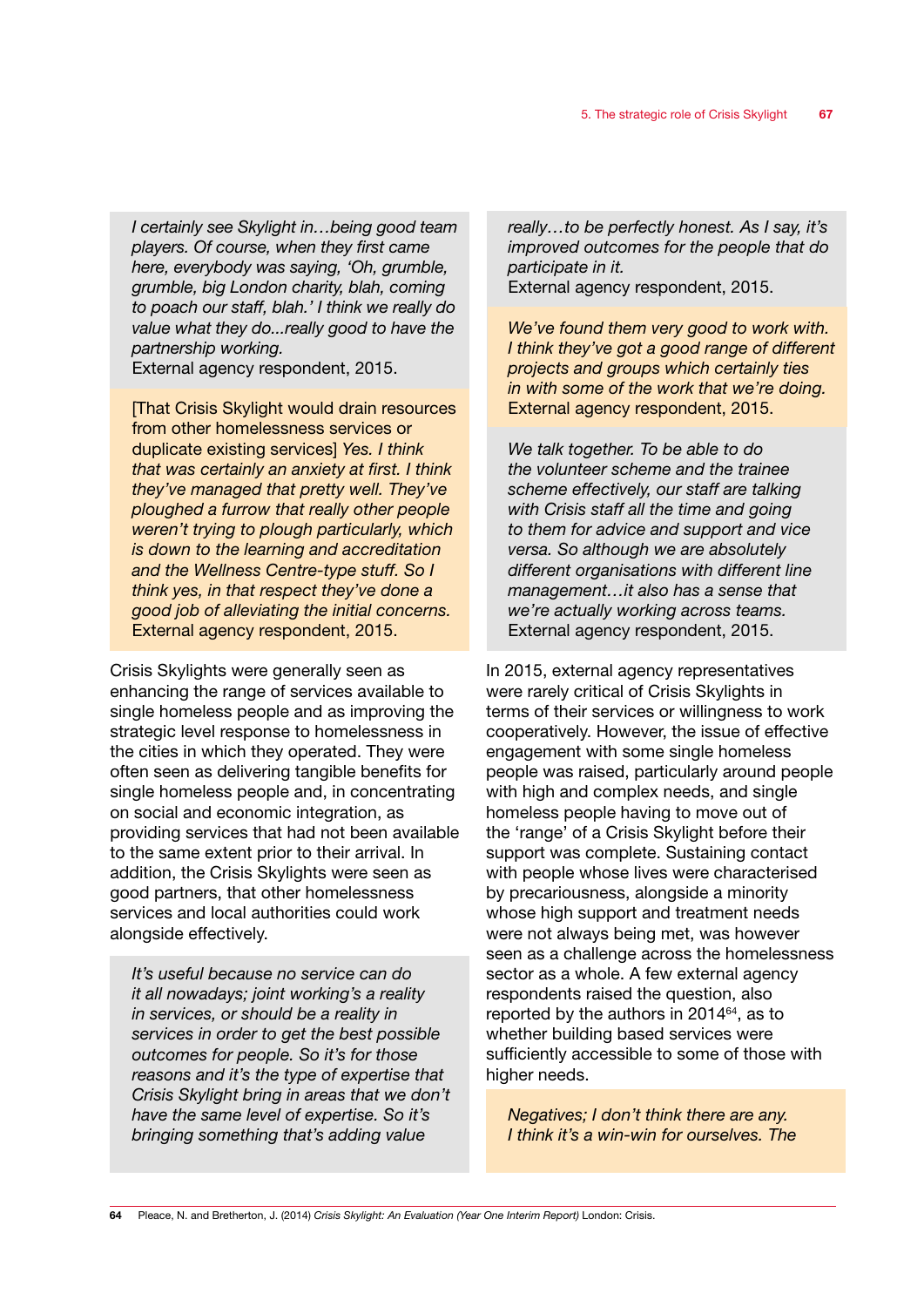*challenge is engagement. Excellent service that isn't used as fully as it might be and that's a fundamental problem in the sector. People's state of readiness to engage with services of this type. It really is a problem. If you've got any solutions to that one, let me know!* 

External agency respondent, 2015.

*…the nature of the client group doesn't particularly lend itself to easily getting into the habit of going regularly to something and committing to it. So the more outreach they can do, the better because, I think, we find that the more you can work with people where they are, the more readily they are able to join in on something longer term. Even so, these are people who have very chaotic lives…*

External agency respondent, 2015.

One final challenge was reported by external providers, which was a sense that greater numbers of single homeless people, increasingly characterised by complex needs, were appearing in their services. This was seen as potentially making life more challenging for Crisis Skylight, as they were presented with a higher proportion of single homeless people with high and complex needs.

*…there's a real sense that the client group is changing quite quickly. Numbers are going up and their needs are much more intense and actually they're coming here much more quickly. So instead of coming via the supportive routes with a hostel, they're coming straight from the streets. What that means is you've got more people who have much more immediate anxieties and concerns.*  External agency respondent, 2015.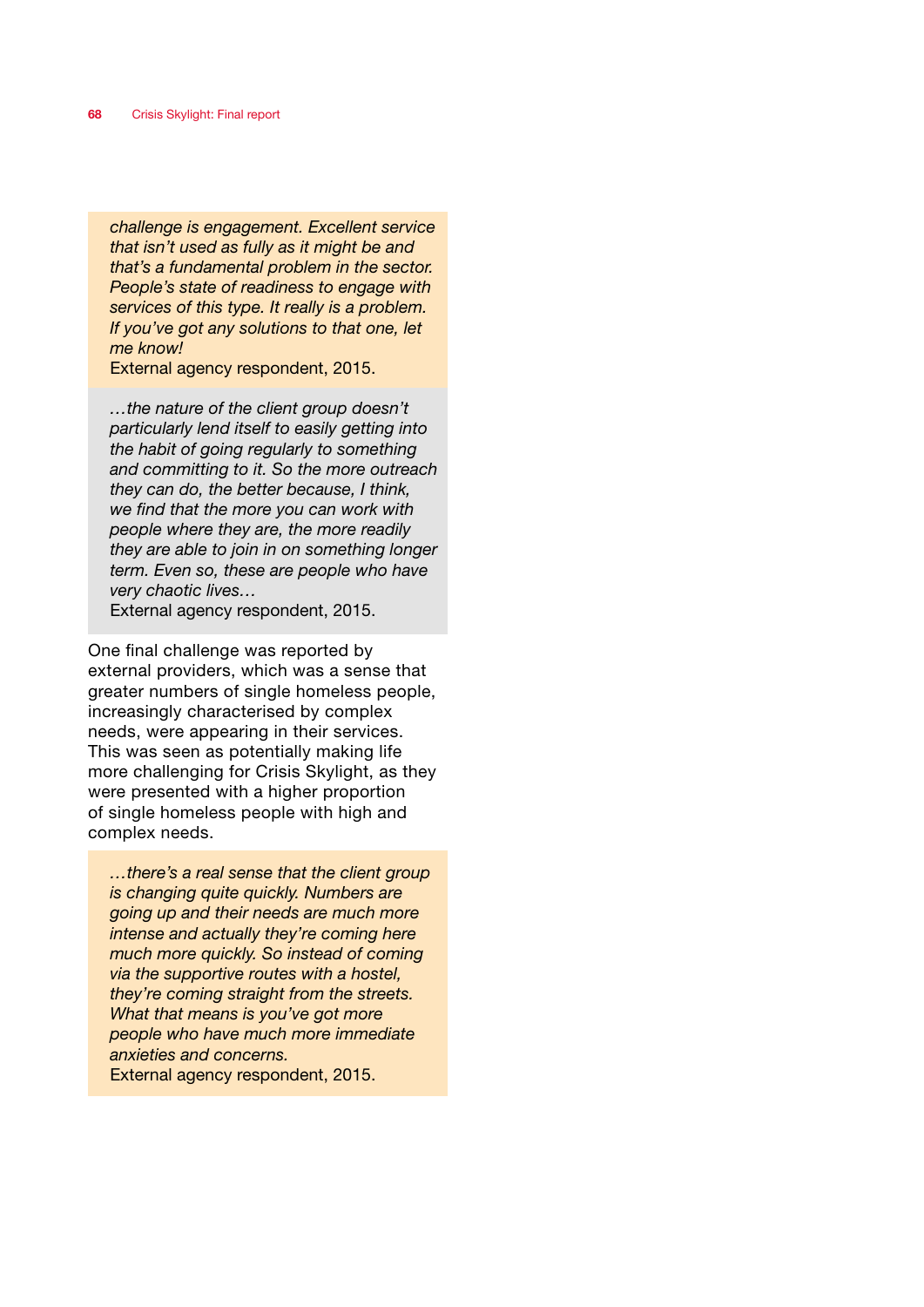# 6 Costs

# Introduction

Crisis was able to provide the research team with broad cost information on the operation of the Crisis Skylight services. The data were insufficiently detailed to allow for a detailed analysis of costs, but it was possible to ascribe costs to different progression routes, with a particular emphasis on exploring how much it cost to deliver a range of tangible outcomes. The first part of this chapter looks at progression to paid work and the costs involved in achieving employment for Crisis Skylight members. The same exercise is then run to look at typical costs of Crisis Skylight service use.

## Spending

Across the six Crisis Skylights, data from the two financial years 2013/14 and 2014/15, the most recent available, showed average costs of £269 for one session of one-toone support for one member, and £58 per member, per session for classroombased activities. These costs represent total expenditure, ie everything it cost to deliver Crisis Skylight, from building costs and salaries through to telephone lines, computers, travel and office expenses<sup>65</sup>.

Across the six Crisis Skylights, the average cost of support for a member who secured a job was £4,356 and the median cost was £2,360 $^{66}$ . This takes into account both classroom-based services, including basic skills education and use of one-to-one support.

Spending varied considerably, reflecting different overheads, varying combinations of staff and also the duration for which services were operational during the period 2013-2015. Relatively higher operating costs

existed in London, which would be expected. In Edinburgh, the relatively higher spending was linked to the newness of some of the services, ie the cost per hour was relatively higher as the service came into full operation over the course of 2013. Staff initially saw fewer members (and thus cost more per member, per hour) until caseloads and participation in education and arts-based activities began to increase.

On average, spending between just over £2,000 and just under £6,000 was enabling a Crisis Skylight member to secure a paid job. Median costs were somewhat lower across all six of the Crisis Skylights. Relatively higher expenditure on a small number of members who had more extensive or longer-term support from Crisis Skylight, before they progressed to getting a job, pulled up the average costs.

Across all six Crisis Skylights, the average spend per member was £1,558, with a lower median cost of £385. This pattern reflected the average spending per member being pulled up by higher expenditure on a small group of members, whereas the median more closely reflected the lower spending on members who did not engage for very long (see Chapters 3 and 4).

<sup>65</sup> Financial data provided by Crisis.

<sup>66</sup> Based on average and median costs for the financial years 2013/14 and 2014/15.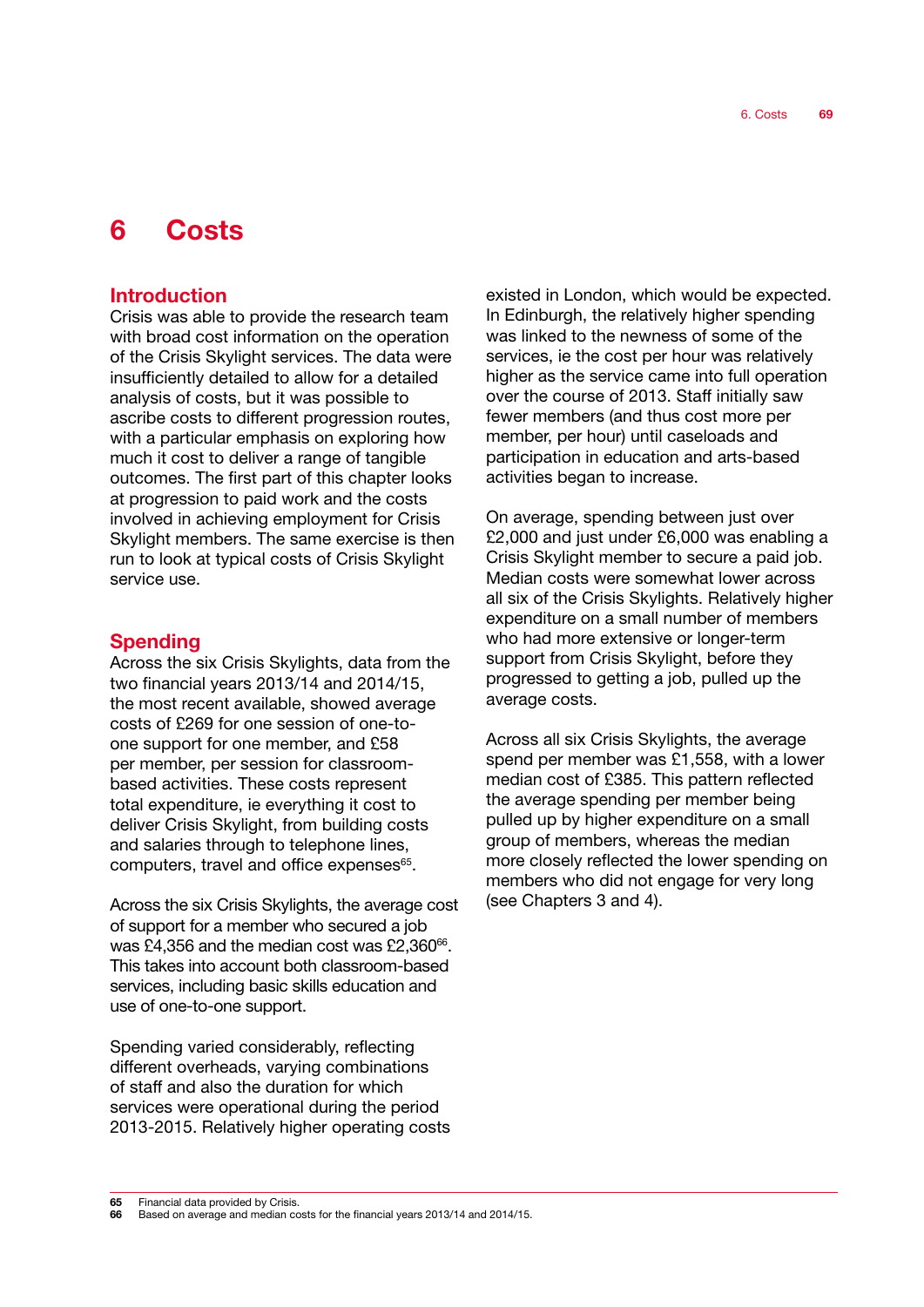



Source: Administrative data for Crisis Skylight members, 2013-2015. Average and median spending are based on financial data for the Crisis Skylights over the financial years 2013/14 and 2014/15 provided by Crisis. Average and median costs per classroom session and one-to-one support over two financial years, 2013/14-2014/15.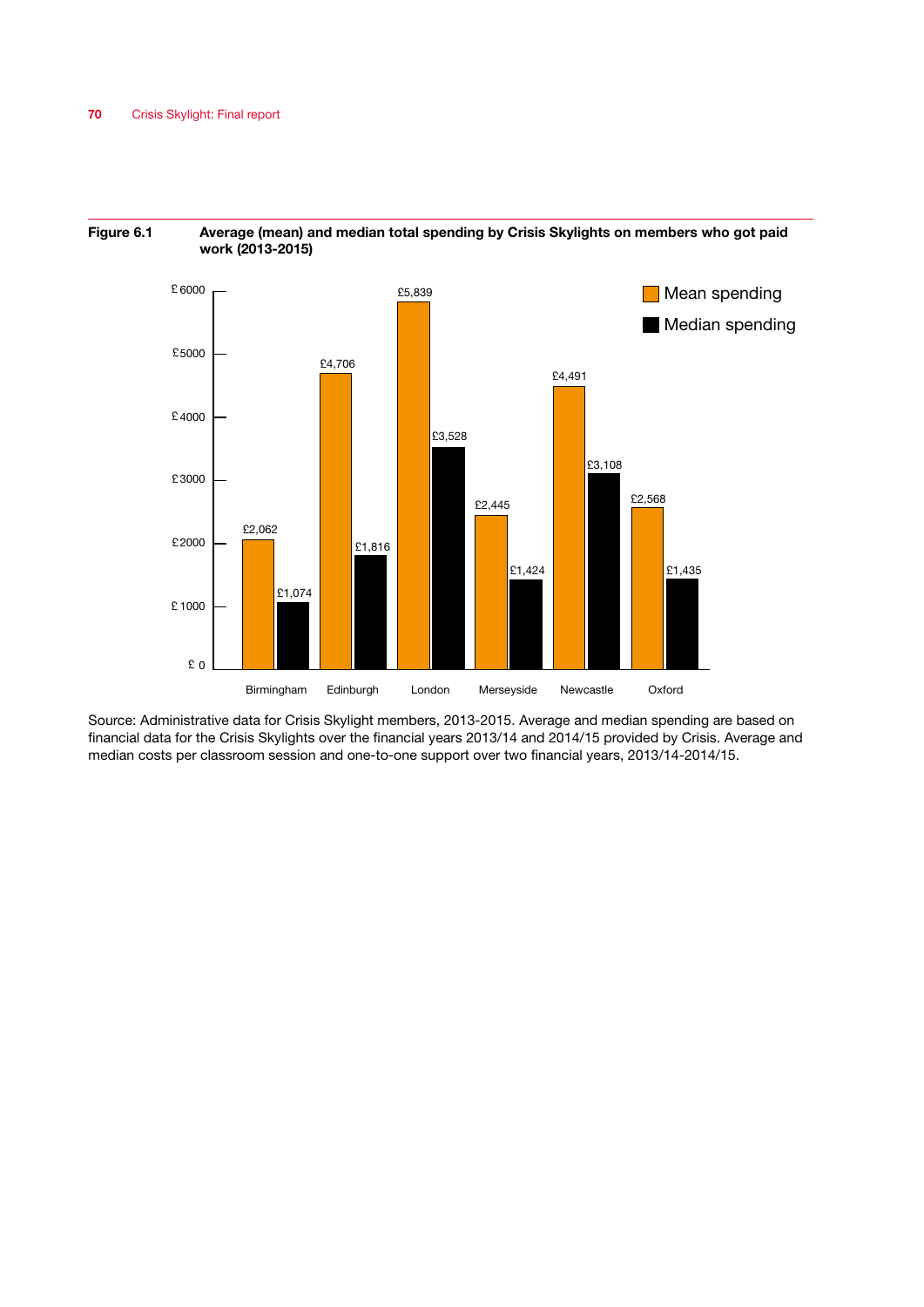# 7 Conclusions and recommendations

# **Introduction**

This report represents the final stage in an extensive longitudinal analysis of a major innovation in UK homelessness services. While other interventions designed to increase the life chances and employability for homeless people exist, nothing else in the UK has approached the scale of Crisis Skylight. This includes social enterprises and the work of the private sector via organisations like Business in the Community,

The aims of this research were centred on assessing the capacity of Crisis Skylight to deliver the goals of the Crisis Model of Change:

- Good health and wellbeing
- Housing stability
- Good relationships and social networks
- Employment and financial stability

### Delivering progression

Many positive findings have been reported in the earlier publications by the research team (see Appendix 1). Crisis Skylight is a service that is viewed very positively by a great many of the people using it and the programme has delivered tangible successes. Crisis Skylight has been directly responsible for progressing considerable numbers of single homeless people - and those at risk of homelessness - into paid work, volunteering, further and higher education and training.

Members in the cohort study, who were asked to weigh the benefits of Crisis Skylight, alongside those of the other services, often identified it as playing the key role in promoting positive change in their lives.

*I think when I first started with Crisis Skylight, people used to tell me there's light at the end of the tunnel and I used to* 

*think, no, there isn't, you're lying. There's never going to be no light. I can't see no light. With me, everything was dark. I didn't even know where I was going to end up, where I was going to go.*  Cohort member who progressed to paid work, interview 4.

*All I would really like to say is Crisis Skylight have actually given me a focus and a purpose to get up every day for the last two and a bit years. All I can say is it's made a very positive difference to my life.*  Cohort member, interview 4.

*Like I said before, I was lucky to get referred there, it was only that this guy at this hostel that I was living at, said, 'I've sent this chap down to so and so and I think you might be…are you interested in going?' I went down there and I was very sceptical but I went anyway and Crisis has made a difference. No-one else has.*  Cohort member, interview 4.

#### The successes of Crisis Skylight

The results of the cohort study and the analysis of administrative data from Crisis both show very clear patterns.

- More engagement with one-to-one support was associated with more sustained use of Crisis Skylight services. The more often a member received oneto-one support, the greater the likelihood that they would use Crisis Skylight for a longer period and engage with the services on offer.
- There was a very clear, strong, association between engagement with one-to-one support and securing paid work. The more a member used one-to-one support, the greater their chances of getting a job. This effect was independent of their needs, characteristics and experiences.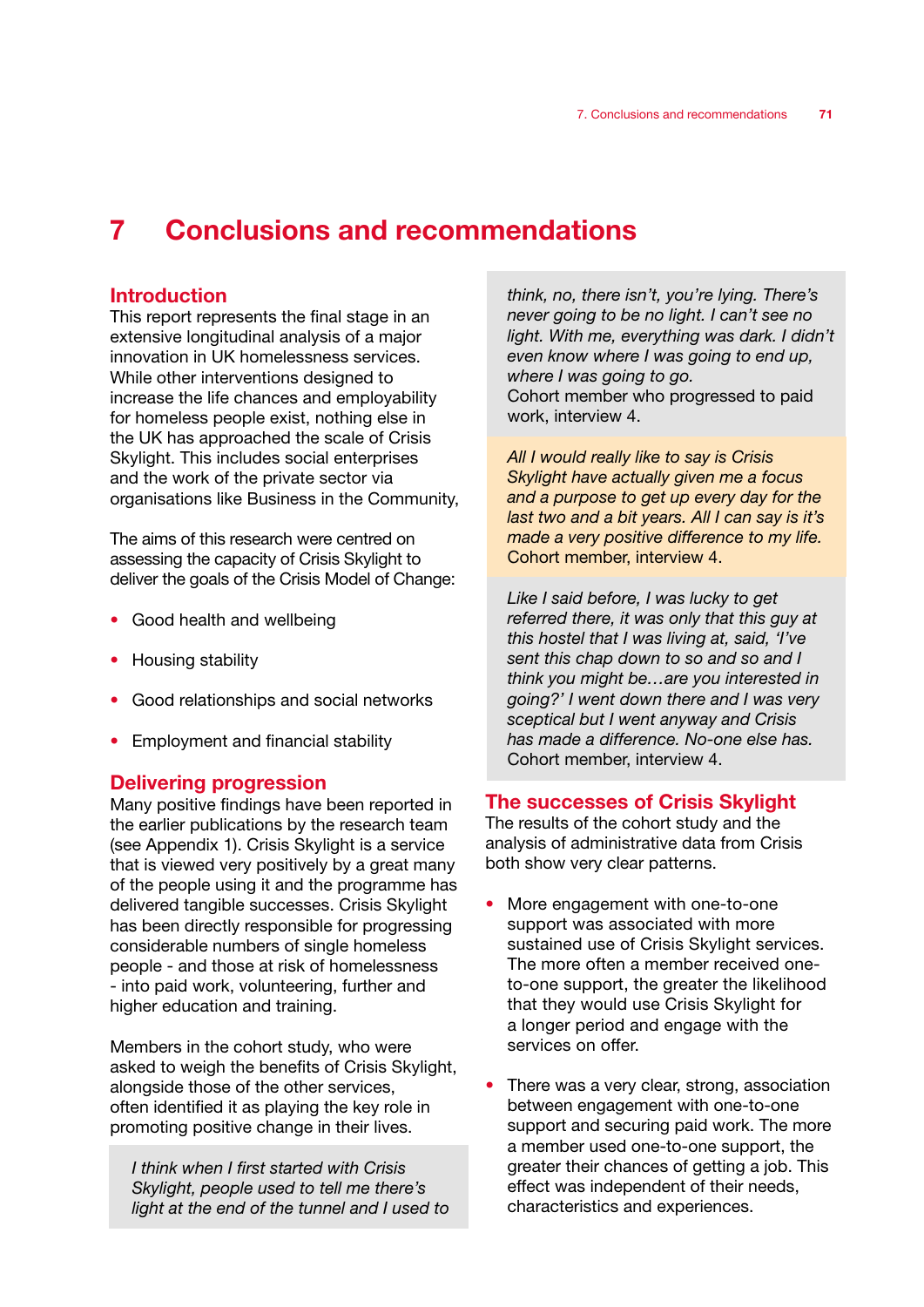• Engagement with one-to-one support clearly increased participation in education, training and volunteering, alongside engagement with external education and training.

Beyond this, being generally more engaged with Crisis Skylight, in terms of completing courses and sequences of arts-based activity, was also associated with better outcomes for members. In essence, there was evidence from the core element of this research, the cohort study, and from the analysis of the administrative data collected by Crisis, that the more members used Crisis Skylight, the better their progression towards paid work tended to be. This is a clear finding that represents an endorsement of the Crisis Skylight model as a whole.

The cohort study showed distinct pathways that were closely linked to the ways in which someone had experienced homelessness<sup>67</sup>:

- Regaining progress for people whose expected progress through life had been disrupted, often by mental health problems that had been associated with loss of employment, disruption of education (including degree courses), domestic or gender-based violence (overwhelmingly among women) or a trigger event, such as a sudden loss of employment, from which a downward spiral had begun. Crisis Skylight essentially helped this group of people back onto their feet, enabling them to progress again.
- Moving forward for the first time was experienced by people whose homelessness was associated with a marginalised economic position, who had generally not completed formal education, had often never worked at all and whose access to formal and informal supports was minimal. With

this group, Crisis Skylight was taking people out of a situation of effectively permanent socioeconomic disadvantage of which their homelessness or risk of homelessness was only one aspect.

- Punctuated progression occurred among homeless people and those at risk of homelessness whose health, support needs or personal situation created obstacles in their path. These were people actively trying to change their lives for the better, who became temporarily overwhelmed in ways that stalled their progress, but who continued to engage with Crisis Skylight and to seek a better life.
- Members experiencing limited progress were in some cases people who did not like what was Crisis Skylight was offering, or did not want it. Yet this group was more likely to include people who were not, realistically, going to be able to secure or sustain some forms of employment, volunteering, training or education, due to illness or disability. This was a group that Crisis Skylight could benefit, providing a range of support and the benefits of structured activities such as art and basic skills education, but for whom the goal of progression towards the mainstream labour market was not always realistic.

Crisis Skylight was also valued at a strategic level, in the towns and cities where it worked, both by other homelessness services and by local authorities. Where Crisis Skylight services operated, they were valued by other agencies, as well as by the homeless people using them.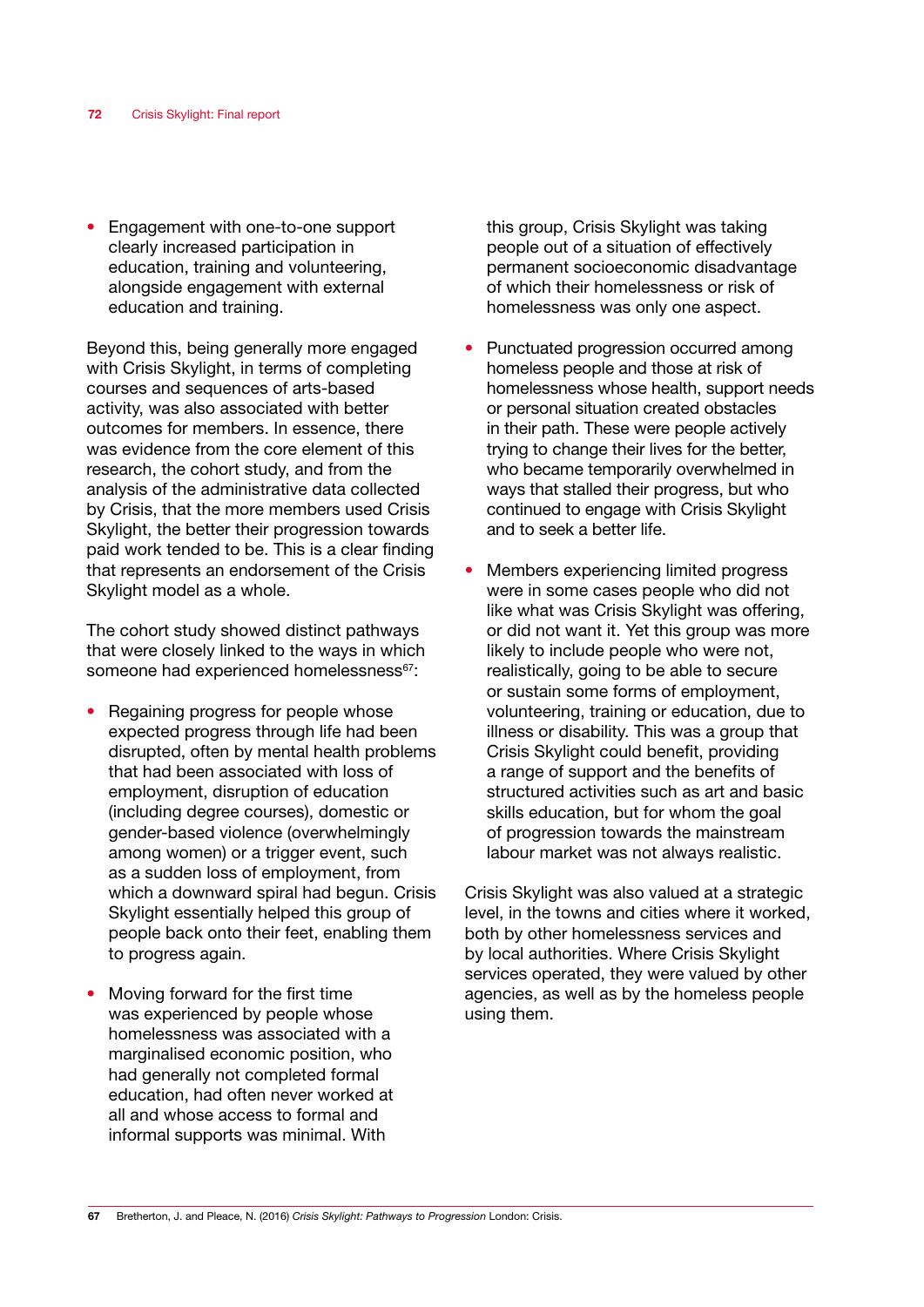### Challenging assumptions

Crisis Skylight presents a challenge to some of the images of single homelessness, pervading mainstream politics and media. Single homeless people can often be portrayed too mentally ill to work, as feckless individuals opting for a life of excessive drug and alcohol use, or as criminal<sup>68</sup>.

Of course, a homelessness service that offers help with education, training and job-seeking will attract single homeless people who want those services. Assessing the extent to which the single homelessness population wants employment – by looking only at Crisis Skylight members – is akin to assessing the health of single homeless people by looking at single homeless people attending Accident and Emergency at a hospital, rather than looking at health across the single homeless population as a whole.

Any study based only on data collected from people using specific homelessness services – rather than the whole homeless population – must recognise the inherent dangers in equating a group of homeless service users with the homeless population as a whole. Nevertheless, the difference between some Crisis Skylight members and popular imagery of single homeless people remains striking.

Crisis Skylight was clearly not for everyone; there were sometimes challenges in meeting the needs of chaotic, disruptive individuals, as described in earlier reports<sup>69</sup>. And based on the cohort study, a few people did not like Crisis Skylight, or became frustrated and disillusioned with it. Equally, however, there are dangers in assuming attrition always represents active disconnection, as although this must have happened, the results from the cohort study showed how homelessness itself, alongside health problems could punctuate and limit progression.

## The limits of Crisis Skylight

The limitations of Crisis Skylight were in part a function of trying to meet the needs of a population characterised by precariousness, lacking settled, adequate housing and often reliable social supports. Crisis Skylight was working with people who might not be able to keep using its services, because some aspects of their lives, ranging from their health to where they lived, were not really under their control.

How much can be done to reduce attrition, given that it is potentially related to many factors, is uncertain. However, the evidence clearly shows that one-to-one support was positively associated with engagement and with better outcomes. Allocating one-to-one support at first contact seems a logical step forward, but while it may increase engagement, there would be resource implications.

There were some relatively easy wins for Crisis Skylight. The cohort study included a few members who, after only brief contact with Crisis Skylight, quickly returned to a world of paid work that they had not long left behind70. Yet it was still evident that Crisis Skylight had often made a difference, at the least speeding up a process that could have taken longer, and perhaps progressing some people away from a downward spiral. American evidence indicates that homelessness associated with high support needs may often begin with someone with initially low support needs, experiencing a homelessness 'trigger event', like losing work, that they are unable to overcome on their own<sup>71</sup>.

Some members required ongoing support to stay in work. The reality of the labour market meant that many jobs were low paid, parttime, temporary or had unpredictable income due to zero hours contracts. Maintaining

- See Chapter 3.
- 71 Culhane, D.P. et al *The Aging of Contemporary Homelessness* (2013) Available at: http://works.bepress.com/dennis\_culhane/119/

<sup>68</sup> Phillips, R., 2000. *Politics of reading: cultural politics of homelessness*. Antipode, 32(4), pp.429-462.

<sup>69</sup> Pleace, N. and Bretherton, J. (2014) *Crisis Skylight: An Evaluation* (Year One Interim Report) London: Crisis.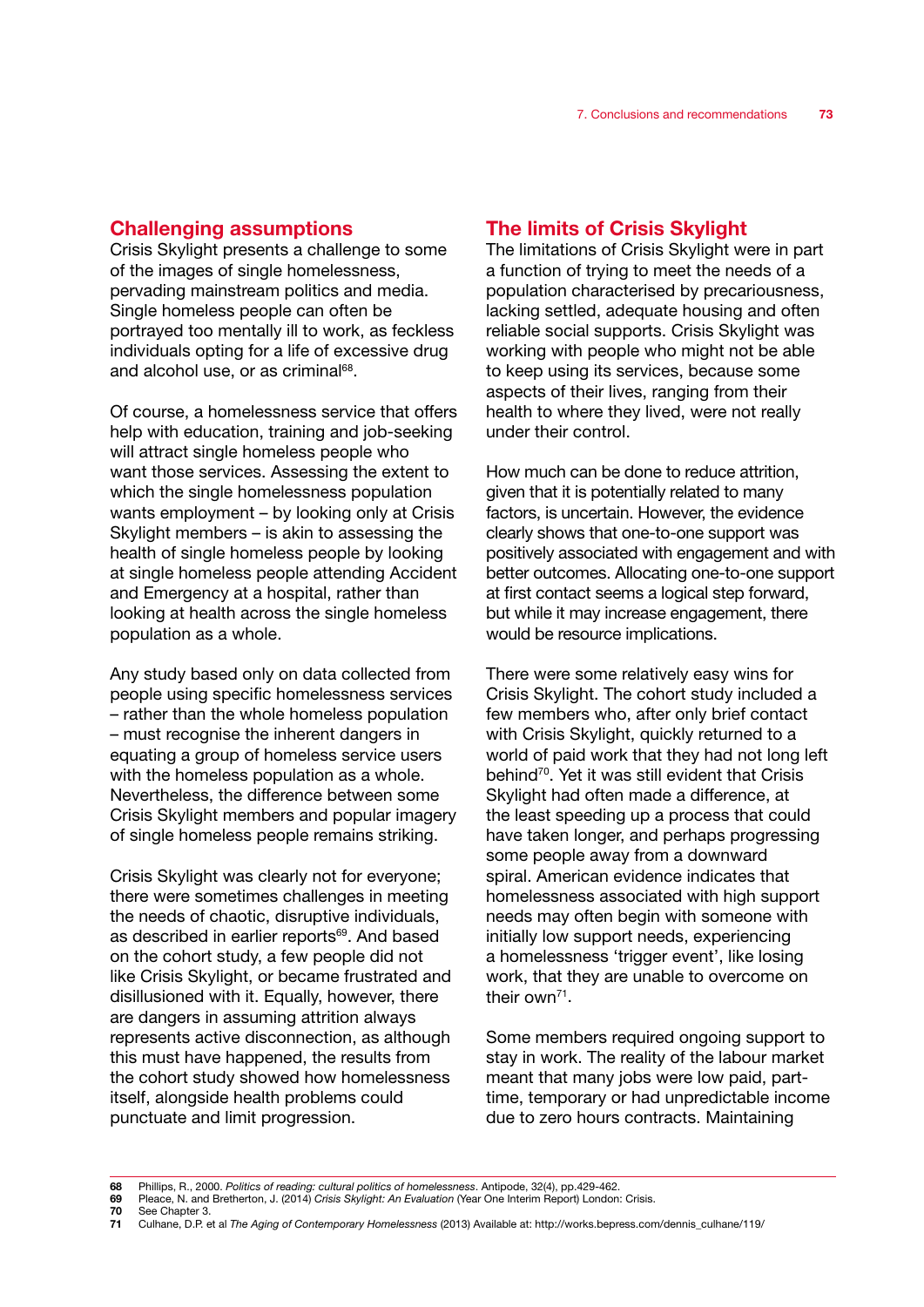employment on an ongoing basis could mean securing multiple jobs or one job after another, processes that could require support from a Crisis Skylight. Challenges also existed in other respects, the gap between what some could earn in Oxford or London and the rent levels in the private rented sector was pronounced. The labour markets in Merseyside, Newcastle and Birmingham also had fewer jobs on offer<sup>72</sup>.

The realities of labour markets, offering most people hyper-casual jobs characterised by insecurity, transience and low pay cannot be ignored. The labour market position of homeless people using Crisis Skylight was often improved, but Crisis Skylight could not change the labour market itself.

Likewise with housing, Crisis Skylight could and did help, but the challenges of finding a decent, affordable and secure home in housing markets like those in London or Oxford remain acute. Structural problems centred on an inadequate supply of decent affordable housing with reasonable security of tenure could not be overcome by Crisis Skylight.

Increasing support with housing, perhaps exploring the integration of local lettings agency models within Crisis Skylight services and increasing services that can prevent or rapidly relieve homelessness could be beneficial. The challenges that arise from working with a housing market like that in Oxford will remain, however.

Health and wellbeing are complex issues, influenced by many factors. Crisis Skylight did improve the situation of homeless people in meaningful ways, but it could not necessarily address all the factors influencing something like an individual's mental health. If NHS mental health services were not adequate, or cuts to other homelessness services were causing problems, Crisis Skylight could not repair or rebuild those systems. Enhancements to referral mechanisms, perhaps also increased provision of support, may help improve outcomes. It is clear that the mental health coordinators often made a positive difference to members' lives and improving outcomes may centre on nothing more complex than increasing that element of service provision.

This three-year research project has shown some extremely positive results (see the reports listed in Appendix 1). Revisiting the Crisis Model of Change a number of broad findings are evident:

- *• Good health and wellbeing.* Crisis Skylight clearly delivered improvements to mental health, both in the sense of specialist support from the mental health coordinators and, in a much broader way, by promoting self-confidence and selfesteem among Crisis Skylight members. Crisis Skylight was not, in any sense, a health service and the health outcomes must be see in that context.
- *• Housing stability.* This aspect of Crisis Skylight was, with the partial exception of London, the least developed. One reason for this was that four of the six services under review – while situated in contexts in which there were issues with affordable housing supply – did not face the extremes of housing stress that existed in Oxford and London. Given that research indicates that social integration and successful service engagement is associated with stable, suitable housing, this aspect of is the most challenging for Crisis. Crisis Skylight was designed as a programme to promote social integration, as something distinct from a housing-focused homelessness service. A greater emphasis on housing might change the nature of Crisis Skylight, focusing a proportionately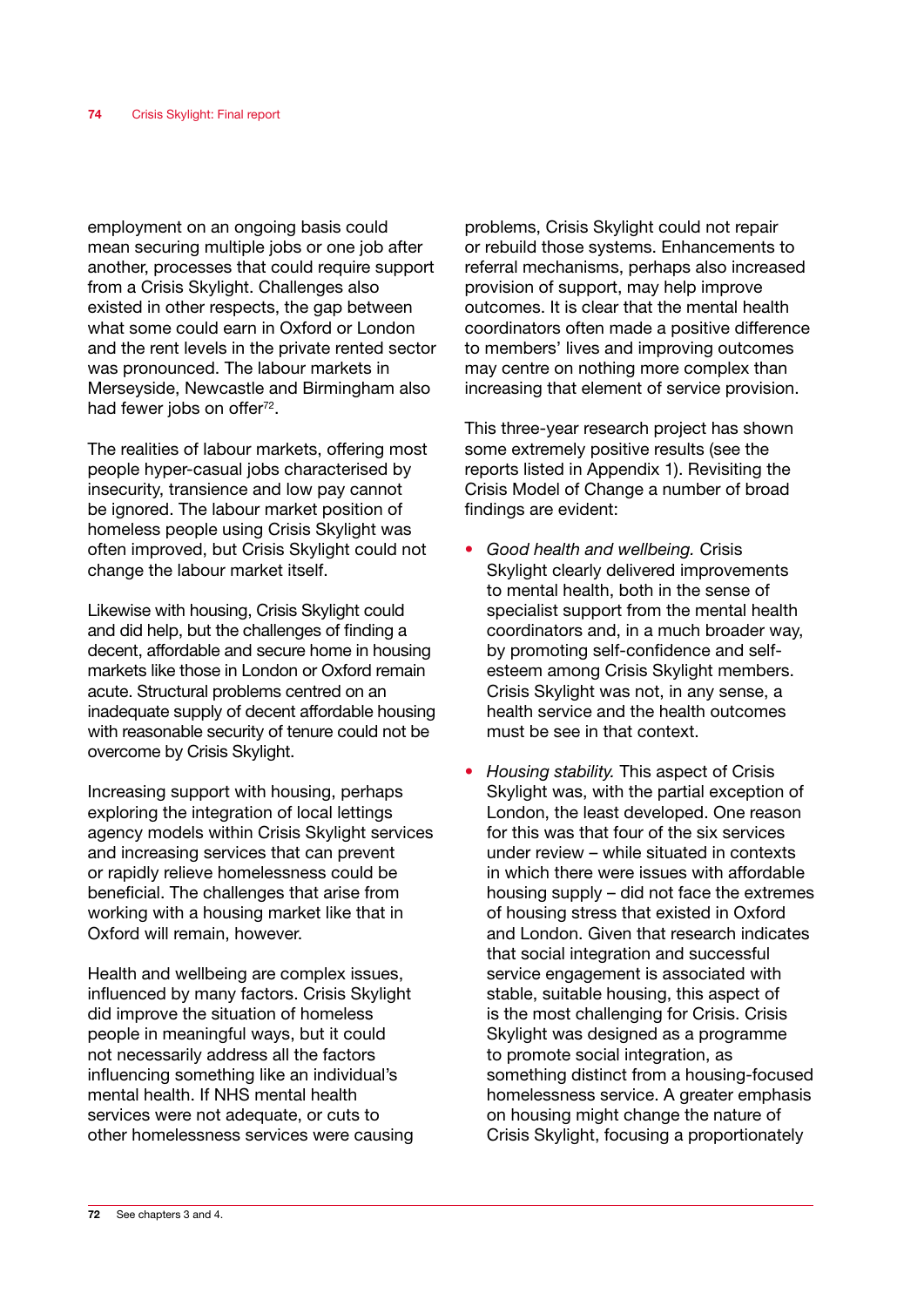greater level of resources on preventing and ending homelessness. Equally, the case for addressing housing need – simply in terms of further enhancing Crisis Skylight's own outcomes – remains a powerful one.

- *• Good relationships and social networks.* In respect of this goal, Crisis Skylight generated benefits in terms of enhancing relationships and social networks, because it could often bolster self-confidence and self-esteem and, within classes and artsbased activities, created social spaces in which friendships formed. However, these social networks were not a strategic emphasis for Crisis Skylight in the way that the pursuit of education, training and employment were. As with housing and health, there are questions about how far Crisis Skylight should, or could, be adjusted to devote more resources to promoting positive social networks, as this might again change the character of the service.
- *• Employment and financial stability.* The potential importance of economic integration in terms of promoting the other three goals of the Crisis Model of Change is self-evident. Someone with a reasonable job at a living wage is far more likely to enjoy better physical and mental health, secure housing and good social supports, than someone who is economically marginalised. In progressing members to paid work, Crisis Skylight often enhanced their chances of better outcomes in other areas of their lives, albeit with the caveat that the lower the quality of work, the lower the likelihood of improvements in other areas of life. It was in employment and financial stability, above all others, that Crisis Skylight achieved the most. The successes in progressing single homeless

people and those at risk of homelessness to paid work were unambiguous and very considerable.

There are some questions around how best to respond to the needs of Crisis Skylight members who are characterised by limited progression. Successes have been achieved with supported employment, for example in the USA, or using social enterprise models such as the Emmaus approach or timebanking, to deliver work that is accessible to homeless people with support needs $73$ . Crisis Skylight can sometimes, within resource constraints, offer employment and an array of volunteering opportunities, both internally and externally. Here, the answer may lie in ensuring the most is made of links to other services, so that when someone can ultimately only make limited progress, alternative support is in place.

#### Recommendations

Crisis Skylight is in many ways a success. Much has been achieved by the staff and volunteers at the individual Crisis Skylights and also those involved in the planning of the Crisis Skylight programme. Yet there are some important limitations to Crisis Skylight and in the ways in which it has been implemented.

One recommendation from this research is to look at the degree to which Crisis Skylight supports all the aspects of the Crisis Model of Change. Services are present to promote and support good health and wellbeing, employment and financial security, housing stability and good relationships and social networks, but their provision is clearly uneven. There are two dimensions to this, first, some Crisis Skylights did initially lack some services, like housing coaches and mental health coordinators. While this has been rectified, there is still a lesson to be

73 Drake, R.E. et al (1994) *Rehabilitative day treatment vs. supported employment: I. Vocational outcomes.* Community Mental Health Journal, 30(5), 519-532; Bretherton, J. and Pleace, N. (2012) *New Growth for Emmaus* York: Centre for Housing Policy; Bretherton, J. and Pleace, N. (2014) *An Evaluation of the Broadway Skills Exchange* Time Bank, London: Broadway.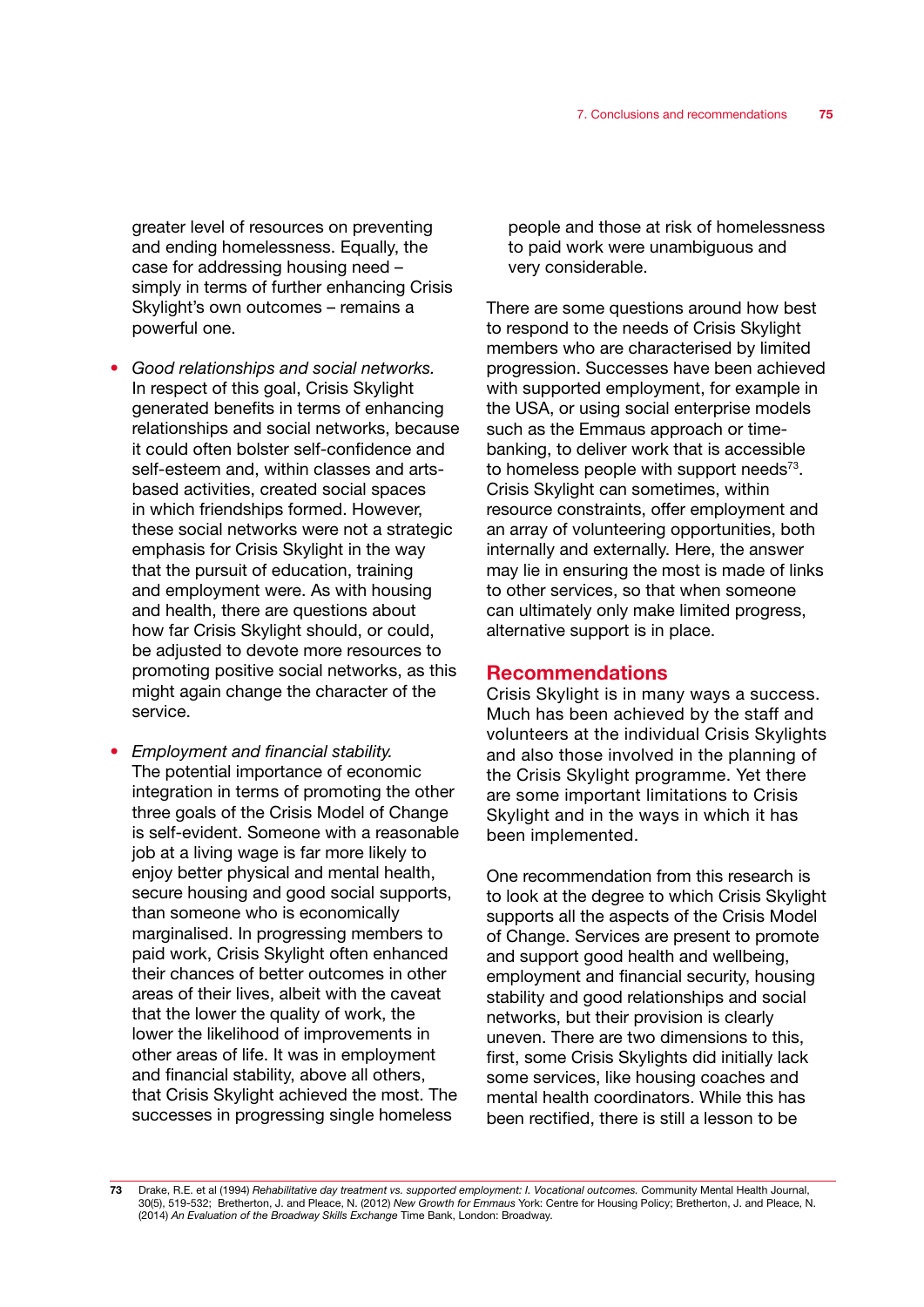learned for any future developments of new Crisis Skylights. Second, Crisis Skylight is strong on promoting employment and financial stability, but the service mix is very clearly less extensive in relation to the other three elements of the *Crisis Model of Change*.

Crisis Skylight is not, nor was it intended to be, a health service for single homeless people. But liaison with the NHS and – as has been part of the role of the mental health coordinators – someone advocating on behalf of a single homeless person is essential. Poor health is not universally present among single homeless people or among Crisis Skylight members, but as the cohort study shows, it can be hugely important in moving away from homelessness.

There is, always, a question of balance, around what Crisis Skylight is and where its priorities lie, but support with health care, which may be most effectively extended by greater use of case management, is essential to the progression that Crisis Skylight seeks to achieve. There is scope to increase provision of the mental health coordinators and look more widely at case management in relation to ensuring access to health, social services and housing related support.

Equally, the housing support provided by Crisis Skylight could be further developed. There is, in the light of evidence from the cohort study, a need to consider extending what is on offer. Housing coaches and other staff providing one-to-one support, can facilitate access to the private rented sector, alongside providing more general housing advice, but the offer is not always consistently present, nor consistently effective.

Crisis Skylight could become further integrated into local systems for responding to homelessness and homelessness prevention services. This would formalise Crisis Skylight

as an access point for homelessness prevention, local lettings agencies, floating support teams focused on tenancy sustainment and provide a direct route to more intensive services like Housing First and Critical Time Intervention. One-to-one support would include referrals to homelessness prevention and homelessness services as a matter of course, alongside direct support from housing coaches and other workers.

Direct provision is another option. This which would mean Crisis moved into delivering services focused much more heavily on meeting housing need, a radical realignment for both Crisis generally and for Crisis Skylight. The evidence comparing housingled and Housing First services with fixed site, congregate services that are designed to make someone 'housing ready', a hostel or temporary supported housing, shows that Housing First is more effective<sup> $74$ </sup>. The cost of developing and staffing hostels and congregate supported housing is considerable and, while these services can be effective for single homeless people with lower support needs, there is again evidence in favour of lower cost, housing-led/floating support services<sup>75</sup>.

The results of this research indicated that disconnection from a Crisis Skylight may occur simply because housing need is not being met in a coordinated way, another service provider arranges housing or temporary accommodation that takes someone out of range and service contact ceases. If Crisis Skylight is more directly involved in providing settled homes, alongside promoting other aspects of ontological security, as discussed in Chapter 3, and becomes a service model with a more comprehensive housing offer, it may become more effective overall. There has been an expansion in the housing coach function, but it came too late for the research to fully explore the effects that it may have.

<sup>74</sup> Pleace, N. (2016) op. cit.<br>75 Pleace, N. and Bretherto

<sup>75</sup> Pleace, N. and Bretherton, J. (2013) *The Case for Housing First in the European Union: A Critical Evaluation of Concerns about Effectiveness* European Journal of Homelessness 7.2, 21-41.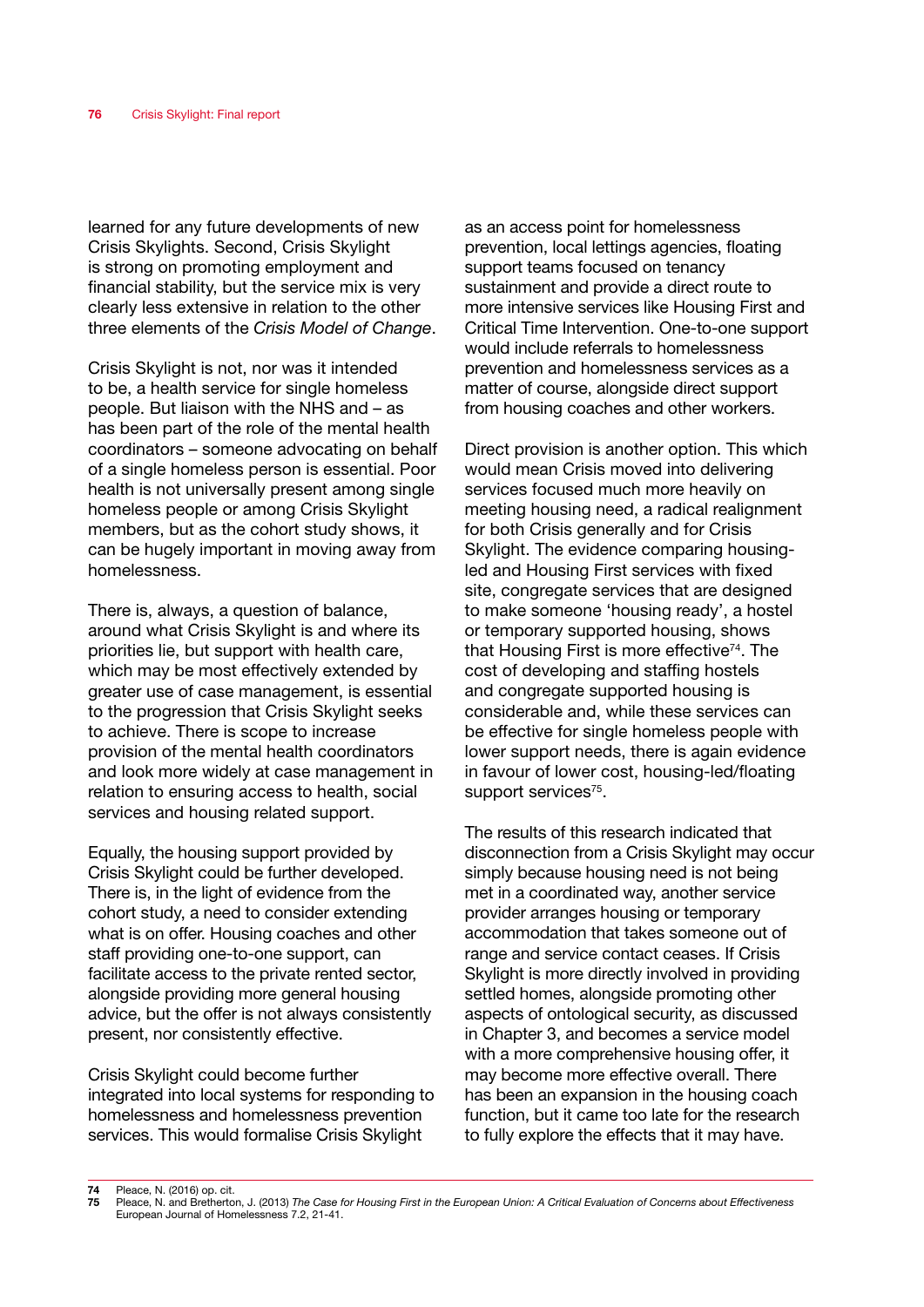Extending this role may enhance effectiveness sufficiently, or it may not, in which case the questions around joint working and direct service provision arise again.

Discussing the possibility of a greater focus on housing need raises the question of whether Crisis should continue to invest in Crisis Skylight, or refocus attention on preventing and reducing single homelessness by meeting housing need, ie adopt a housing-led rather than social integration focus. Clearly, there are strengths and innovation in Crisis Skylight, as it connects single homeless people with education, training and employment, helps with mental health, can and does assist with housing and does, for some members, deliver a sustainable route out of homelessness. However – in terms of the time and investment Crisis has placed into Crisis Skylight – it may be worth considering whether Crisis Skylight, as it is now, does enough in relation to preventing and reducing homelessness and whether reducing socioeconomic exclusion among single homeless people, at the rates being achieved, is a sufficient response to single homelessness.

There are many single homeless people that Crisis Skylight does not successfully engage with, for all that it does achieve. Whether spending the money invested in Crisis Skylight in different ways could achieve more for single homeless people – which may mean radical changes for Crisis Skylight or a whole new direction for Crisis as a whole – is a strategic question that is worth consideration.

Crisis Skylight creates environments in which social networking may take place, but those environments are restricted in scale and in frequency. The classes allow people to socialise, but they are classes, just as the arts-based activities are focused on delivering meaningful participation in the creative or performing arts.

Crisis Skylight is not primarily a social space and this may also be something of a

deficiency. Again, this is a question of balance, of what Crisis Skylight is for, but as is the case with housing services, there is the possibility of expanding what Crisis Skylight does without necessarily sacrificing the strengths around education and arts-based activity. More social activities, more space and time to allow socialisation to take place, could be beneficial for some Crisis Skylight members.

Again, there are limits here, using Crisis Skylight as a mechanism for social support can only be extended so far before Crisis Skylight would start to change. This is the same sort of issue as exists around housing and homelessness prevention services, which essentially centres on how far it may be logical to modify Crisis Skylight.

The alternative is to work jointly with other services or consider directly providing external resources for social support and wider wellbeing that are affiliated with, but not 'within' Crisis Skylight in the sense of sharing times and spaces with Crisis Skylight activities (both for outreach-based and building-based services). The provision of additional, external, social support networks could also give Crisis Skylight an option when someone uses the service for activities and socialisation, but has limited capacity for progression.

While the evidence presented here is not entirely conclusive, there are strong indications from the cohort study that one-to-one support makes a crucial difference to the success of Crisis Skylight. The more one-to-one support there is, the better the outcomes tend to be. Two recommendations that flow from this are that one-to-one support should be immediately available, or as least as quickly as possible, and should be sustained. Some members will need more than others, but in terms of what makes a connection, keeps it and delivers results for Crisis Skylight, one-toone support appears crucial.

Evidence from an array of studies conducted by the research team and colleagues at the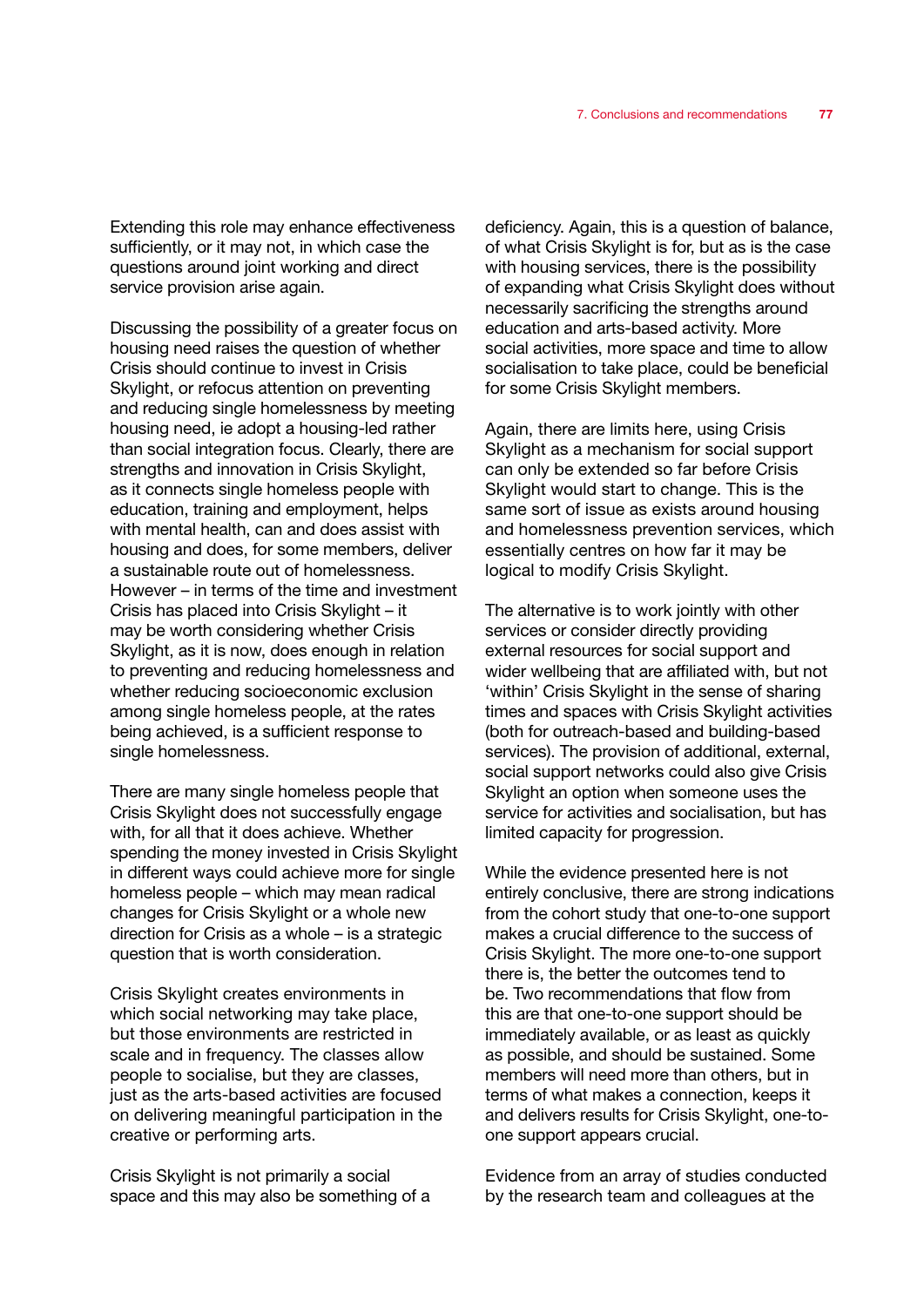University of York strongly indicates that this support should, as is the case with Crisis Skylight, be as flexible and service-user led as possible and that one-to-one support should be consistent built around a trusting relationship that is allowed to develop between a service user and a worker<sup>76</sup>.

Prevention and the focus on minimising the real and potential human and also financial costs of single homelessness are likely to continue to dominate policy and strategy in relation to single homelessness for the next few years. Crisis Skylight has a dual role to play in the development of homelessness strategies, like those in the USA, Canada and in Northern Europe. These have used a combination of wide-ranging, comprehensive preventative services and tested models of support for single homeless people with high support needs, to significantly reduce the level, duration and frequency of single homelessness<sup>77</sup>.

Crisis Skylight can play a core role in homelessness prevention, because it can help address the economic and social precariousness that can be associated with single homelessness and, potentially, help with high support needs, like mental health problems, that might also lead to homelessness. When there is a risk that homelessness which has already occurred will become sustained or recurrent. Crisis Skylight has the potential to help bring that homelessness rapidly to an end, promoting the social and economic integration that underpin ontological security.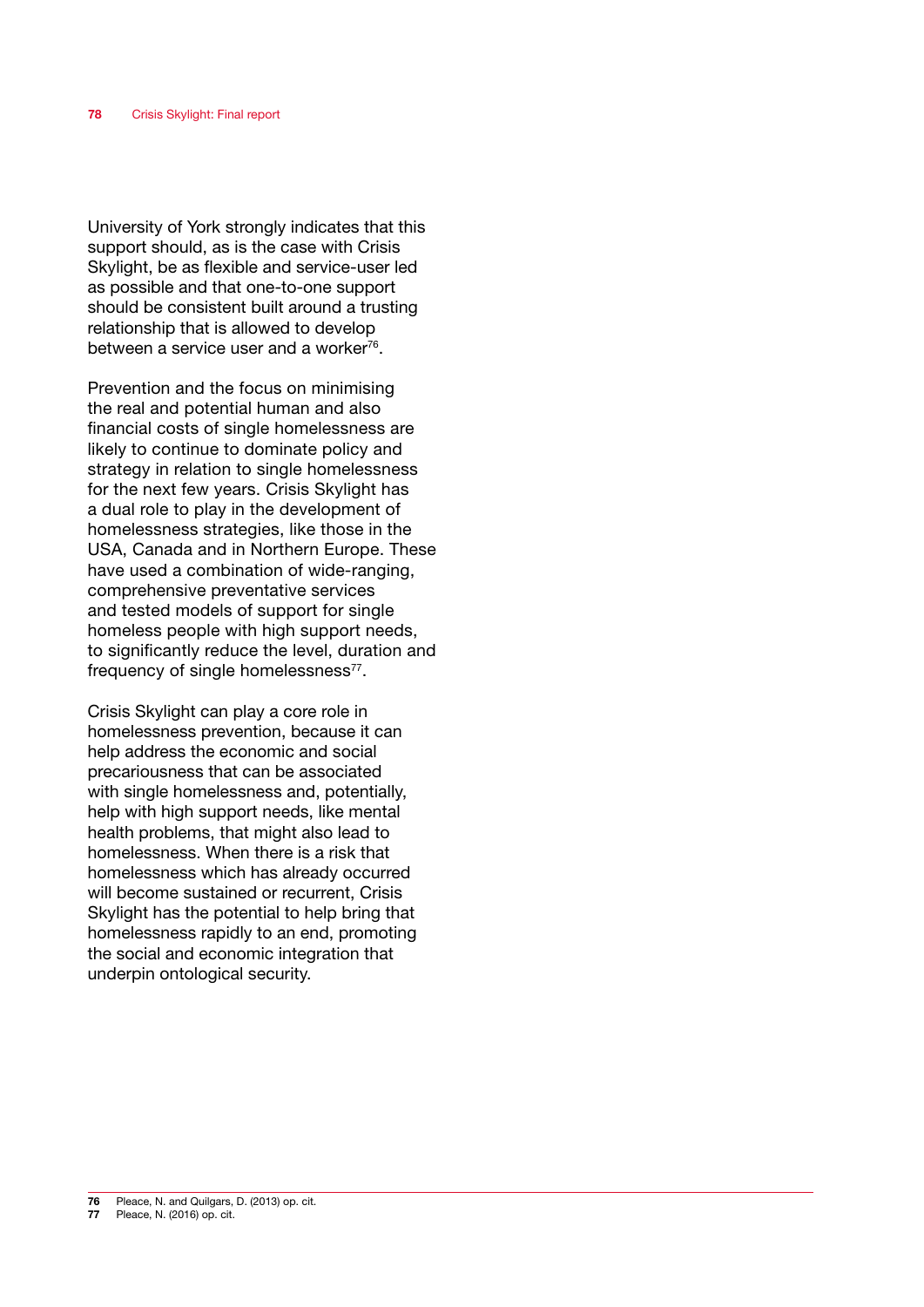## Appendix 1 Reports on Crisis Skylight

Pleace, N. and Bretherton, J. (2013) *A Review of Crisis Skylight's Mental Health Services*  London: Crisis.

Pleace, N. and Bretherton, J. (2014) *Crisis Skylight: An Evaluation* (Year One Interim Report) London: Crisis.

Pleace, N. and Bretherton, J. (2014) *Move Up, Move On at Crisis Skylight Birmingham: Evaluation Report* London: Crisis.

Pleace, N. and Bretherton, J. (2014) *Progression Pathways at Skylight Oxford: Project Report* London: Crisis.

Bretherton, J. and Pleace, N. (2014) *The Crisis Skylight Informal Learning Project at Skylight*  London: Evaluation Report London: Crisis.

Bretherton, J. and Pleace, N. (2015) *Helping young homeless people at Crisis Skylight Oxford*  London: Crisis.

Bretherton, J. and Pleace, N. (2015) *Positive Progression at Skylight Newcastle: Evaluation*  London: Crisis.

Bretherton, J. and Pleace, N. (2015) *Learn to Progress at Crisis Skylight Merseyside: Evaluation*  London: Crisis.

Bretherton, J. and Pleace, N. (2015) *Crisis Skylight Birmingham: An impact assessment 2012 – 2014* London: Crisis.

Bretherton, J. and Pleace, N. (2016) *Crisis Skylight: Journeys to Progression* London: Crisis.